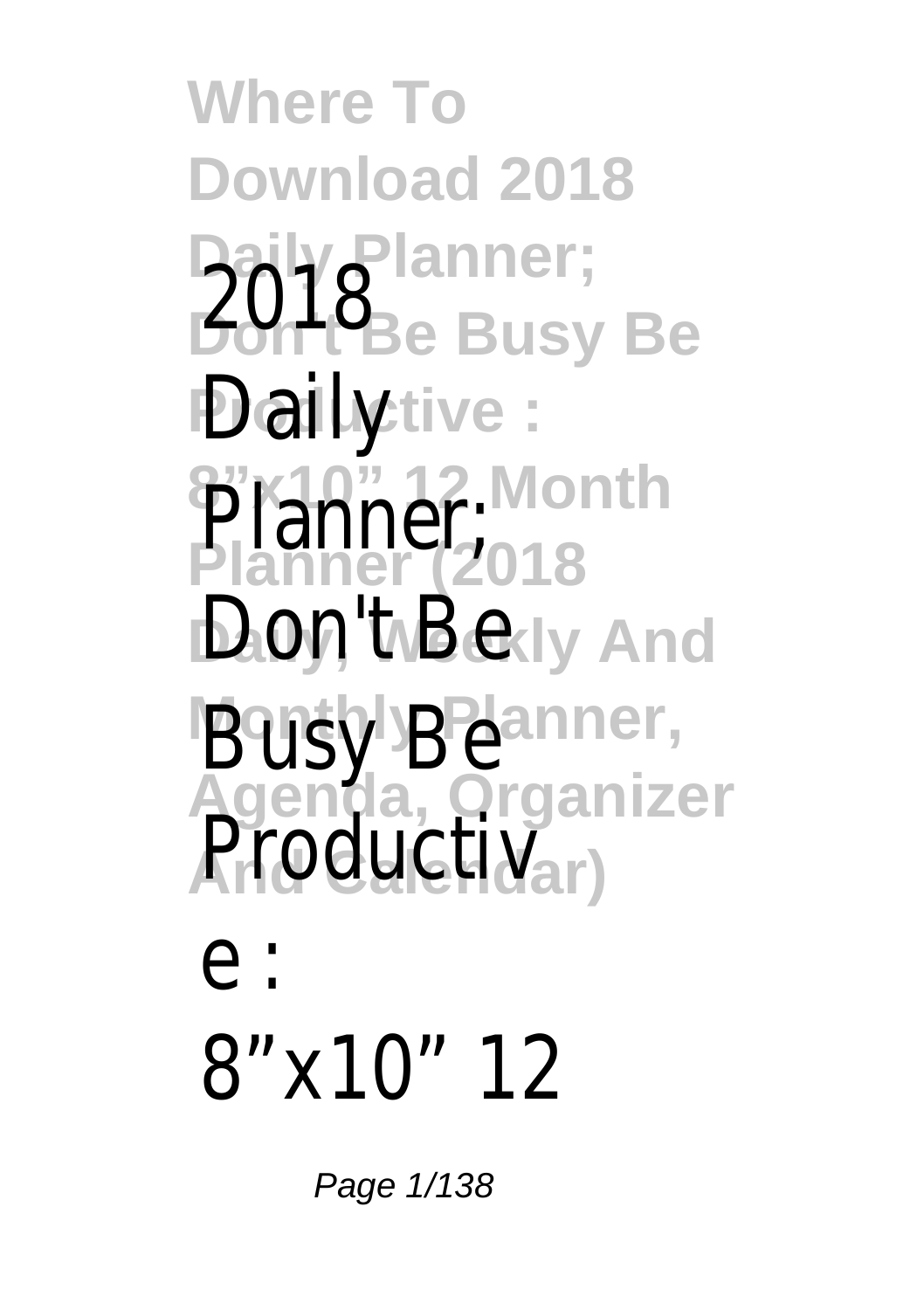**Where To Download 2018 Daily Planner;** Month **Planner** Busy Be **Productive :** (2018 **8"x10" 12 Month** Daily, Weekly<sub>(2018</sub> **And**, Weekly And Monthly<sub>lanner,</sub> **Agenda, Organizer** Planner, **And Calendar)** Page 2/138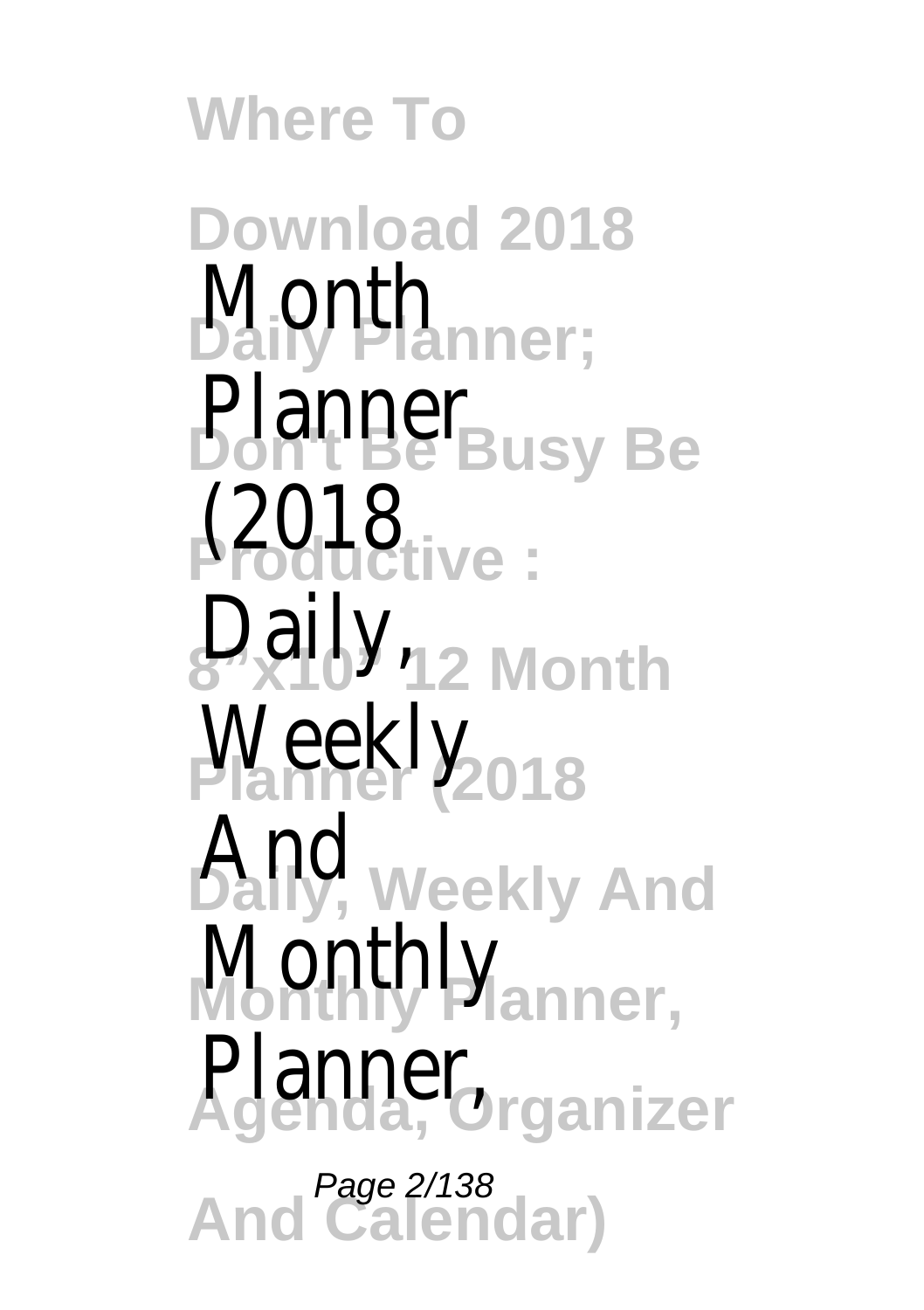**Where To**

**Download 2018** Agenda, ber; **Organizer**<sub>usy Be</sub> **Productive :** And **8"x10" 12 Month** Calendar)

**Planner (2018** 2018 - 2019 Daily Busy, Be/eekly And Planner, July 2018 -**Agenda, Organizer** December 2019, Planner; Don't Be Productive18-Month

**And Calendar)** Page 3/138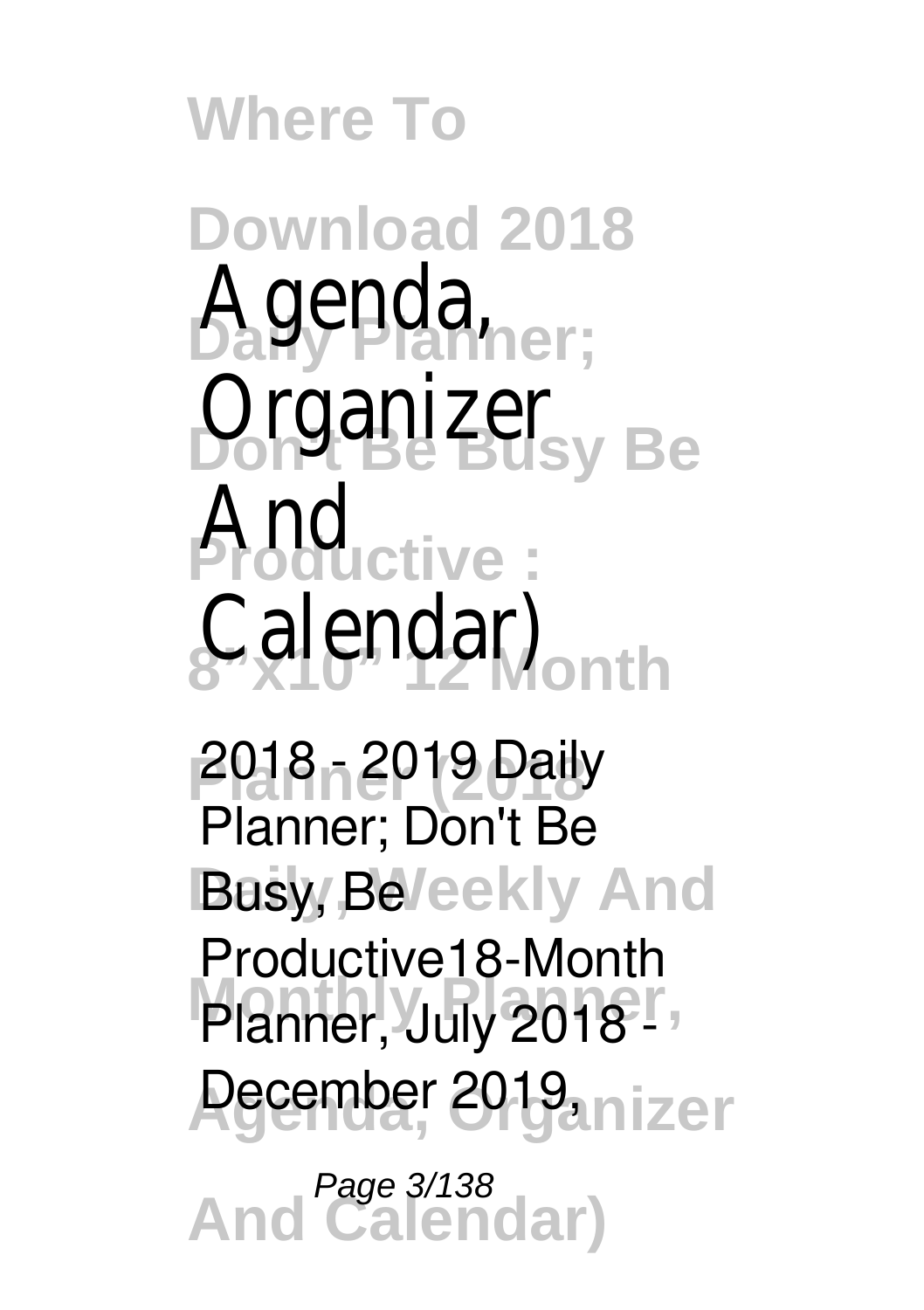**Where To Download 2018** 6x9Createspace **Independent USY Be Productive :** Publishing Platform **Start to plan early from Pept 2018 To Hed 2019 with this 8 x 10 d** monthly inspirational planner for 2018 to zer **And Calendar)** 2019 (Sept 2018 to Sept 2018 to Dec inches weekly and Dec 2019) is perfect size for work, school and academic planning. It is a 16 Page 4/138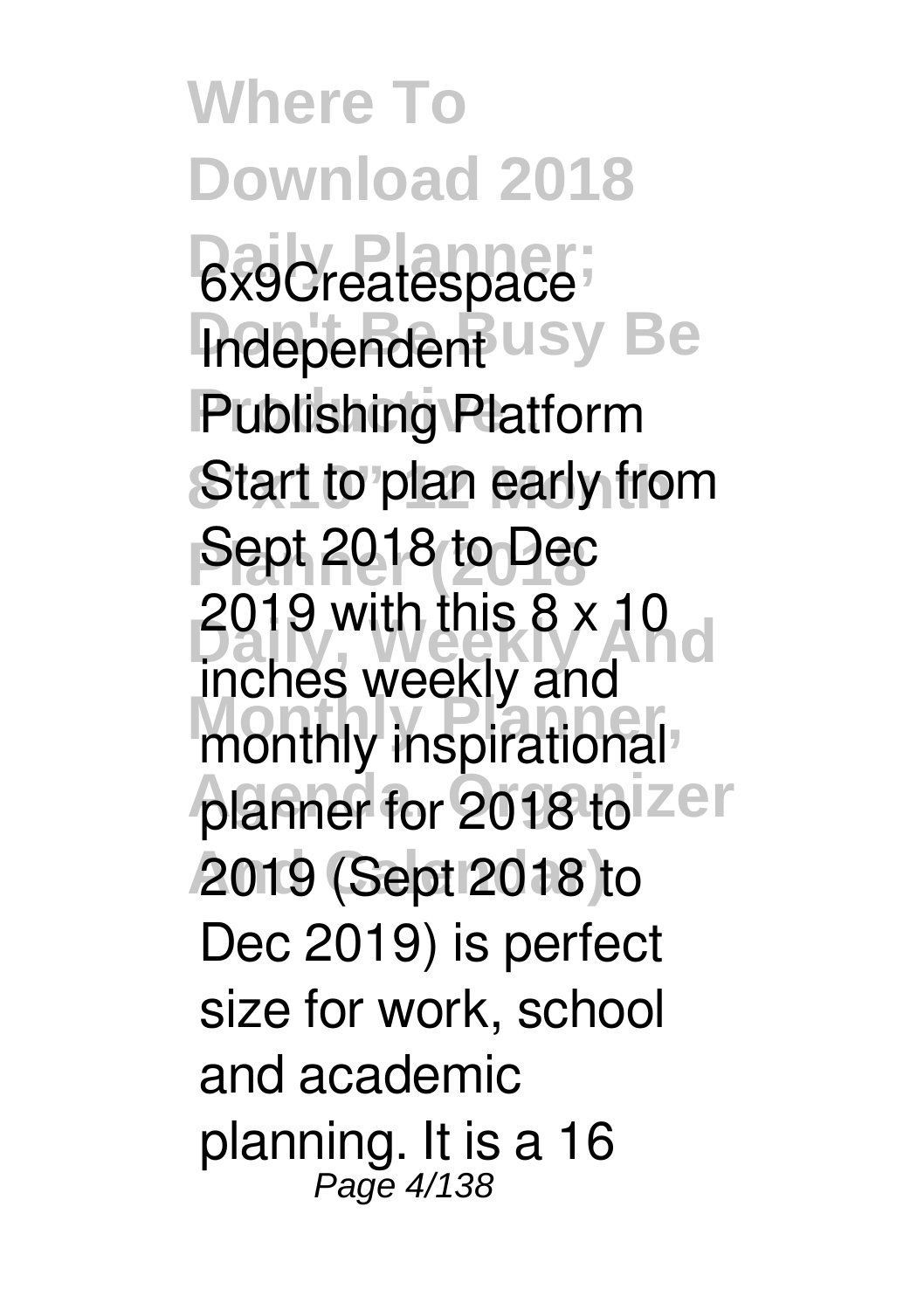**Where To Download 2018** months weekly<sup>";</sup> planner starting from<sup>e</sup> **Sept 2018 to Dec** 2019. Printed on high **Planner (2018** quality white interior slock paper will **And**<br>inspirational quote on the cover and inspirational quotes<sup>zer</sup> **And Calendar)** inside the planner as stock paper with well. This motivational planner offers lots of space to write your daily, weekly and Page 5/138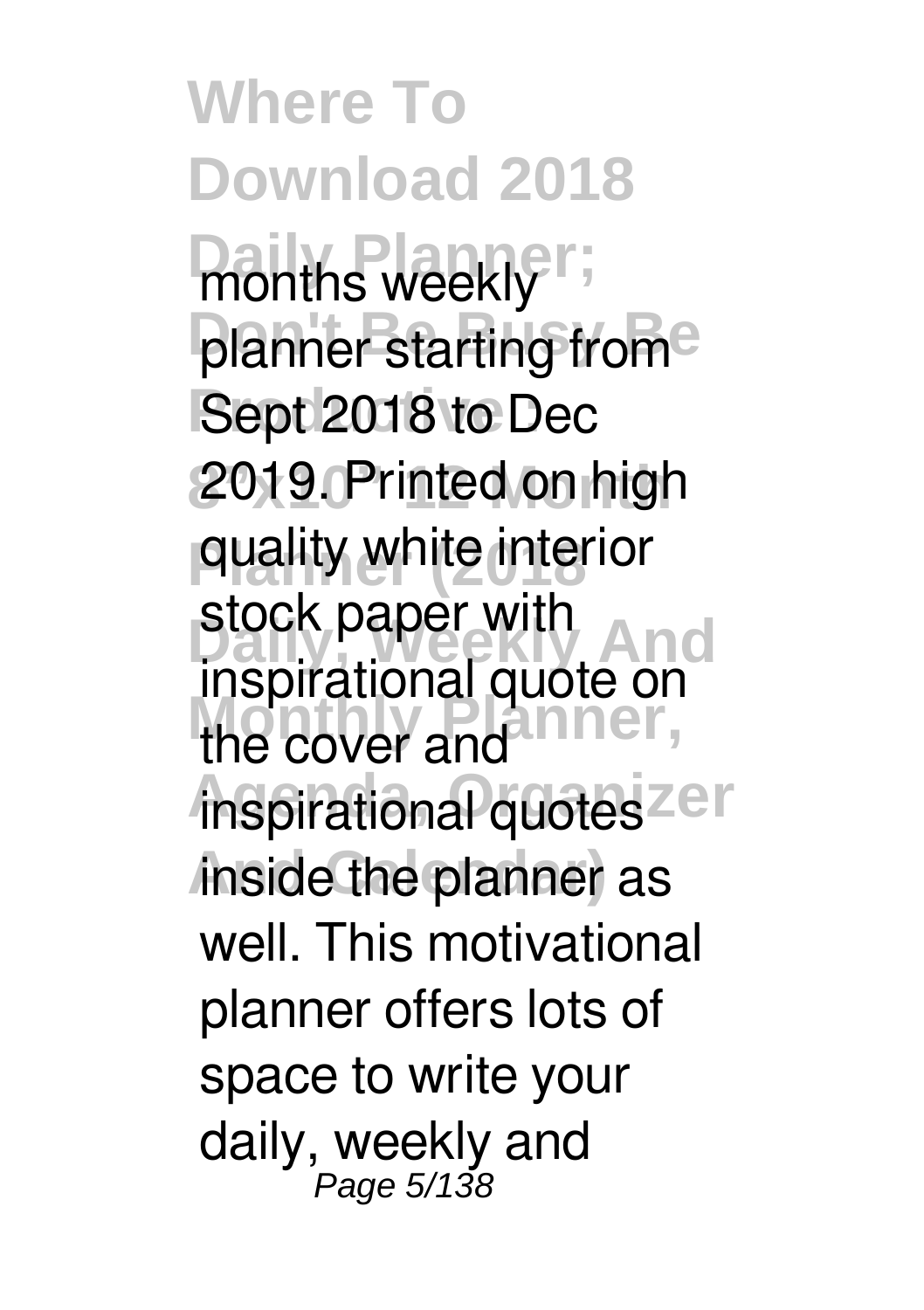**Where To Download 2018** monthly tasks and events. and to-do list<sup>e</sup> **Start planning today** with this beautiful th **Planner (2018** 2018 to 2019 academi **Daily, Weekly And** motivational planner with weekly and **ner**, monthly columns. Full IT **A**Specifications U.S c/work/personal/ Edition : Total Pages: 200 Pages-8 x 10 inches weekly and monthly planner-U.S Page 6/138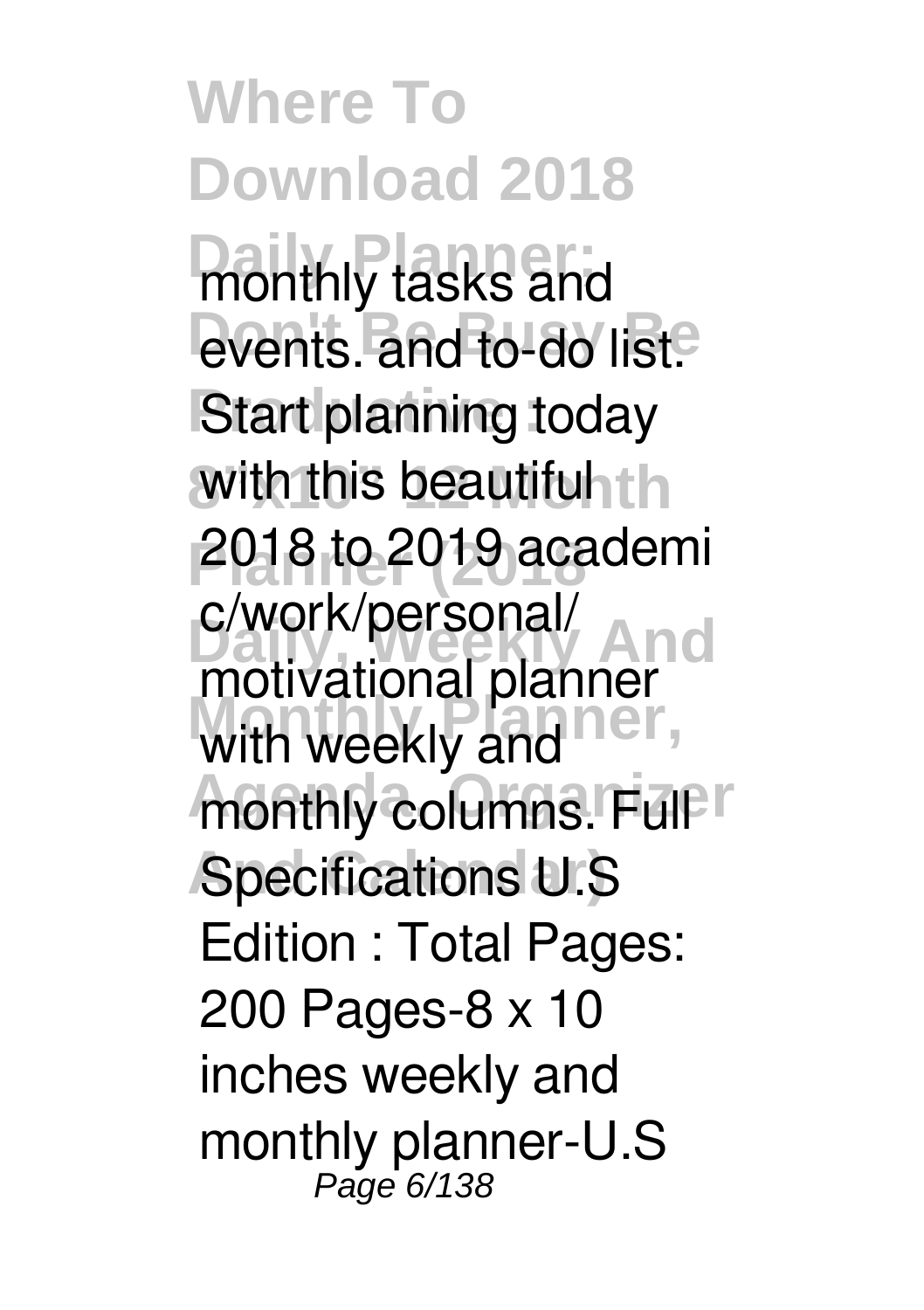**Where To Download 2018 Edition with U.S** holidays-16-month<sup>Be</sup> **Palendar - 16 sheets of** monthly calendar<sub>hth</sub> sheet- Weekly<sub>18</sub> calendar sheets sidewriting and viewing (Mon to Wed and nizer **And Calendar)** Thurs to Sun for Sept by-side for easy 2018 to Dec 2019) more than 12 pages of personal notes section for recording anything Page 7/138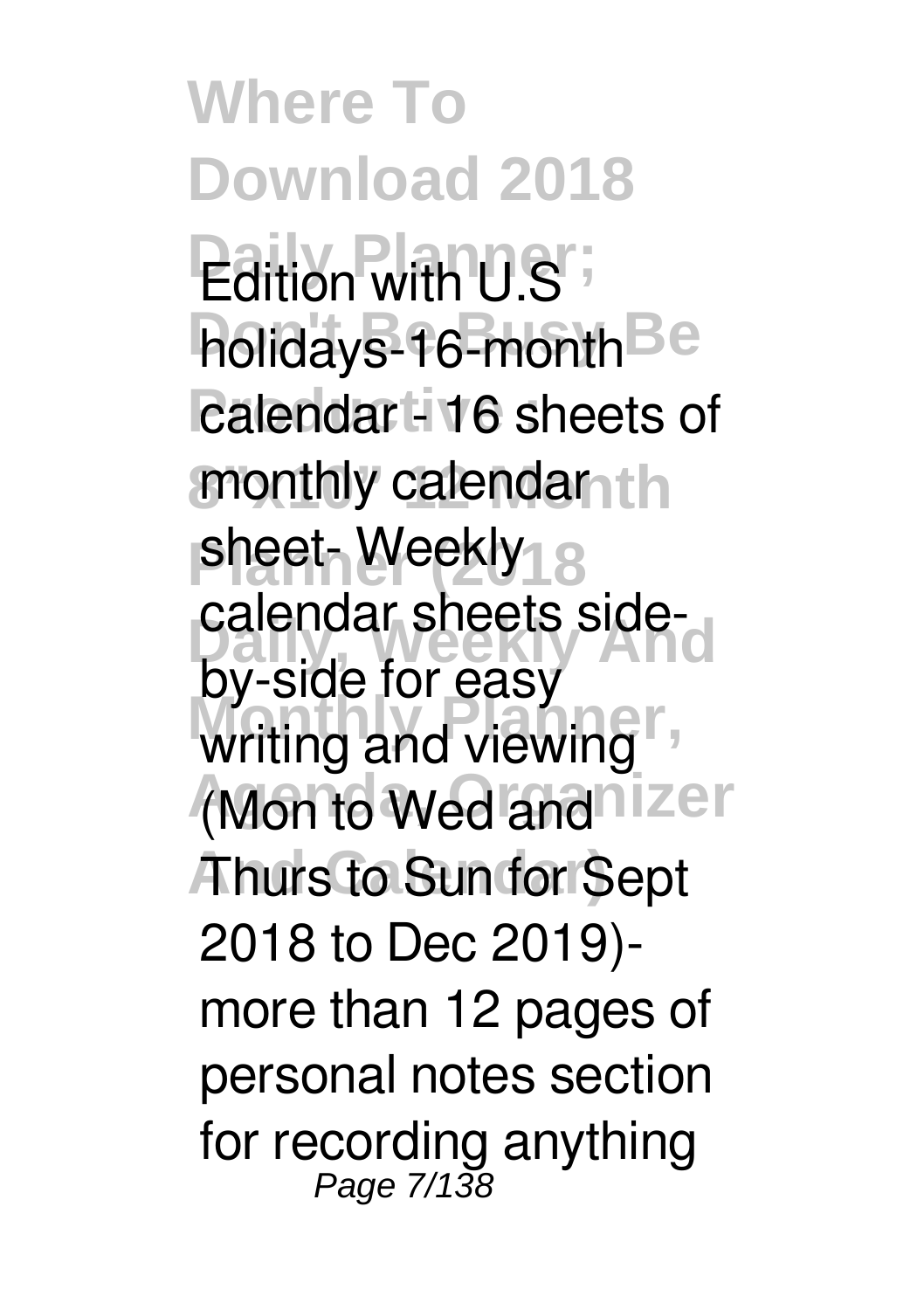**Where To Download 2018 Daily Planner;** you need- Expense **Tracking Sheet for Be Pach month from Sept 8"x10" 12 Month** 2018 to Dec **Planner (2018** 2019-Matte cover **Paintanon - Will And Inspirational lanner**, motivational quotes<sup>zer</sup> **And Calendar)** inside the planner and lamination - With on coverCover - Don't Say I Wish Say I WillA perfect gift for friends and loved ones. Page 8/138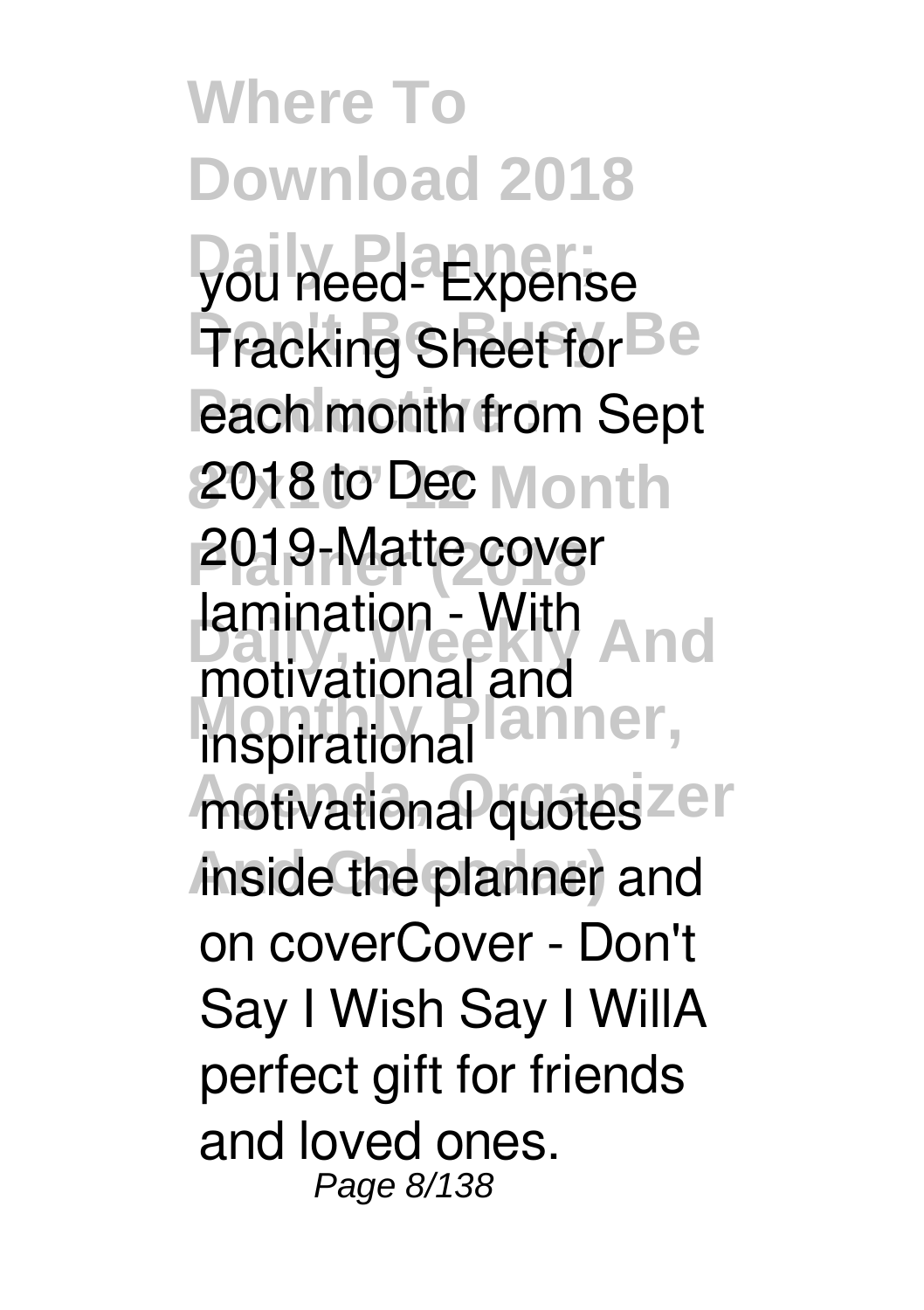**Where To Download 2018 Daily Spread 2018 October - December**<sup>e</sup> **Calendar Organizer** Appointment Book to **Po List, London, UK Daily, Weekly And** Pattern Dp852018q4 Cover, 8.5x11 **Ag Month Daily anizer** Planner / Notebook / London Tourist Diary / Journal / Calendar 1-Page-A-Day with Extra Dots and Blank Pages for Page 9/138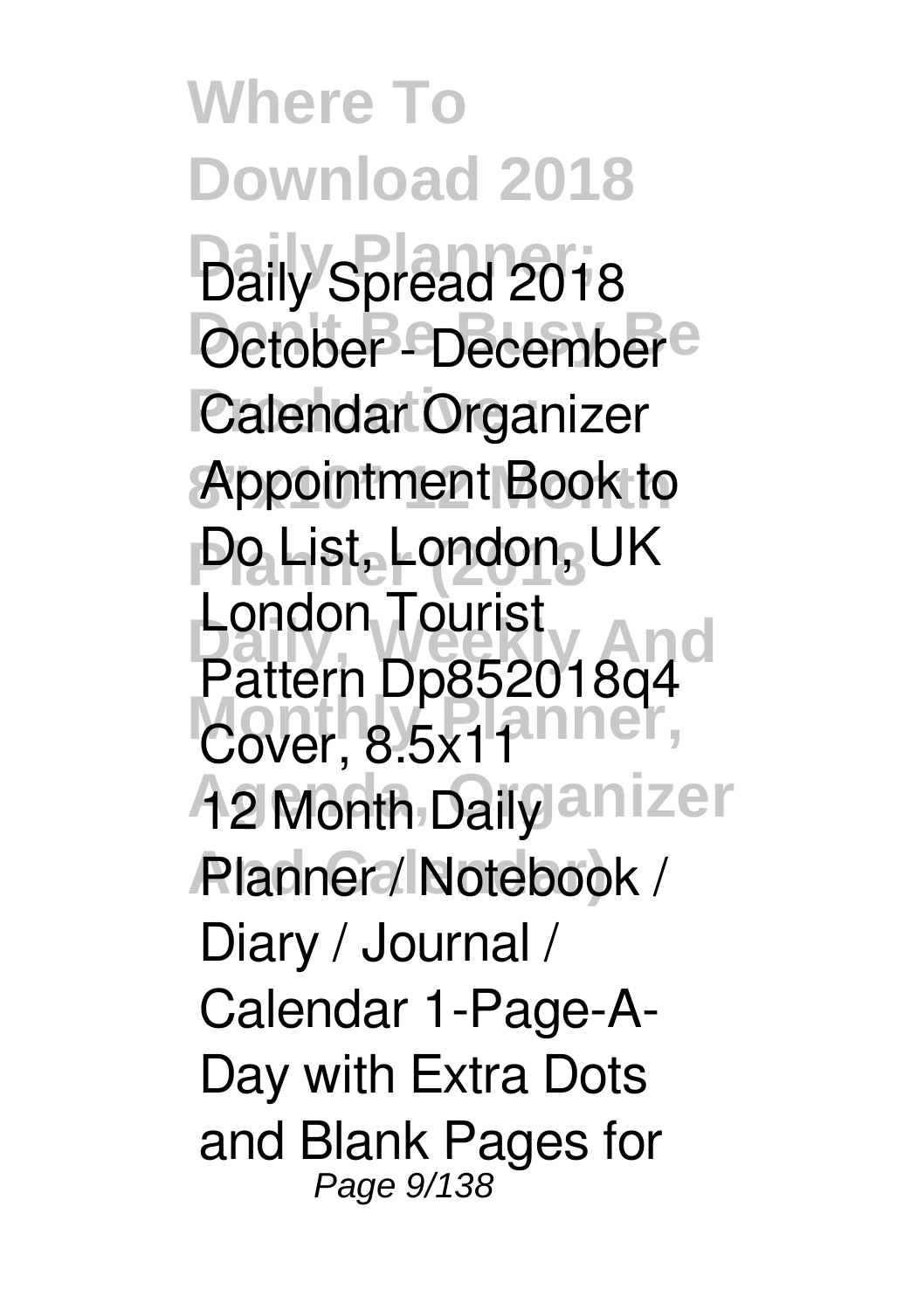**Where To Download 2018 Daily Planner;** Journaling, Planning, **Calligraphy, Busy Be Sketching, Note-8"x10" 12 Month** Taking and More! **Planner (2018** Daily Spread 2018 **Detailer**<br>Calendar Organizer **Monthly Planner,** Appointment Book to **Do List, London, UKer London Street View** October - December Pattern Dp852018q4 Cover, 8.5x11 2018 - 2019 Daily Planner; Don't Be Page 10/138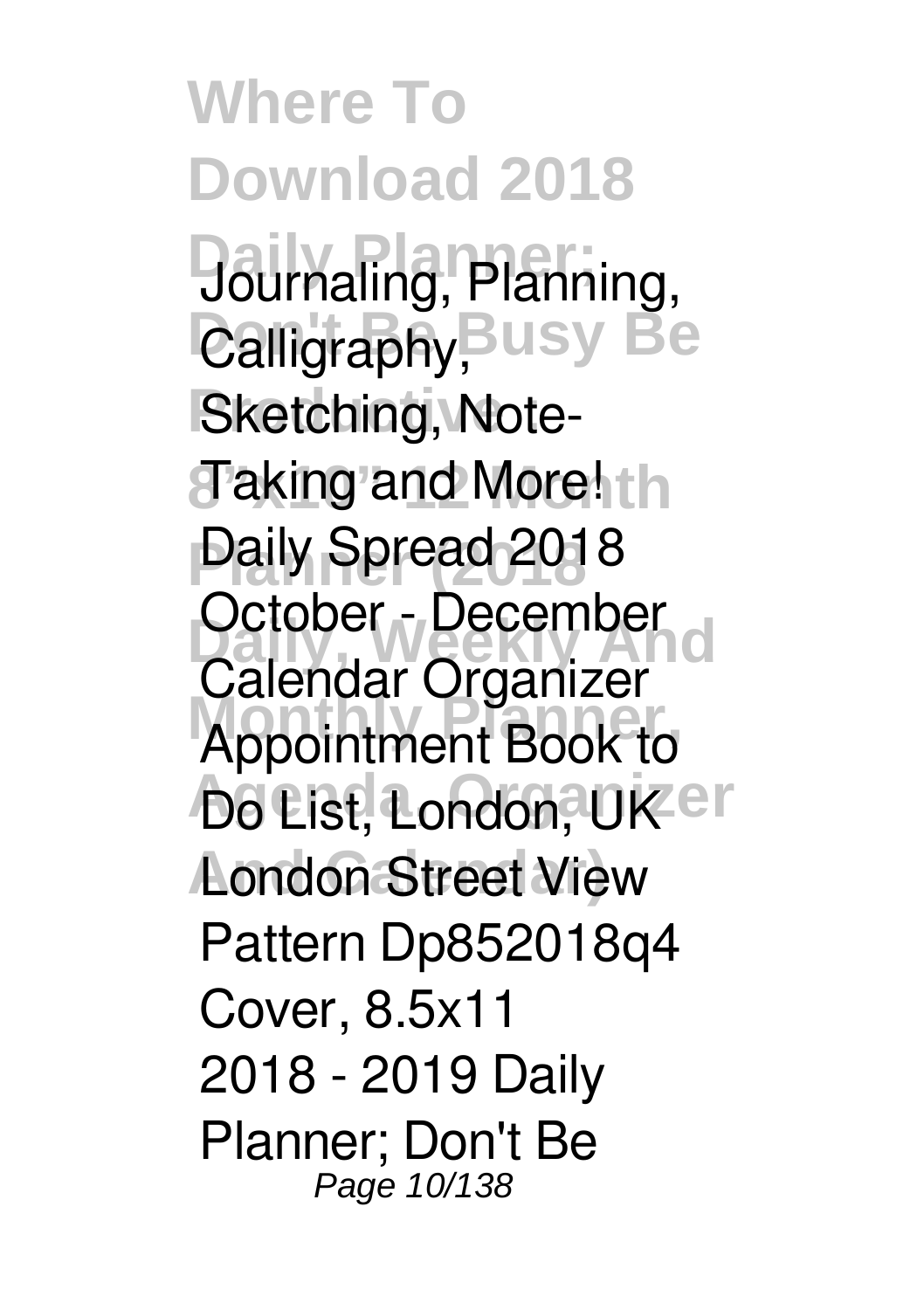**Where To Download 2018 Busy, Be Productive** Daily Spread 2018<sup>Be</sup> *<u>Poctober</u>* **:** December Calendar Organizer<sub>1</sub> **Appointment Book to Daily, Weekly And** London Cuppa Tea **Monthly Planner,** Pattern Dp852018q4 Cover, 8.5x<sup>1</sup>ganizer **And Calendar)** 2018 Daily Planner; Do List, London, UK Don't Be Busy, Be **Productive** *Stay organized*

Page 11/138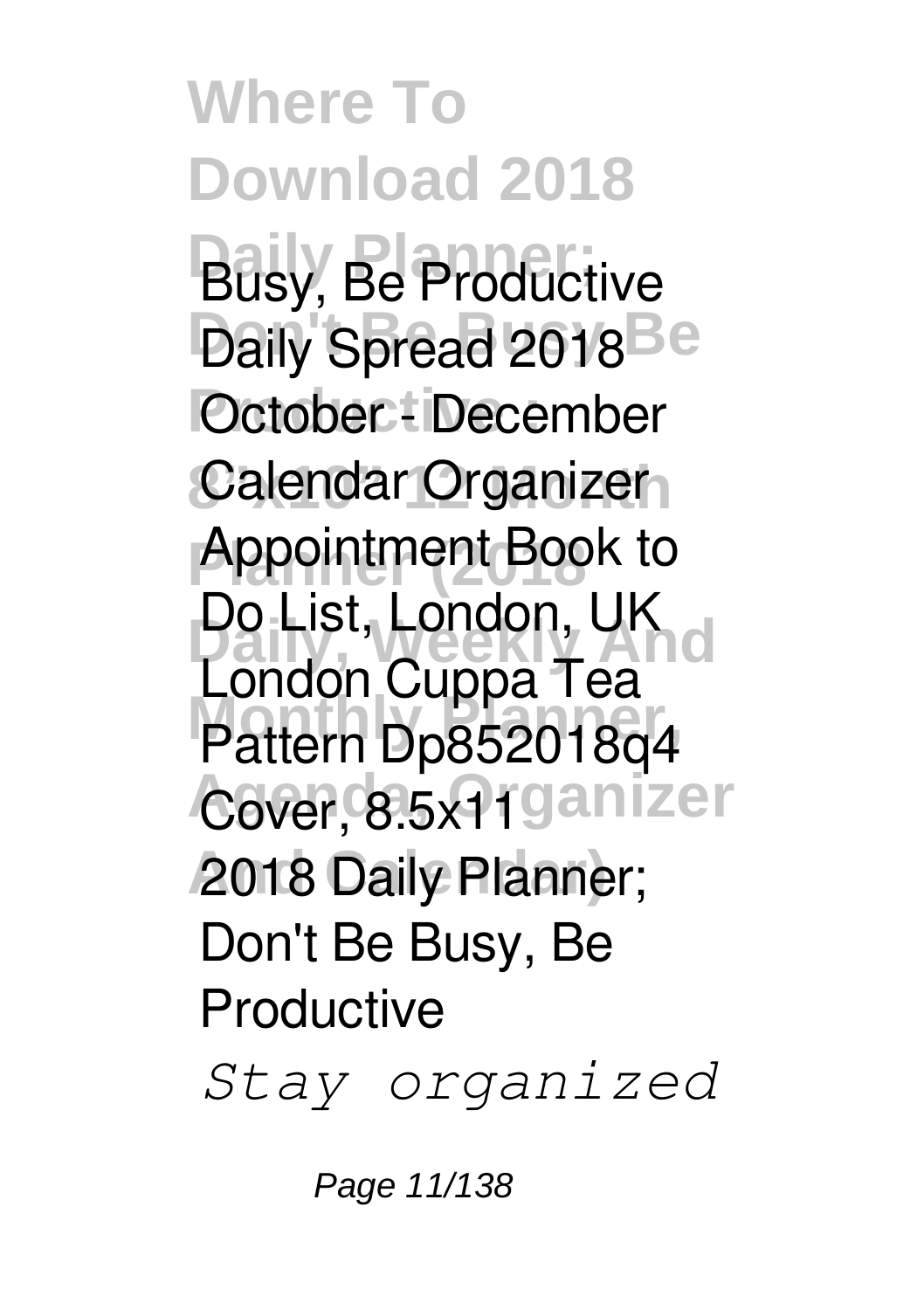**Where To Download 2018 Daily Planner; Don't Be Busy Be Productive : 8"x10" 12 Month** *professionally* **Planner (2018** *designed* **Daily, Weekly And Monthly Planner, Agenda, Organizer And Calendar)** *new year to and in control with this elegant, 18-month daily planner. Don't wait for the get your personal planning in* Page 12/138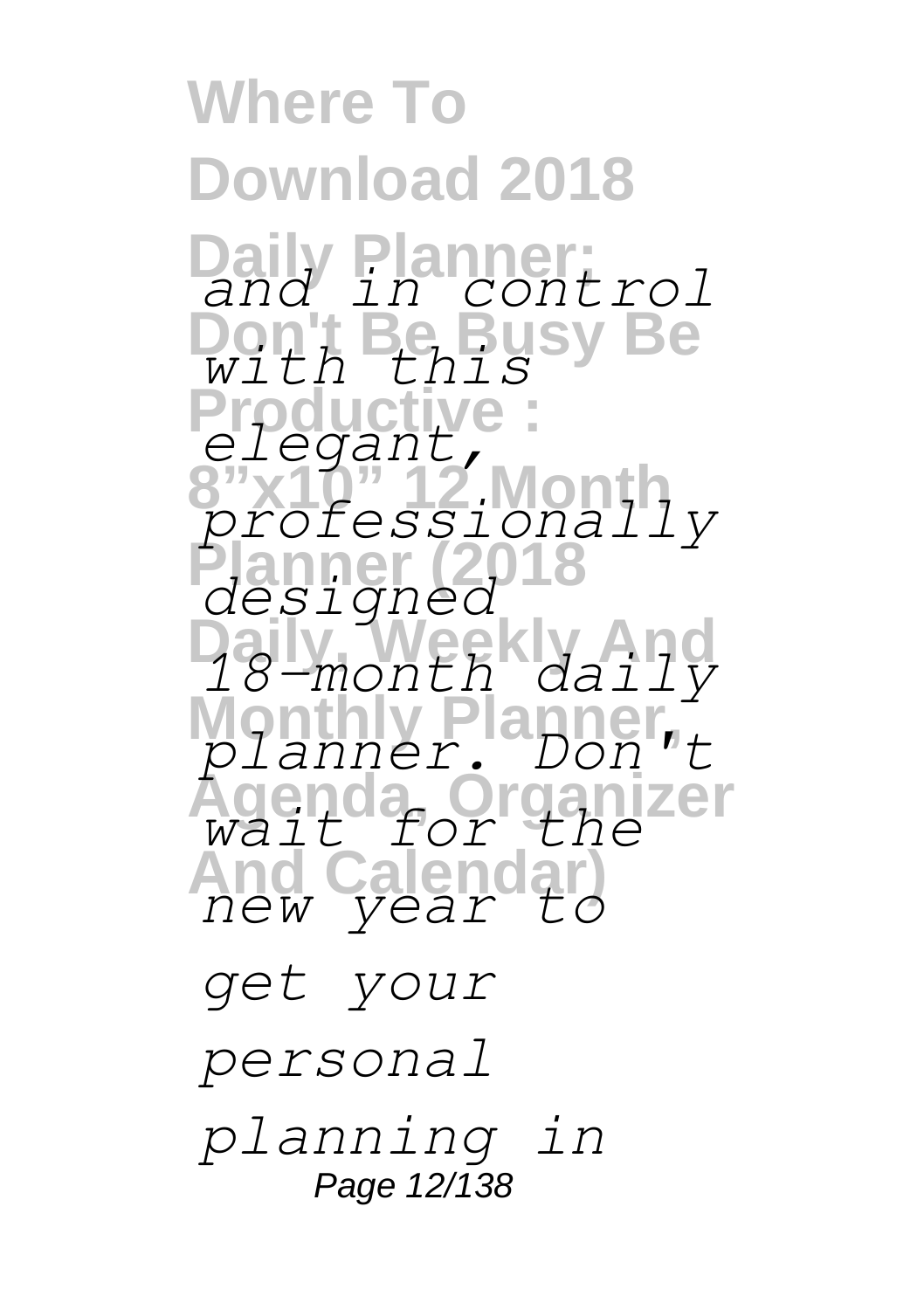**Where To Download 2018 Daily Planner; Don't Be Busy Be Productive : 8"x10" 12 Month Planner (2018 Daily, Weekly And Monthly Planner, Agenda, Organizer** m *July*,<br>Calendar) *order. Get organized now with this stylish agenda that brings you 18 months of planning, from July, 2018 -*

*December, 2019. This must-have* Page 13/138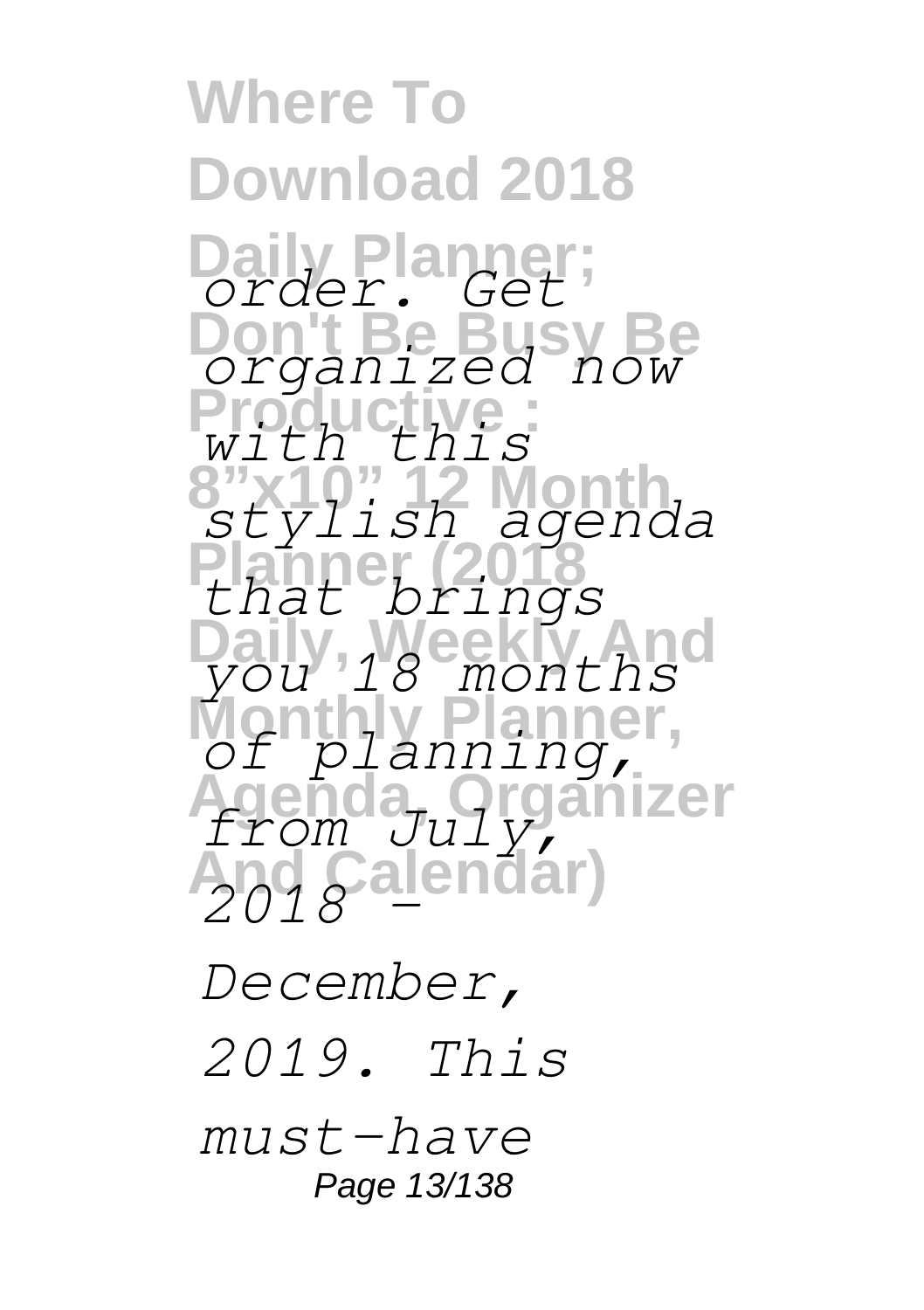**Where To Download 2018 Daily Planner; Don't Be Busy Be Productive : 8"x10" 12 Month Planner (2018 Daily, Weekly And Monthly Planner, Agenda, Organizer And Calendar)** *personal organizer can accommodate all of your daily to-dos, appointments and events while offering at-a-glance views of the year and each individual* Page 14/138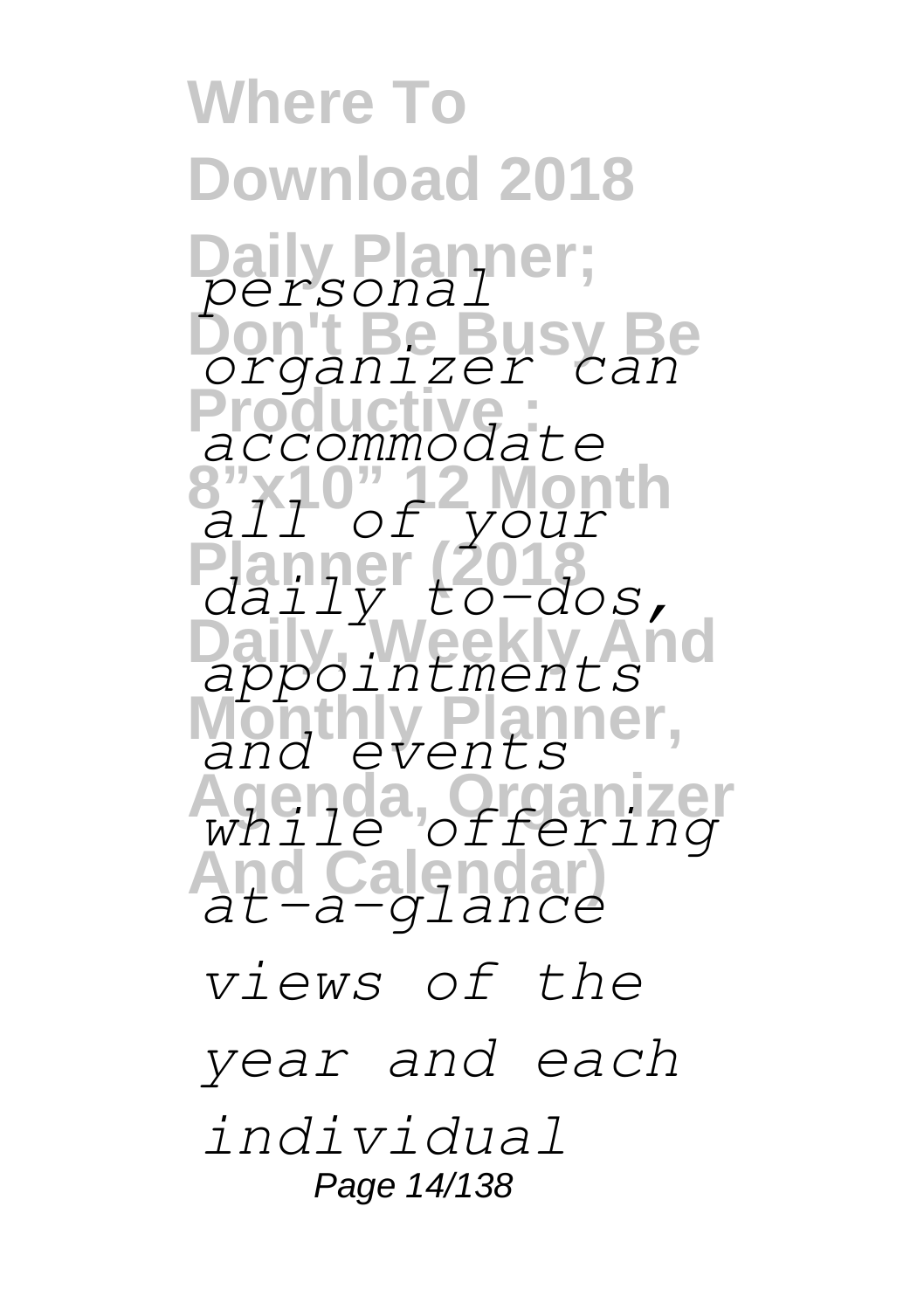**Where To Download 2018 Daily Planner; Don't Be Busy Be Productive : 8"x10" 12 Month Planner (2018** *taking notes,* And **Monthly Planner,** *rationar*<br>a, Organizer **And Calendar)** *sprinkled month, as well as 20 full pages in the back for and inspirational quotes throughout. DETAILS: 18 months of* Page 15/138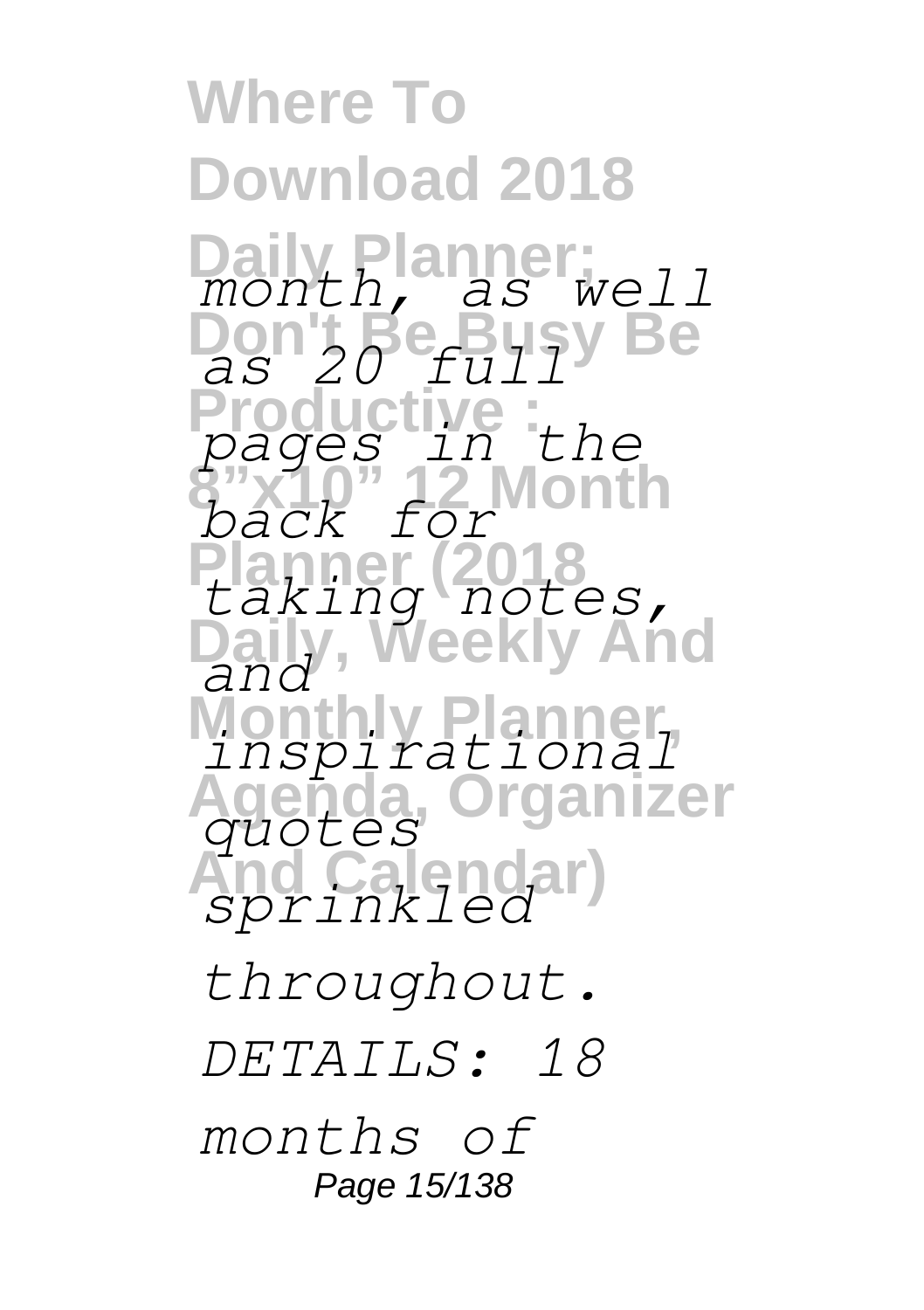**Where To Download 2018 Daily Planner; Busy Be** Productive<sub>1</sub>: **8"x10" 12 Month Planner (2018 Daily, Weekly And Monthly Planner, Agenda, Organizer And Calendar)** *view Monthly personal planning: July, 2018 - December 2019 Personalized dedication page 18 month "at a glance" "at a glance" view Weekly / daily view to* Page 16/138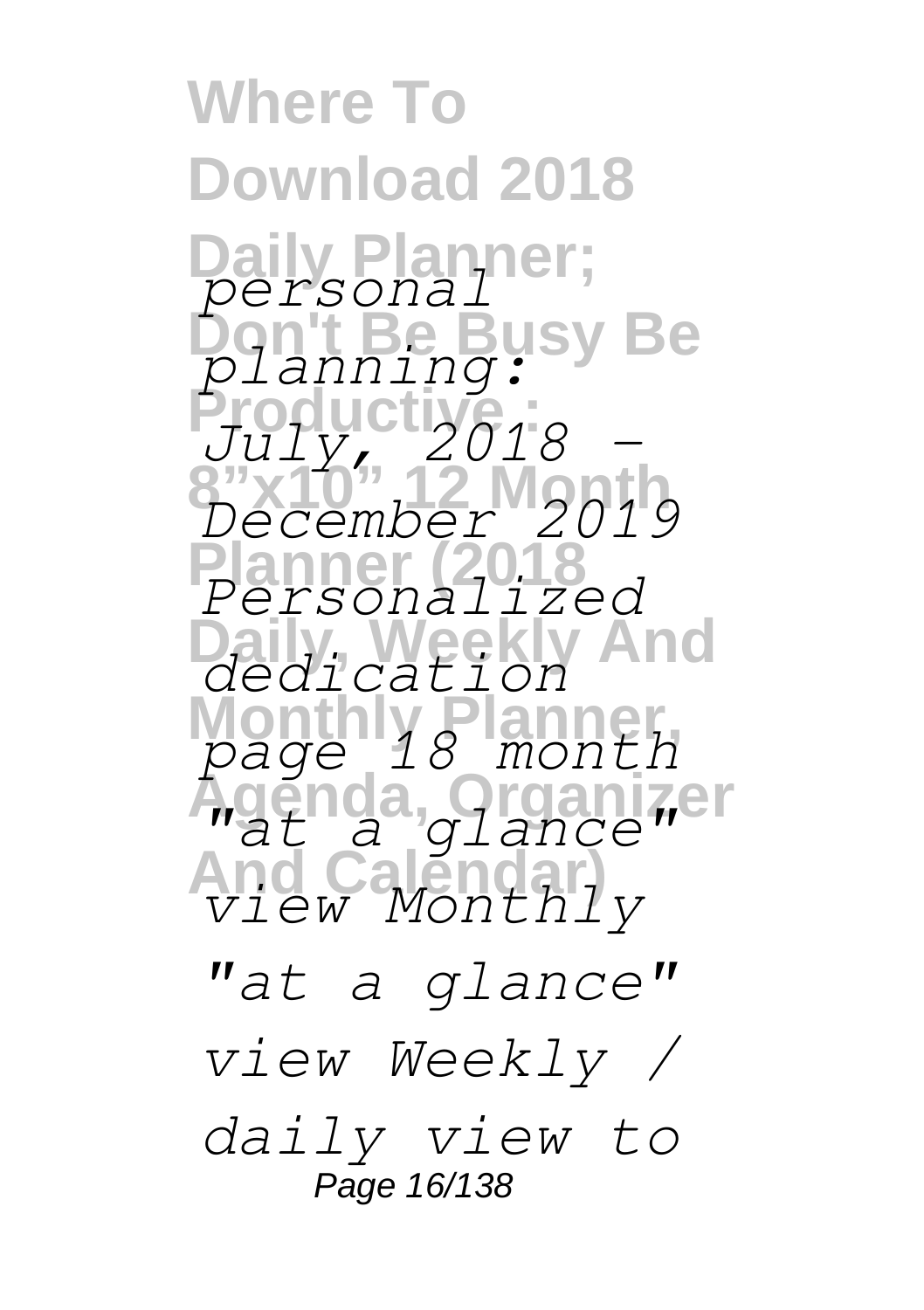**Where To Download 2018 Daily Planner;** *record* **Don't Be Busy Be Productive: 8"x10" 12 Month** *events Space* **Planner (2018 Daily, Weekly And Monthly Planner, Agenda, Organizer And Calendar)** *Professional appointments, to-dos and at the back to record notes Crisp white pages matte cardstock*

*cover Durable* Page 17/138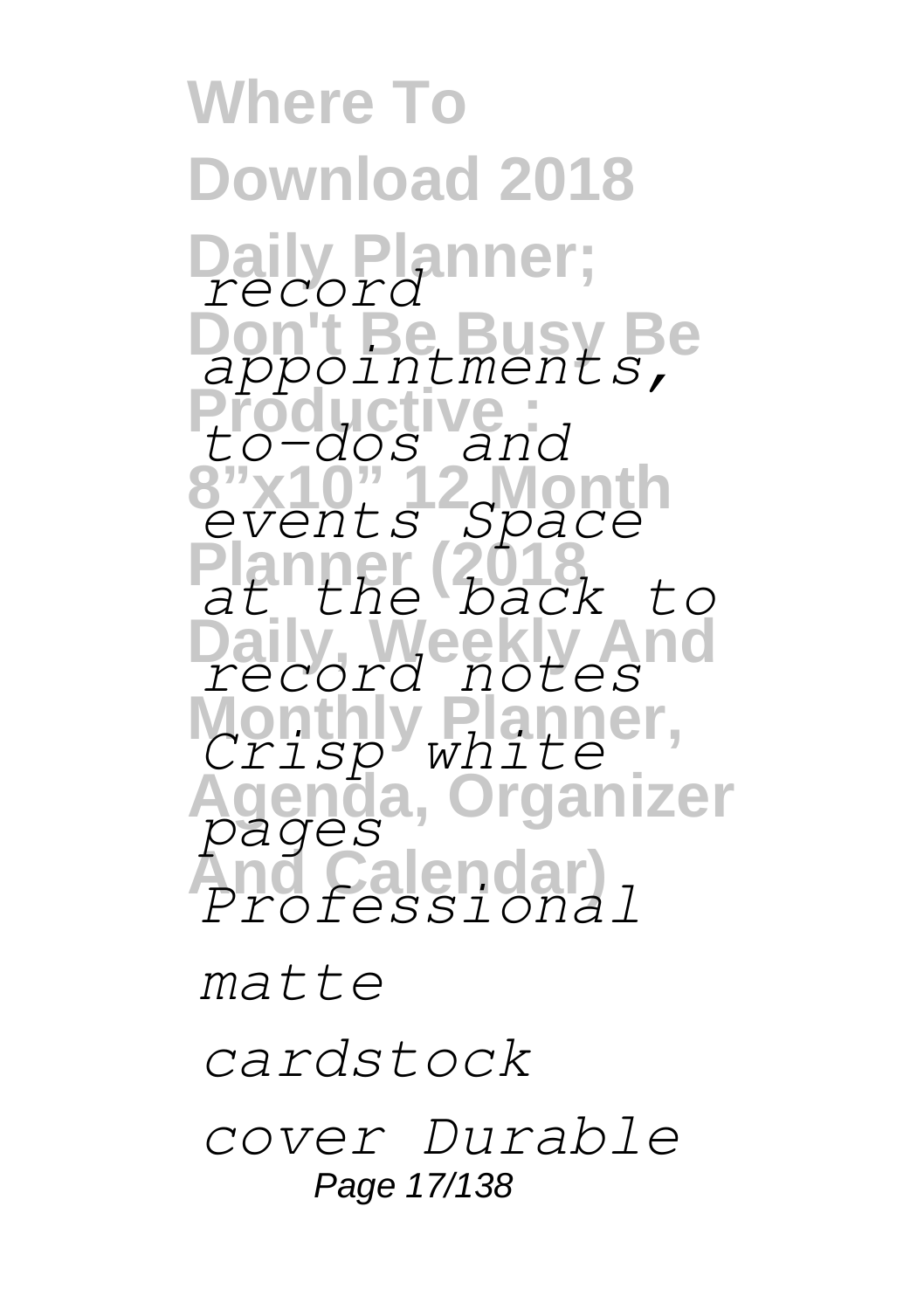**Where To Download 2018** lanner; **Busy Be Productive :** *Dimensions: 6"* **8"x10" 12 Month Planner (2018** And **Monthly Planner, Agenda, Organizer** *Weekly Planner* **And Calendar)** *author page) perfect binding x 9" Also available in 8" x 10" format (see Please visit the Weekly Planner author* Page 18/138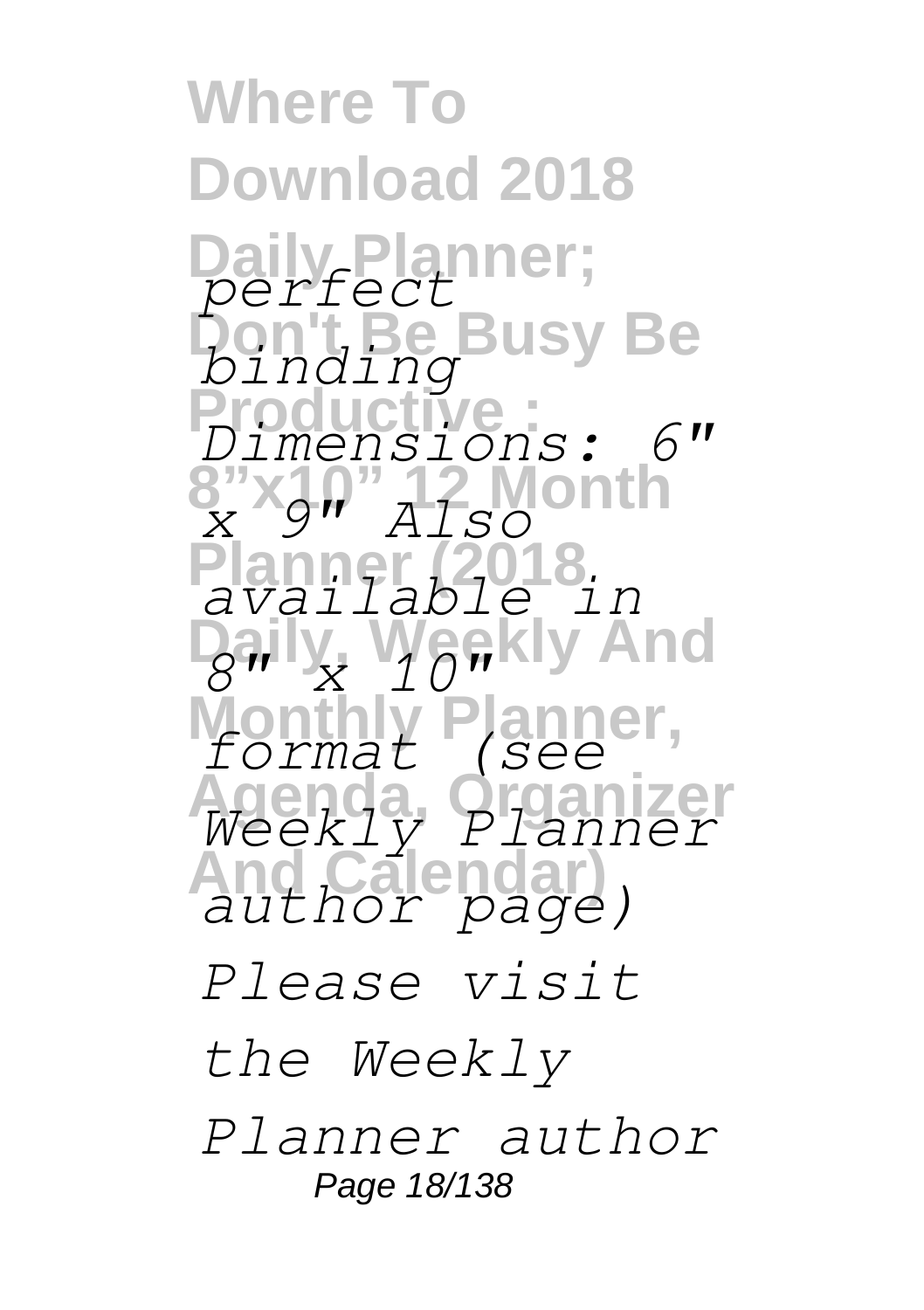**Where To Download 2018 Daily Planner; Don't Be Busy Be Productive: 8"x10" 12 Month** *professionally* **Planner (2018 Daily, Weekly And Monthly Planner, Agenda, Organizer And Calendar)** *organizers, page to see r full range*<br>ductive *of designed agendas, planners and personal available in 6"x9" and 8"x 10" formats.* Page 19/138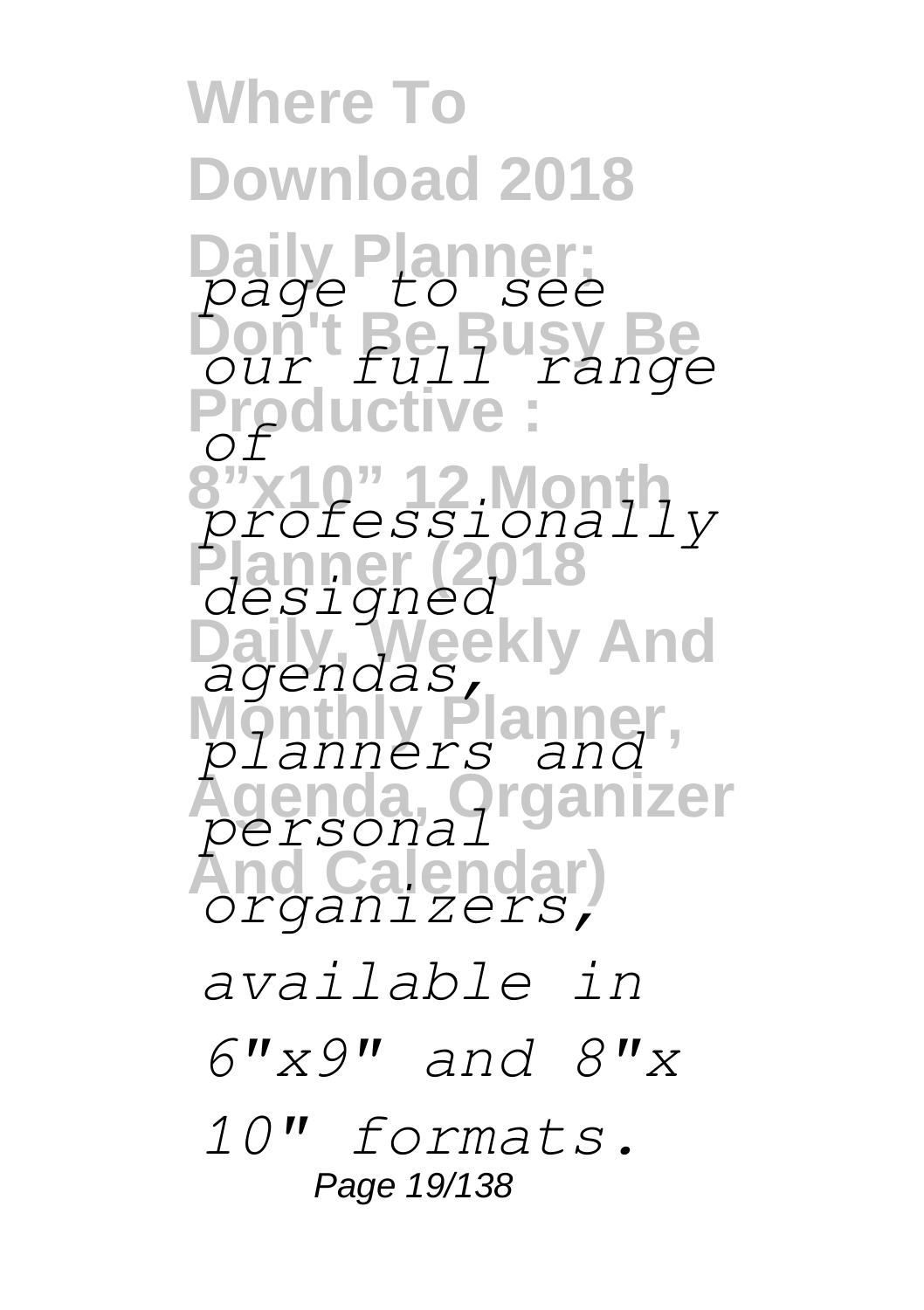**Where To Download 2018 Daily Planner; Don't Be Busy Be Productive : 8"x10" 12 Month Planner (2018 Daily, Weekly And** *professionally* **Monthly Planner, Agenda, Organizer And Calendar)** *and task Stay organized and in control with this minimalist, modern, and designed daily dream journal*

*planner, which leave your blank drawing* Page 20/138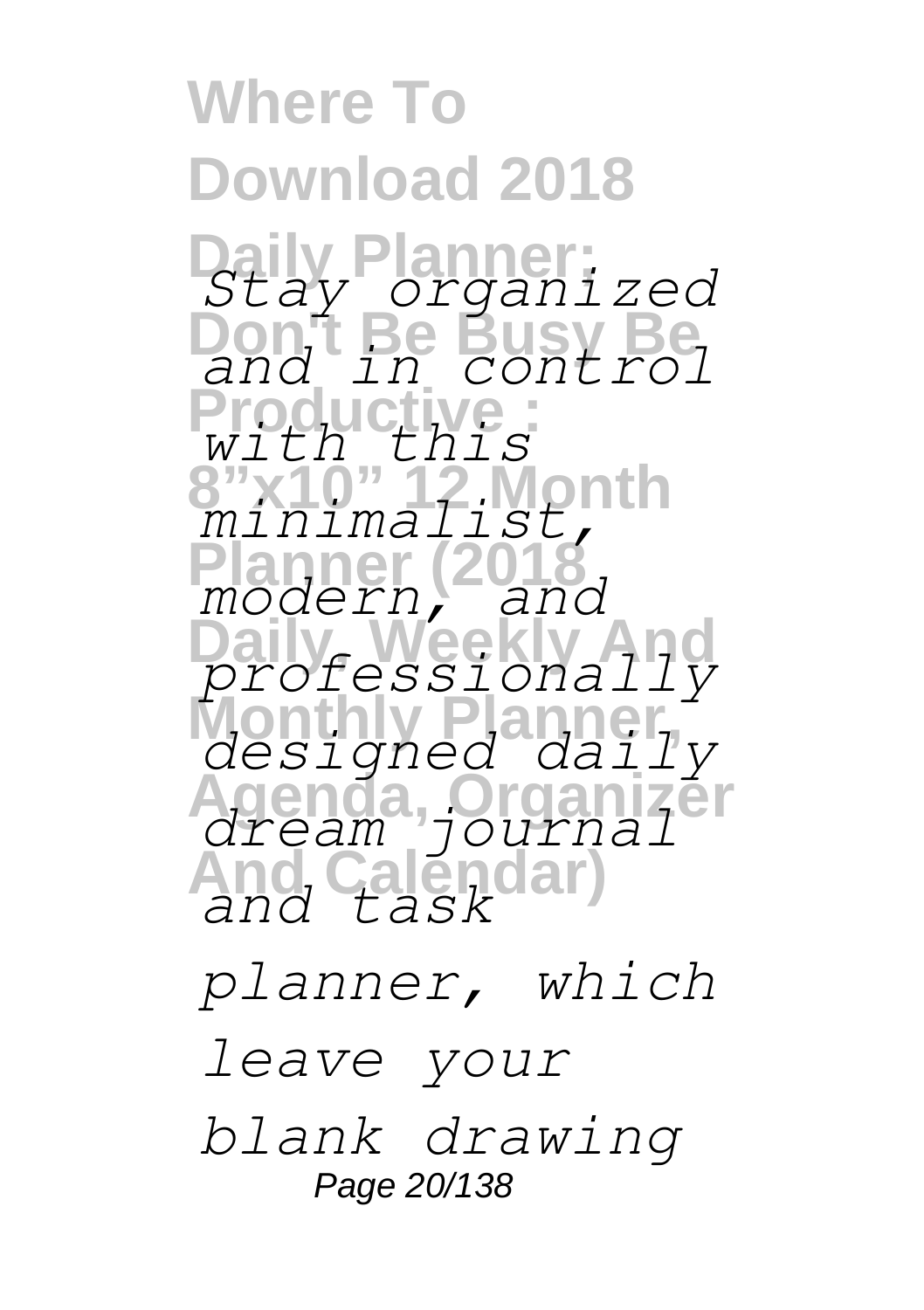**Where To Download 2018 Daily Planner;** *are fro your* **Don't Be Busy Be** *to release* **Production 8"x10" 12 Month** *crativity.* **Planner (2018 Daily, Weekly And Monthly Planner, Agenda, Organizer** *management* **And Calendar)** *your This must-have*  $ress$ *and time organizer allows plenty of room to manage and* Page 21/138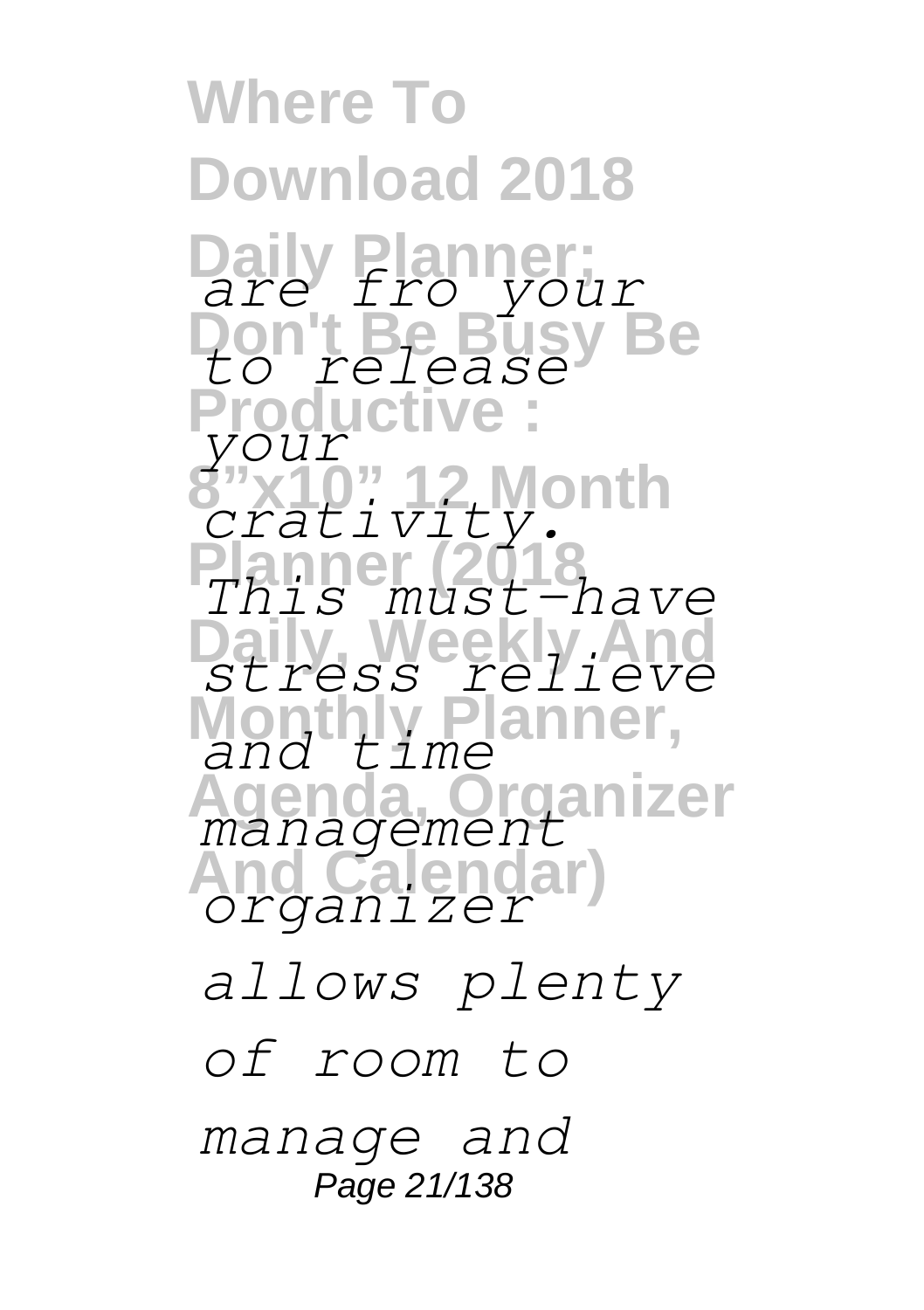**Where To Download 2018 Daily Planner; Don't Be Busy Be** *daily task for* Productive : **8"x10" 12 Month Planner (2018 Daily, Weekly And Monthly Planner, Agenda, Organizer And Calendar)** *With this review your 365 days with year at a glance for academic year 2017-2018 and 2018 - 2019. planner help you to plan*

*and keep track* Page 22/138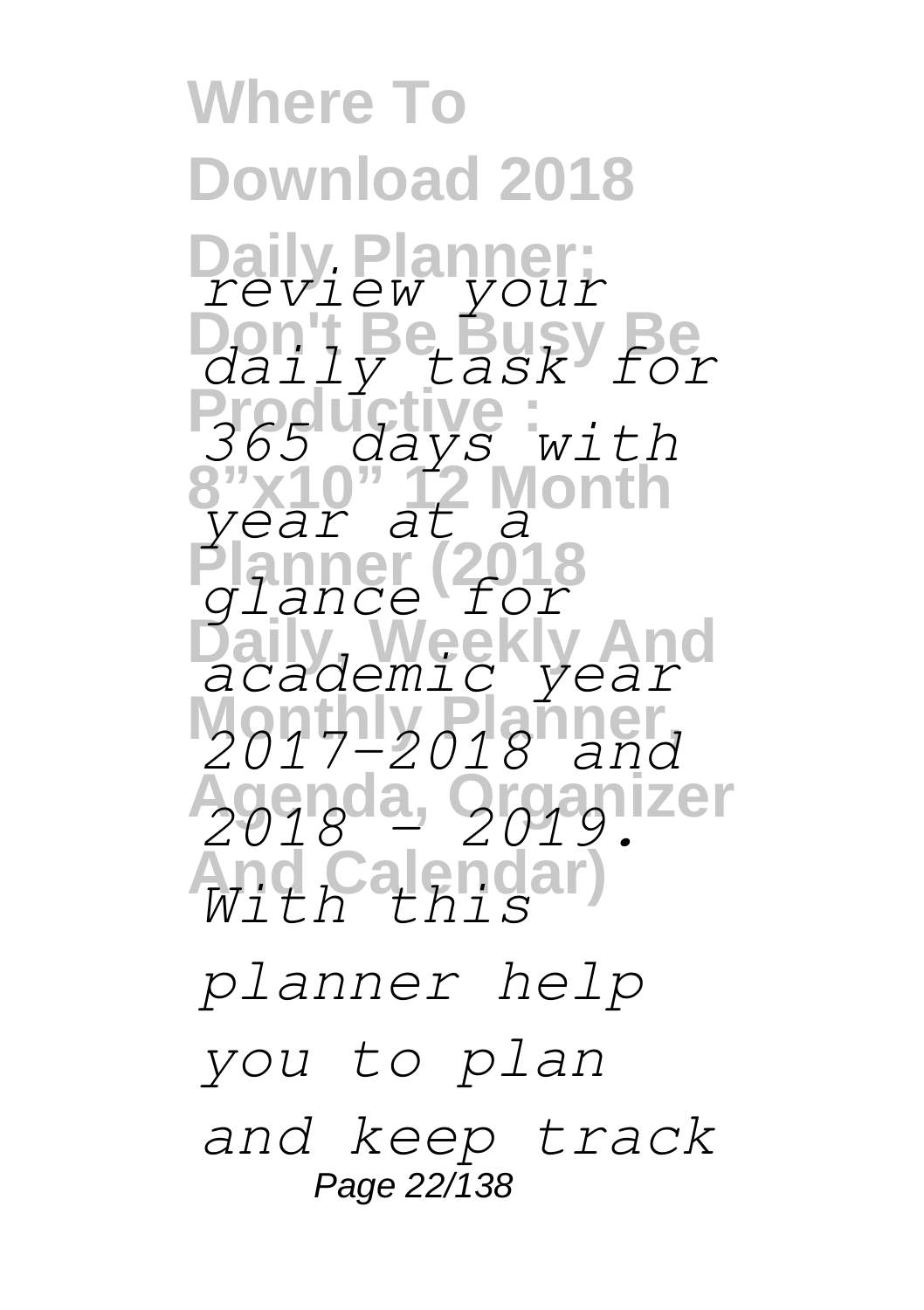**Where To Download 2018 Daily Planner; Don't Be Busy Be Productive : 8"x10" 12 Month Planner (2018 Daily, Weekly And Monthly Planner, Agenda, Organizer And Calendar)** *in sketch of your daily task, writing notes or journal and also release your stress and creativity with drawing area. For student, you can keep track*

Page 23/138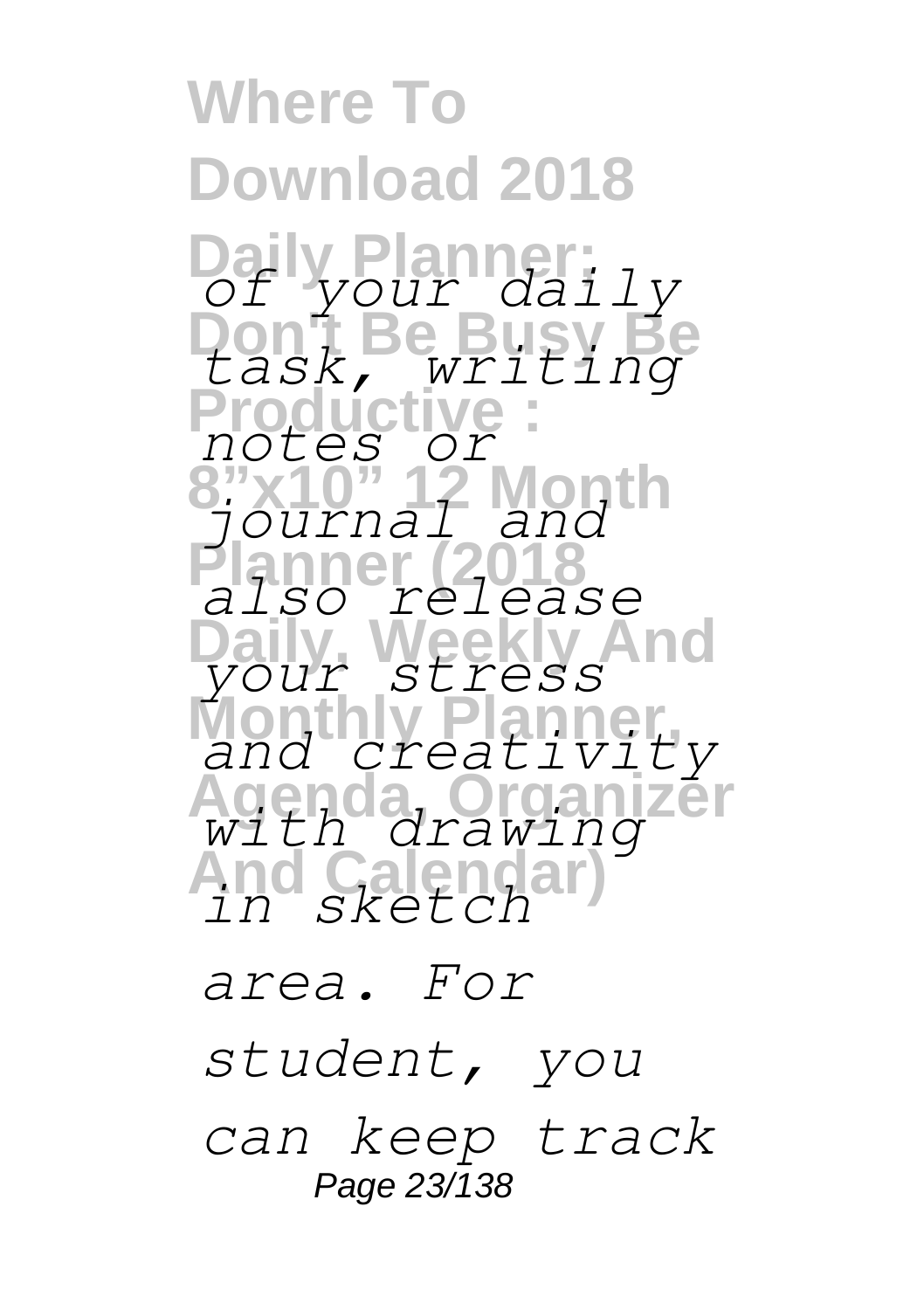**Where To Download 2018 Daily Planner; Don't Be Busy Be** *list for* **Productive :** *Fall/Winter,* **8"x10" 12 Month** *Spring and* **Planner (2018 Daily, Weekly And Monthly Planner, Agenda, Organizer** *assignments* **And Calendar)** *and due dates of their to-do Summer semesters, record and take plenty of notes.* Page 24/138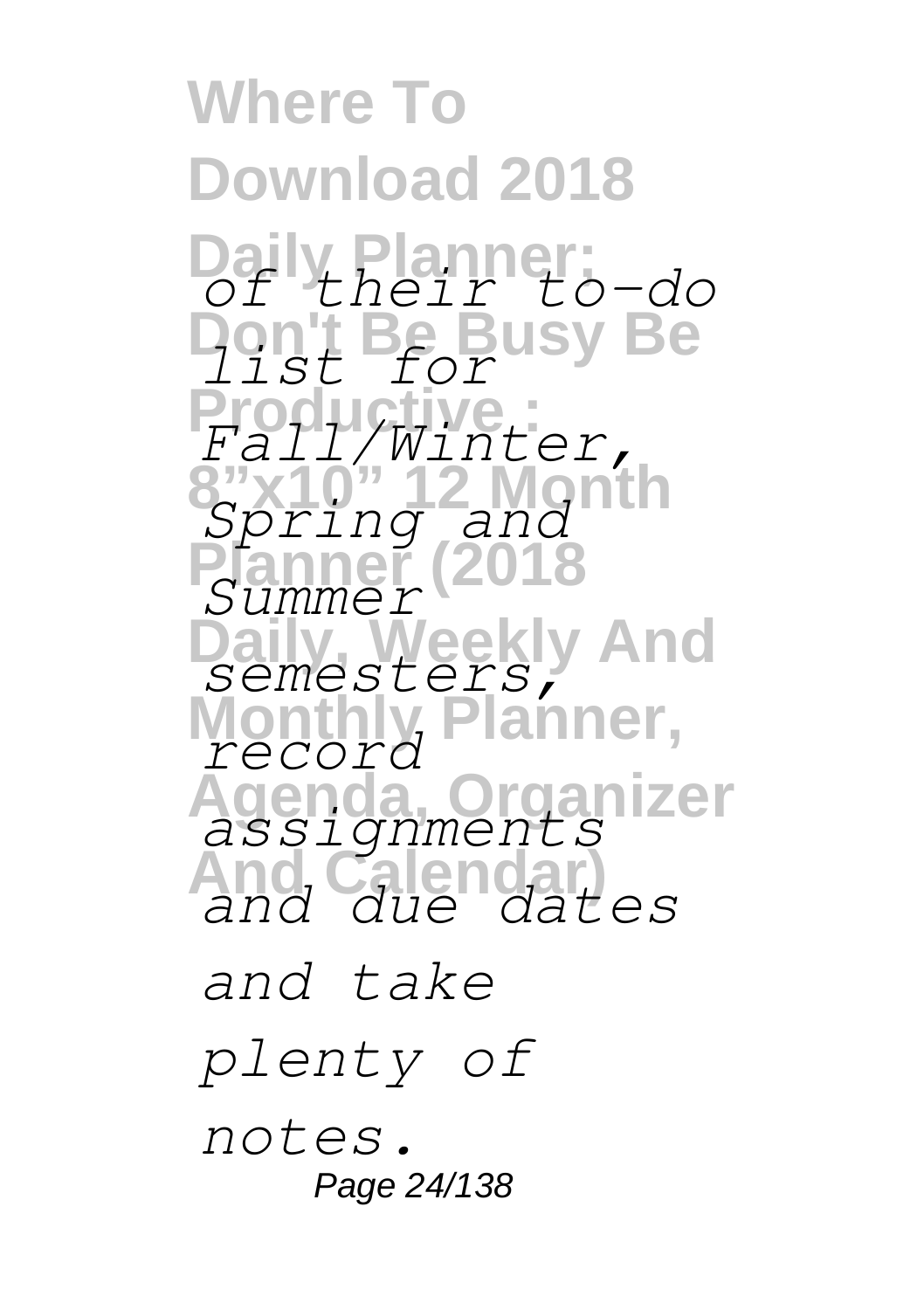**Where To Download 2018 Daily Planner; Don't Be Busy Be** *at a glance of* Productive<sub>1</sub>: **8"x10" 12 Month Planner (2018 Daily, Weekly And Monthly Planner, Agenda, Organizer And Calendar)** *DETAILS: Year 2017, 2018 and 2019 365 pages of daily planner Page design to fillup to-do list, Notes and area for drawing/sk etching High Quality White* Page 25/138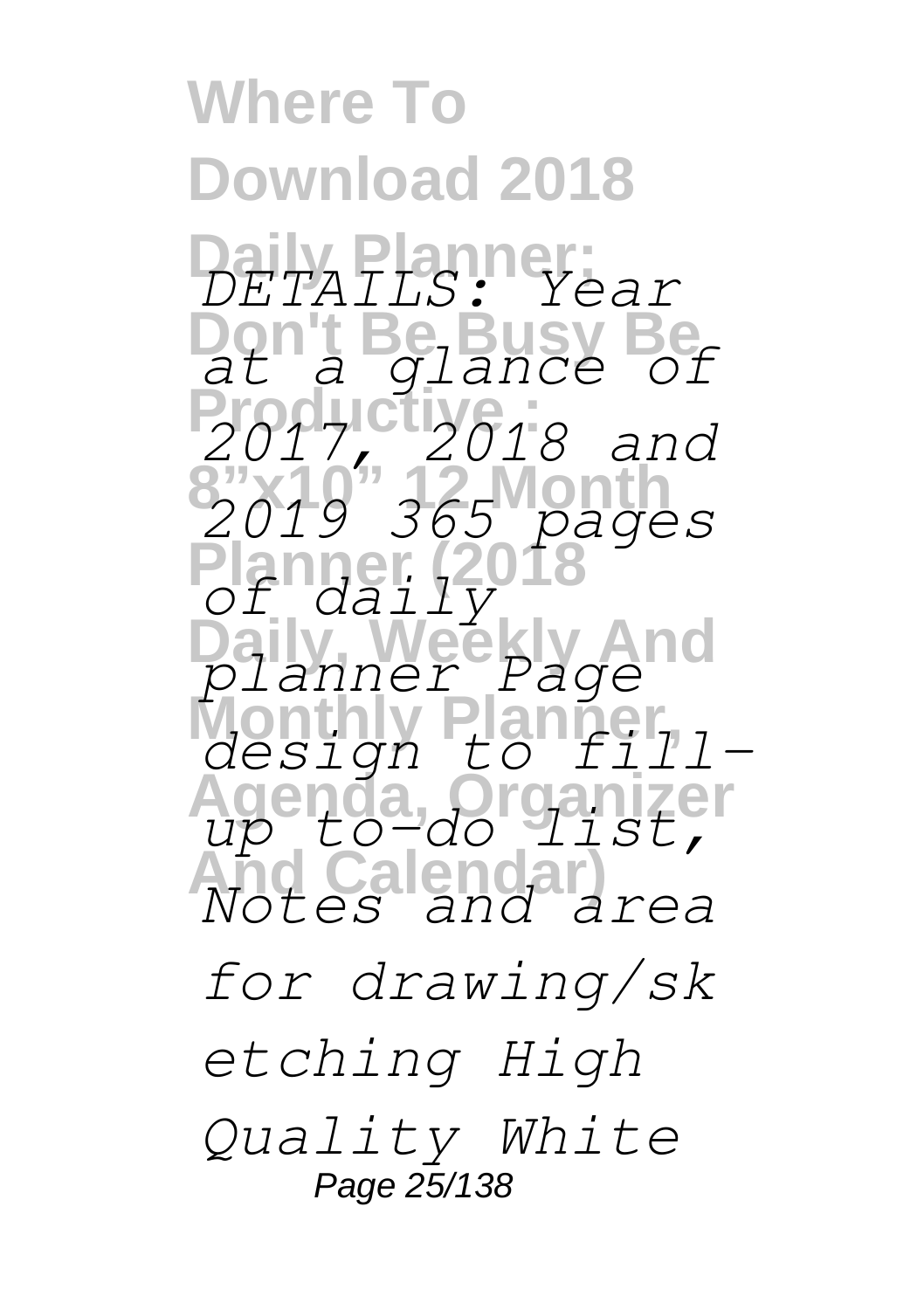**Where To Download 2018** lv Planner; **Don't Be Busy Be Productive : 812 Month Planner (2018 v** And **Monthly Planner, Agenda, Organizer** *Daily Spread* **And Calendar)** *2018 July - Paper Professional Matte cardstock cover Dimensions: 8.5" x 11" September Calendar Organizer*

Page 26/138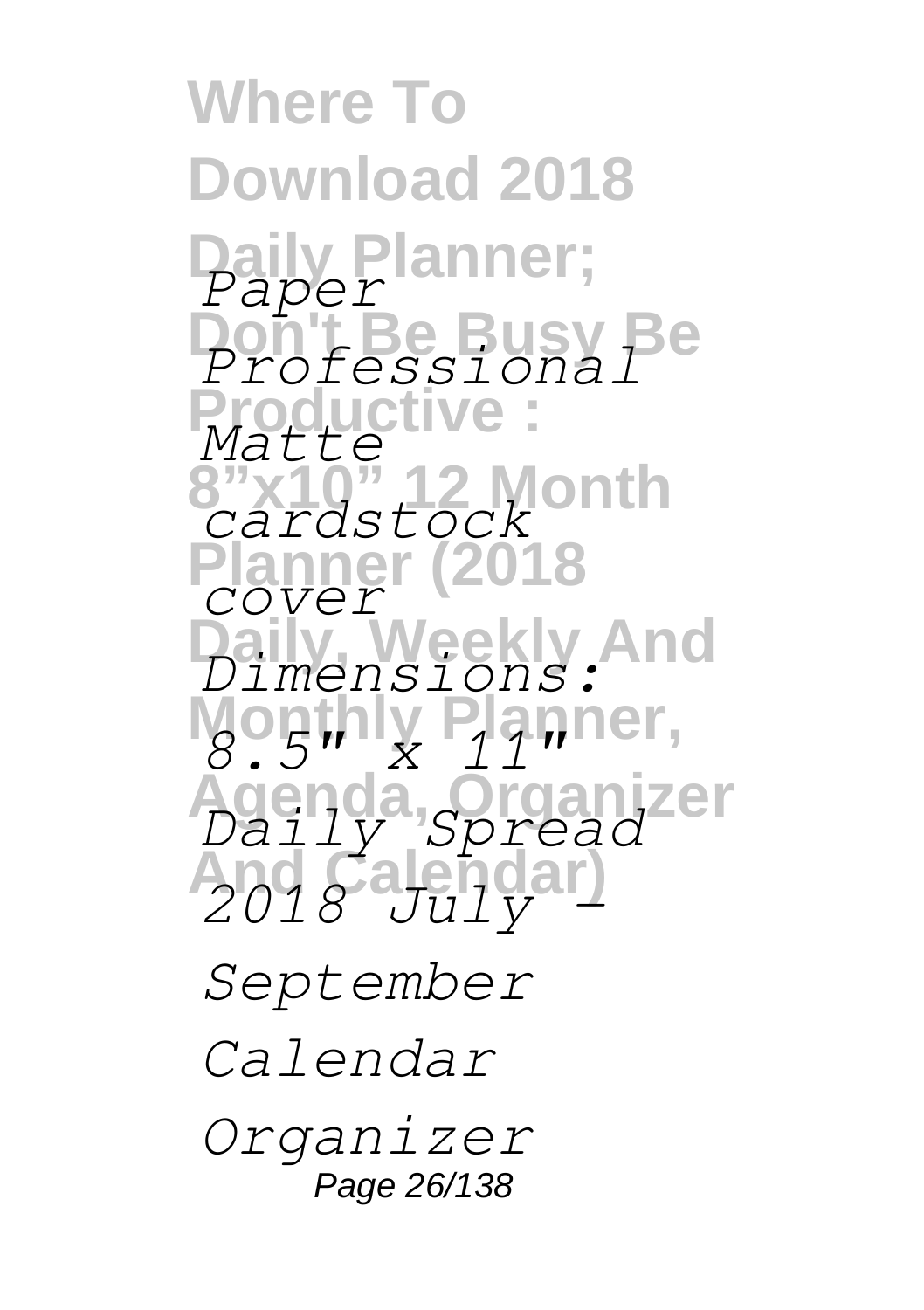**Where To Download 2018 Daily Planner; Don't Be Busy Be Productive : 8"x10" 12 Month Planner (2018 Daily, Weekly And Monthly Planner,** *Dp852018q3* **Agenda, Organizer And Calendar)** *Don't Say I Appointment Book to Do List, London, UK London Cuppa Tea Pattern Cover, 8.5x11 Wish Inspirational*

*Quotes Weekly* Page 27/138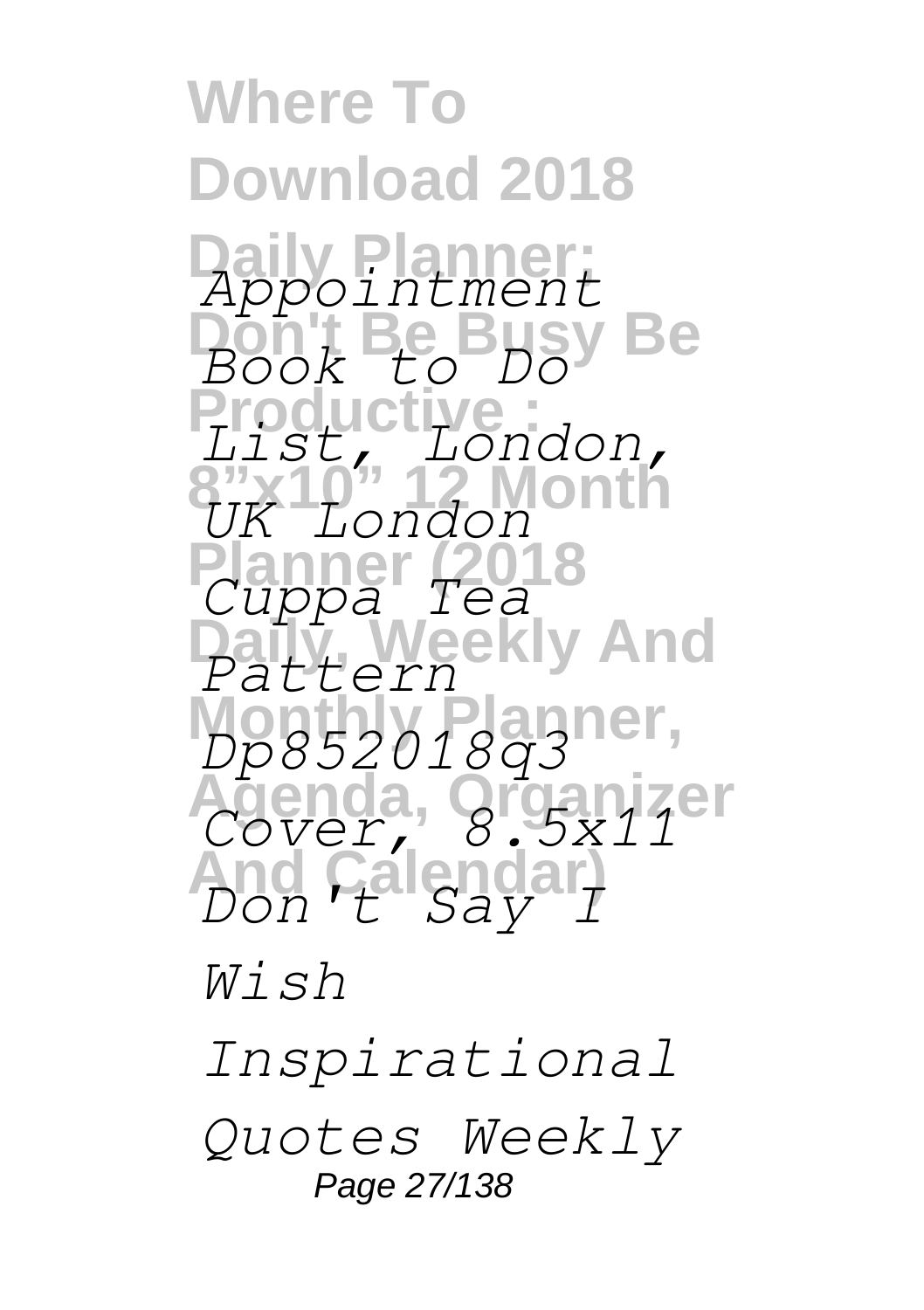**Where To Download 2018 Daily Planner;** *Daily 16* **Busy Be Productive : 8"x10" 12 Month Planner (2018** *10 Calendar* **And Monthly Planner,** *Organizer* **Agenda, Organizer And Calendar)** *Planner; Don't Monthly Planner 2018-2019 8 X Schedule 2018 Daily Be Busy. Be Productive Daily Spread* Page 28/138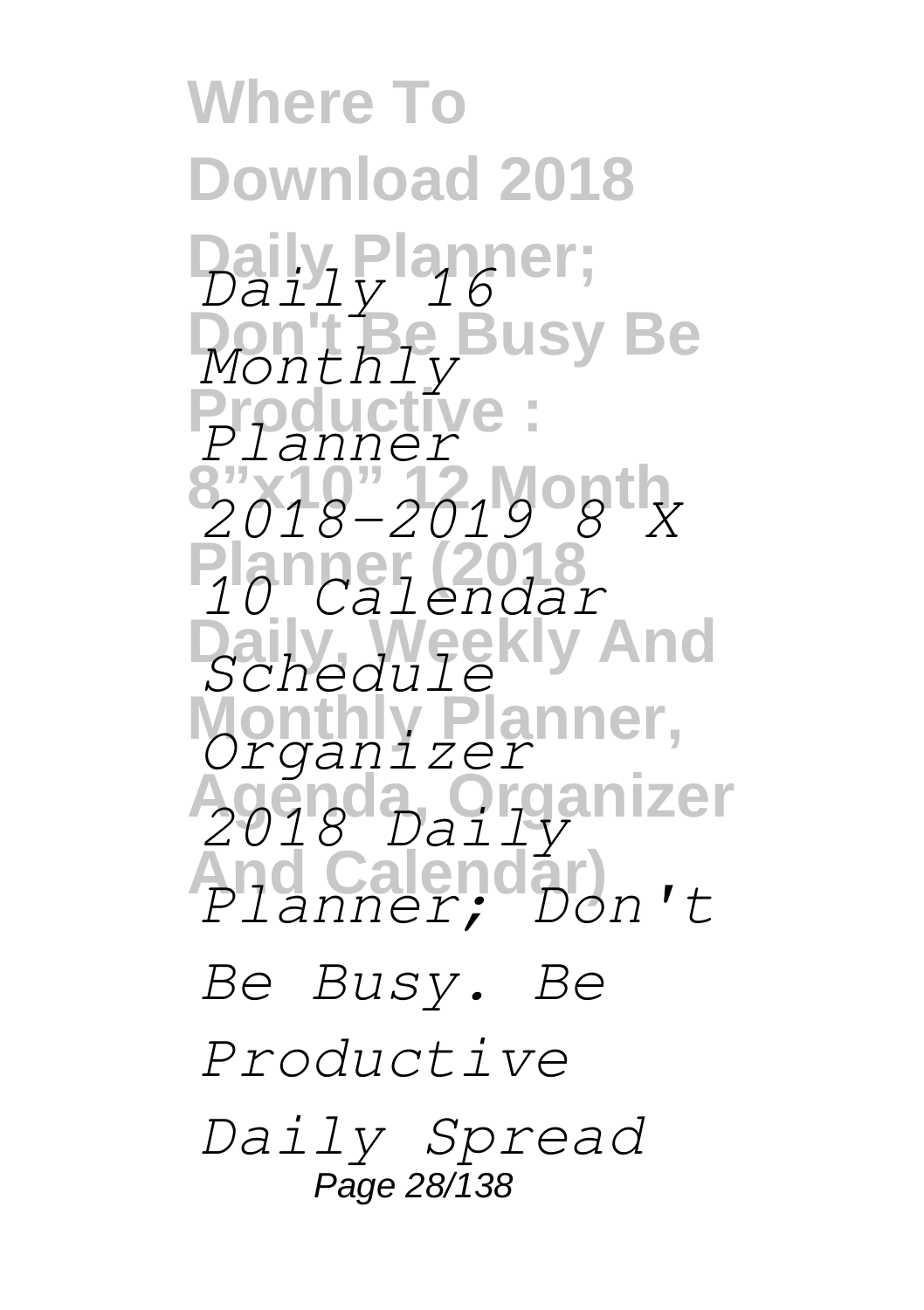**Where To Download 2018 Daily Planner;** *2018 July -* **Don't Be Busy Be** *September* **Productive :** *Calendar* **2 Month**<br>ze*r* **Planner (2018** e*nt*<br>kly And **Monthly Planner, Agenda, Organizer** *UK UK Place* Names Pa *Organ Appointment Book to Do*  $\overline{1}$   $\overline{5}$ *Names Pattern Jb852018q3 Cover, 8.5x11 Daily Spread* Page 29/138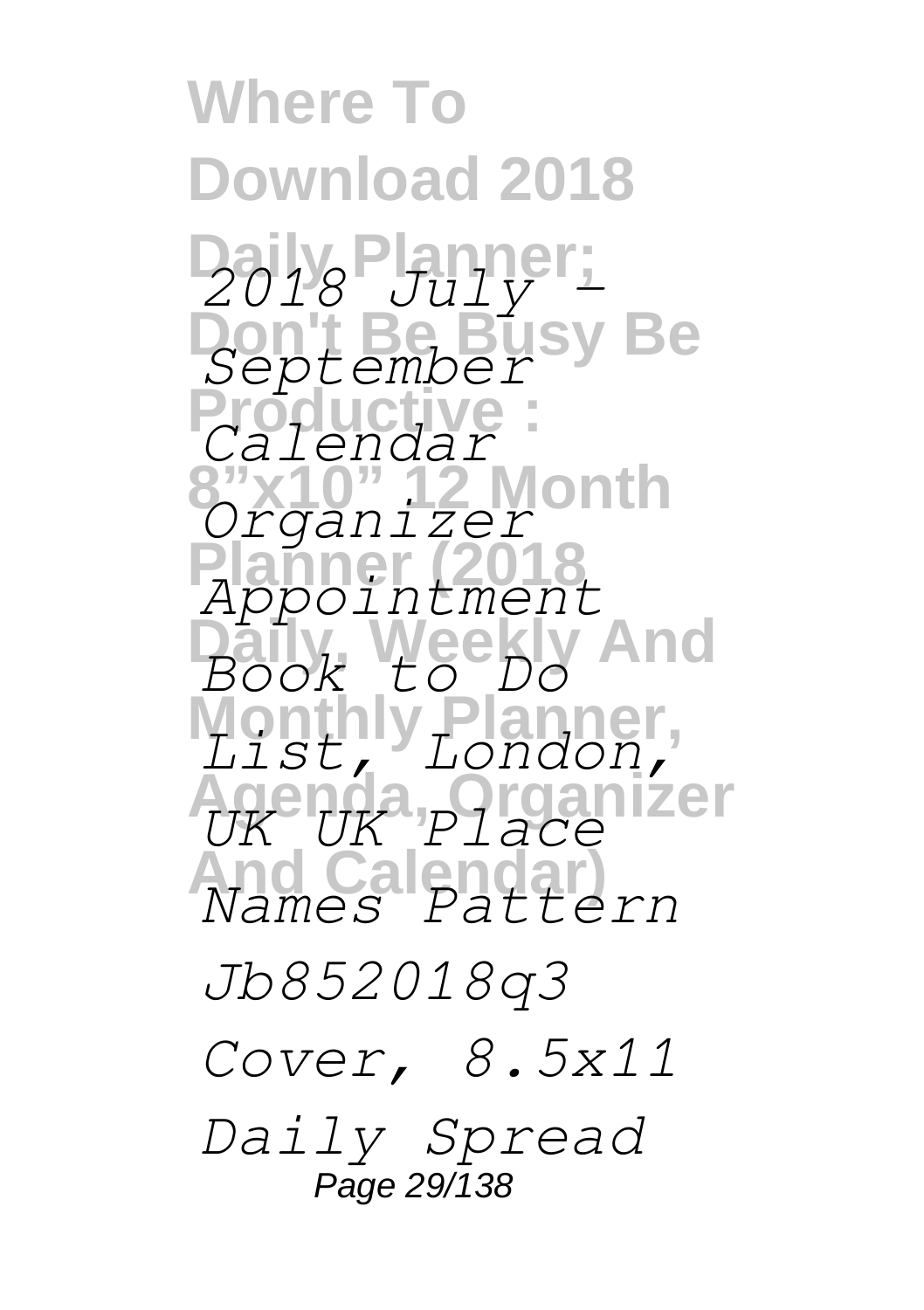**Where To Download 2018 Daily Planner;** *2018 July -* **Don't Be Busy Be** *September* **Productive :** *Calendar* **2 Month Planner (2018** e*nt*<br>kly And **Monthly Planner,** zer **And Calendar)** *Pattern Orqar Appointment Book to Do*  $\overline{1}$ *S UK UK Drinks Jb852018q3 Cover, 8.5x11 2018-2019*

Page 30/138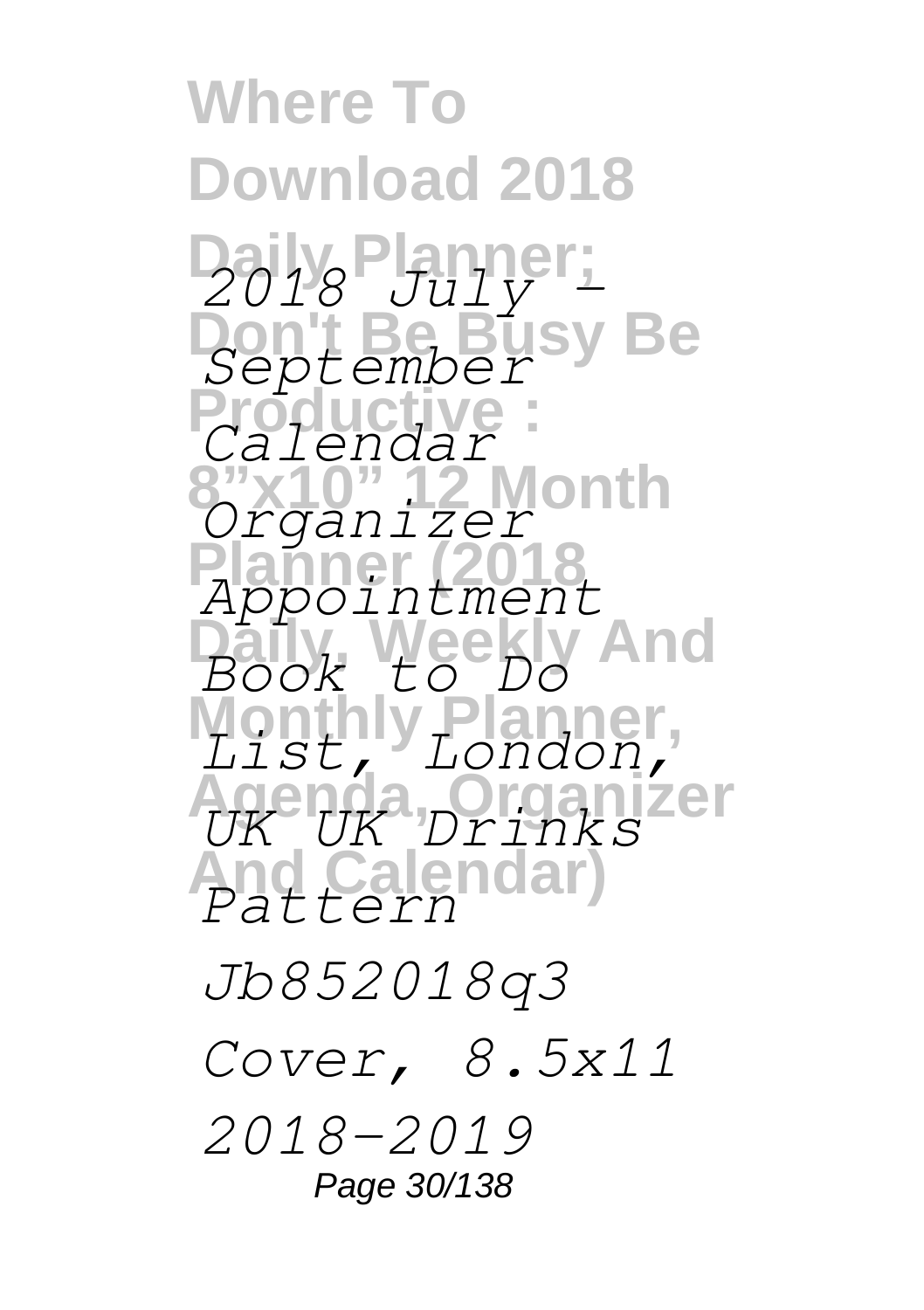**Where To Download 2018 Daily Planner; Don't Be Busy Be Productive :** *Happen* **Bondon, UK Daily Onth** Planner for (2018 2018yA fulleekly And spread for each nner, **Agenda, Organizer** day. Medium ruled line<br> *<u>Chacing</u>* for good ar *and ar Daily Planner; Make Shit* spacing for easy writing. 8.5x11." No illustrations,

Page 31/138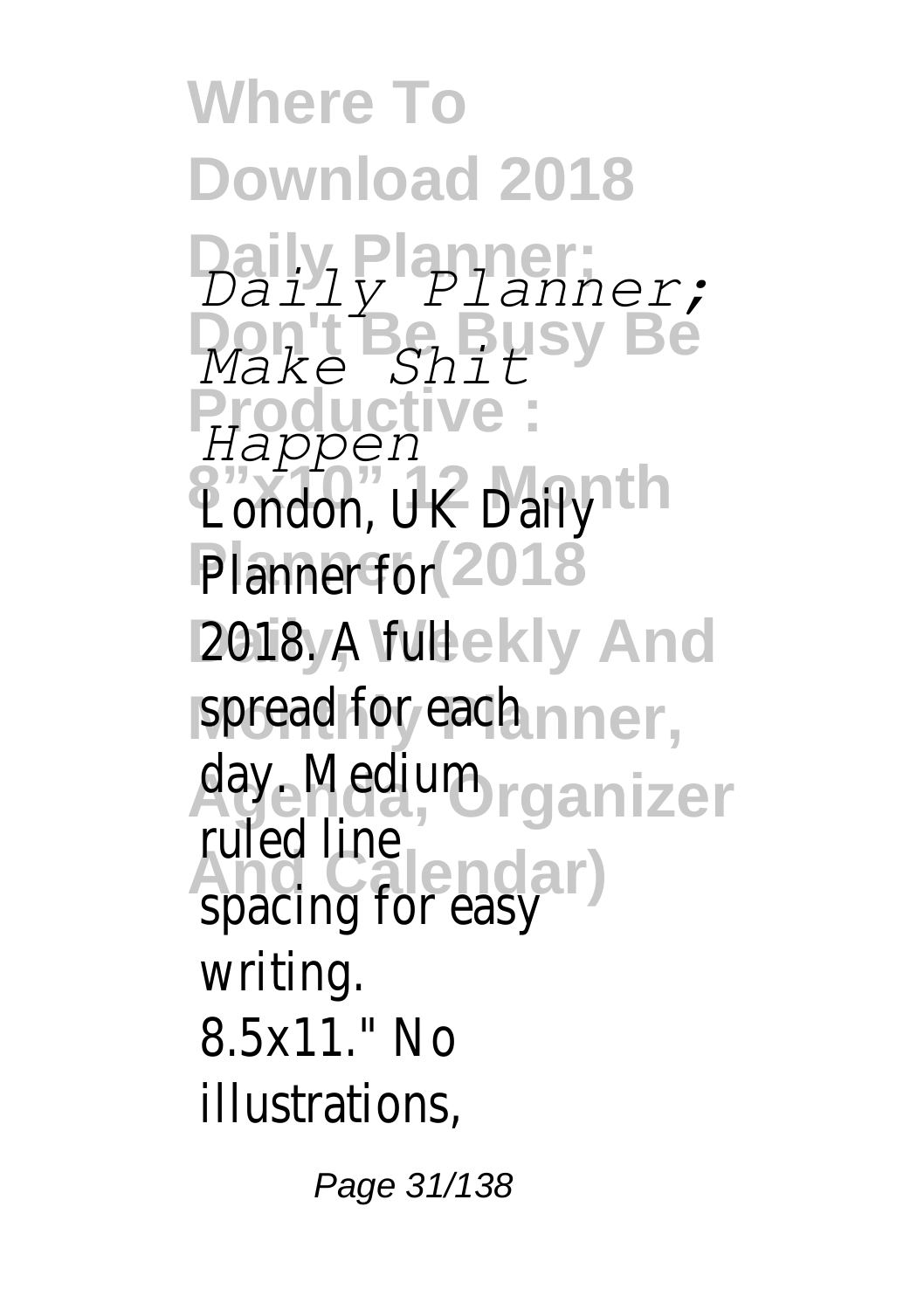**Where To Download 2018** giving you anner; maximum space to **Be** write down your appointments and nth **reminders.** Full<sub>018</sub> **David Weekly And** hourly from 6am<sup>ner</sup>, to 9pm, To Do rganizer Aist, do keep n clar) Pages for appointments, hourly, from 6am track of the activities that really must be done today, Page 32/138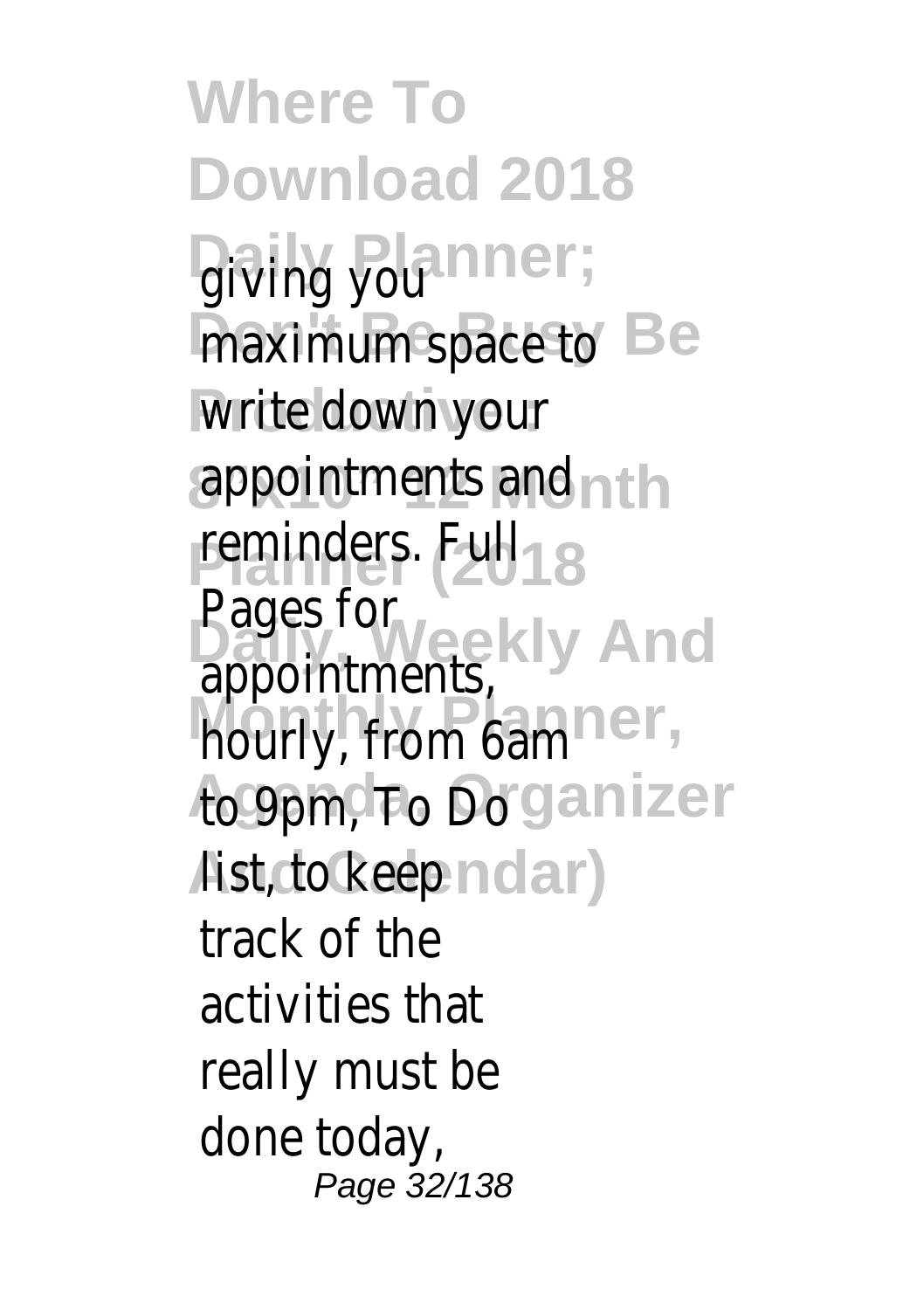**Where To Download 2018 Errant** list, anner; don't forget any sy Be **Production** end **30 run today, Month Pinner (2018 Directive Checkist, Weighty And** plans for today<sup>anner</sup>, **(and to plan Organizer** several days nolar) checklist, to ahead), Reminders, things you need to think of Page 33/138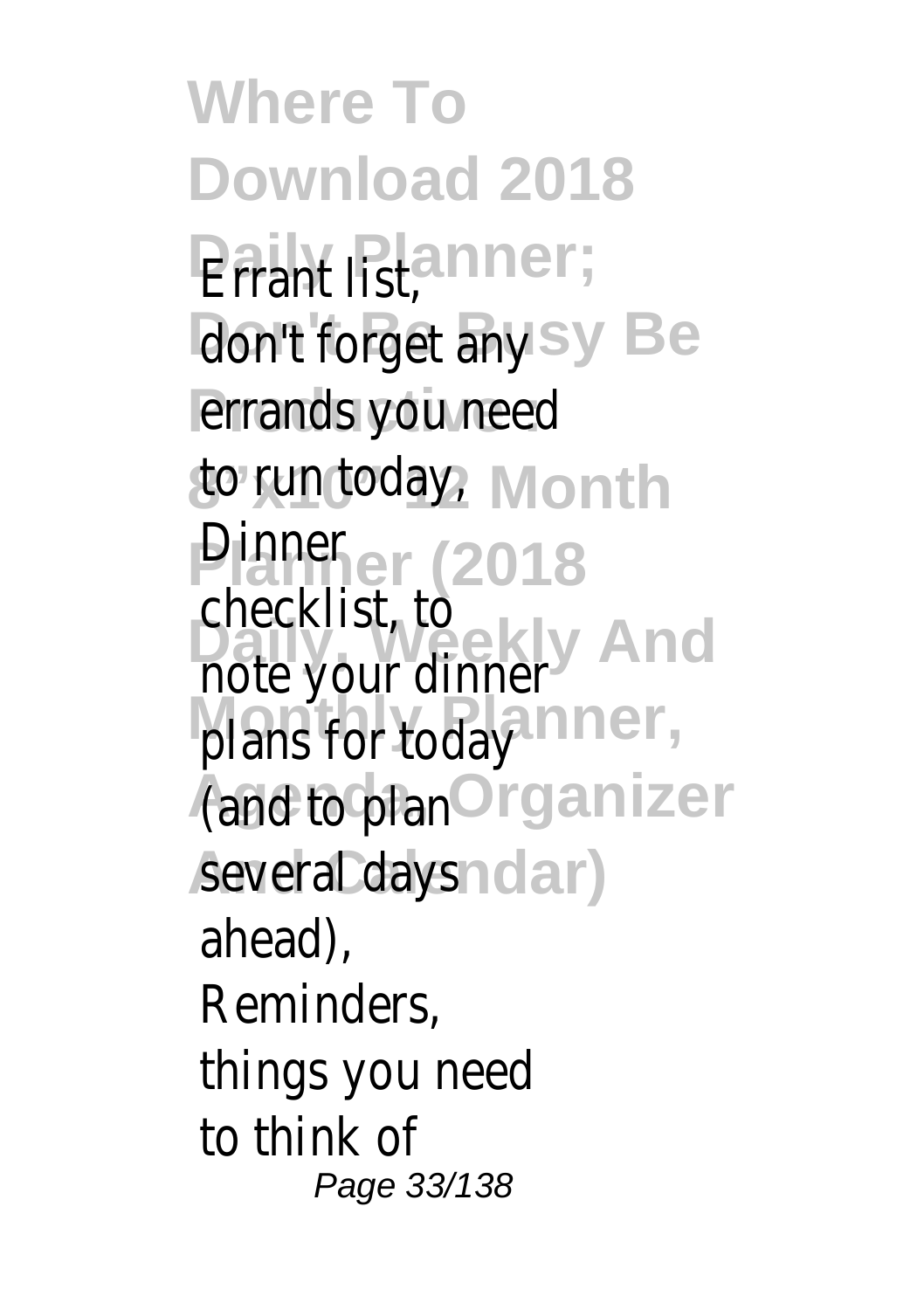**Where To Download 2018** today, or tonner; plan for the Busy Be near future, And: of course, space on th for additional 2018 notes. London,<br>Ill Decign Cekly And Available in Planner, **Ax9** and a, Organizer A.5x11," and nolar) UK Design additionally there's a journaling notebook Page 34/138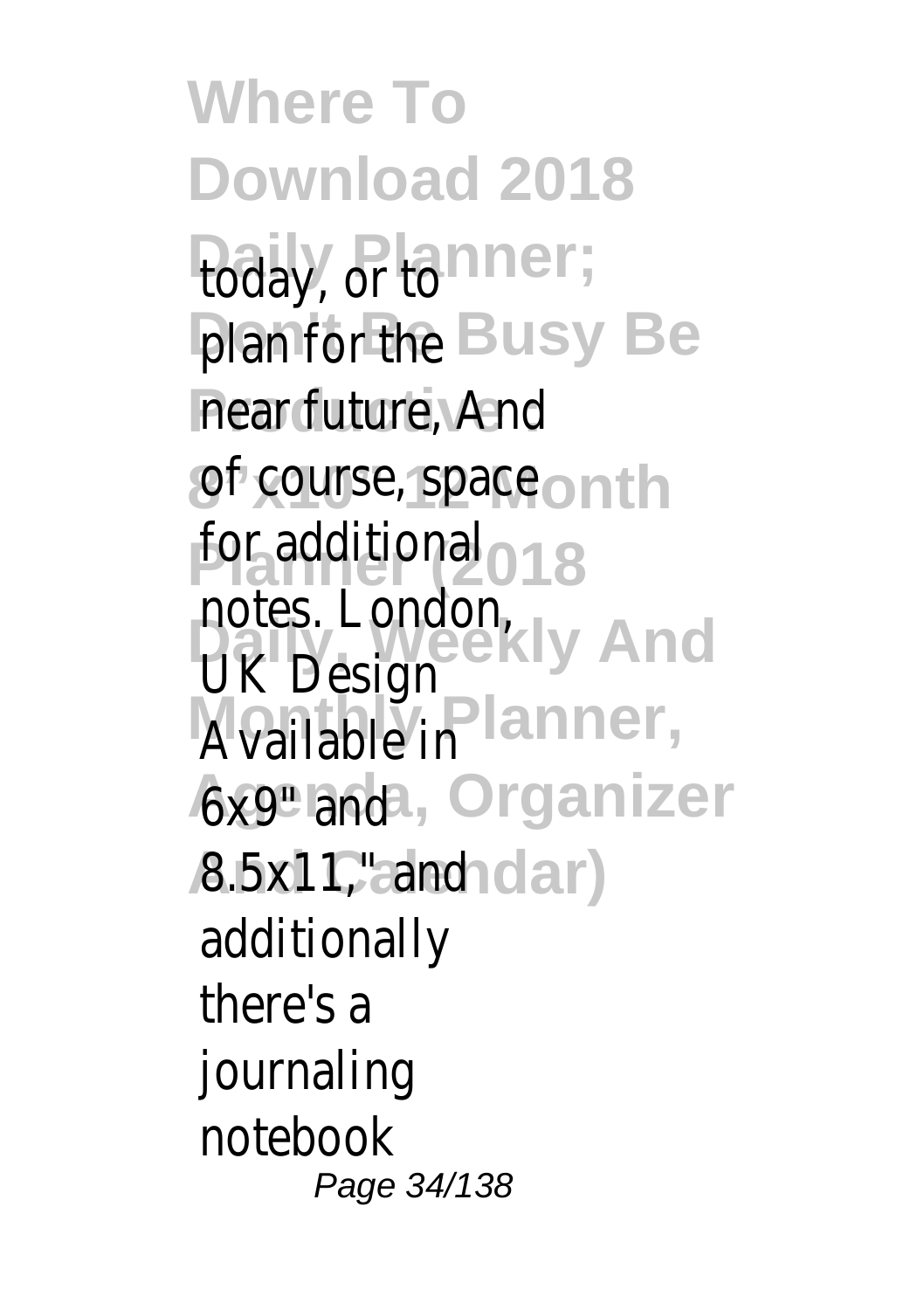**Where To Download 2018** available with ner; the same design.sy Be **And 100's of e:** alternativel 2 Month **designser** (2018 available as<br>wall to gifteekly And Worth **Warning Planner**, *Arendscla, Organizer* parents, alendar) available as well, to gift your partner, children... July to September 2018 This planner contains Page 35/138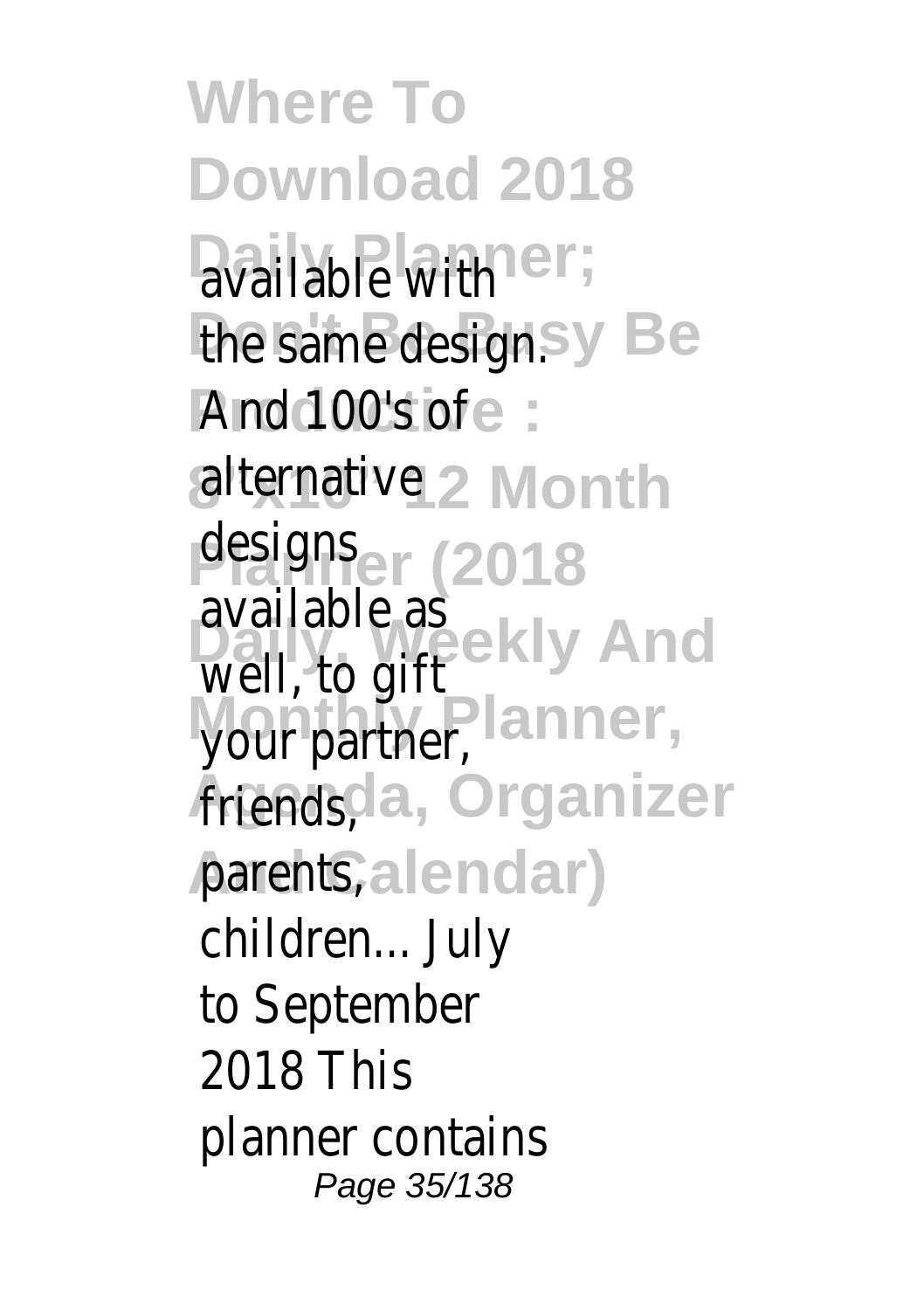**Where To Download 2018** a spread (2nner; pages) for each Sy Be **day** for three e: **8"x10" 12 Month** months, April to **June 2018** The 18 **Part page of** ekly And for appointments<sup>1</sup> ner, (hourly from 6am anizer **And Calendar)** to 9pm). The left page of left page has a list of tick-off boxes for To Do Assignments and Page 36/138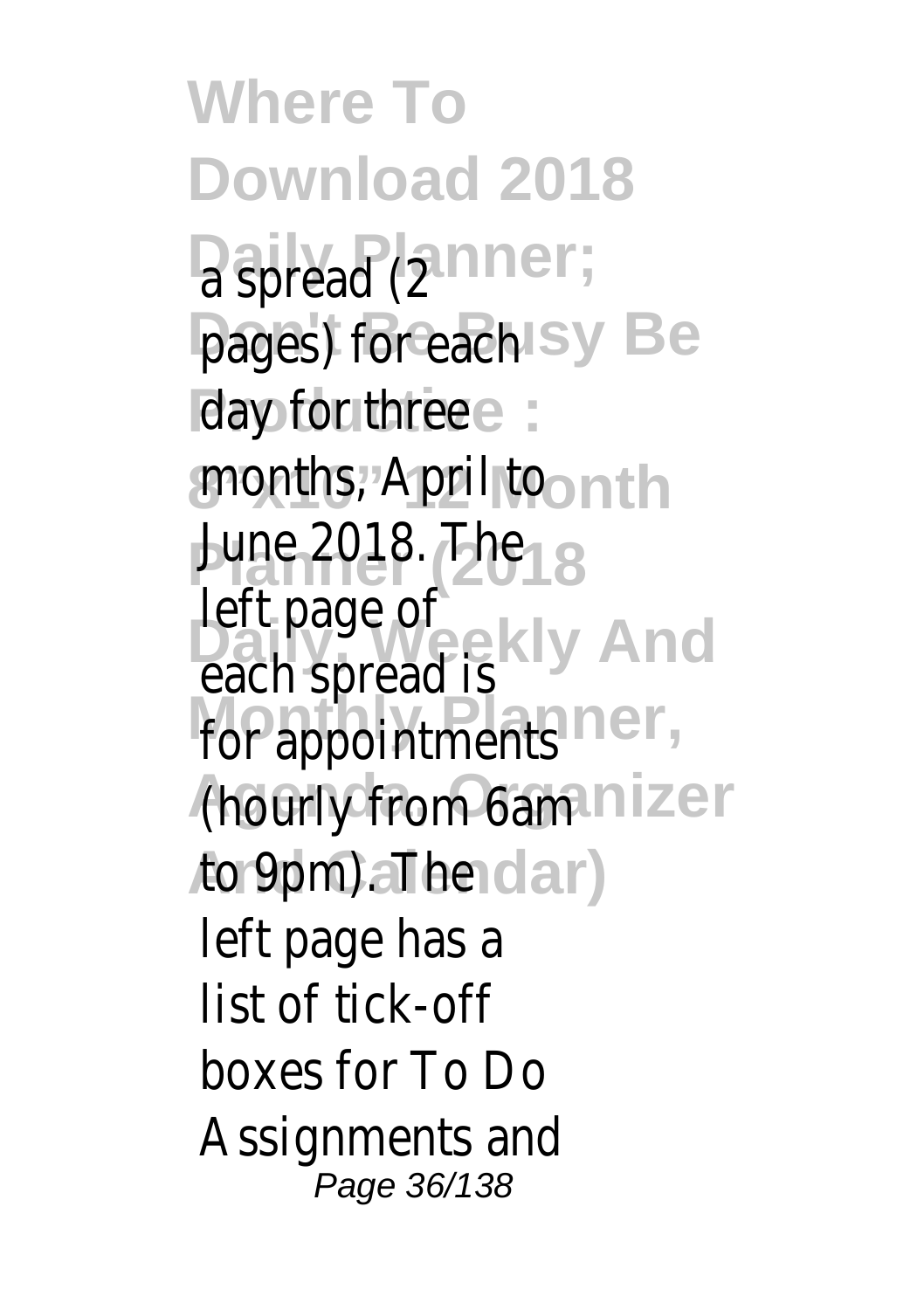**Where To Download 2018 Daily Planner;** Errants, space **to write down**e your udinner **8"x10" 12 Month** suggestions and reminders, and space for<br>addtiona<sup>c</sup>kly And notes. Perfect<sup>r</sup>, for personal and I **And Calcuse**, or additional as a personal journal or diary to take notes every day. Page 37/138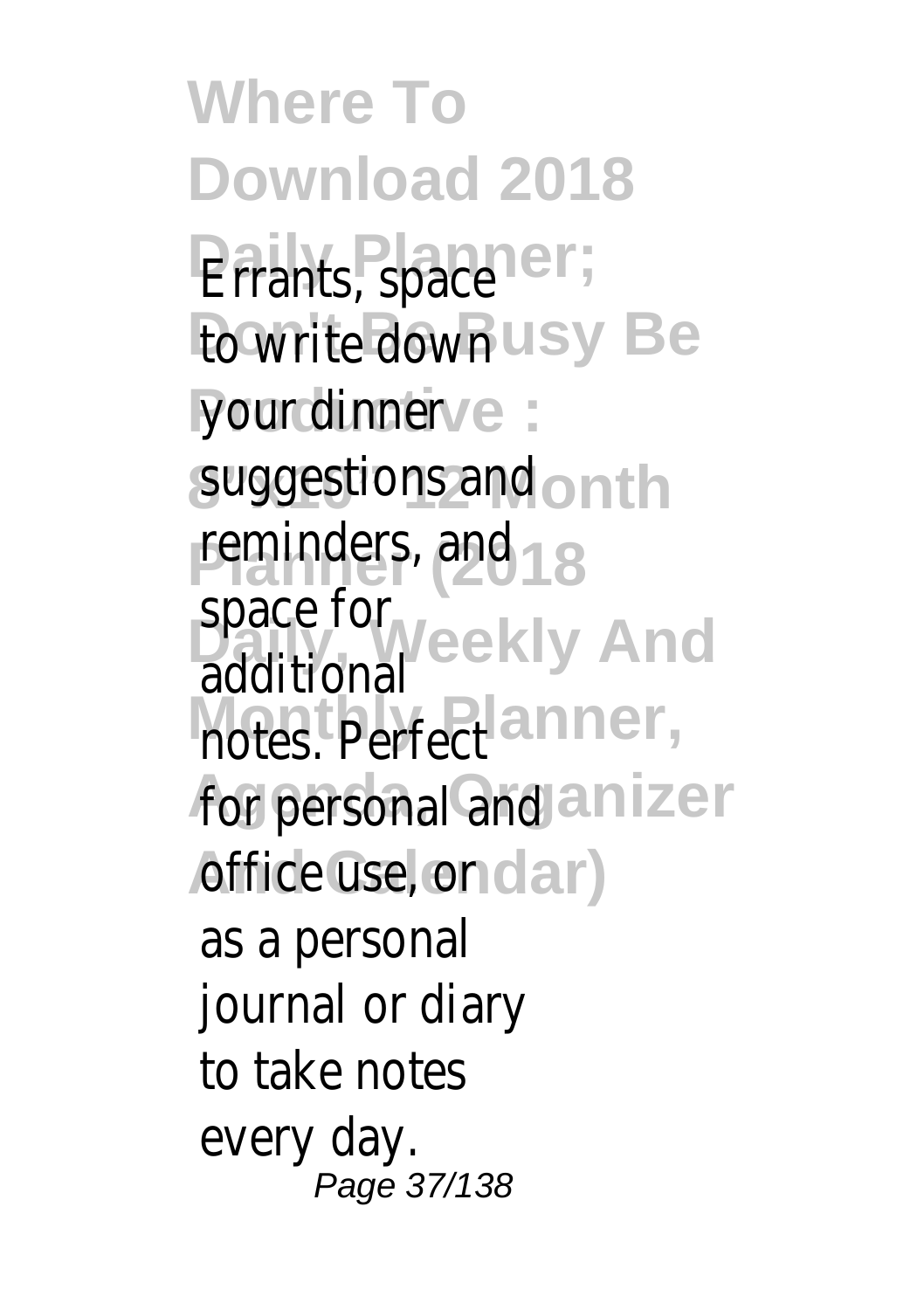**Where To Download 2018** Writing With pen and paper helps<sup>e</sup> **Productive :** to boost **8"x10" 12 Month** creativity. **Helps to improve** your memory.<br>Helps **+eekly** And structure your, **AgougthOrganizer And Calendar)** Therefor a paper Helps to planners still exist Writing on paper is just as important now as Page 38/138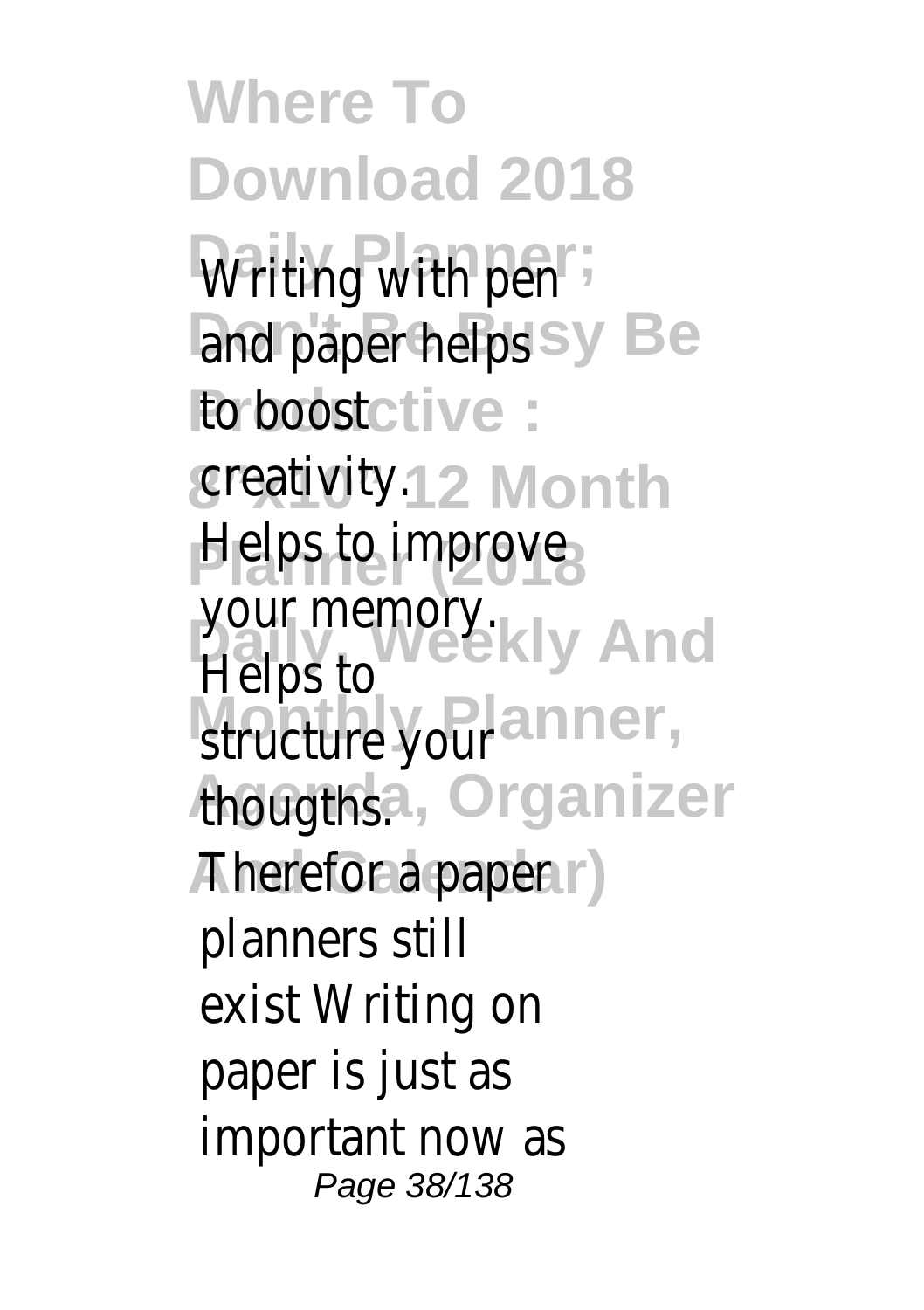**Where To Download 2018**  $\mu$ aiwas 190, 20, **Bonyears ago.** Be **Maybe even more. Online medianth Planemany** 8 distractions.<br><sub>11</sub>. Veekly And **Monthly click or** *Awipea You might* **And Calendar)** almost forget to It's so easy to just sit down and write down your thoughts. A perfect gift and Page 39/138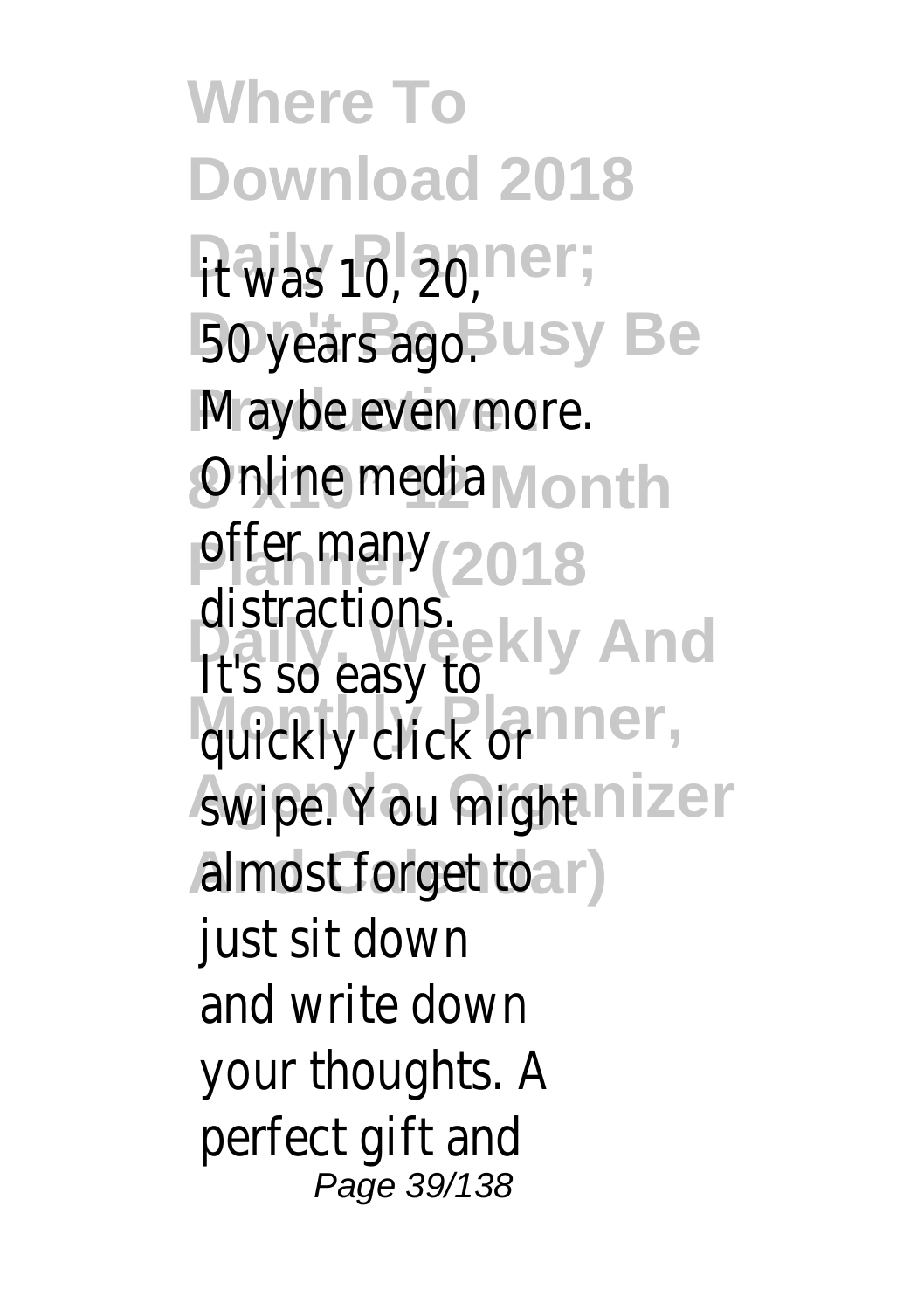**Where To Download 2018 Unique present Dur** Uburnals and Notebooks are great giftslonth **Planner (2018** presents for ladies, women,<br>more weekening Monthly Ster, ner, **Agrifriend, rganizer** Aeacherendar) mom, mother, valentine's day, christmas, or on any other occasion. And Page 40/138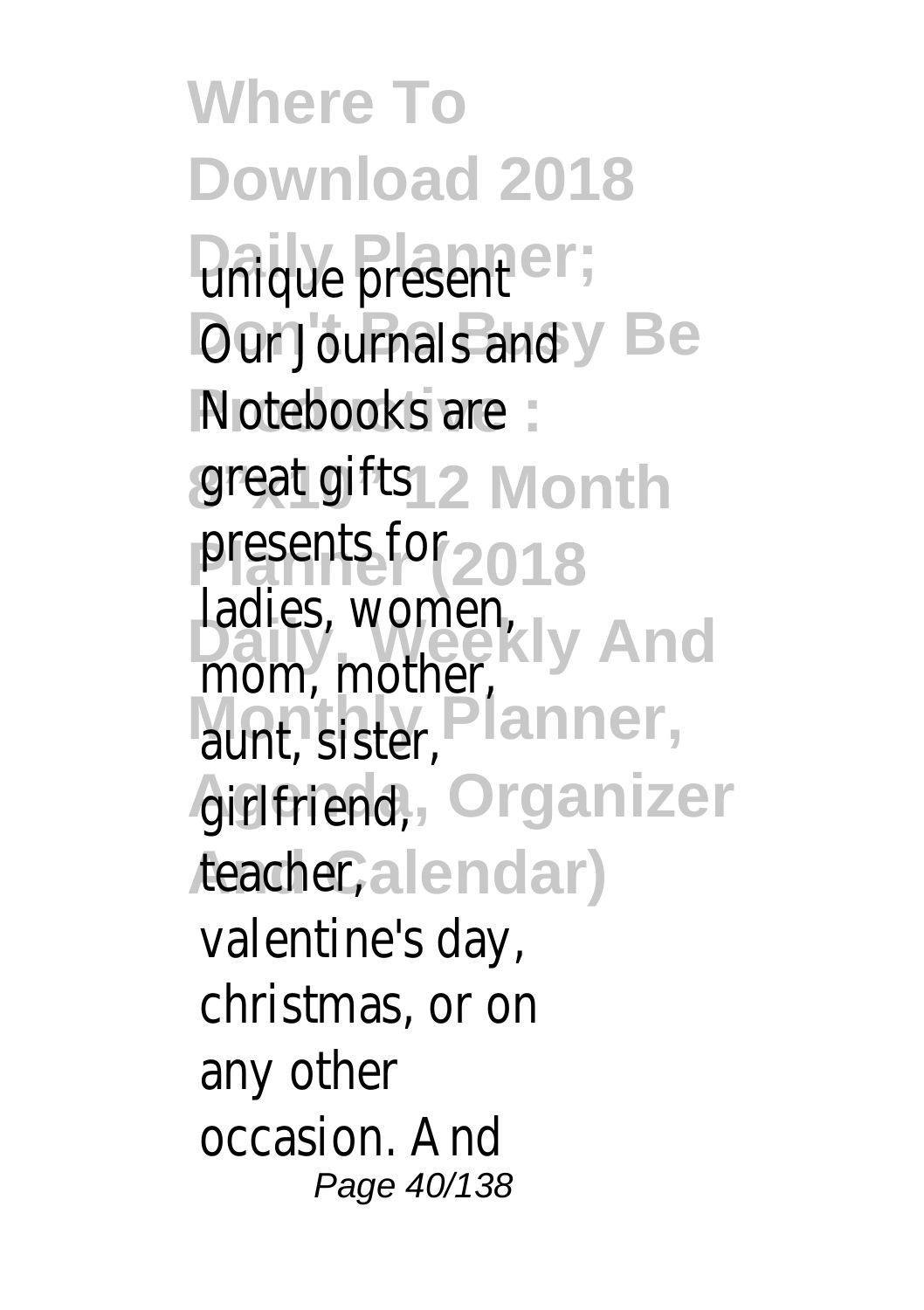**Where To Download 2018 Dailyt Flanget;** mother's day, Be graduation: **gifts, co-** Month **Planner (2018** workers or boss, birthdays, gift<br>**bask, Weekly** And stocking Planner, **Atuffers, Yourizer And Calendar)** hostess. Or just baskets or for yourself, to remember appointments and deadlines, as a Page 41/138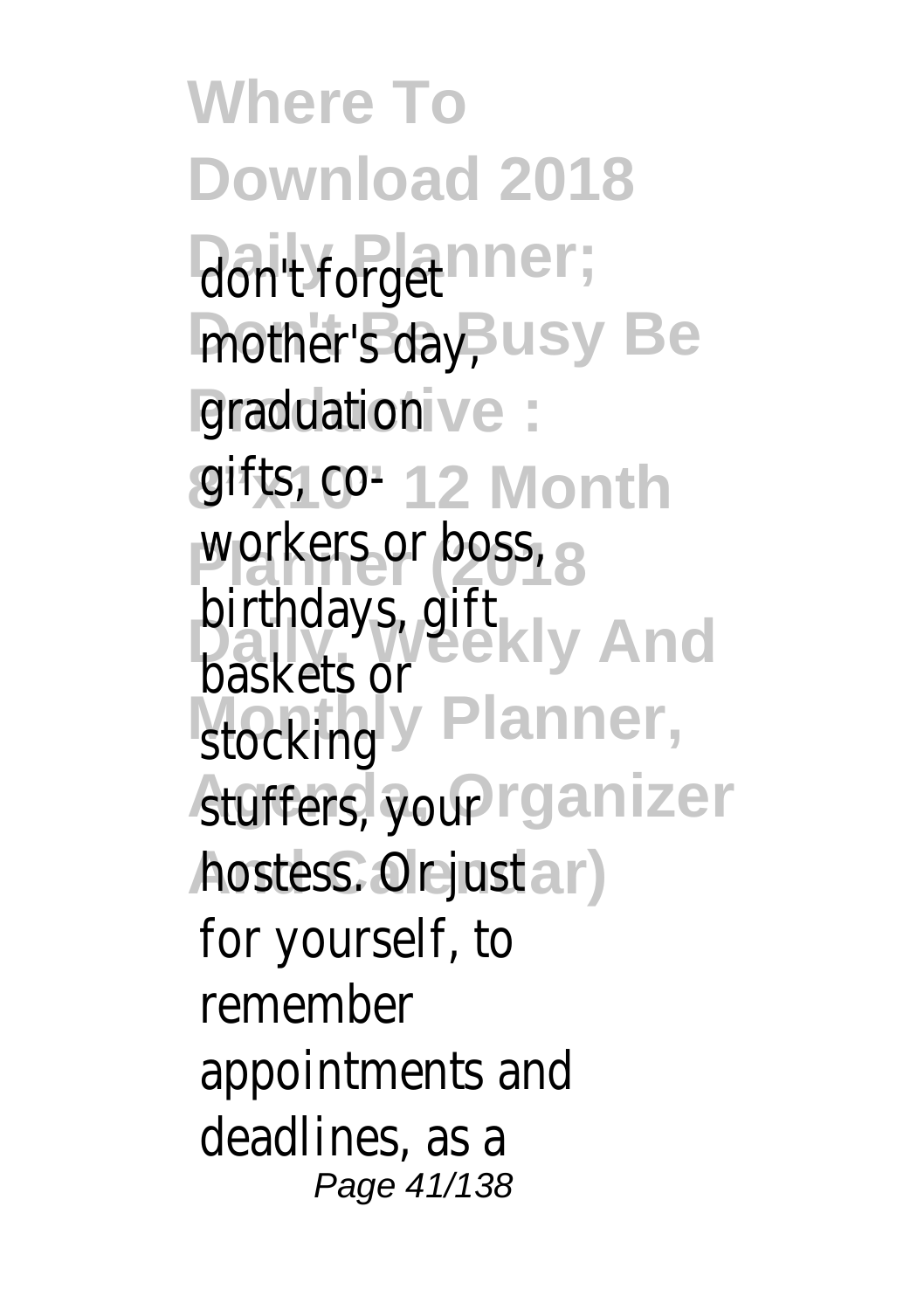**Where To Download 2018 Daily Barnar;** trave**Bjournal**, Be doodle diary, school workbook, **Planner (2018** grocery lists, to collect poems Writing stories. And so<sub>muchnizer</sub> *Andrealendar*) Dallyecipes, Stay organized and in control with this elegant, Page 42/138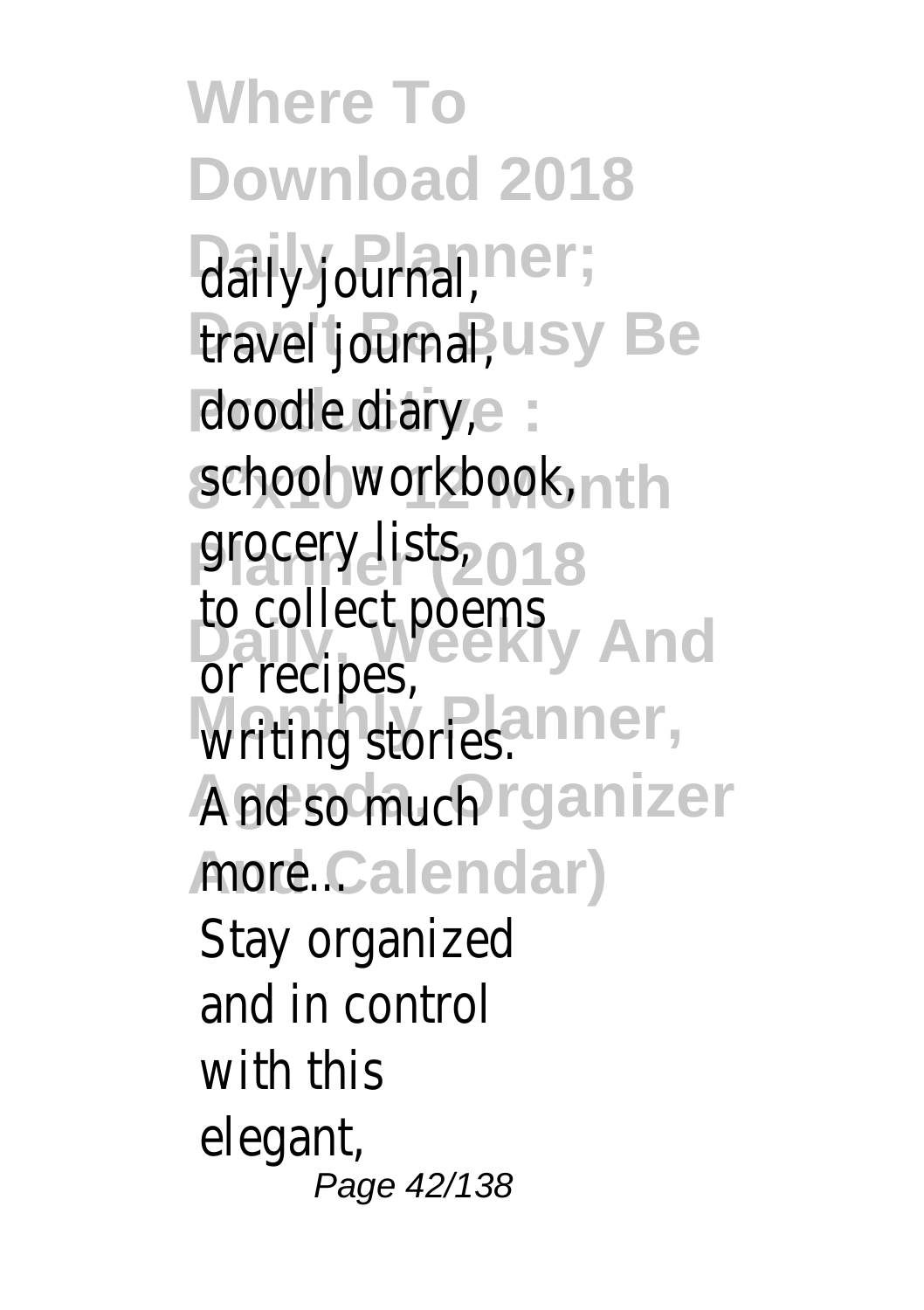**Where To Download 2018 professionally DesignedBusy Be P**B-month daily planner. Don't th wait for the new year to get your planning lianner, **Agenda, Getrganizer And Calendar)** organized now personal with this stylish agenda that brings you 18 months of Page 43/138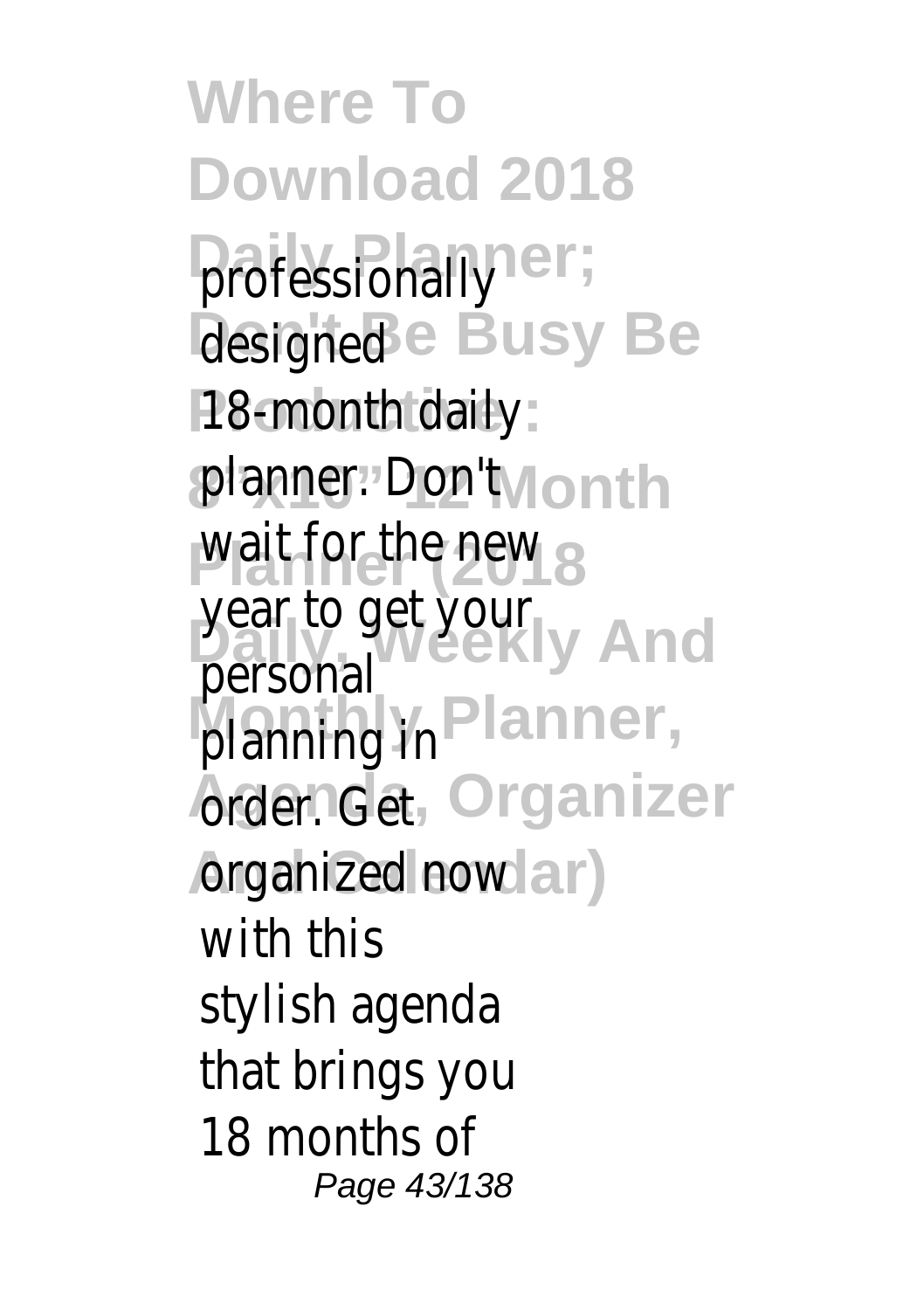**Where To Download 2018 Daily Planner;** planning, from **Dary, 2018 Isy Be** Pecember, 2019. **8"x10" 12 Month** This must-have **persona** 2018 **Digamizer** Carrier of your daily to-**Agsnda, Organizer And Calendar)** appointments and organizer can events while offering at-aglance views of the year and Page 44/138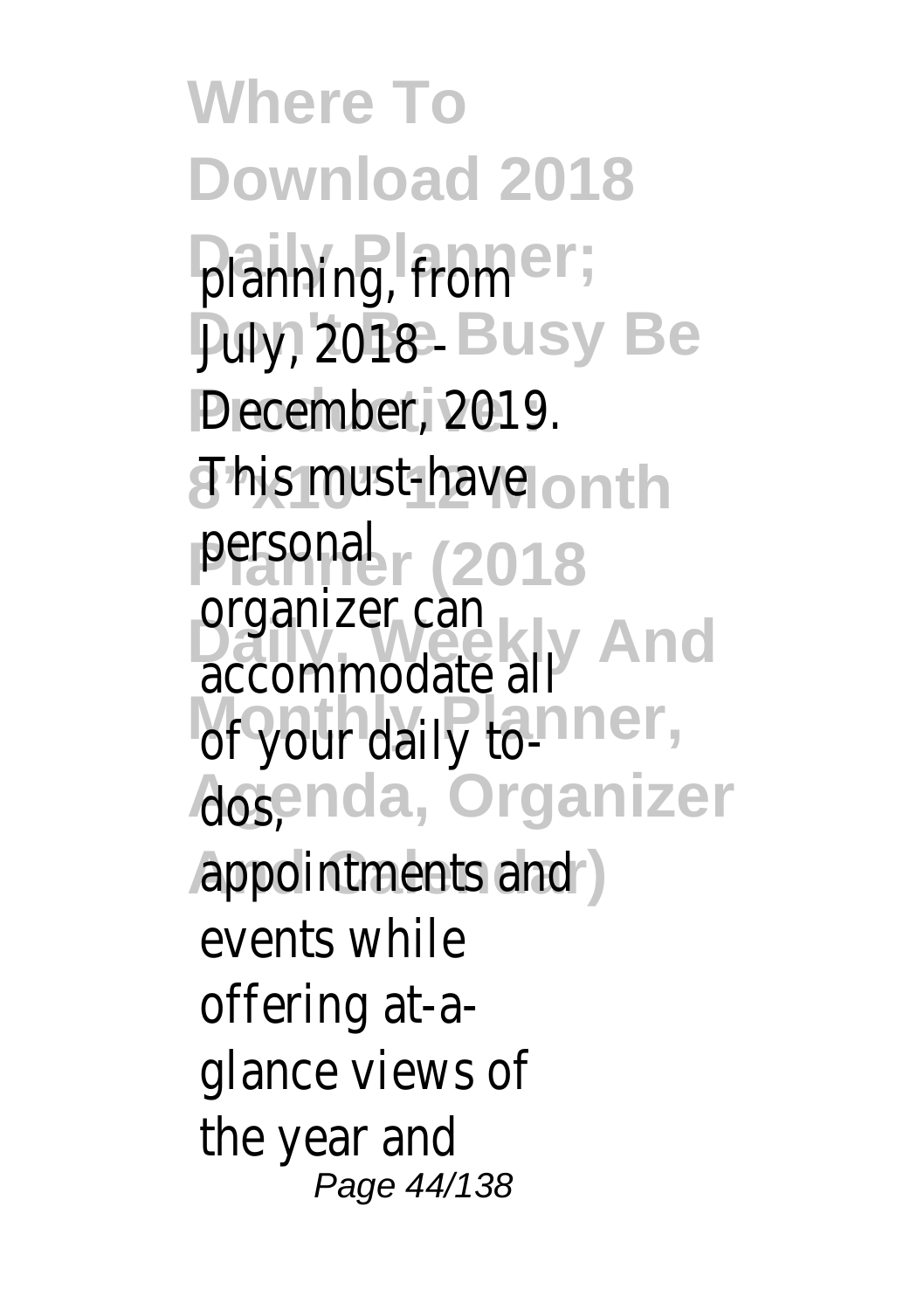**Where To Download 2018 Pach individual** month, as well<sup>e</sup> **Productive :** as 20 full pages **8"x10" 12 Month** in the back for **Planner (2018** taking notes, **Daily, Weekly And** inspirational **Monthly Planner,** quotes sprinkled Anroughout anizer *DETAILS: 181* and months of personal planning: July, 2018 - December Page 45/138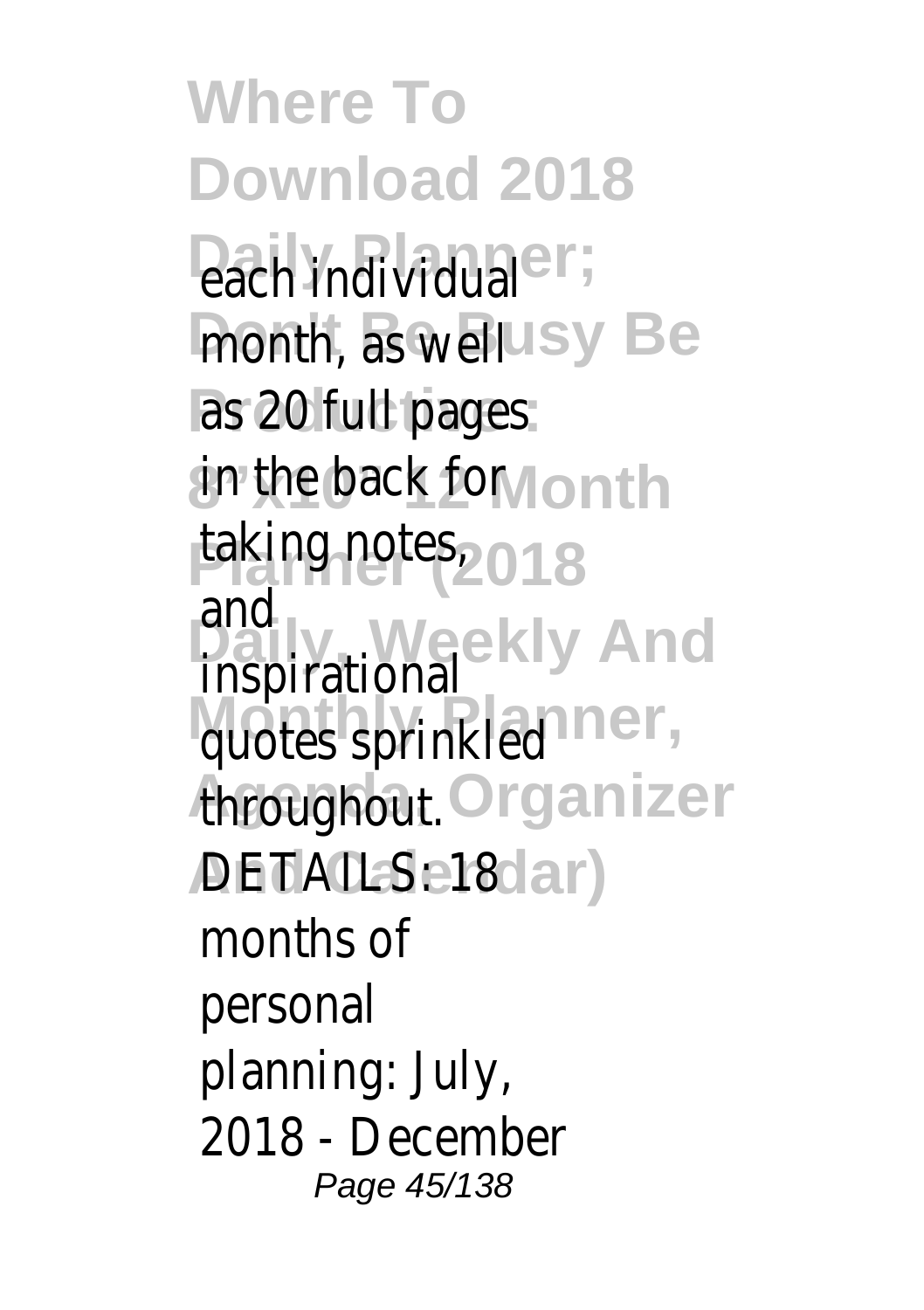**Where To Download 2018 Daily** Planner; Personalizedy Be dedication page **8 & month "at ta Plance"** views **Monthly "at a**<br>Rance" Weekly And Weekly / daily<sup>er</sup>, **View to recordzer And Calendar)** appointments, toglance" view dos and events Space at the back to record notes Crisp Page 46/138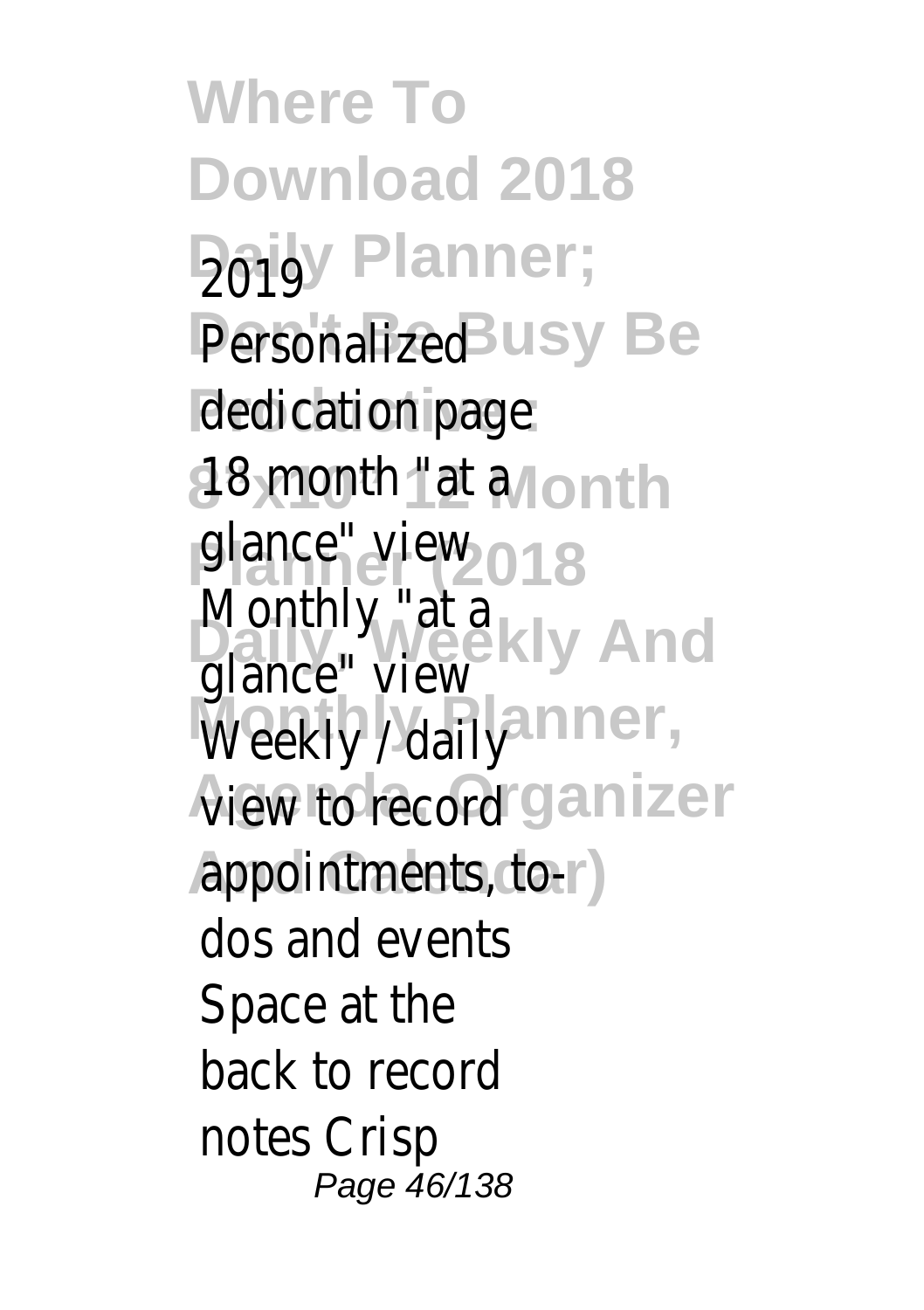**Where To Download 2018** White pages; Professionaly Be **Productive :** matte cardstock cover Durable<sub>th</sub> **Planner (2018 Dimensions: 6" x**<br>Daily Neekly And **Available in 8"er,** Agrod formatnizer **And Calendar)** (see Weekly perfect binding 9" Also Planner author page) \*\*\*Wanna get even more shit done? The Page 47/138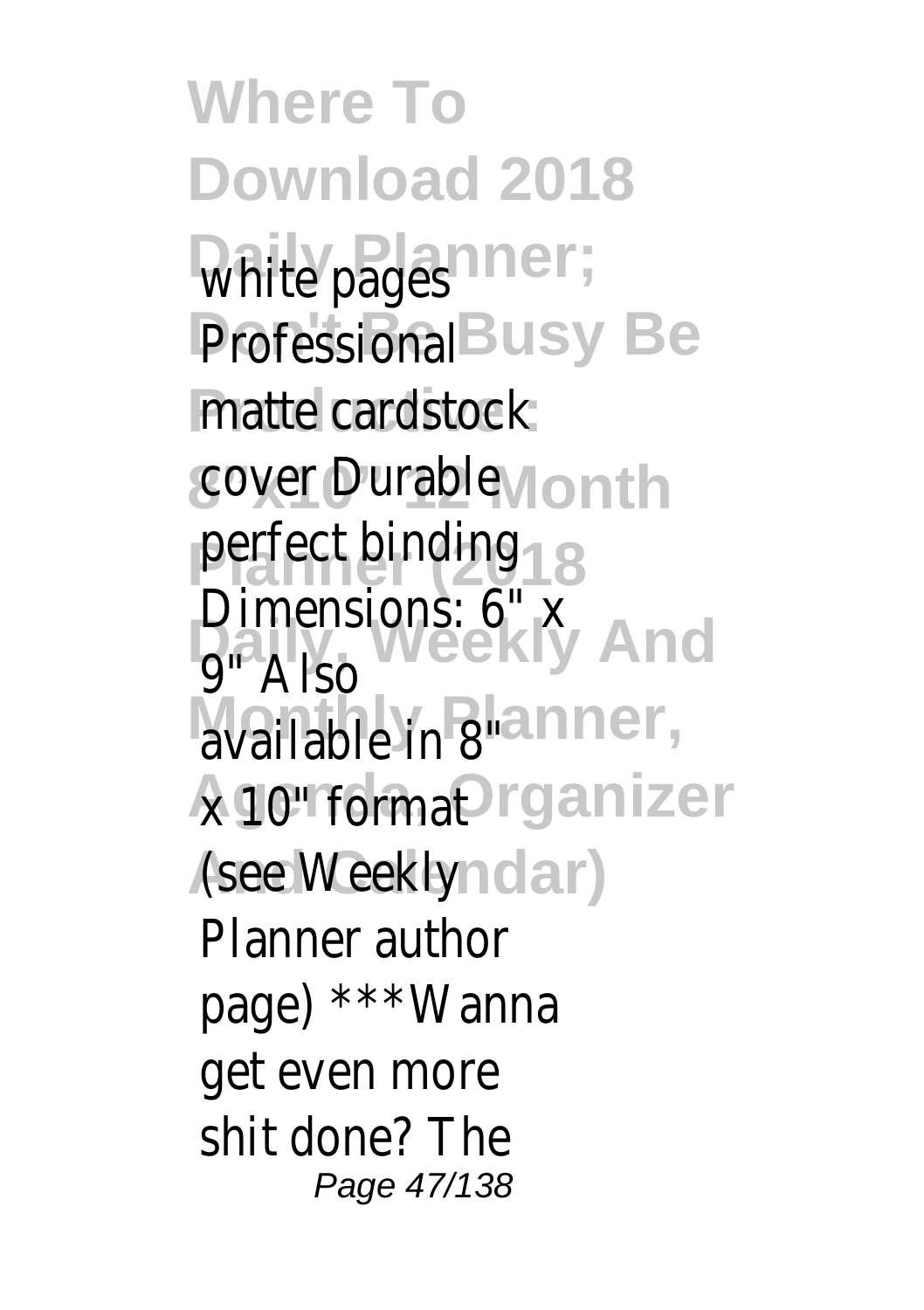**Where To Download 2018 Gaty Shit Done** 2018<sup>-</sup>2019 Se **Student Planner, Get Shit Done h Notebook**<sub>0</sub>Get **Cornell Notes** Notebook, Get<sup>r</sup>, Shit<sup>n</sup> Done Bulleter **Grid Cournal rand** Shit Done Get Shit Done Lined Journal from Weekly Planner are Page 48/138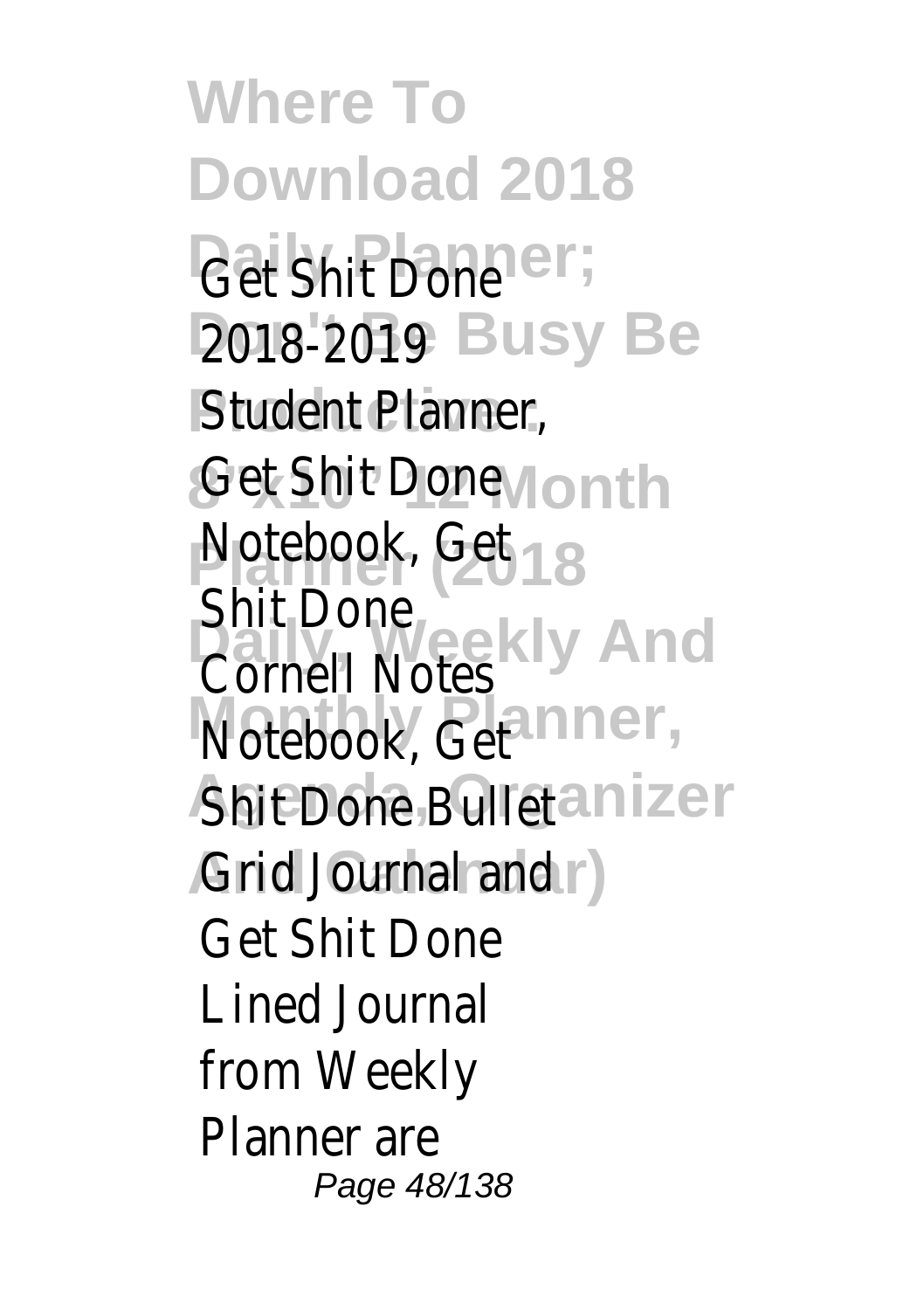**Where To Download 2018** availablanner; how!\*\*\* Please e **Wisit the Weekly** Planner authorh page to see our **Professionally** designed<sup>Planner</sup>, **Agenda, Organizer** agendas, planners and) full range of personal organizers, available in 6"x9" and 8"x Page 49/138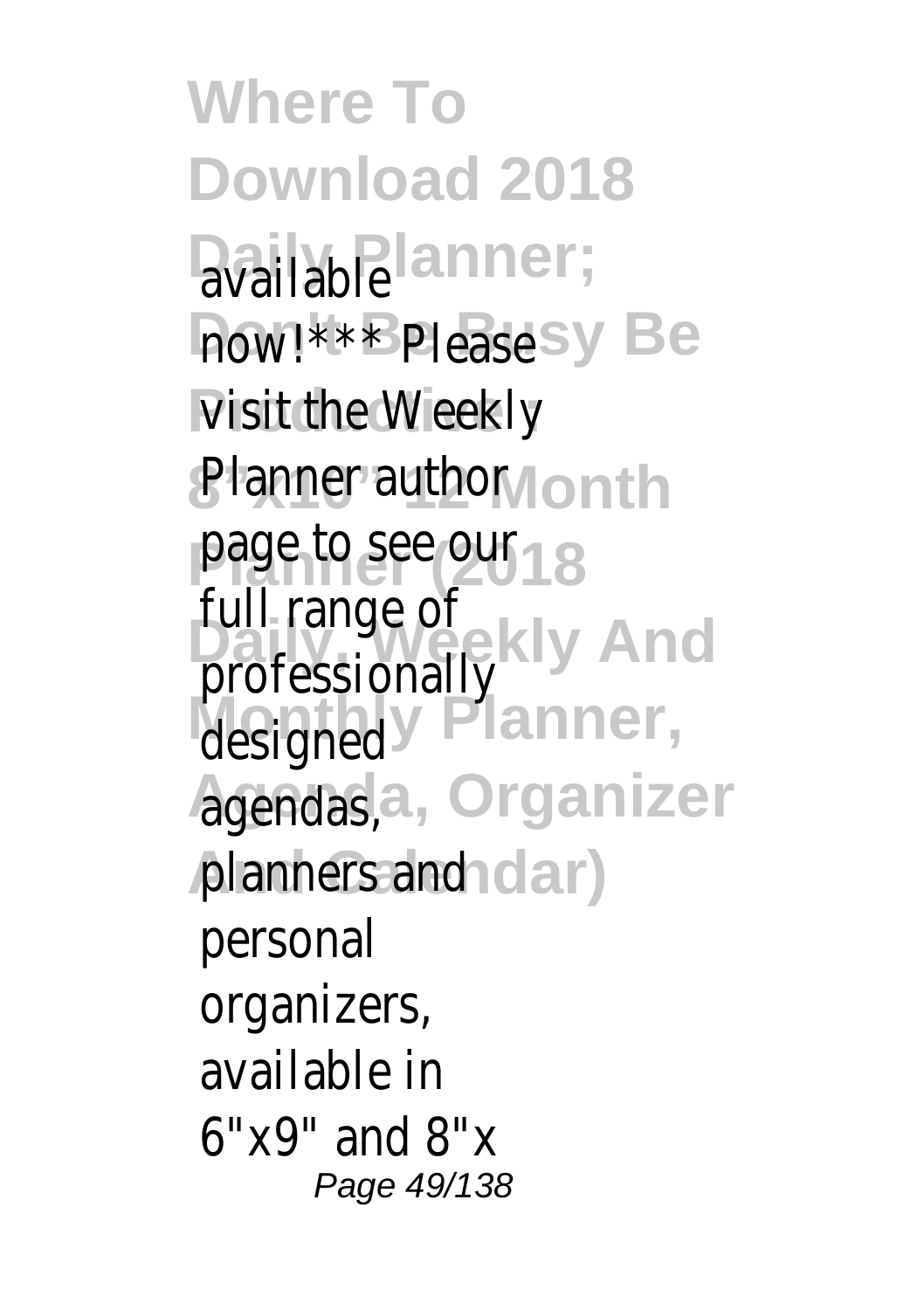**Where To Download 2018 Paily Brimats: Daily Spready Be Productive :** 2018 July - September<sub>lonth</sub> **Palendar<sub>2018</sub> Daily, Weekly And** Appointment Book Monbly **Blanner**, **Agenda, Organizer** London, UK **And Calendar)** London Street Organizer View Pattern Dp852018q3 Cover, 8.5x11 2018-2019 Daily Page 50/138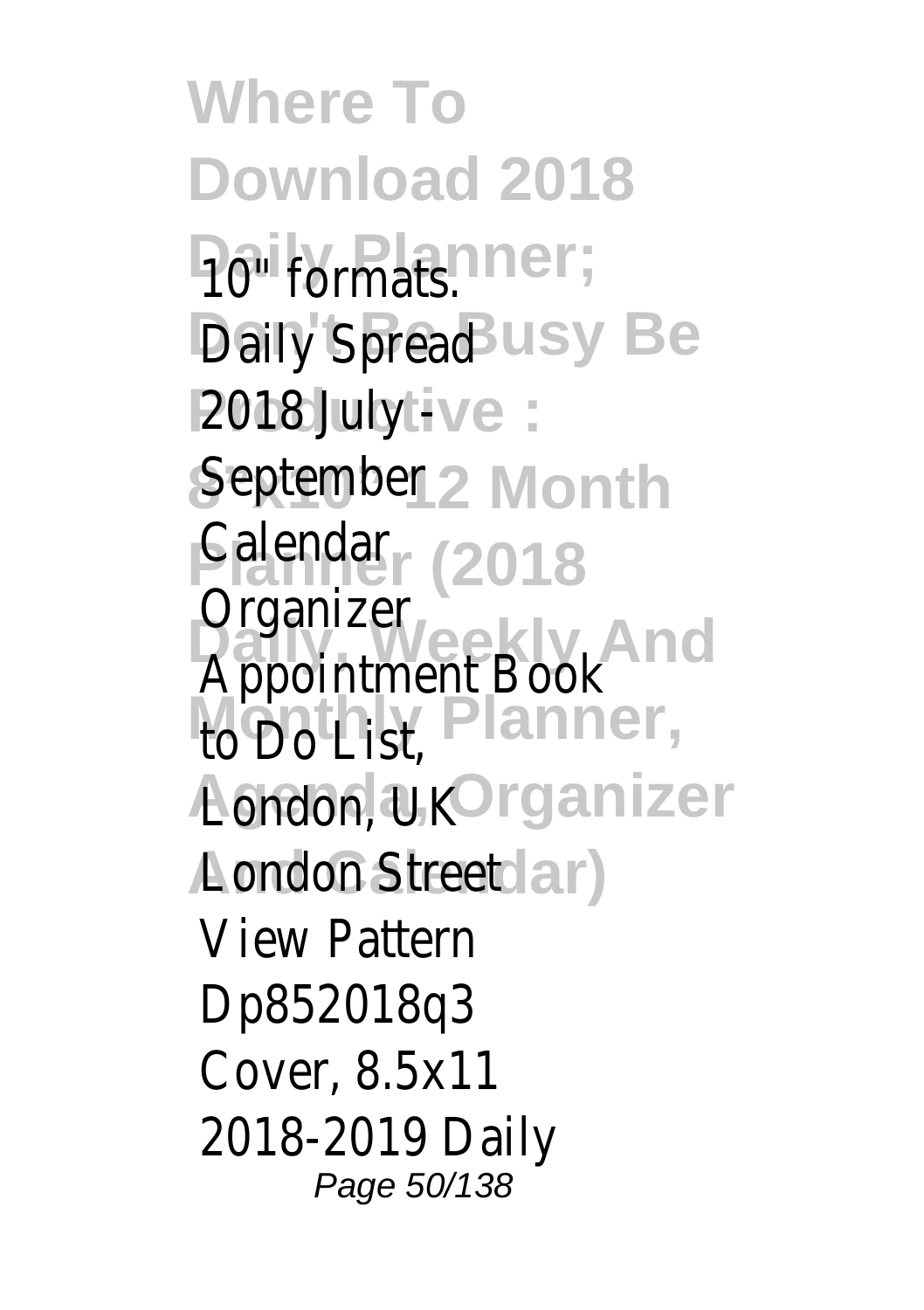**Where To Download 2018** Planner; **Always SeemsBe Productive :** Impossible Until **st's Done Month** Planne<sup>P</sup>(2365 **Daily, Weekly And** and Task Planner **Monthly Planner,** to Manage Your **Alme and Stresser And Calendar)** Relieve Drawing Daily Journal Daily Spread 2018 October - December Calendar Page 51/138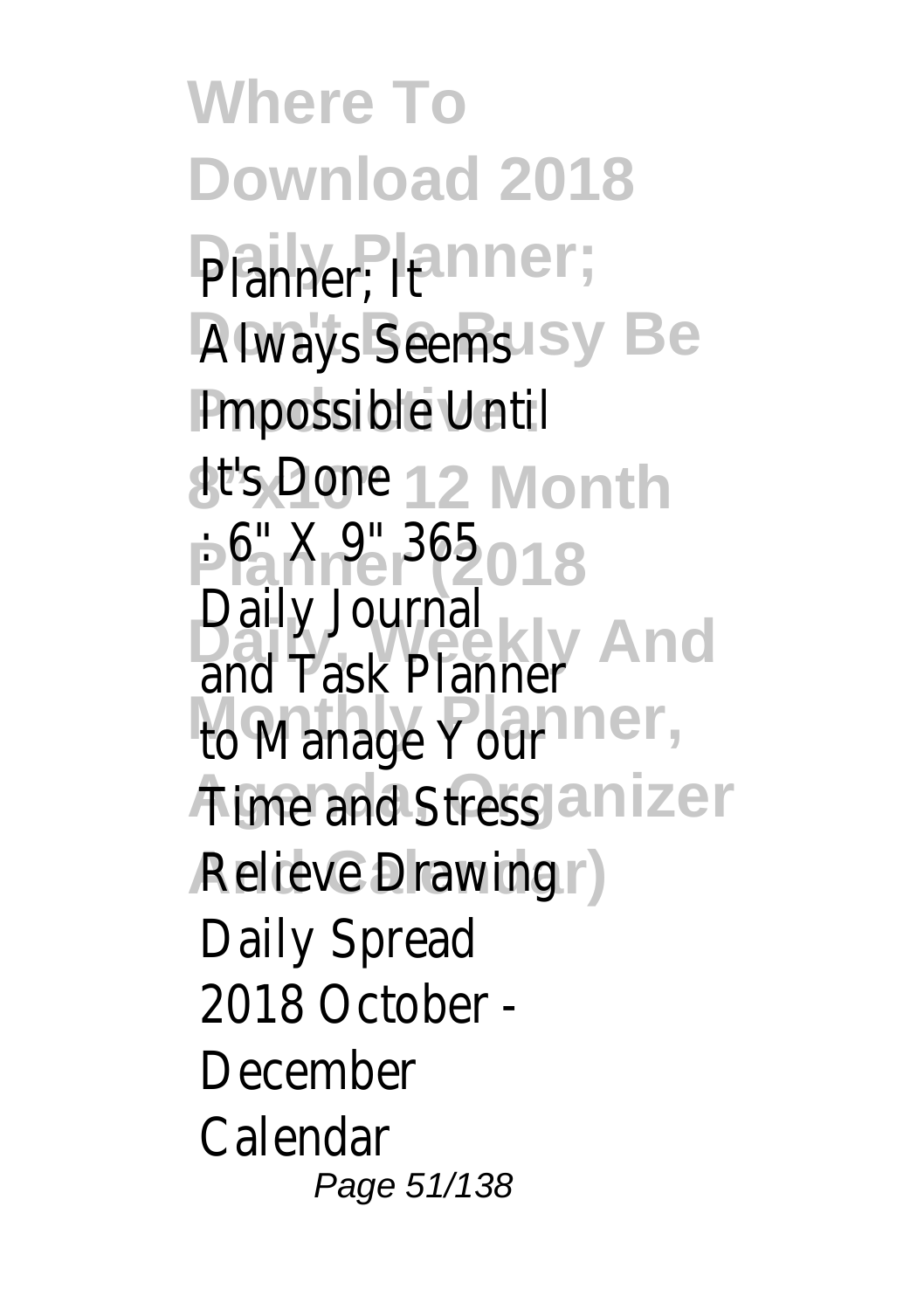**Where To Download 2018 Daily Planner;** Organizer **Appointment Book Productive :** to Do List, **8"x10" 12 Month** London, UK UK Place Names **Pattern**<br>Propoone Wand Cover, 8.5x11er, **Daily Spreadanizer 2018** aluly dar) Jb852018q4 September Calendar **Organizer** Appointment Book Page 52/138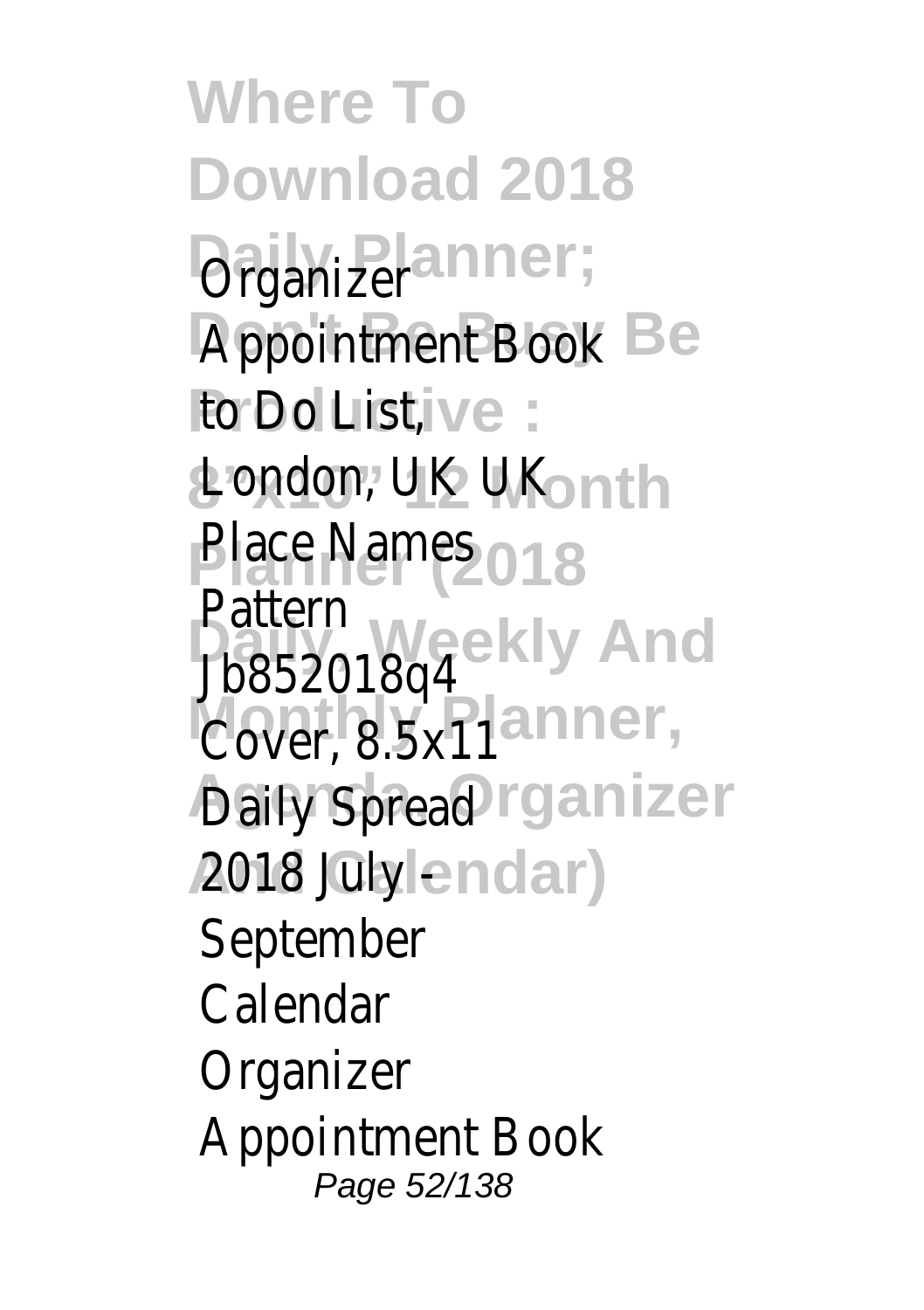**Where To Download 2018** Paib<sub>Blast,er;</sub> **Pondon, DKSY Be Pondon Tourist 8"x10" 12 Month** Pattern **Planner (2018** Jb852018q3 **Daily, Weekly And** Cover, 8.5x11 **Monthly Planner,** 2018 October - **December ganizer And Calendar)** Calendar Daily Spread Organizer Appointment Book to Do List, London, UK Page 53/138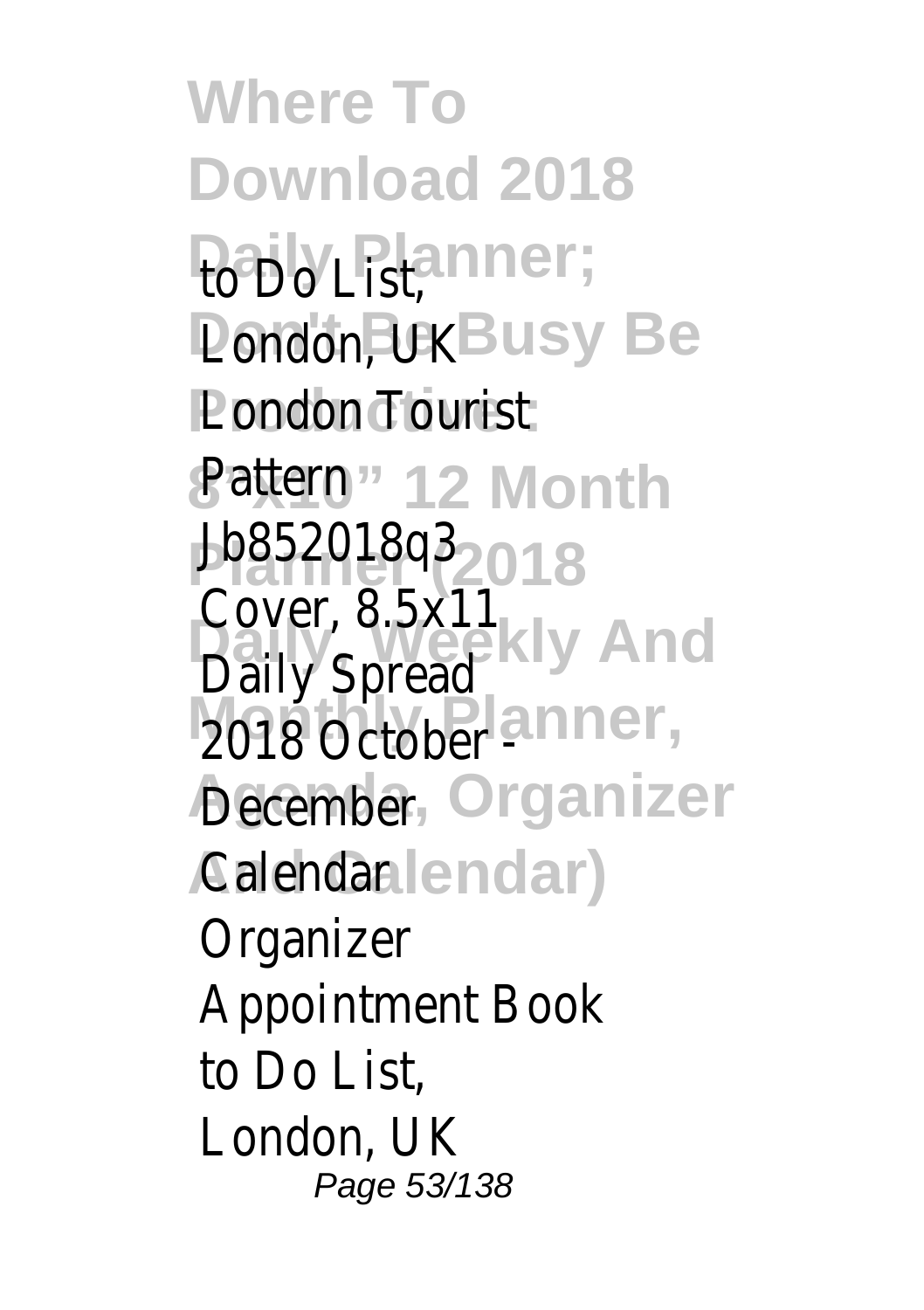**Where To Download 2018 Daily Planner;** London Pattern **DonBlue Busy Be Productive :** Dp852018q4 Cover, 8.5x11th **Stay organized Daily, Weekly And and in control with Monthly Planner, this elegant, Agenda, Organizer professionally And Calendar) 18-month daily designed planner. Don't wait for the new year to get your personal** Page 54/138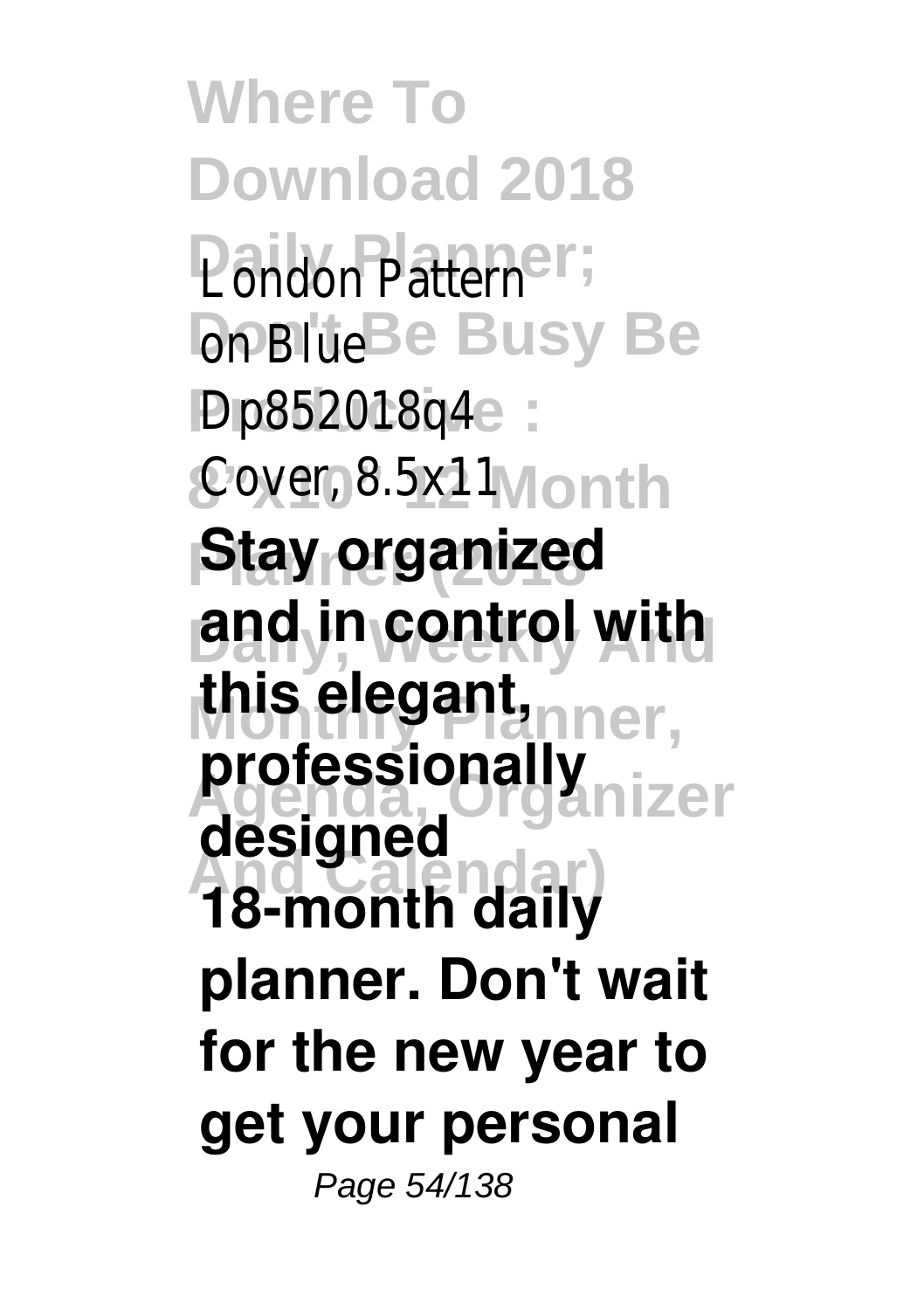**Where To Download 2018 Daily Planner; planning in order. Get organized now With this stylish 8"x10" 12 Month agenda that brings Planner (2018 you 18 months of planning, from And** *Muly***; 2018 lanner, December, 2019.**<br> **Lecember, 2019. And Calendar) This must-have personal organizer can accommodate all of your daily todos, appointments** Page 55/138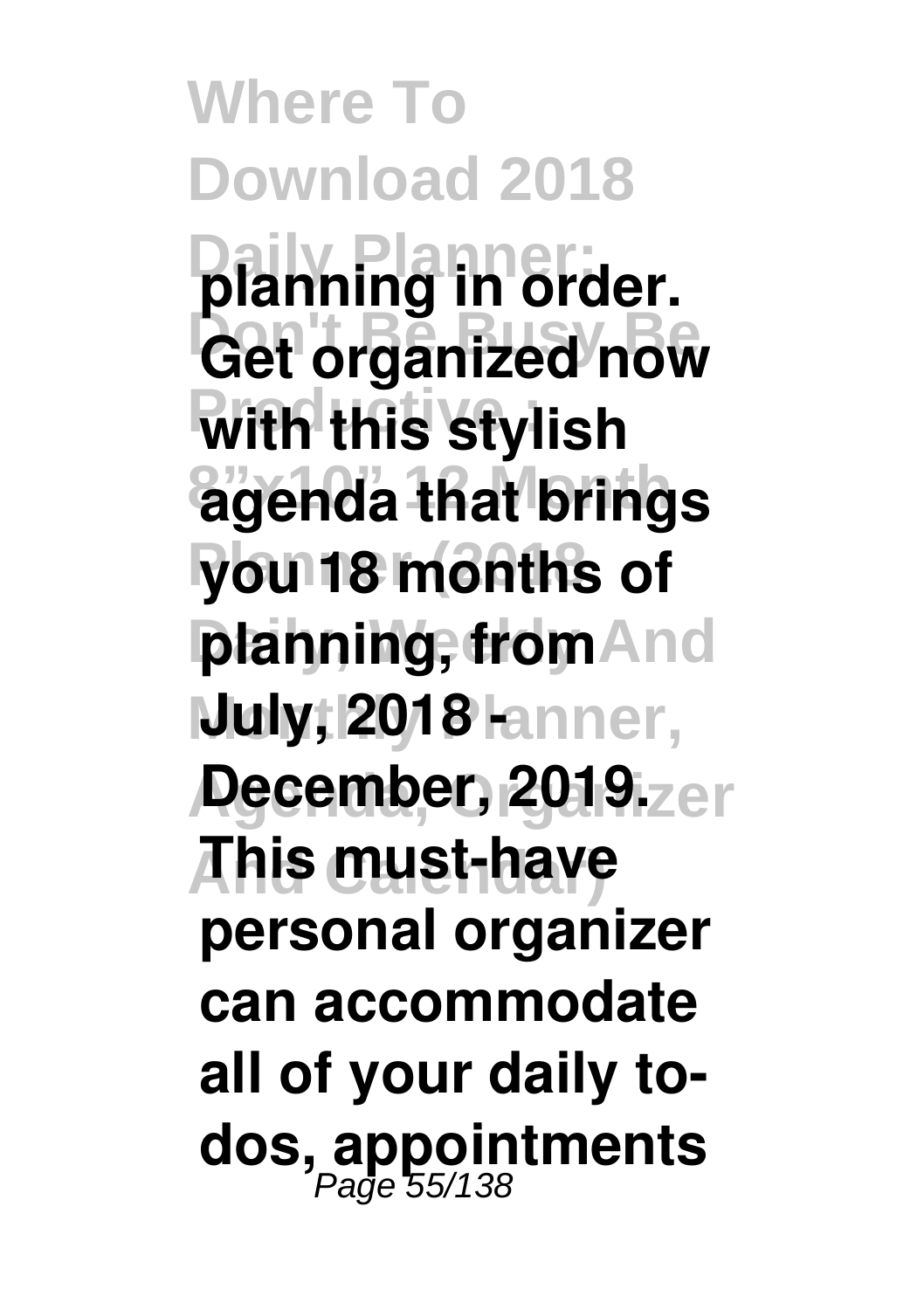**Where To Download 2018 Daily Planner; and events while Doffering at-aglance views of 8"x10" 12 Month the year and each**  $l$ **individual** month, **las well as 20 fullnd Monthly Planner, pages in the back for taking notes, And Calendar) and inspirational quotes sprinkled throughout. DETAILS: 18 months of** Page 56/138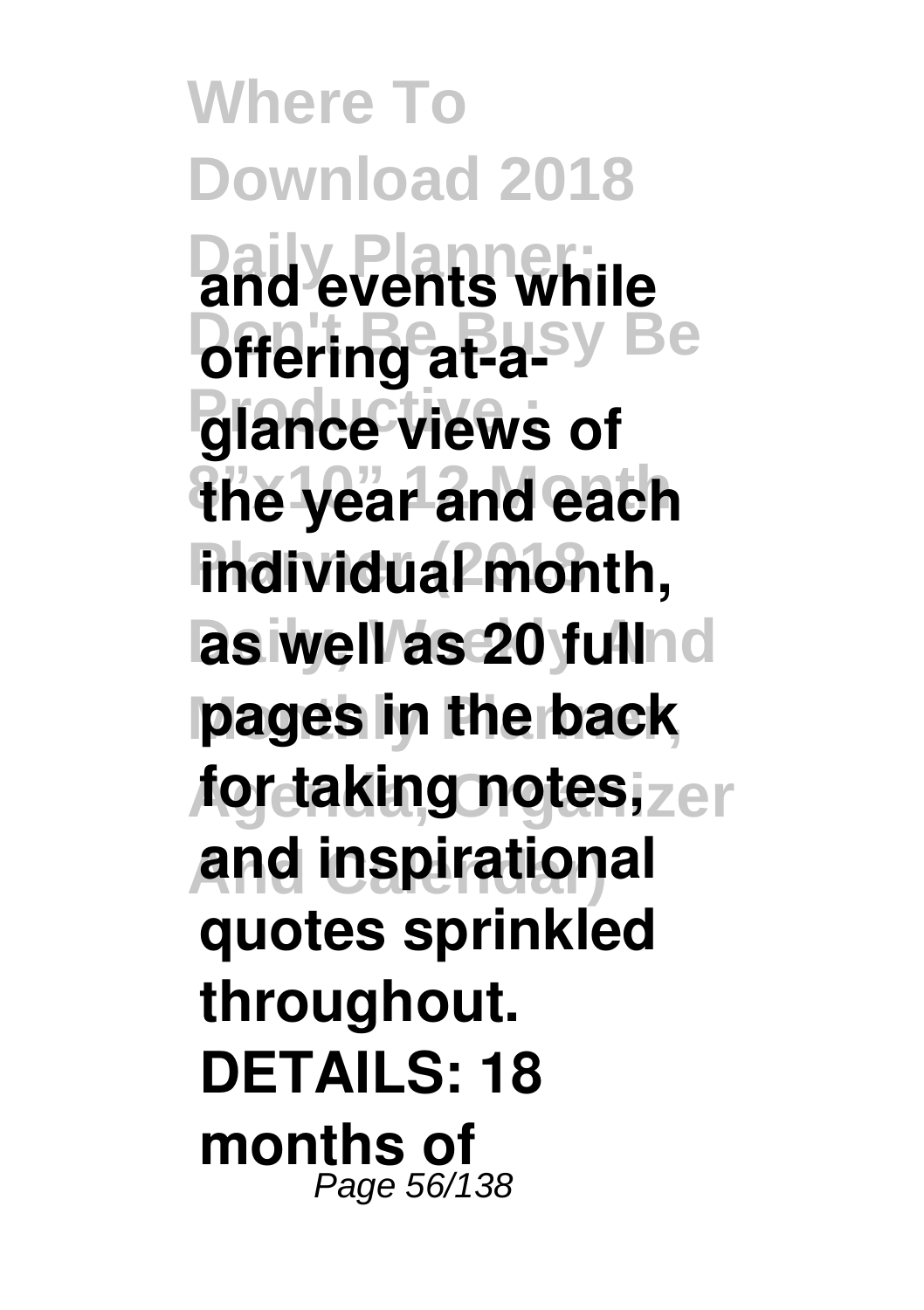**Where To Download 2018 Daily Planner; personal planning: July, 2018 USY Be Productive : December 2019** Personalized<sup>onth</sup> **Planner (2018 dedication page 18 month "ateady And lglance'y view mer, Monthly, "at aanizer And Calendar) glance" view Weekly / daily view to record appointments, todos and events** Page 57/138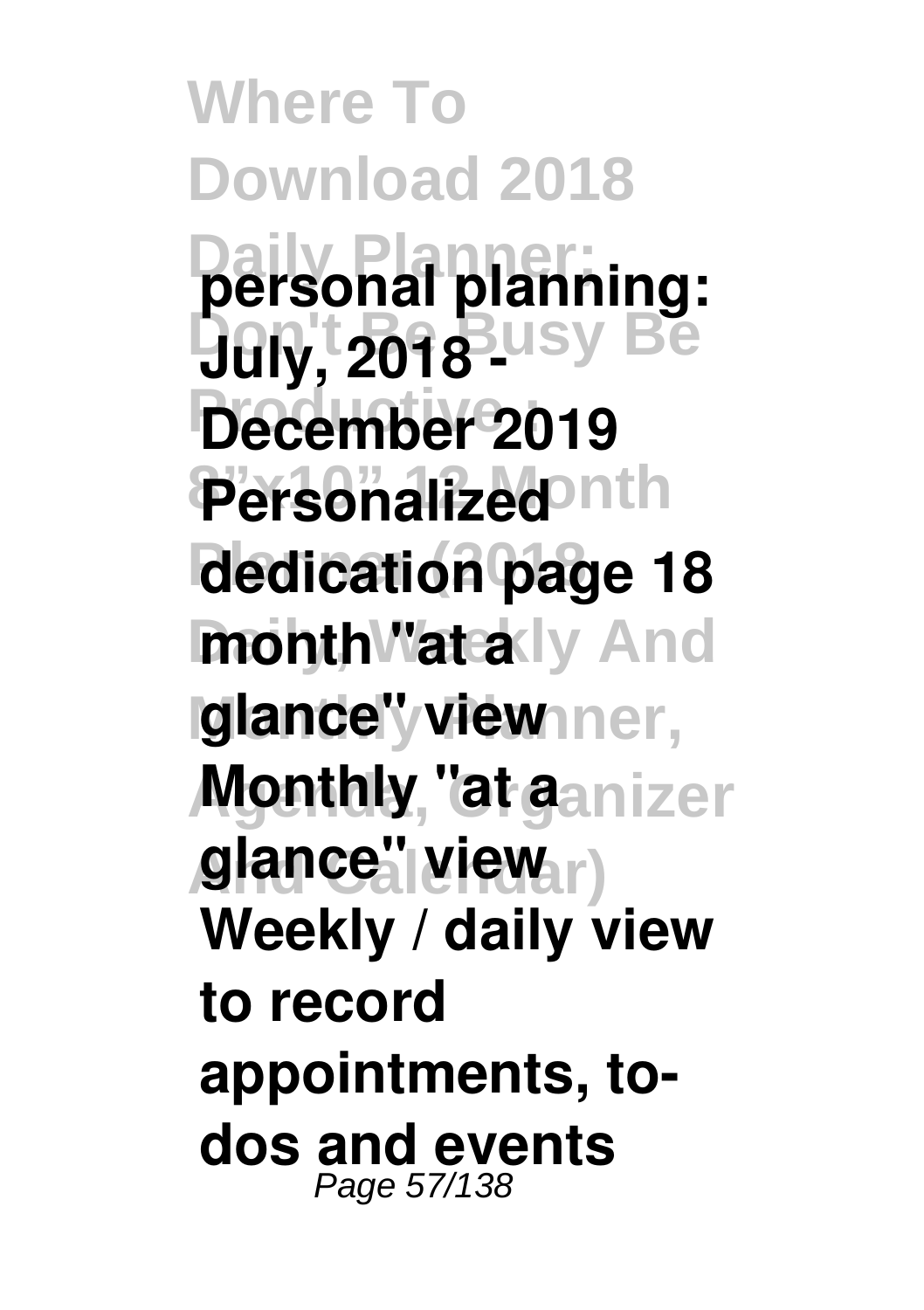**Where To Download 2018 Daily Planner; Space at the back** to record notes Be **Crisp white pages 8"x10" 12 Month Professional matte cardstock cover Durable perfect nd binding** Planner, **Agentsions: 8" xer And Calendar) 10"- a perfect desk planner Also available in 6"x 9" format (see Weekly Planner author** Page 58/138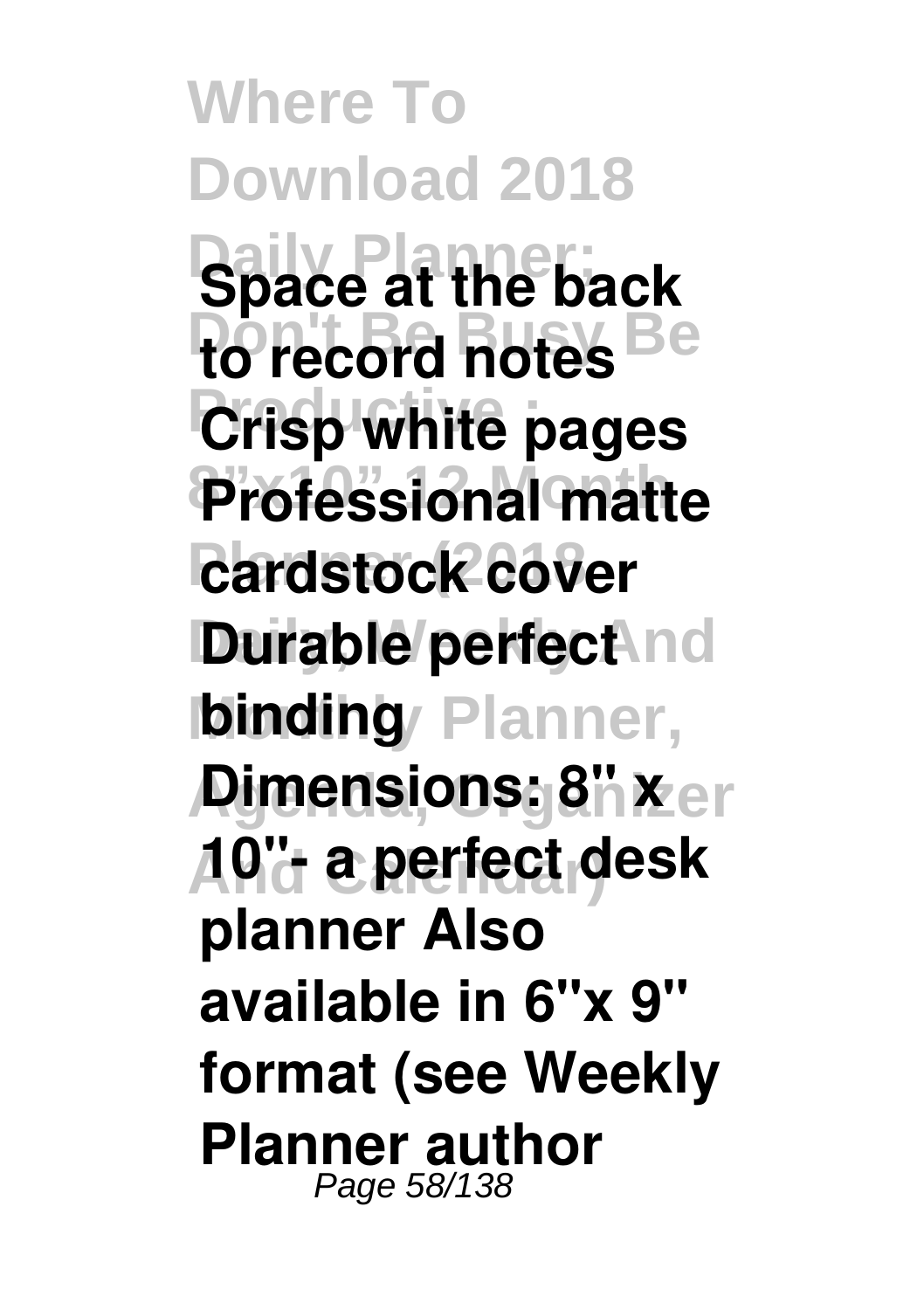**Where To Download 2018 Daily Planner; page) Please visit** the Weekly<sup>USy Be</sup> **Planner author page to see our**th **full range of 8 professionally** And **Monthly Planner, designed agendas, planners and**anizer **And Calendar) personal organizers, available in 6"x9" and 8"x 10" formats.** Page 59/138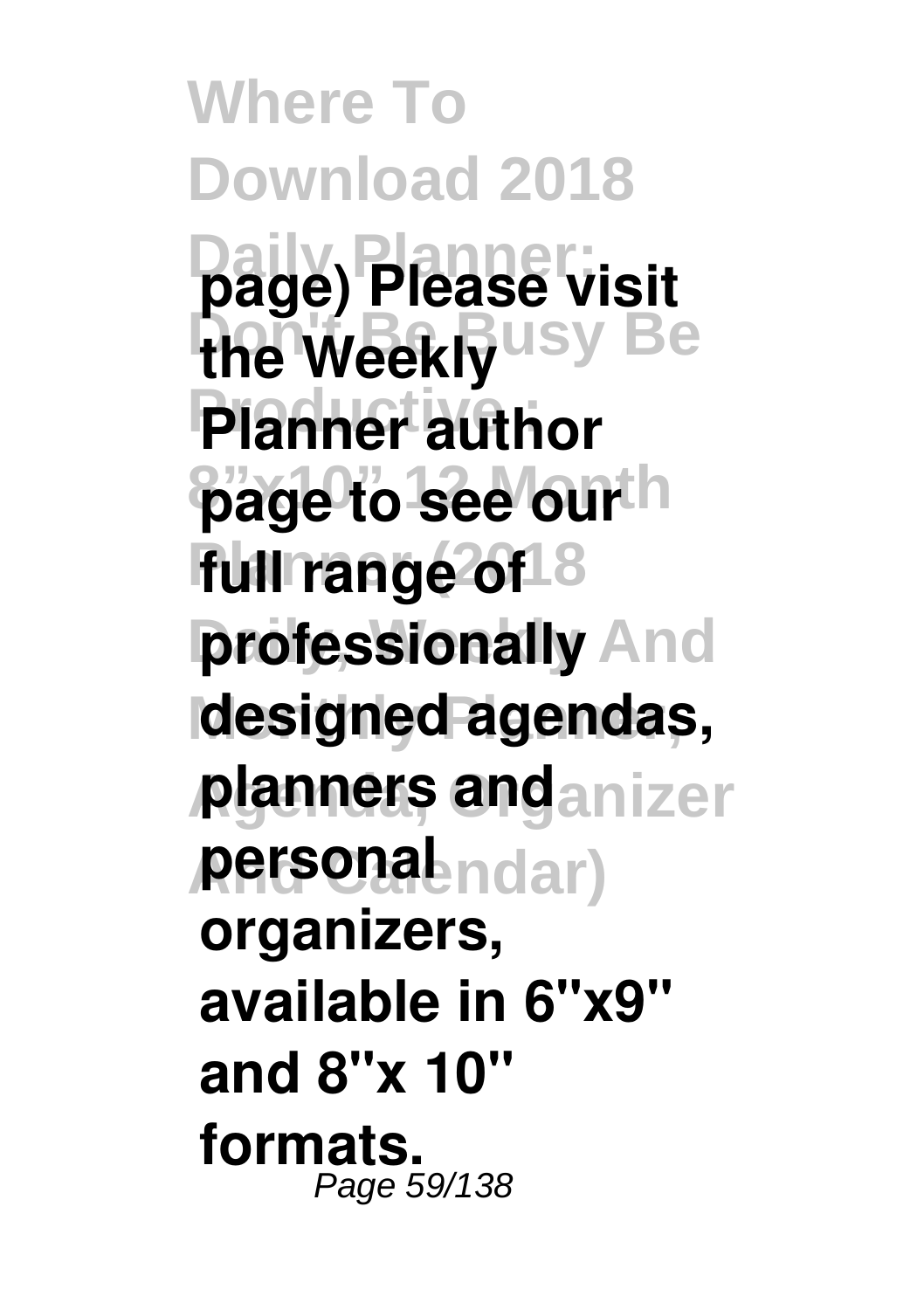**Where To Download 2018 Daily Planner; This is no ordinary** daily planner - if<sup>e</sup> **Productive : you desire to** achieve<sup>1</sup>all yourh **New Year's** 18 **resolution, this IS**d Ithe diary for you., **Here's the reasoner And Calendar) why - while many of us have New Year's resolutions, how many of us take consistent** Page 60/138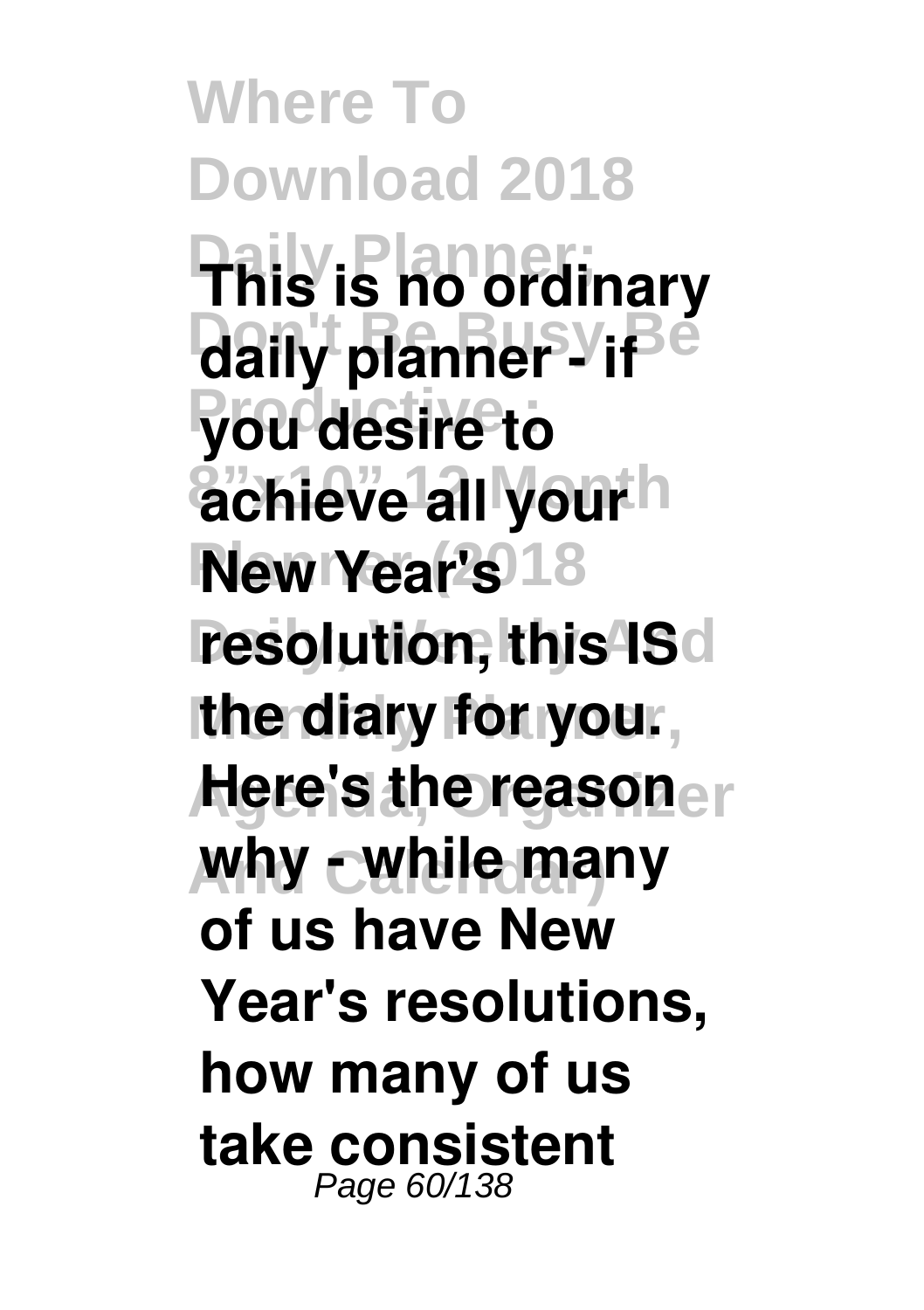**Where To Download 2018 Daily Planner; action and accomplish them?** Sad to say, many **8"x10" 12 Month have their interest wane at the very** first obstacle, ornd **months into the r, year when they are And Calendar) overwhelmed by the demands at work and home. This is where our 2018 Daily Planner** Page 61/138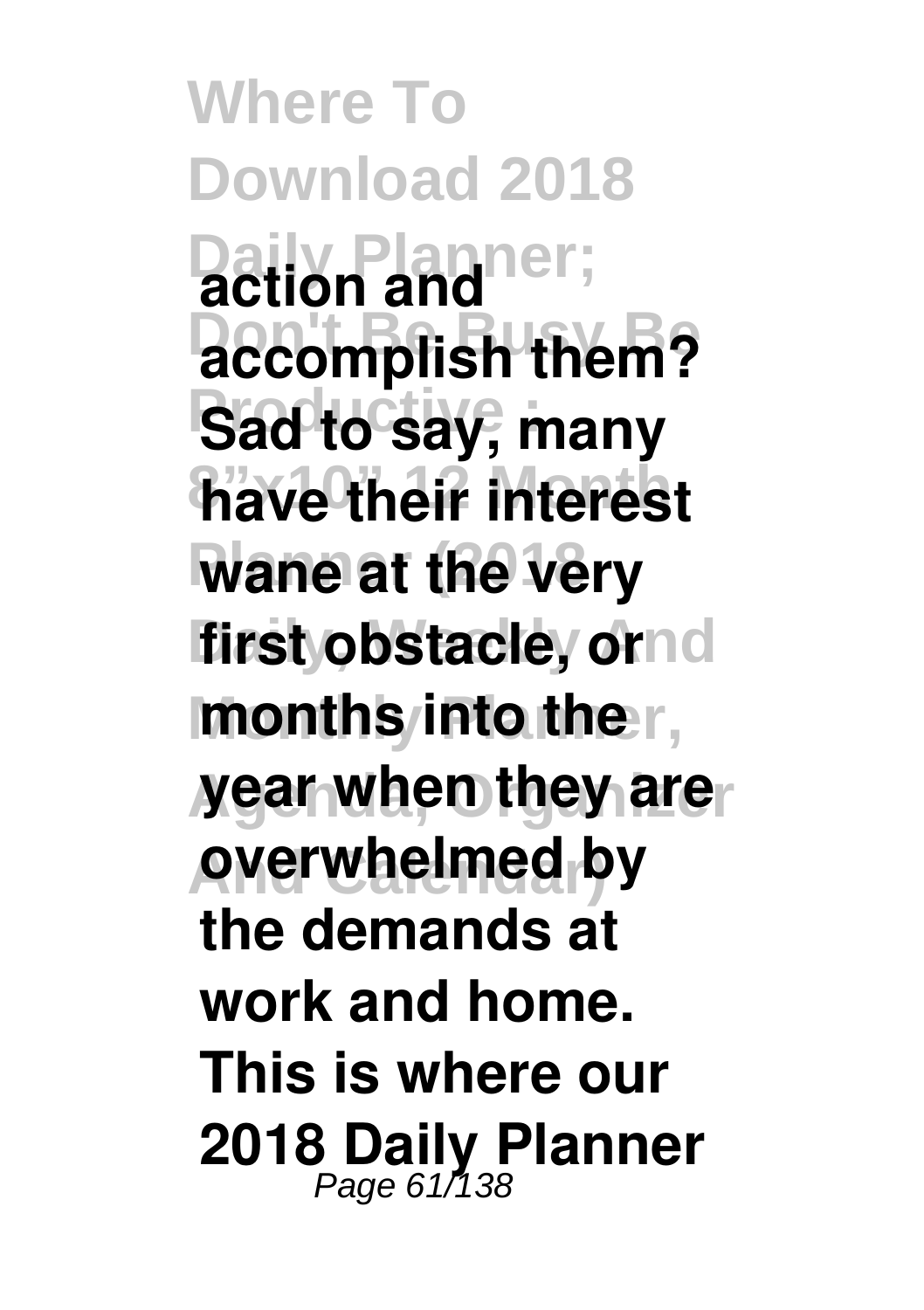**Where To Download 2018 Daily Planner; comes in - you'll** find everything Be **Productive : you need to help**  $\frac{1}{2}$  you accomplish all **Planner (2018 your New Year's resolution comend Monthly Planner, December 31, 2018 Agenda, Organizer - Apart from And Calendar) finding a different motivational quote every single day to remind and push you along to** Page 62/138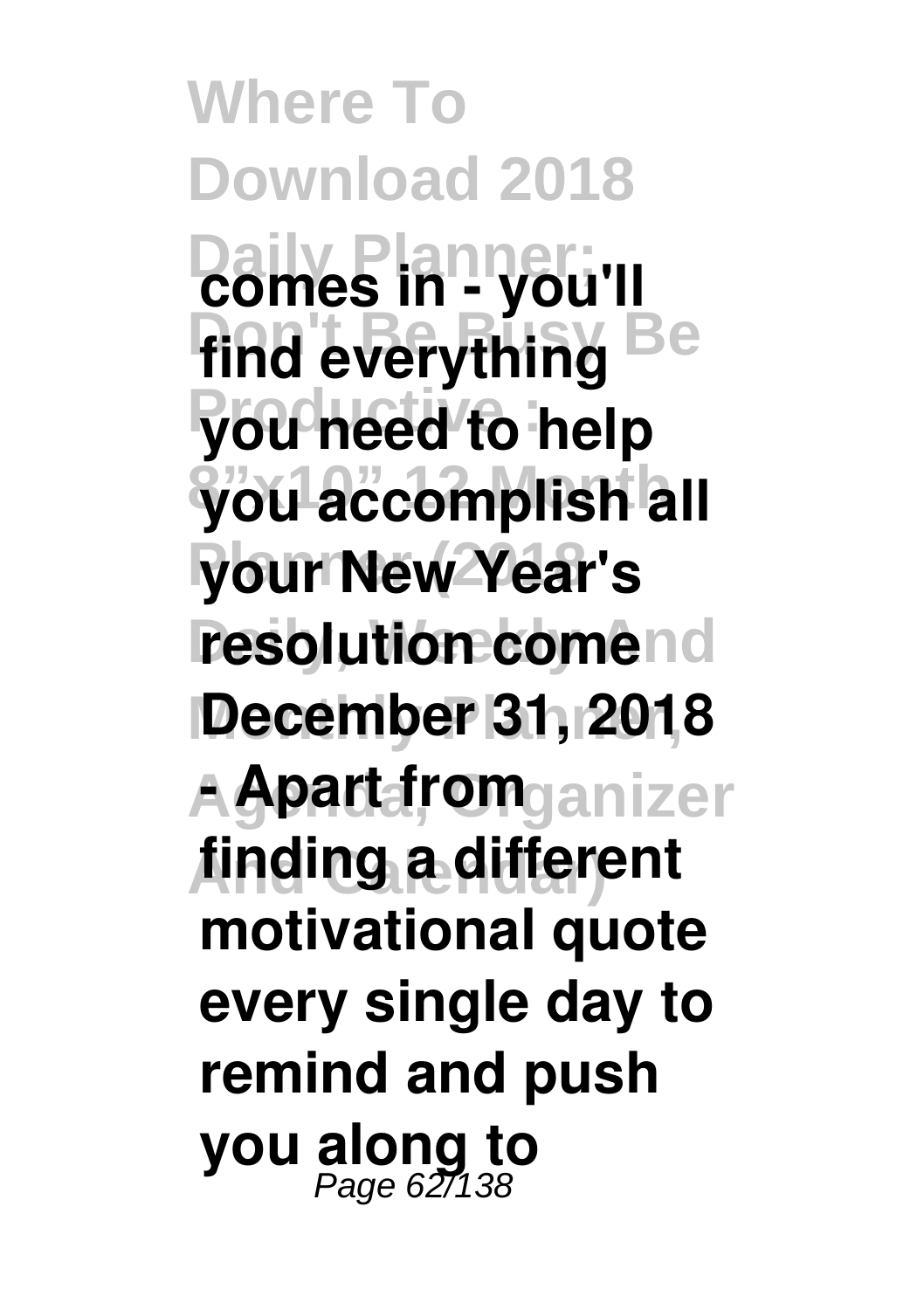**Where To Download 2018 Daily Planner; accomplish your Don't Be Busy Be goals, there's also**  $\frac{1}{2}$  section beneath  $%$  where you'll fill in **Planner (2018 3 goal-related** tasks you'll ly And **perform for theer, day. This makes** zer **And Calendar) sure you take steps to do the work necessary every single day to accomplish your** Page 63/138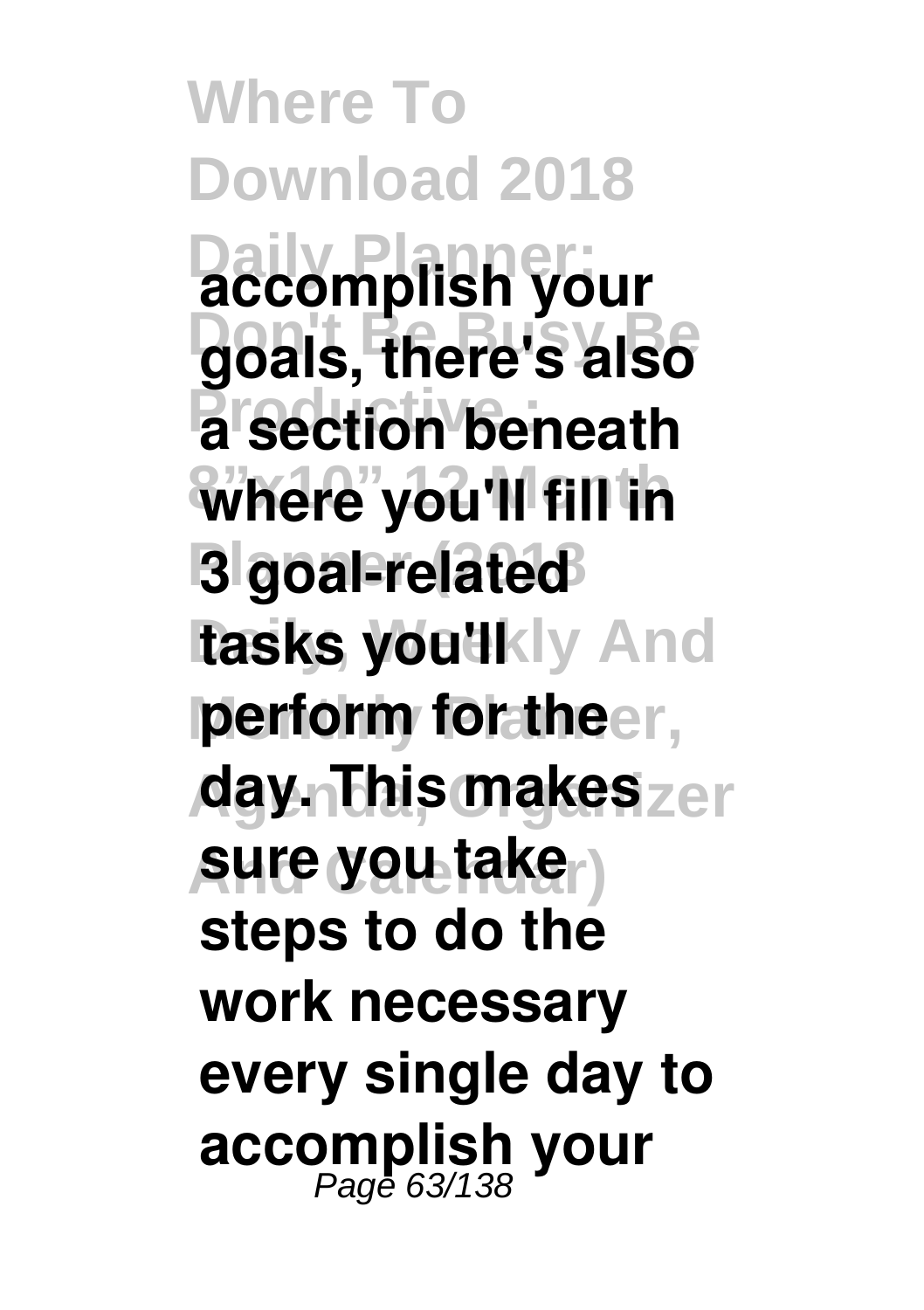**Where To Download 2018 Daily Planner; goals (which we** are sure you will if **Productive : you take 8"x10" 12 Month consistent action every single day.) Make 2018 your nd best year ever with** *this daily planner.* **And Calendar) 2017-2018 Daily Planner 2018 Daily Planner Nurse Planner - 2018-2019 Daily** Page 64/138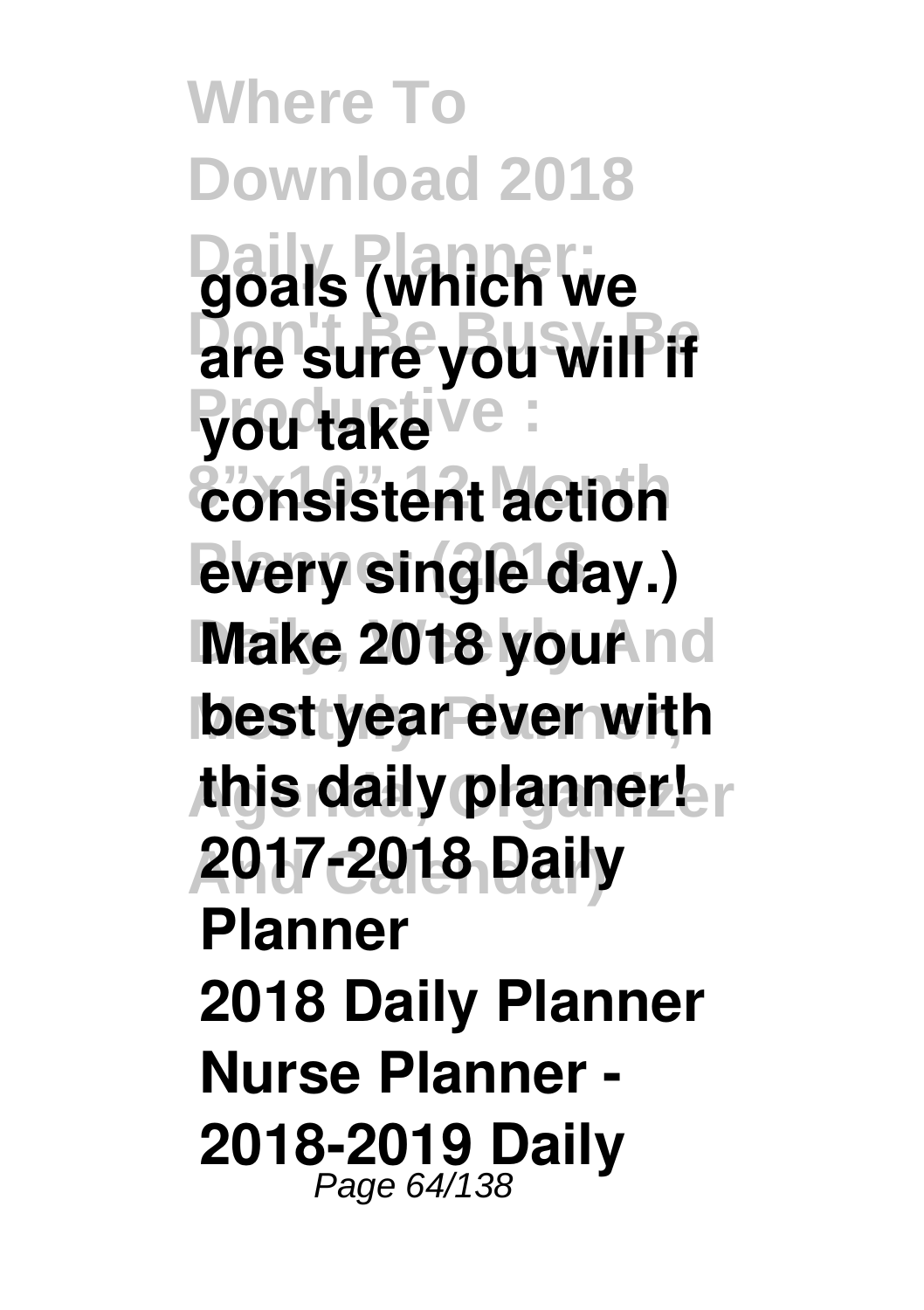**Where To Download 2018 Weekly Monthly Planner - March**<sup>Be</sup> **Productive : 2018 - March 2019 8 Month Planner (2018 Calendar Planner Daily, Weekly And 2017 Daily Planner 16"x9" 12 Monther, Agenda, Organizer Planner And Calendar) Be Free As a Bird; 18 Month Planner, July 2017 - December 2018** *Stay organized* Page 65/138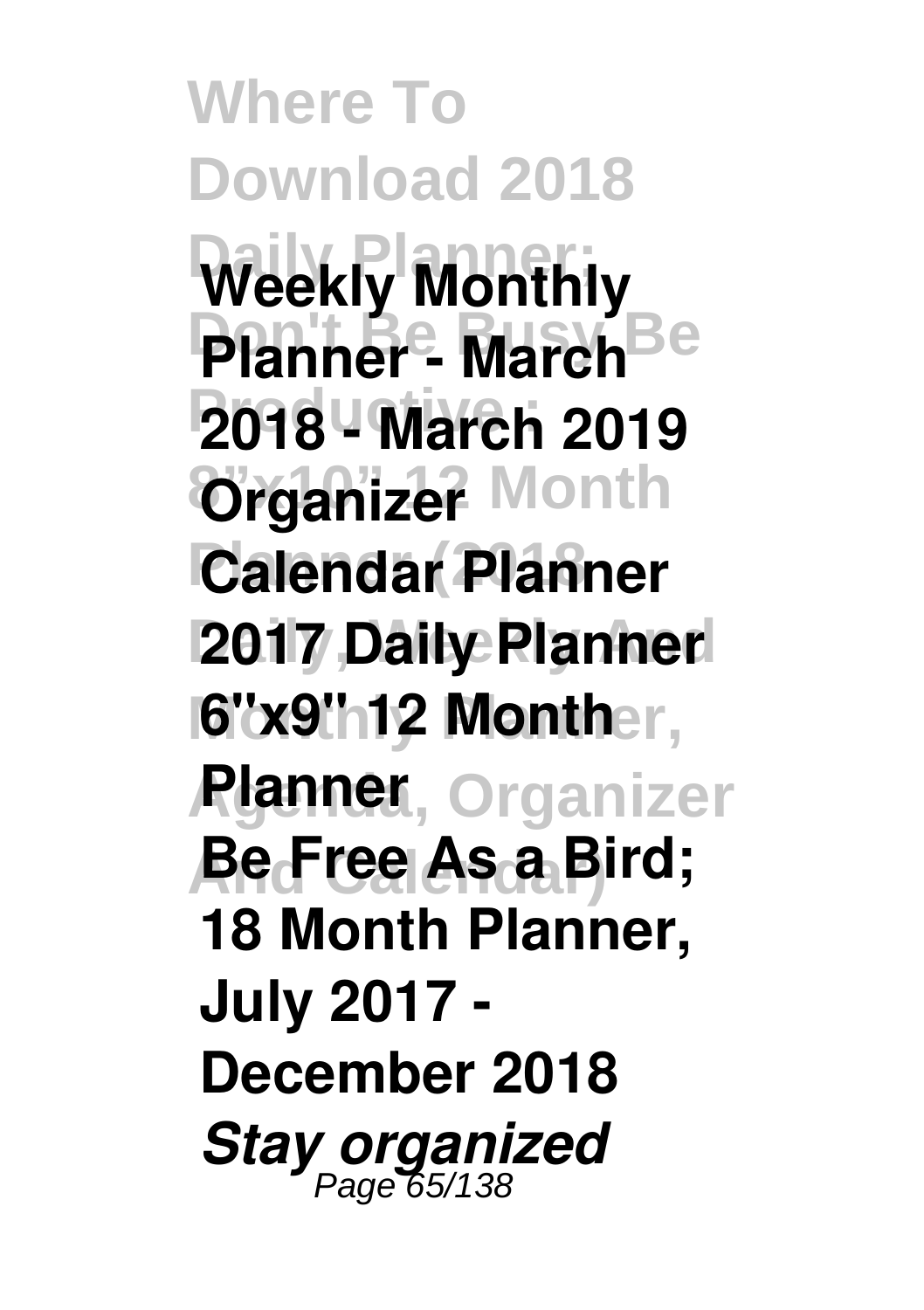**Where To Download 2018 Daily Planner;** *and in control with this elegant, sy* Be  $professionally$ *designed* Month **Planner (2018** *12-month daily, weekly and* ly And **Monthly Planner,** *monthly planner.*  $\pi$ bis must-have $_{\mathrm{izer}}$ **And Calendar)** *personal organizer can accommodate all of your daily todos, appointments and events while* Page 66/138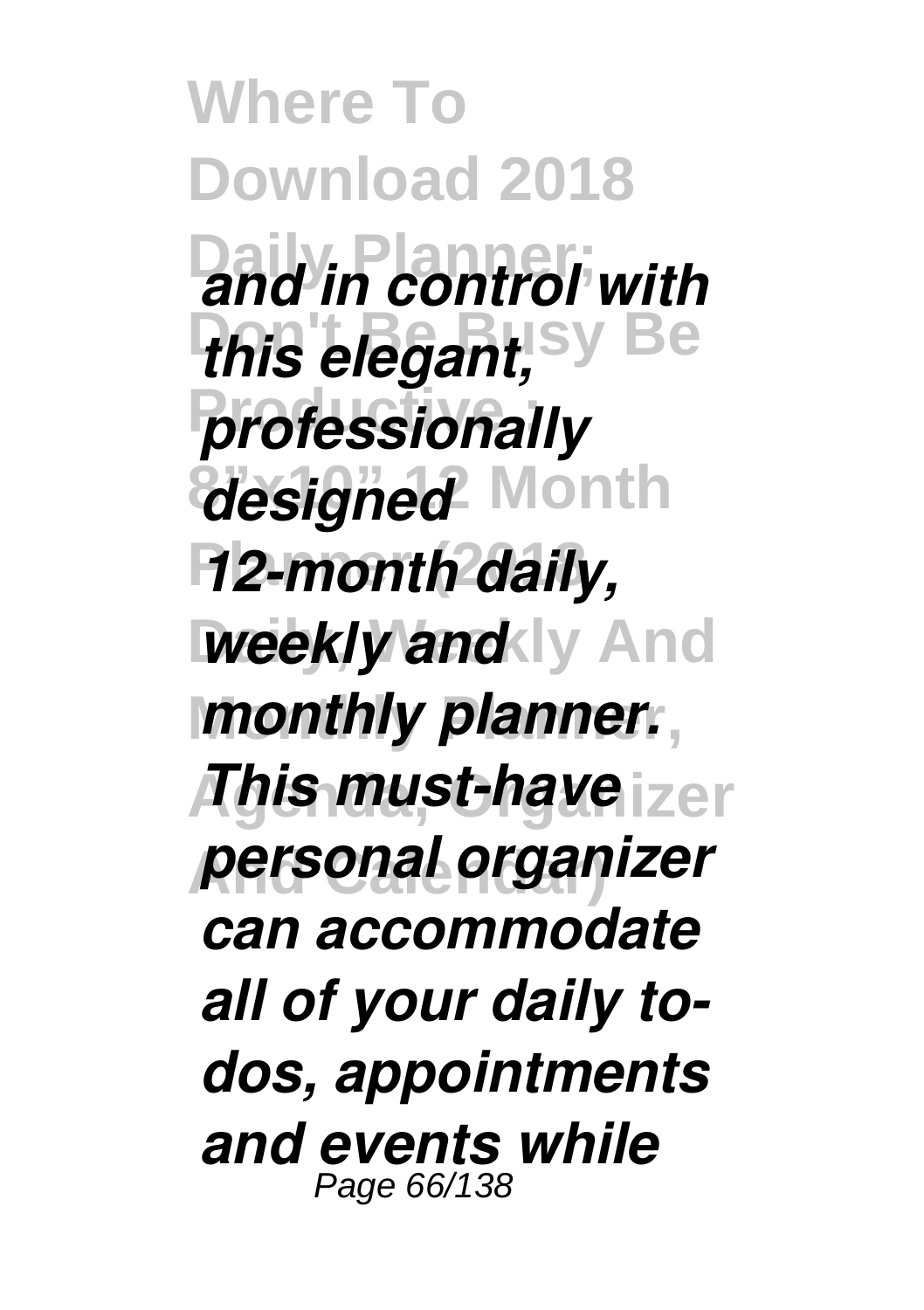**Where To Download 2018** *<u>Offering</u> at-a***glance views of Be** *the year and each* **8"x10" 12 Month** *individual month,* **Planner (2018** *as well as 20 full* **pages in the back**d *for taking notes* **And inspirational** er **And Calendar)** *quotes sprinkled throughout. DETAILS: 12 months of personal planning* Page 67/138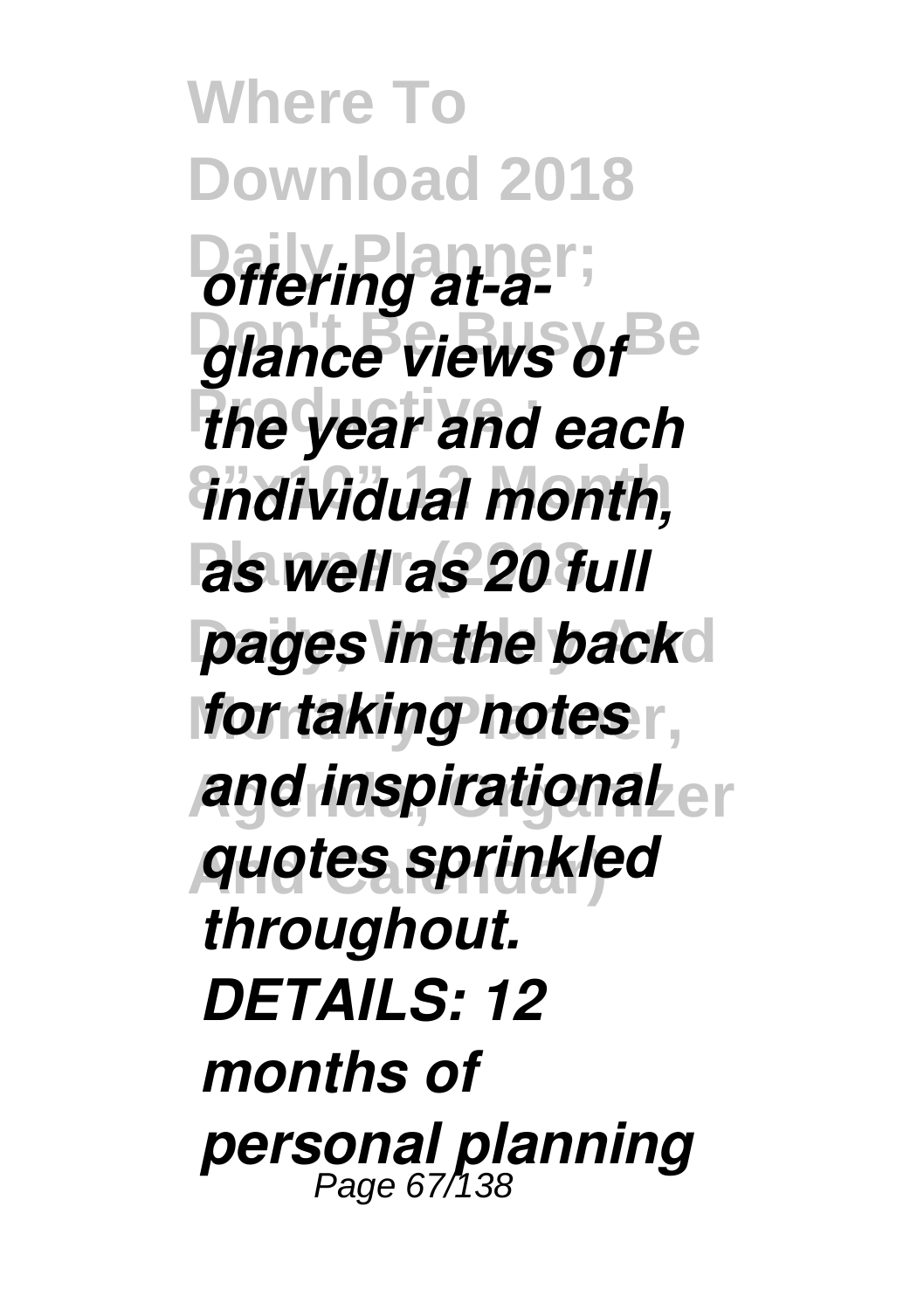**Where To Download 2018 Daily Planner;** *Personalized* **Don't Be Busy Be** *dedication page 12 month "at a*  $g$ lance" view nth *Monthly "at a***<sup>8</sup>** *glance" viewy And Weekly / daily view to record to-dos*, **er And Calendar)** *appointments and events Plenty of space at the back to record notes all year long* Page 68/138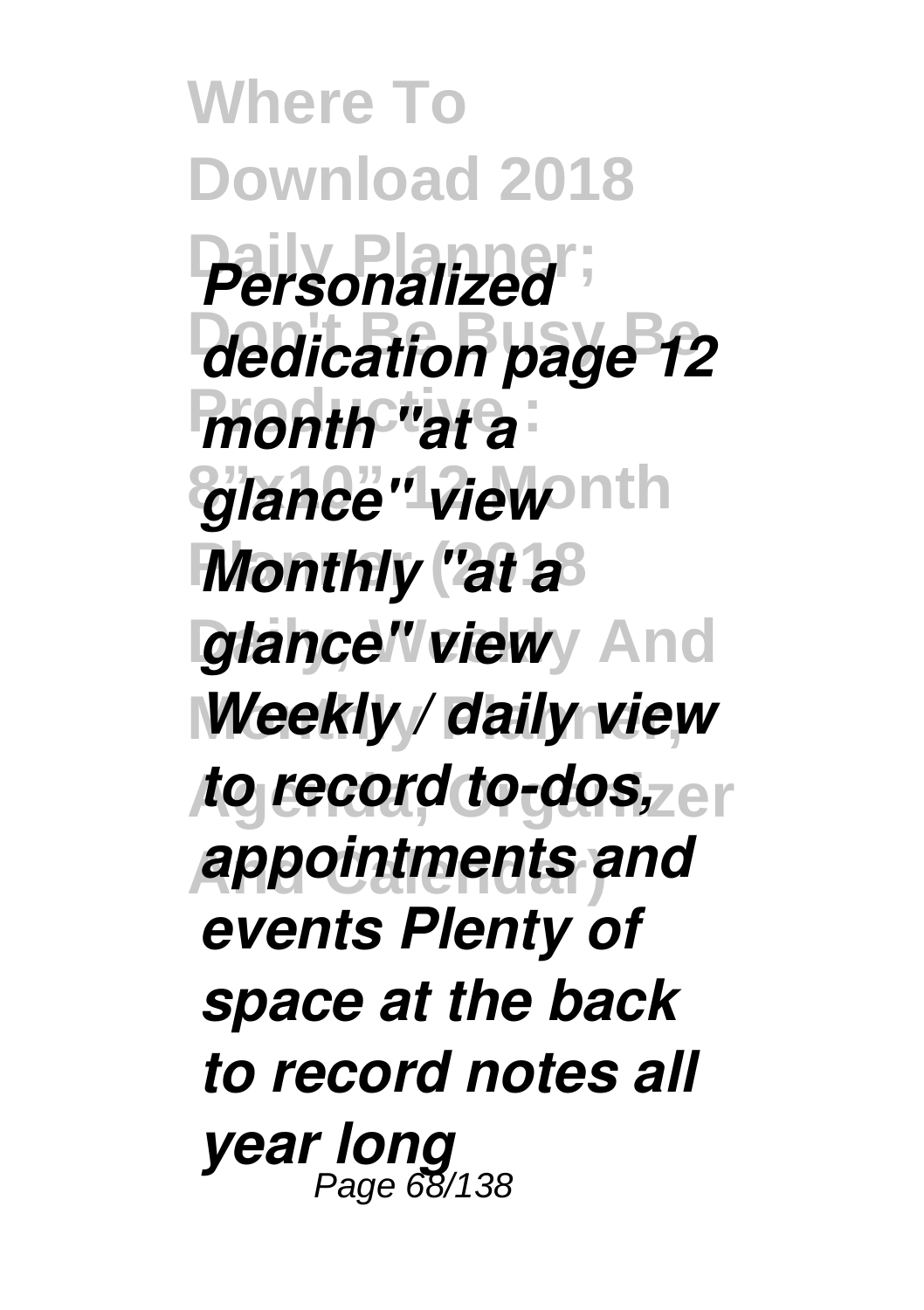**Where To Download 2018**  $Inspirational$ **Don't Be Busy Be** *quotes throughout*  $\overline{t}$ *o* keep you *motivated Crisp*<sup>h</sup> *<u>white</u> pages<sup>18</sup>* **Professional matte** *cardstock cover*, *Durable perfect* izer *<i>binding* endar) *Dimensions: 6" x 9" Also available in 8" x 10" format (see Daily Journal* Page 69/138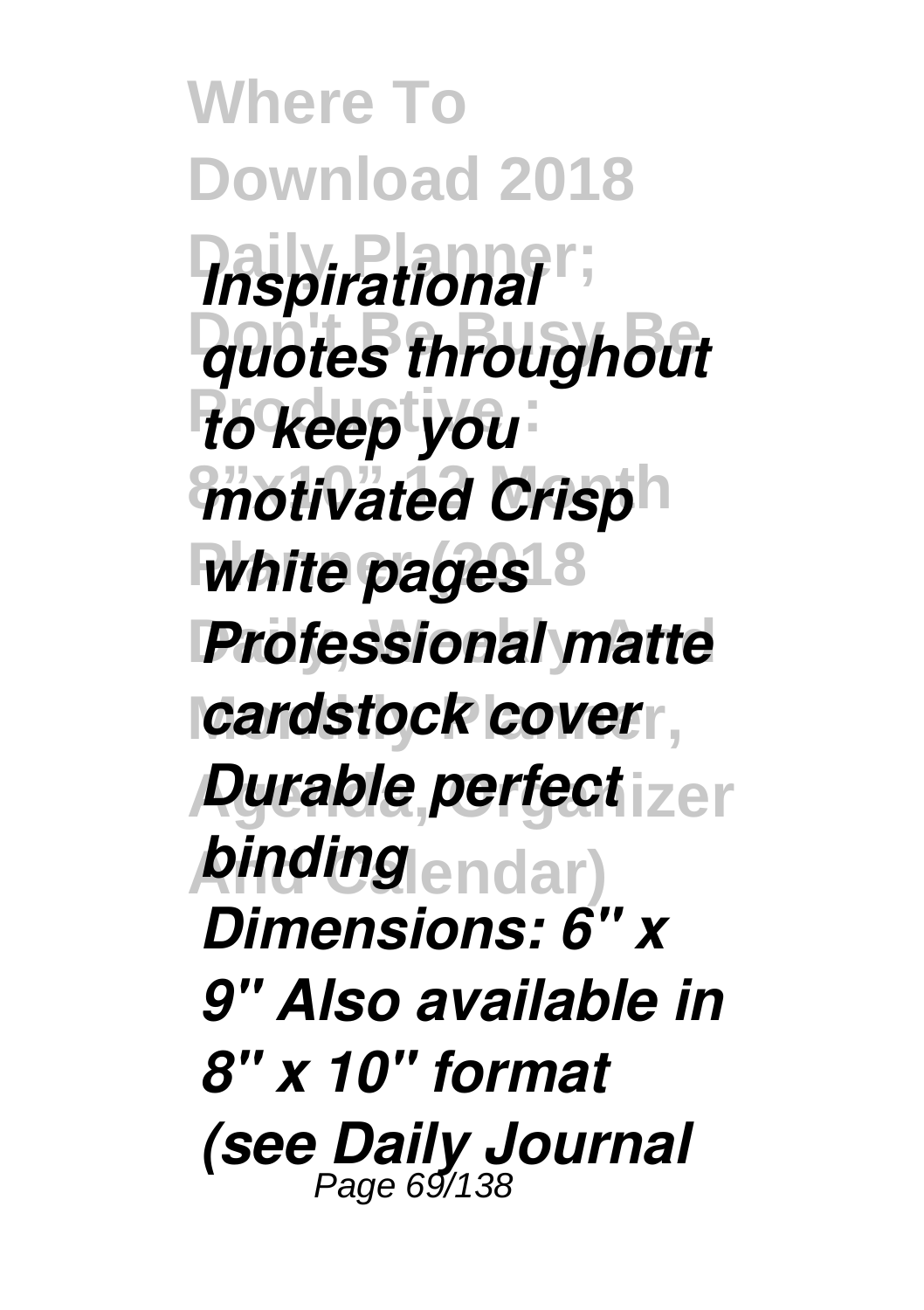**Where To Download 2018**  $a$ uthor page) **Please visit the Be Productive :** *Daily Journal* **8"x10" 12 Month** *author page to see <u>bur full</u> range of* **professionally** And **Monthly Planner,** *designed agendas, planners and***<sub>anizer</sub> And Calendar)** *personal organizers, available in 6"x9" and 8"x 10" formats.* Page 70/138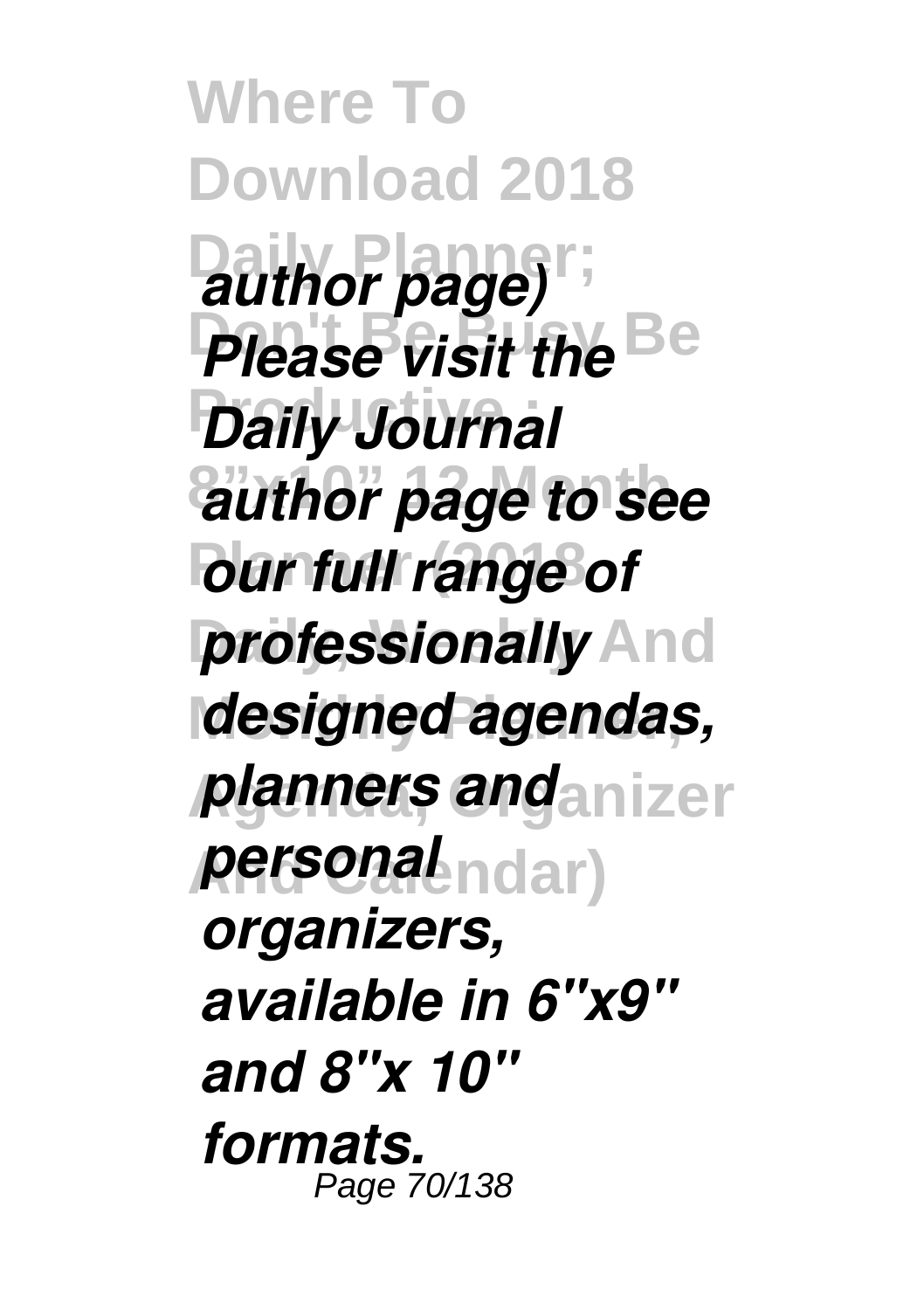**Where To Download 2018 Daily Planner;** *Daily planner 2018* **D2019 GePUSY Be** *<u><i>organized and*</u> *ready for whatever Hife throws at you! For many people,d* **being organized is** *the single greatest* **And Calendar)** *challenge they face. Keeping tabs on what the kids are doing, who is coming for dinner,* Page 71/138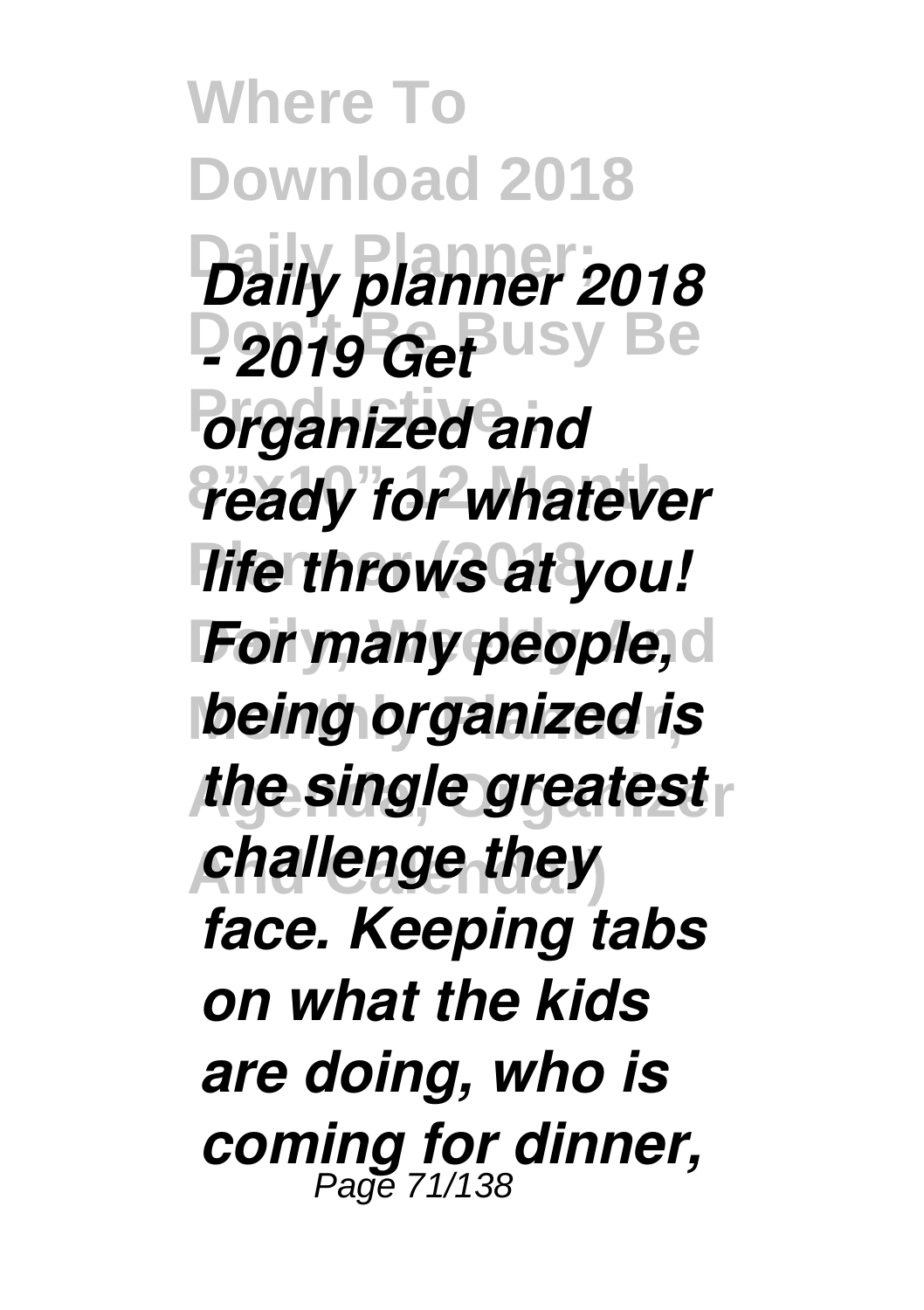**Where To Download 2018 When that hospital** appointment is or  $\frac{1}{2}$  *even when the dog*  $i$ s at the groomers *can be difficult as* **Daily, Weekly And** *you juggle a career* **Monthly Planner,** *and family life. But* **Agenda, Organizer** *with this amazing* **And Calendar)** *daily and weekly planner you can be well ahead of the game and ready for everything that* Page 72/138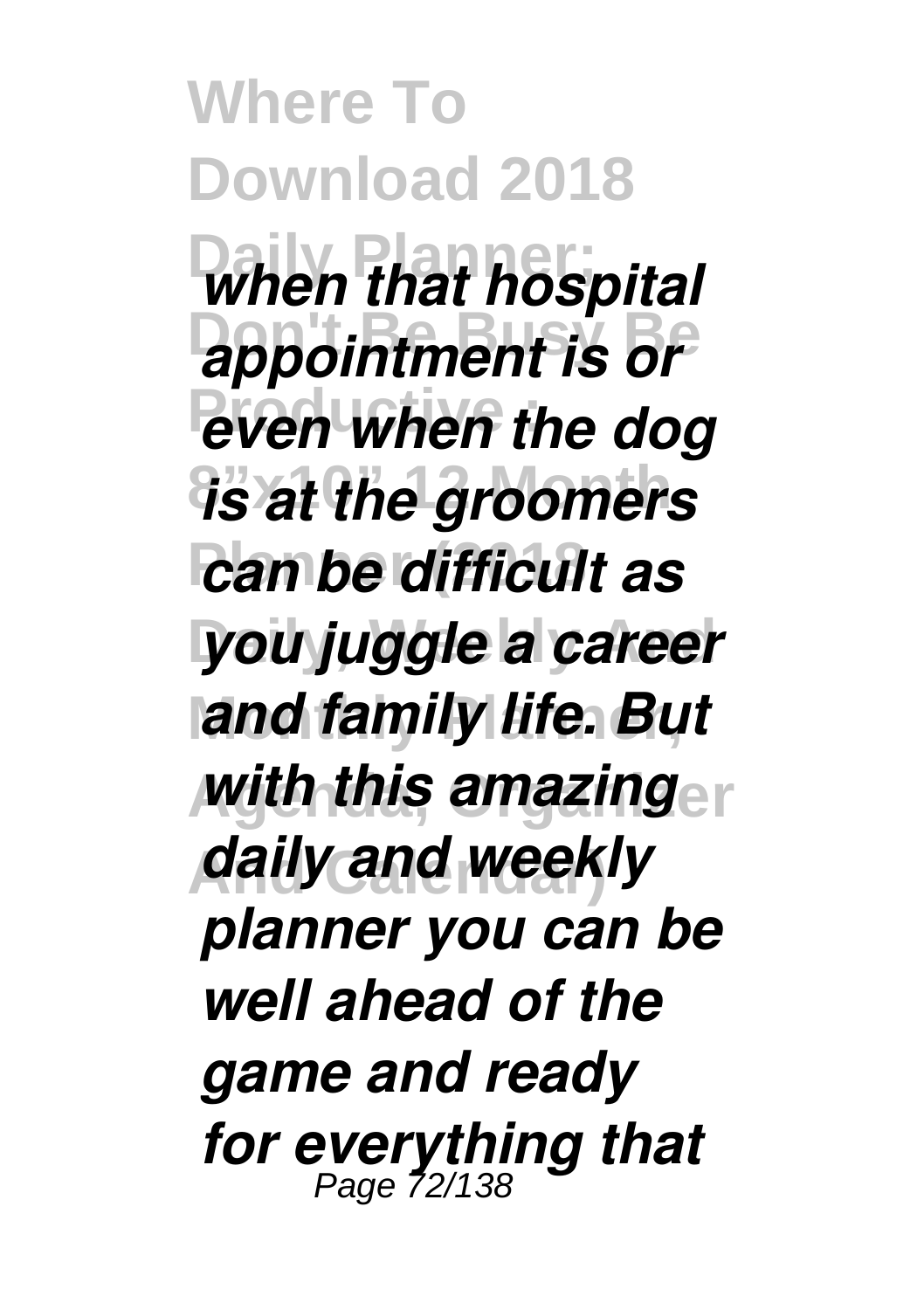**Where To Download 2018 Daily Planner;** *your busy modern life schedule can*<sup>e</sup> **Productive :** *throw at you. In* handy sections, h *starting in March* **2018, the planner**d **Monthly Planner,** *takes you right up* **Agenda, Organizer** *to December 2019,* **And Calendar)** *so you can plan well ahead. The individual months have a box for each date and then* Page 73/138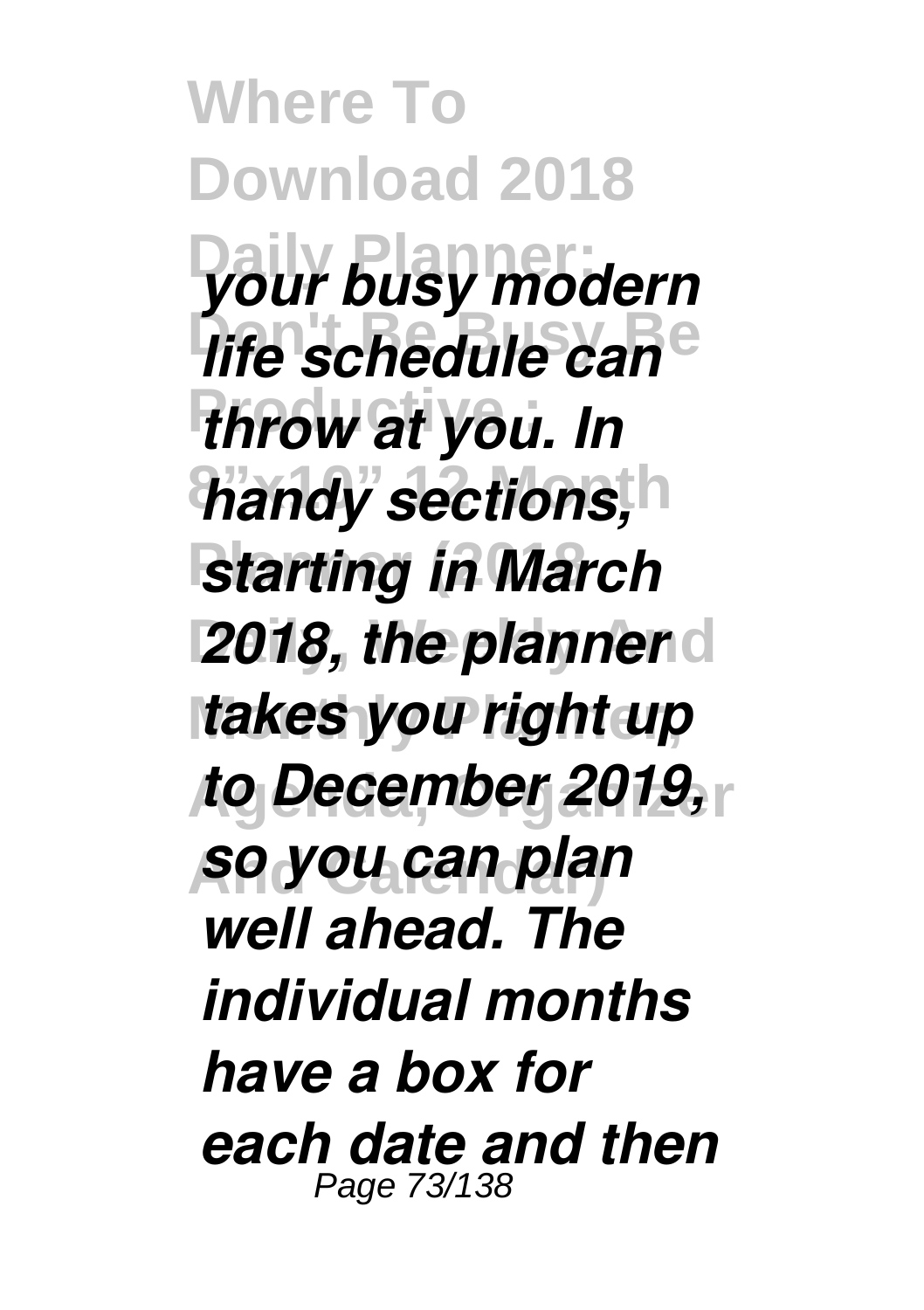**Where To Download 2018 Daily Planner;** *an expanded* **Section for more**<sup>e</sup> *detailed* ve: *information, like* **Planner (2018** *phone numbers* **and addresses. And** *Mhis is a quality<sub>F</sub>, product that will***<sub>zer</sub>**  $make a huge<sub>tr</sub>$ *difference to your preparedness and ability to plan your days, weeks and* Page 74/138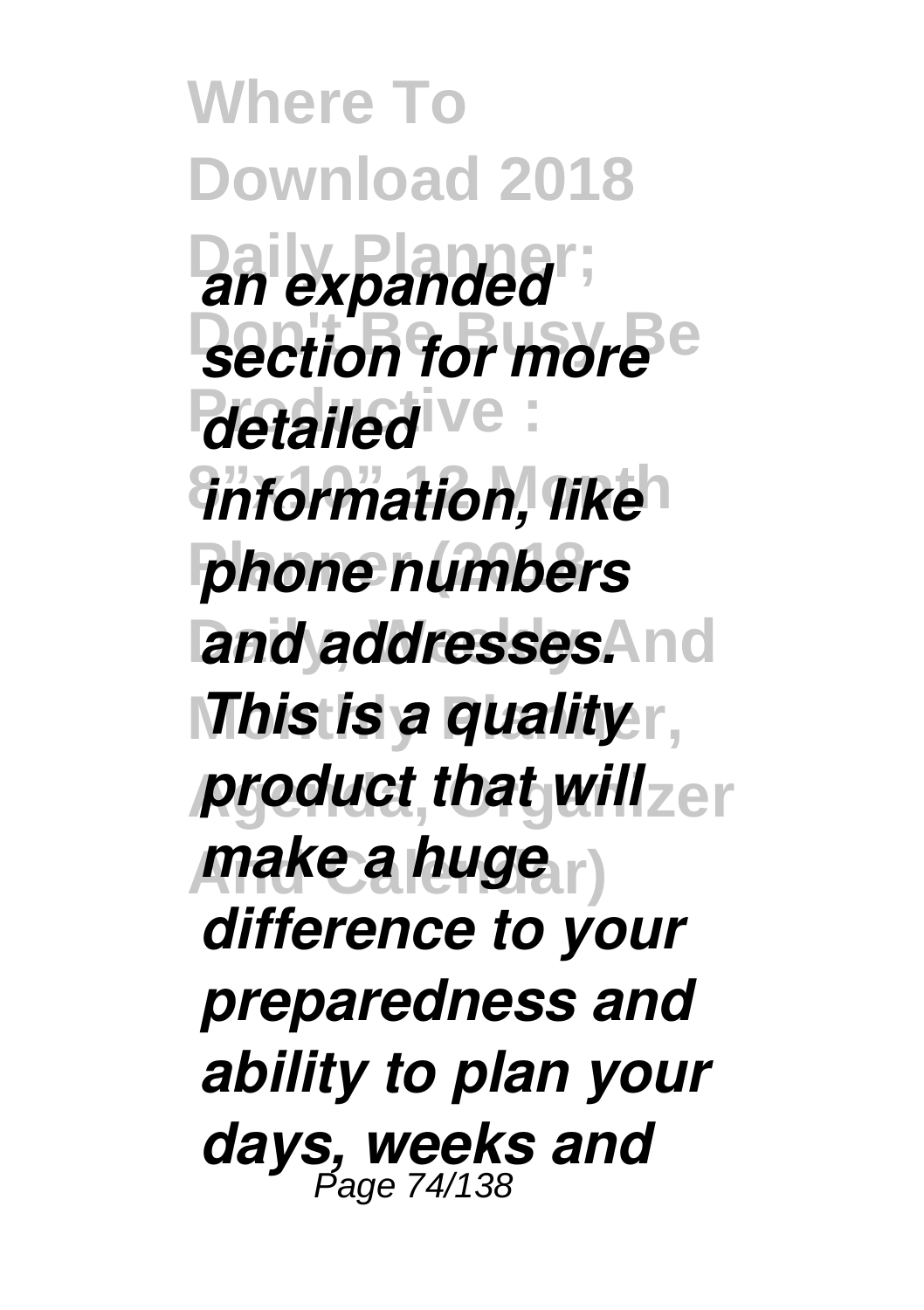**Where To Download 2018** *months. And the* **handy calendar at** *the front means* **8"x10" 12 Month** *you can see the* **Planner (2018** *year at a glance* **too.** Get one today! **Never be caught**, *off-guard again.* **zer And Calendar)** *DETAILS: Calendar 2018 Calendar 2019 March 2018 - March 2019 of* Page 75/138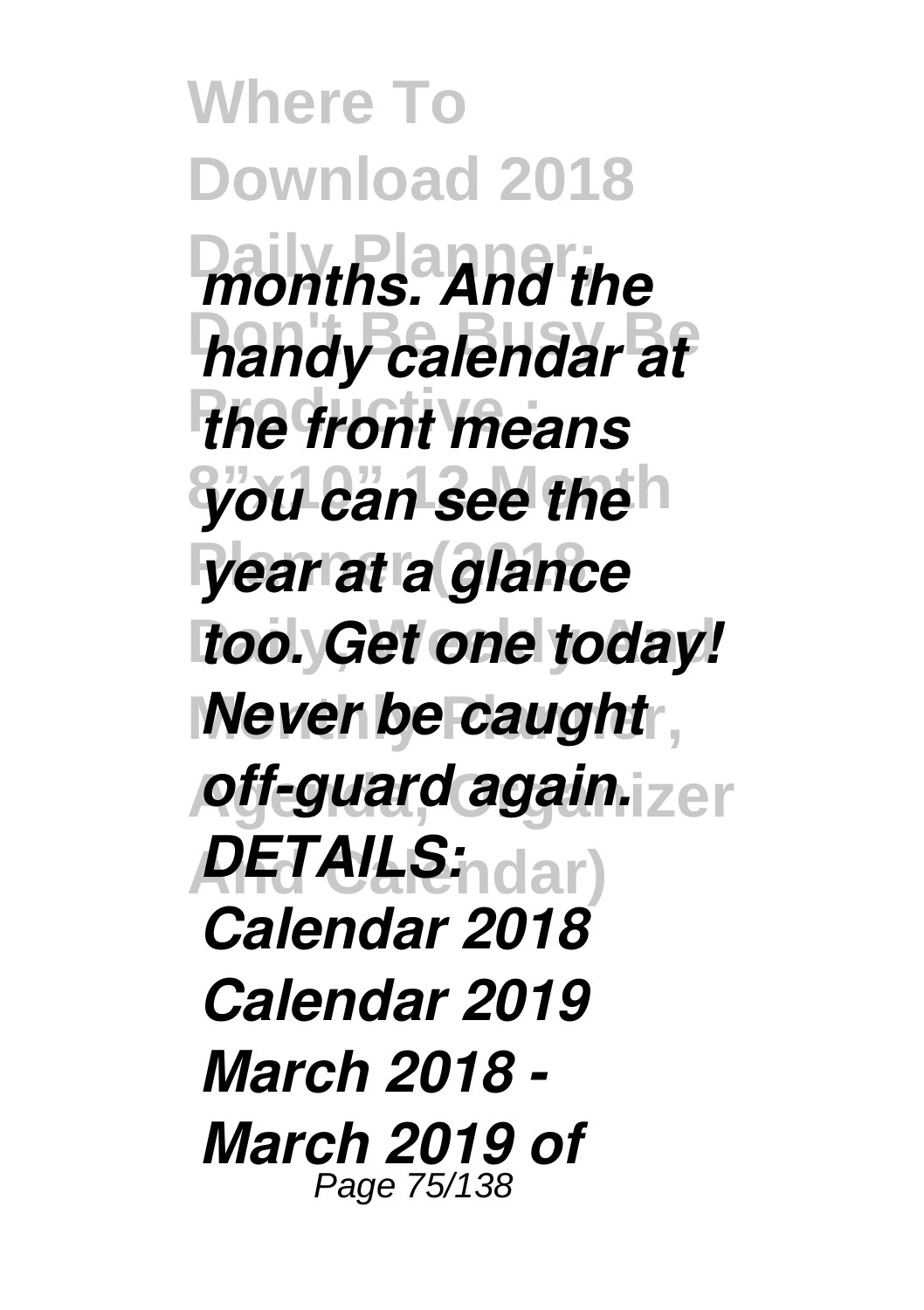**Where To Download 2018 Daily Planner;** *personal planning A yearly overview*  $P$ *organized by*  $m$ onth Weekly /<sup>th</sup> *daily view to* 8 **record to-dos, And Monthly Planner,** *appointments and* **Agenda, Organizer** *events* **And Calendar)** *Dimensions: 6âe x 9âe 161 Page Special Note in Back 18-Month Planner,* Page 76/138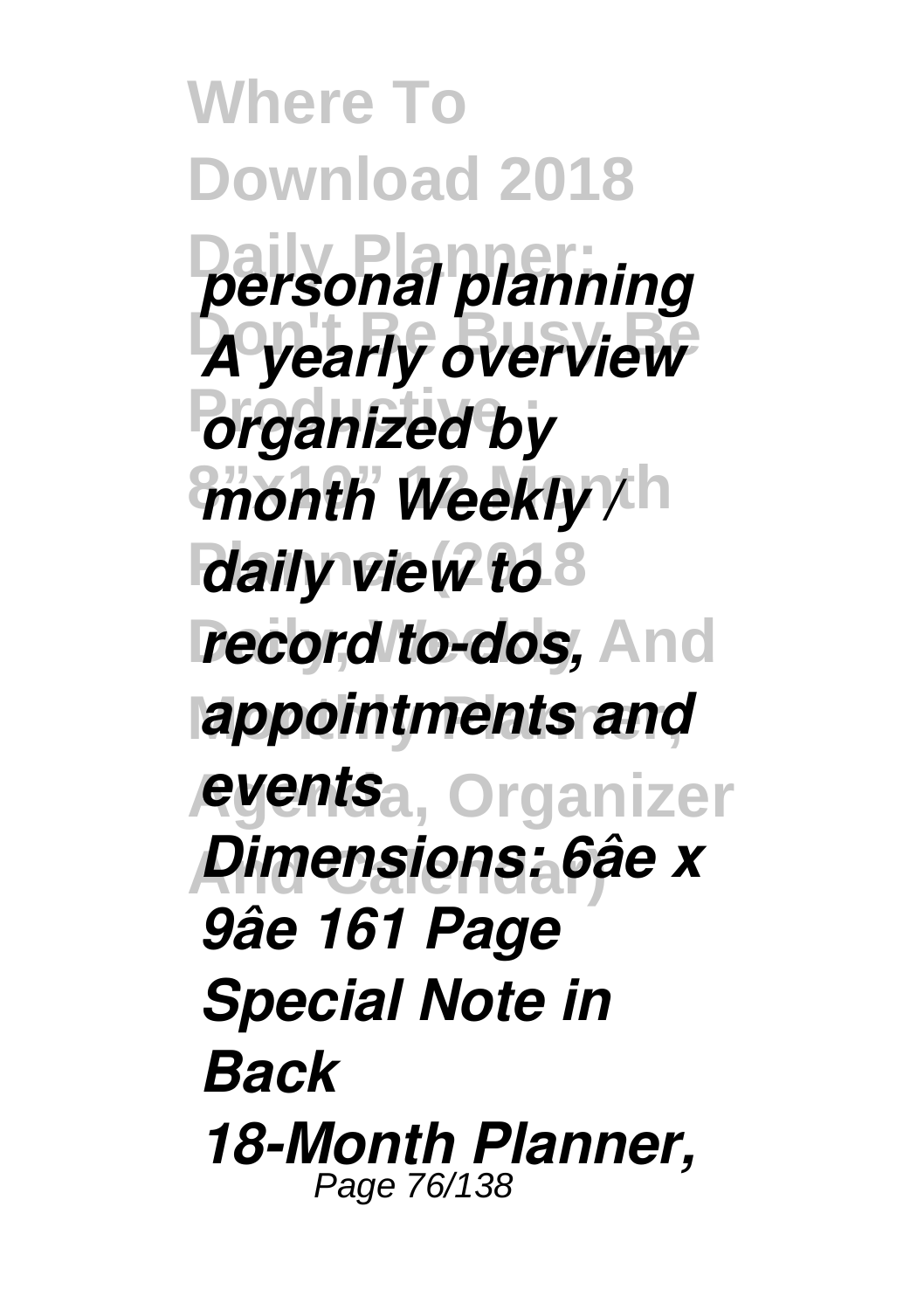**Where To Download 2018 Daiy 2018**<sup>1</sup> **Don't Be Busy Be** *December 2019, 6* **Productive**: **2018 Dream** onth *Journal and* 8 *Planner,eekly And Opportunitiesner, Don?t Happen, izer* **And Calendar)** *You Create Them. Daily Spread 2018 October - December Calendar* Page 77/138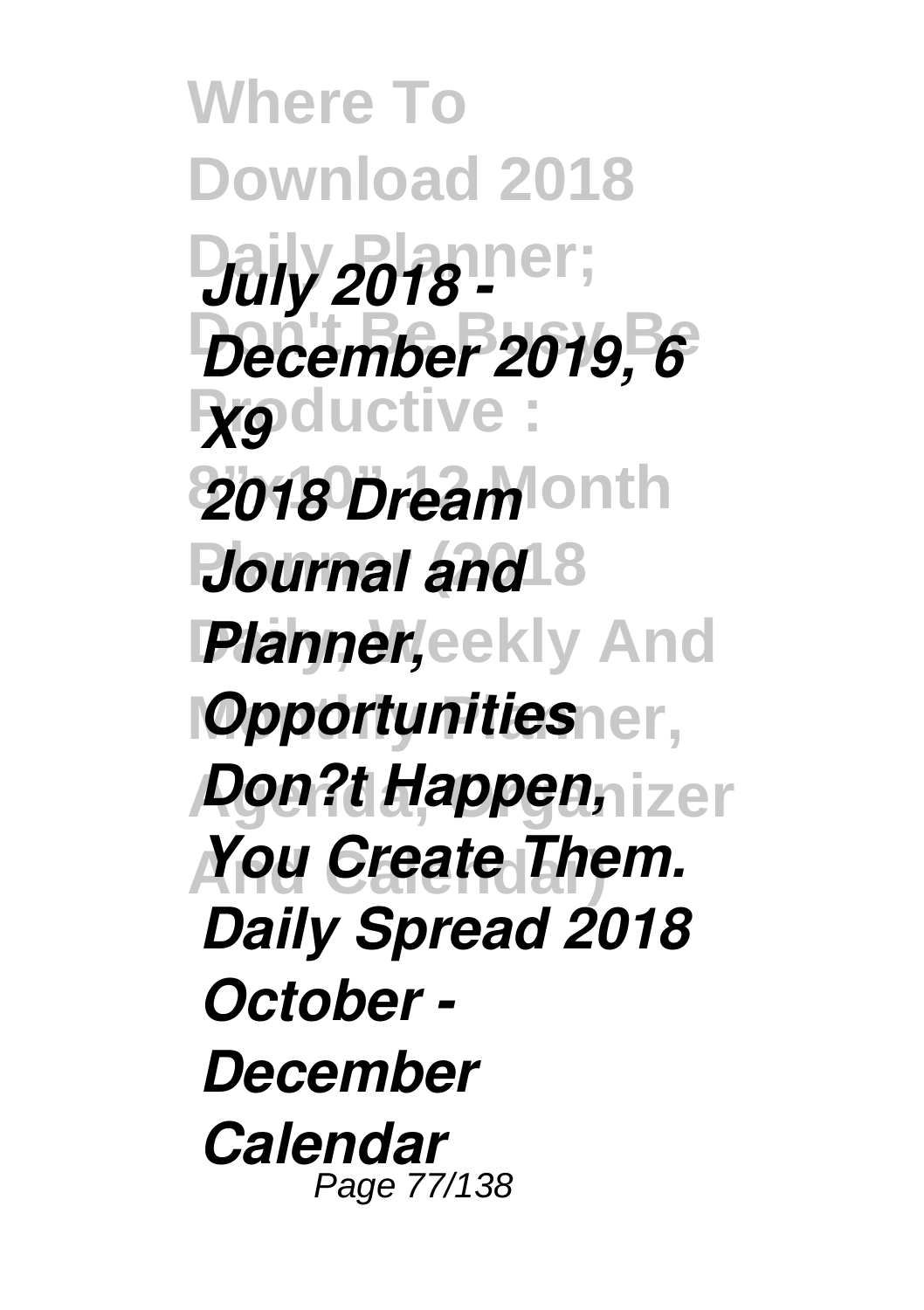**Where To Download 2018 Organizer Don't Be Busy Be** *Appointment Book*  $\overline{r}$ *to Do List, London,* **8"x10" 12 Month** *UK London Pattern <u>bn Yellow</u>*<sup>018</sup> *Dp852018q4* y And **Monthly Planner,** *Cover, 8.5x11* **Agenda, Organizer** *2018-2019 Daily* **And Calendar)** *Planner; Get Shit Done 2018-2019 Daily Planner Daily Spread 2018* Page 78/138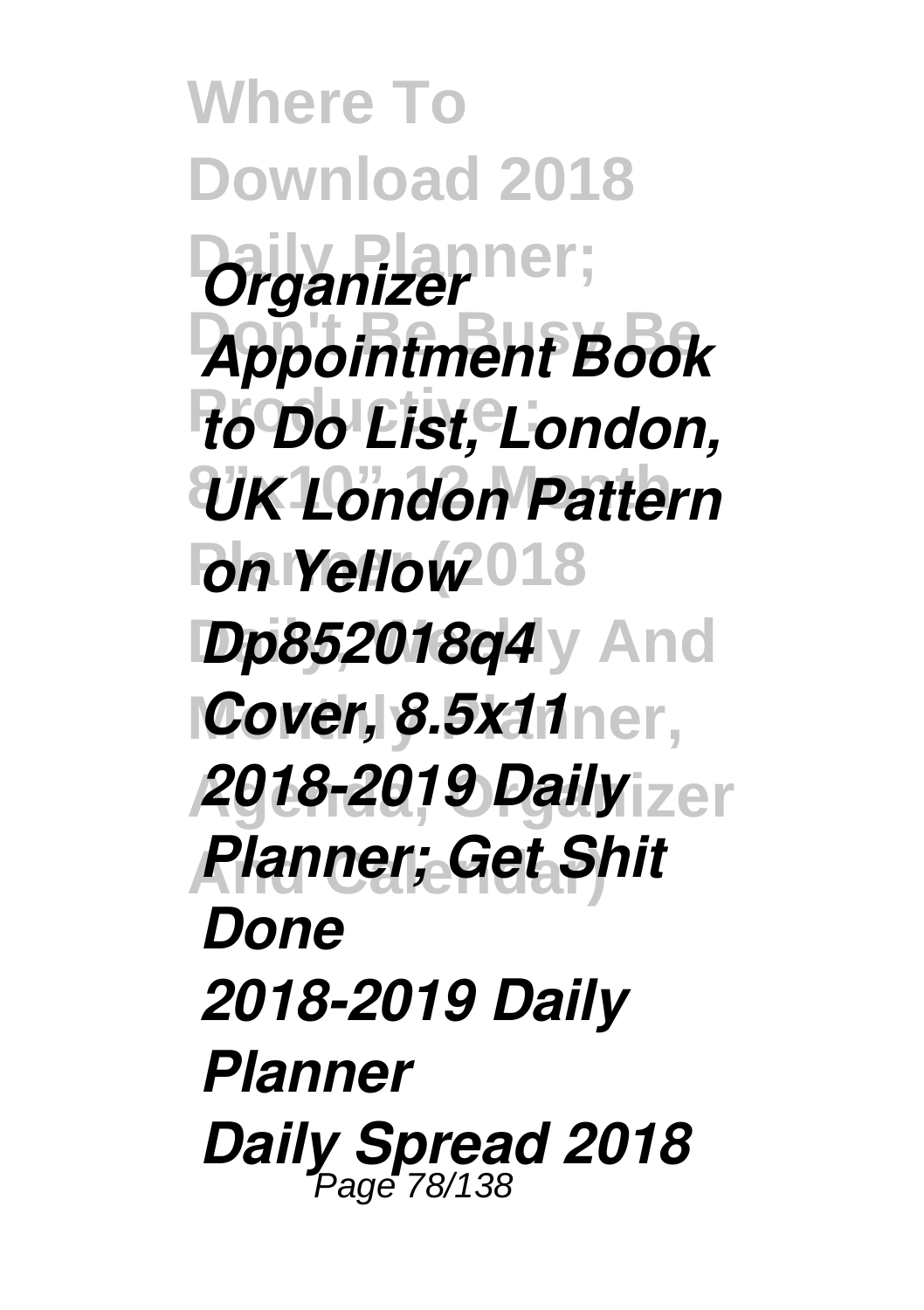**Where To Download 2018 Daily Planner;** *October - December* Usy Be *Calendar*<sup>e</sup>: *Organizer* Month **Planner (2018** *Appointment Book* **Daily, Weekly And** *to Do List, London, <i>|UK UK Drinksner, Rattern,* Organizer **And Calendar)** *Jb852018q4 Cover, 8.5x11 How many times has your computer* Page 79/138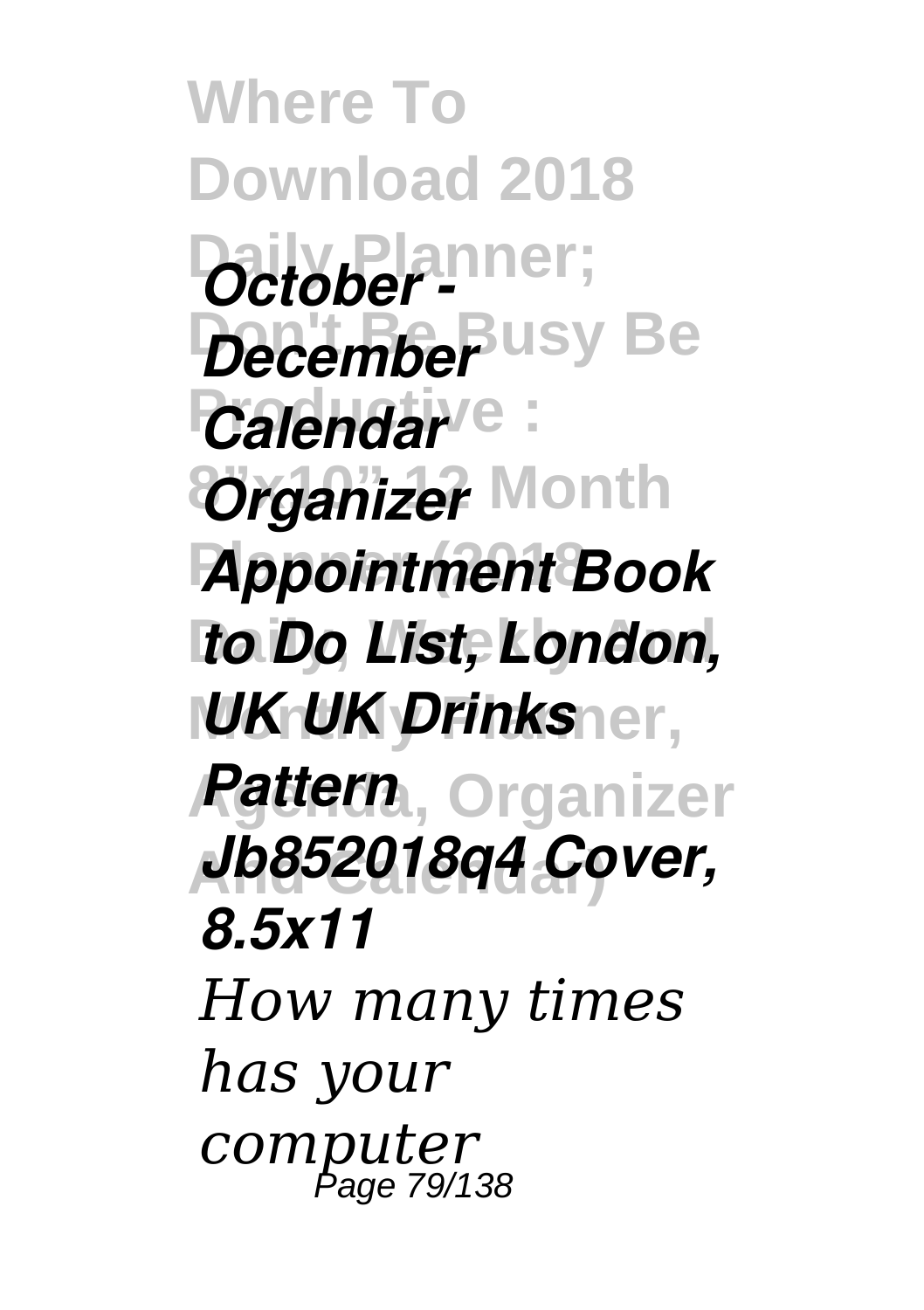**Where To Download 2018 Daily Planner;** *crashed or your phone broken* Be **Productive :** *and lost so many*  $precision$  *ideas?* **Planner (2018** *Digital clouds are so ephemeral.***And** *With Night* nner,  ${\it Fgiry}$ 's *Daily*anizer **And Calendar)** *Planner, your ideas won't evaporate off a page. Journals and diaries last* Page 80/138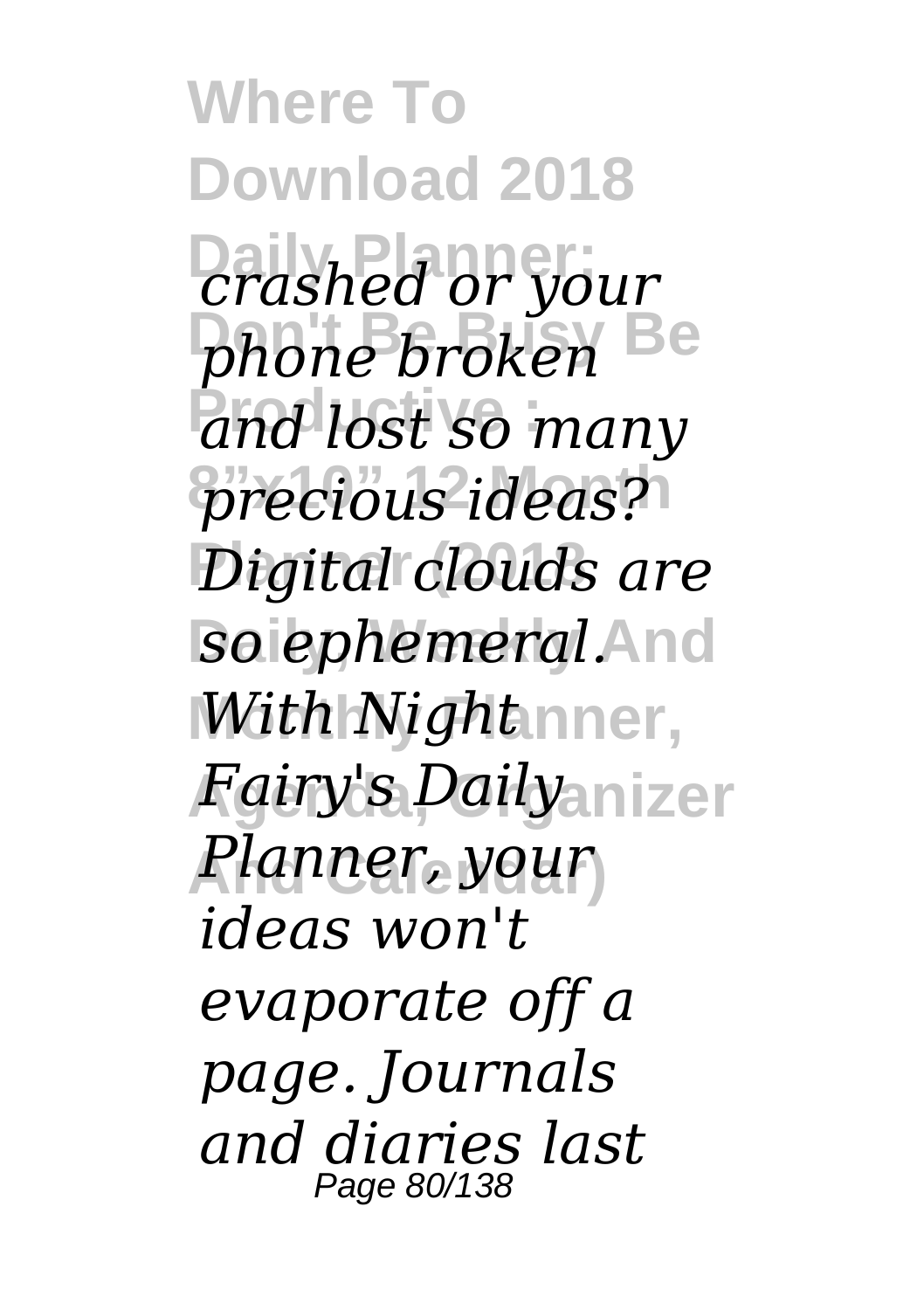**Where To Download 2018 Daily Planner;** *forever. 2018* **Don't Be Busy Be** *Daily planner* **Productive :** *(12-month* **8"x10" 12 Month** *planner, agenda,* **Planner (2018** *organizer, and calendar)* kly And **Monthly Planner,** *professionally designed 6 by* izer  $\rho$ -inch with  $_{\rm ar}$  ) *premium matte finish cover design, ideal for easy portability.* Page 81/138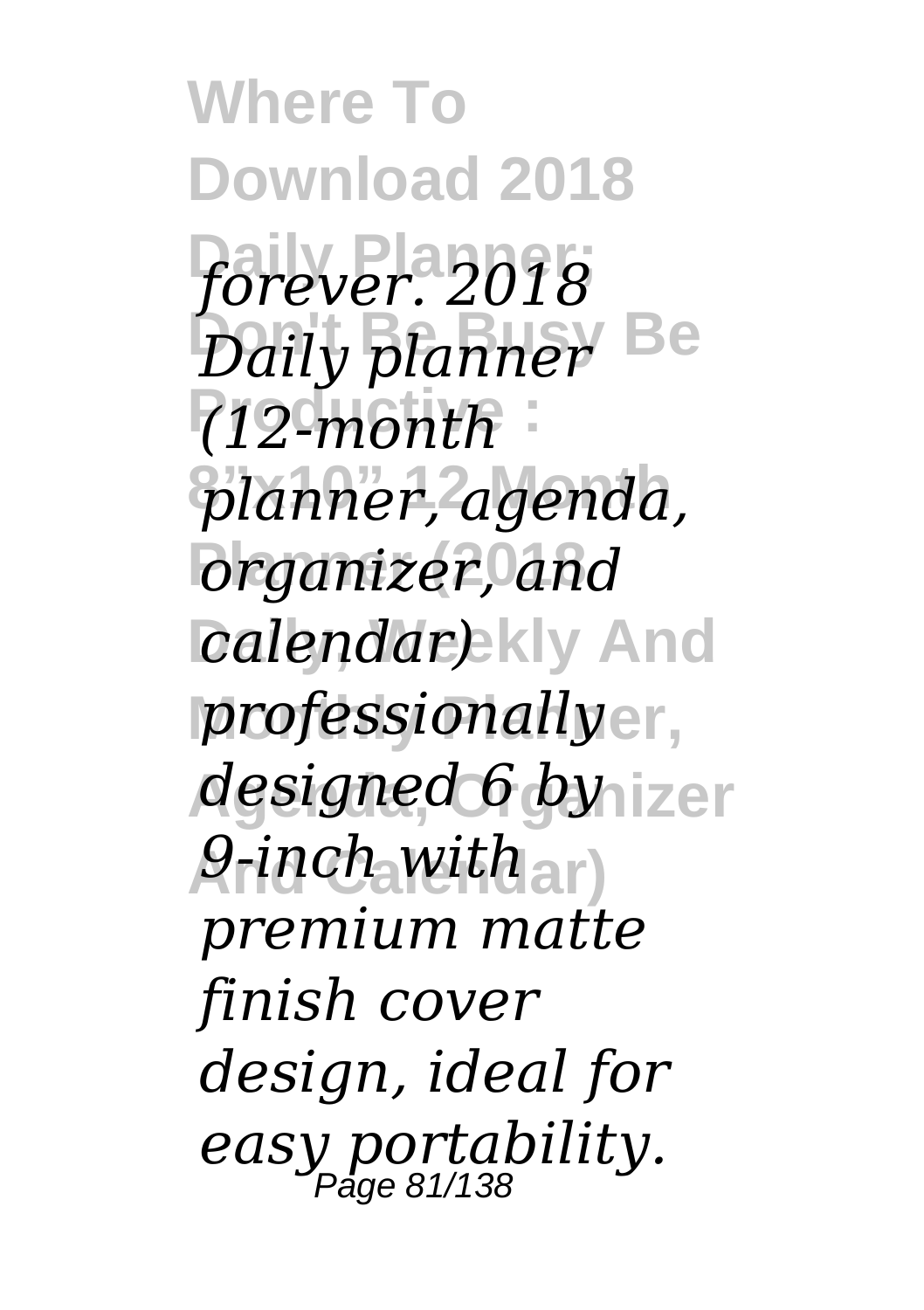**Where To Download 2018 Daily Planner;** *Contains 1-Page-***Don't Be Busy Be** *a-Day with*  $$ **8"x10" 12 Month** *dates, and*  $contacts extra$ **pages for self-And** *managing and*er, *better planning.* er **And Calendar)** *Night Fairy's daily planner includes daily detailed planning pages that will* Page 82/138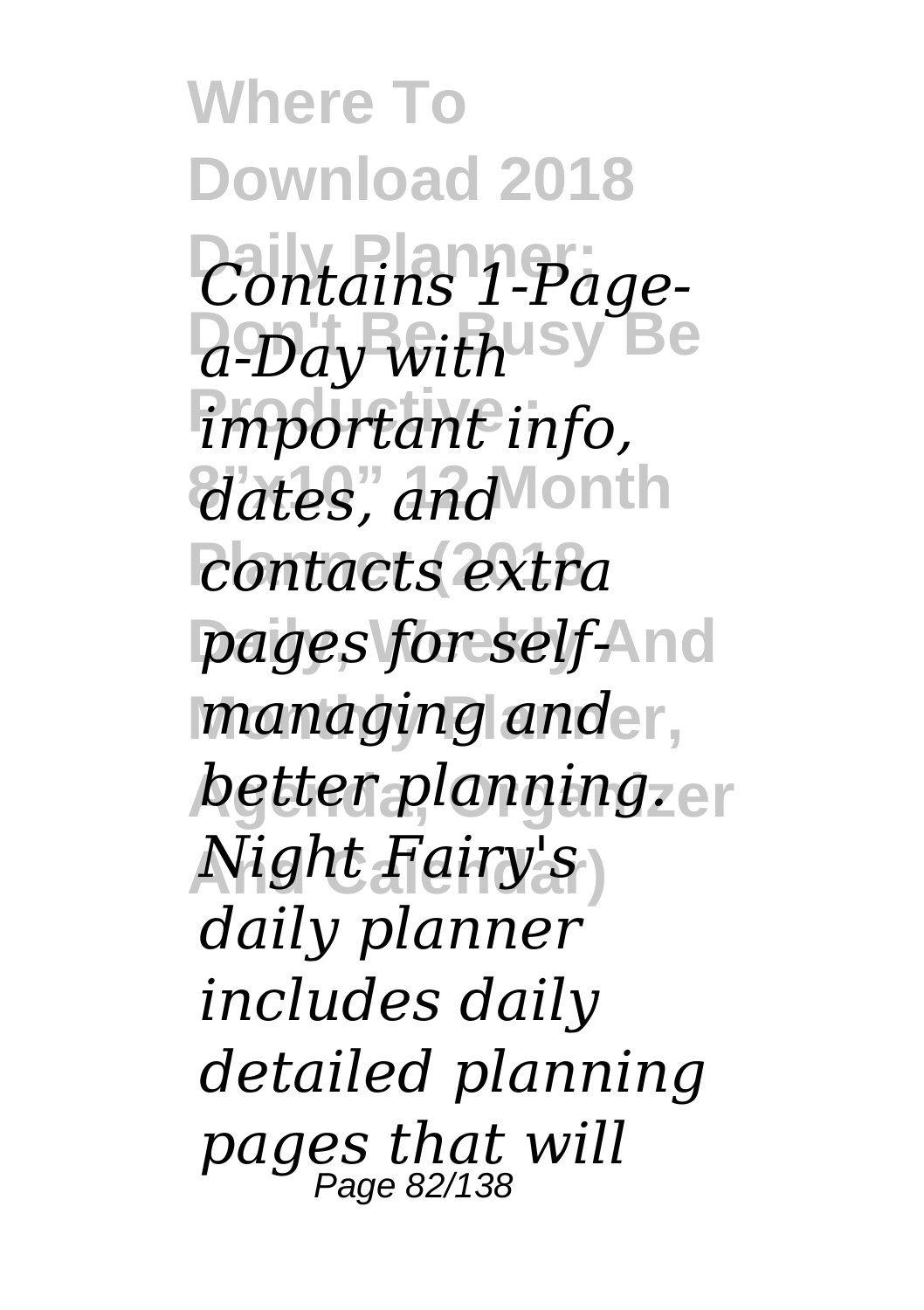**Where To Download 2018 Daily Planner;** *help you to take* full control of Be **Productive :** *your life and*  $9$ *oals, and tonth manage* your **time** better. Ound **Monthly Planner,** *planner also* **Agenda, Organizer** *includes 2018* **And Calendar)** *yearly reflection, 2019 planning, and additional special dot matrix and blank pages* Page 83/138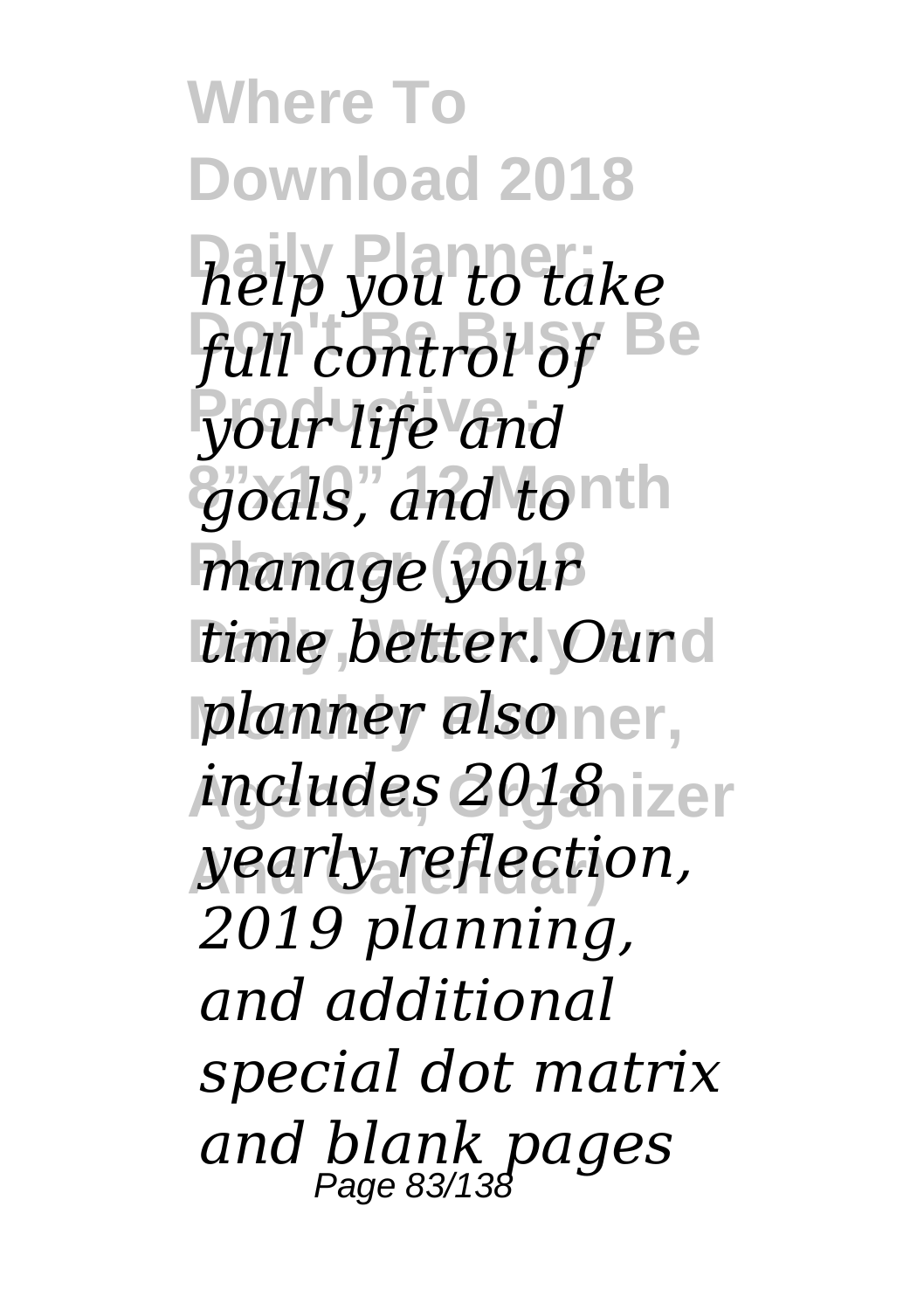**Where To Download 2018** for horizontal,  $\sqrt{2}$ *vertical, diagonal* and free-hand **8"x10" 12 Month** *creativity. Perfect* **Planner (2018** *for planning, Journalingkly* And **Monthly Planner,** *calligraphy, hand lettering***Organizer And Calendar)** *sketching, drawing, notetaking, to-do lists managing and more - all in one* Page 84/138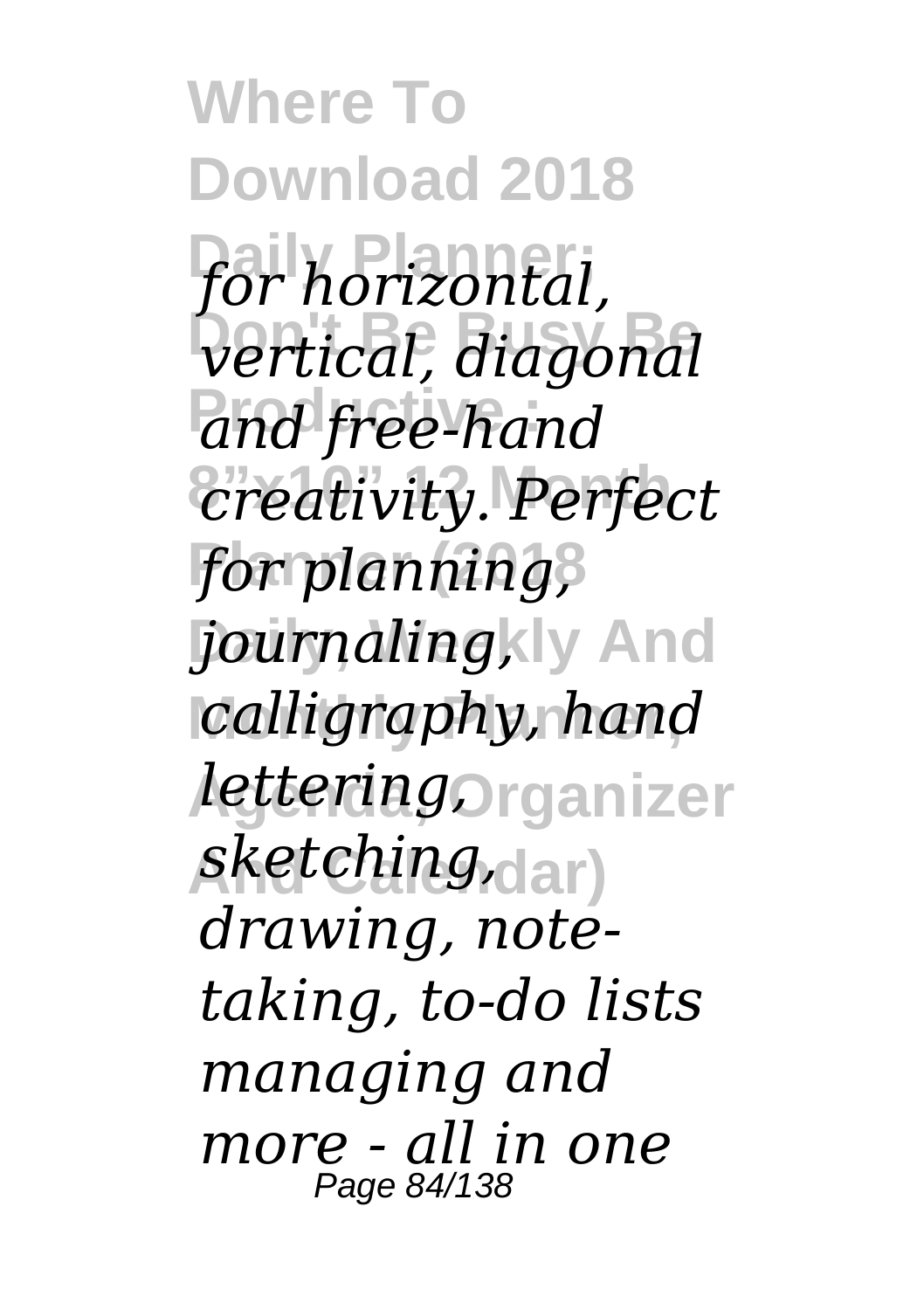**Where To Download 2018 Daily Planner;** *place! Take Night* **Don't Be Busy Be** *Fairy's little*  $\textit{seeds of}$ <sup>ve</sup>: *inspiration and* **Planner (2018** *grow trees of* **Daily, Weekly And** *your own* **Monthly Planner,** *optimistic fruits! Don't waste<sub>janizer</sub>* **And Calendar)** *another priceless spark of inspiration. Join the club. Leave your mark.* Page 85/138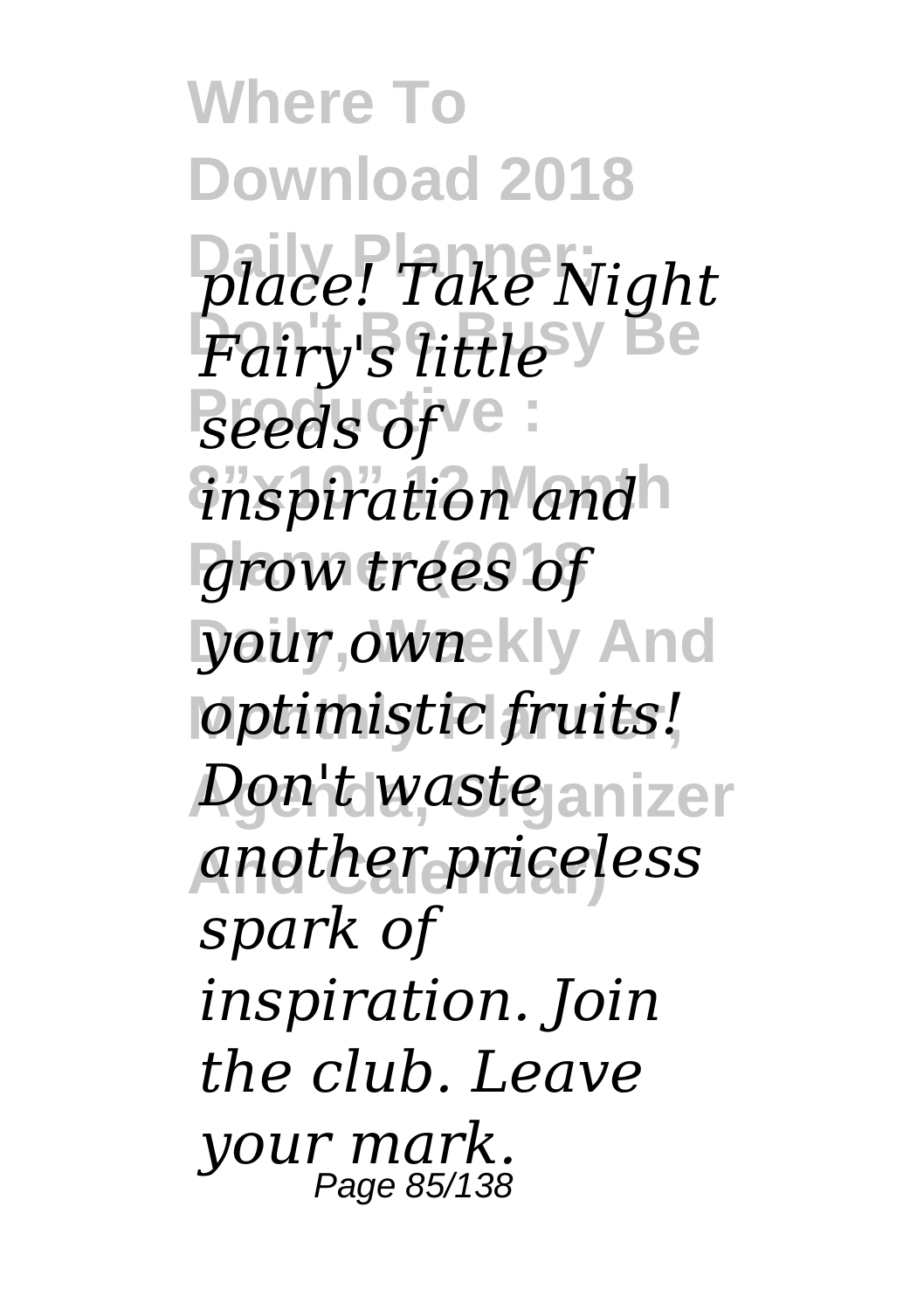**Where To Download 2018 Stay organized** and in control Be  $With$  this elegant,  $prof$ essionally<sup>th</sup> **Planner (2018** *designed* 18-month daily<sub>nd</sub> **Monthly Planner,** *planner. Don't wait for the new*er **And Calendar)** *year to get your personal planning in order. Get organized now with this stylish* Page 86/138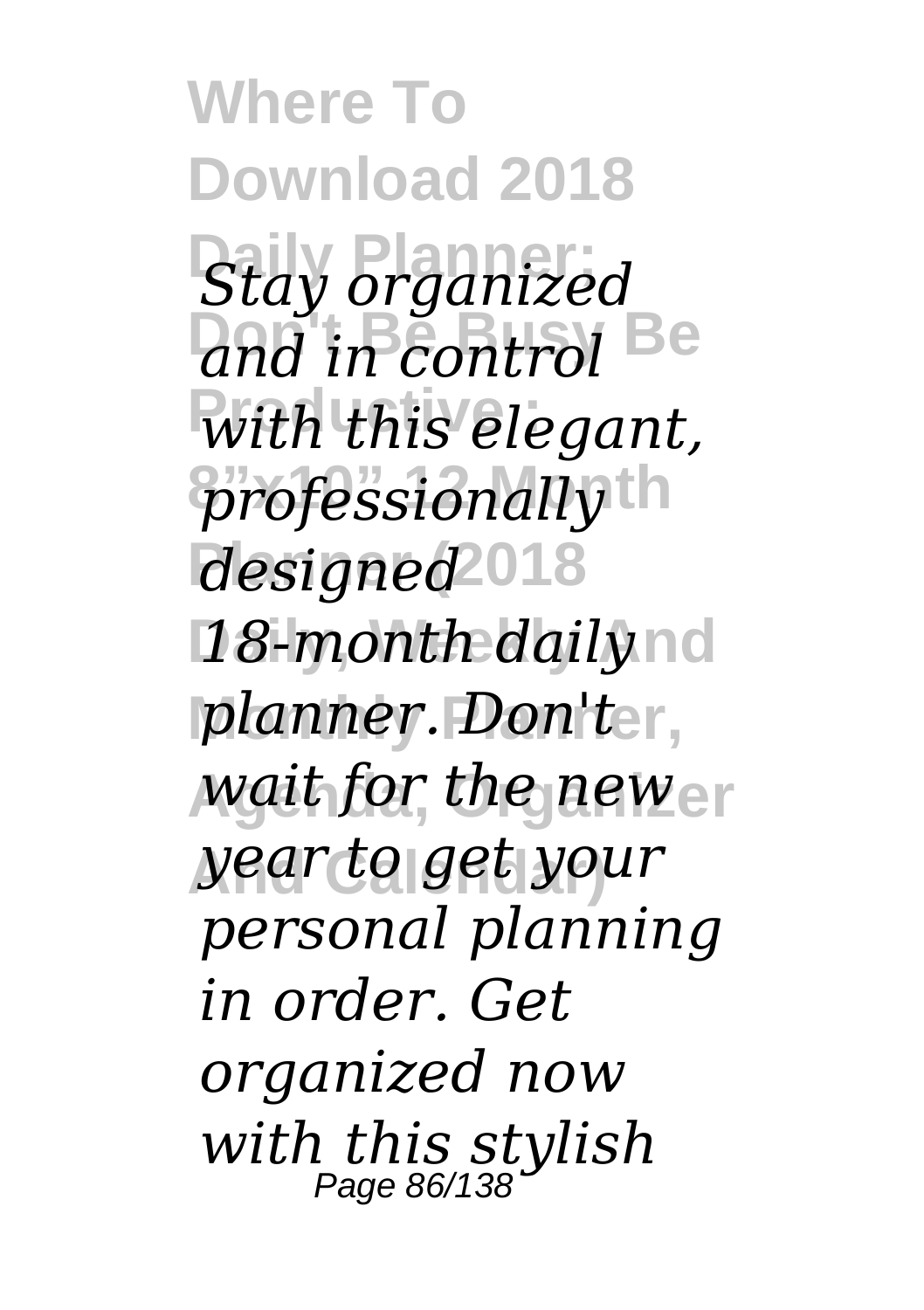**Where To Download 2018**  $\alpha$ *dgenda that* **brings you 18** Be  $m$ onths of **8"x10" 12 Month** *planning, from* **Planner (2018** *July, 2017 -* **Daily, Weekly And** *December, 2018. DETAILS: 18* ner, **Agenda, Organizer** *months of* **And Calendar)** *personal planning: July, 2017 - December 2018 Personalized* Page 87/138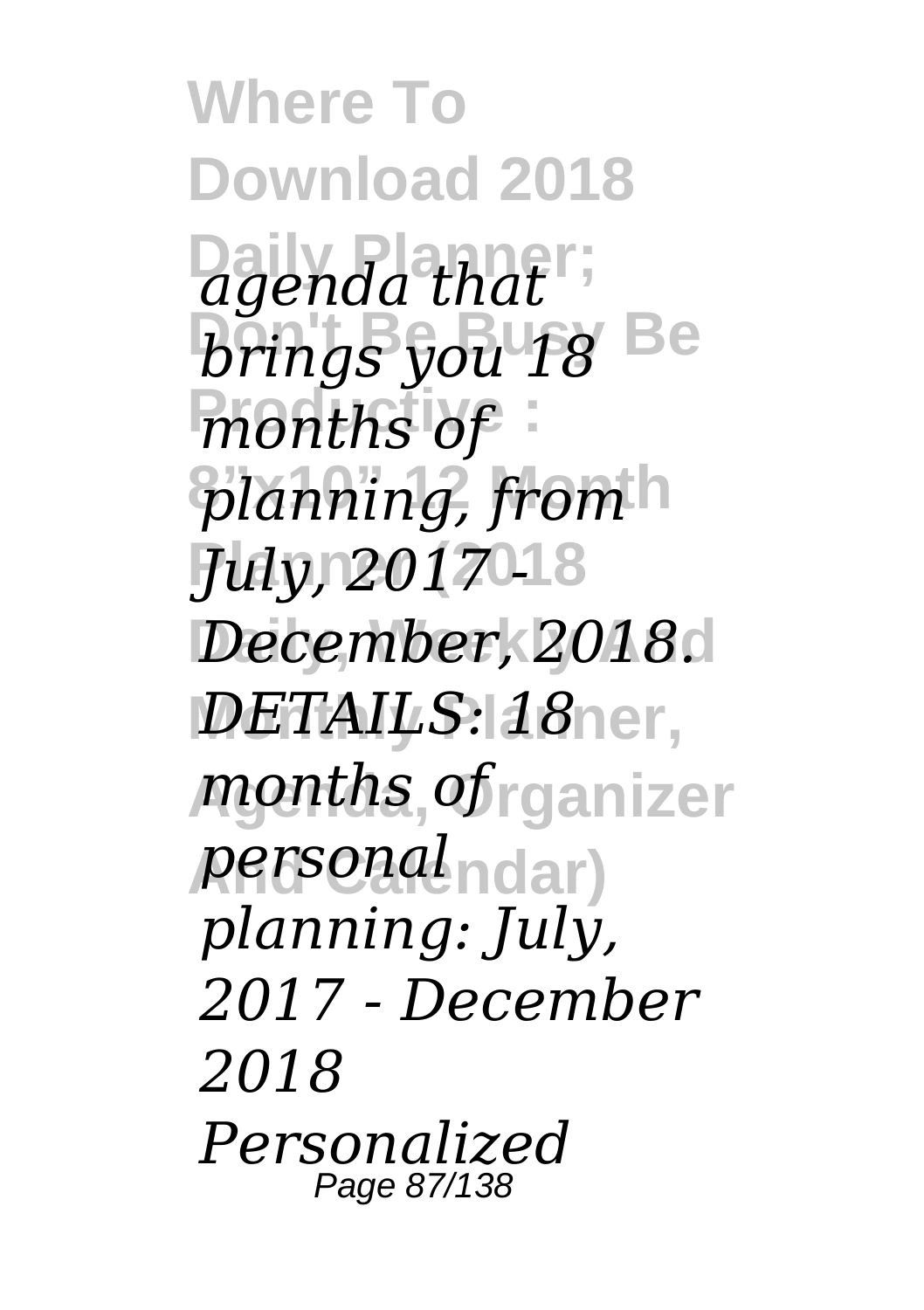**Where To Download 2018 Daily Planner;** *dedication page*  $18$  month at a<sup>Be</sup> **Productive :** *glance" view*  $Monthly$ " at anth **Planner (2018** *glance" view* **Daily, Weekly And** *Weekly / daily wiew to recorder,* **Agenda, Organizer** *appointments, to-***And Calendar)** *dos and events Space at the back to record notes Crisp white pages Professional* Page 88/138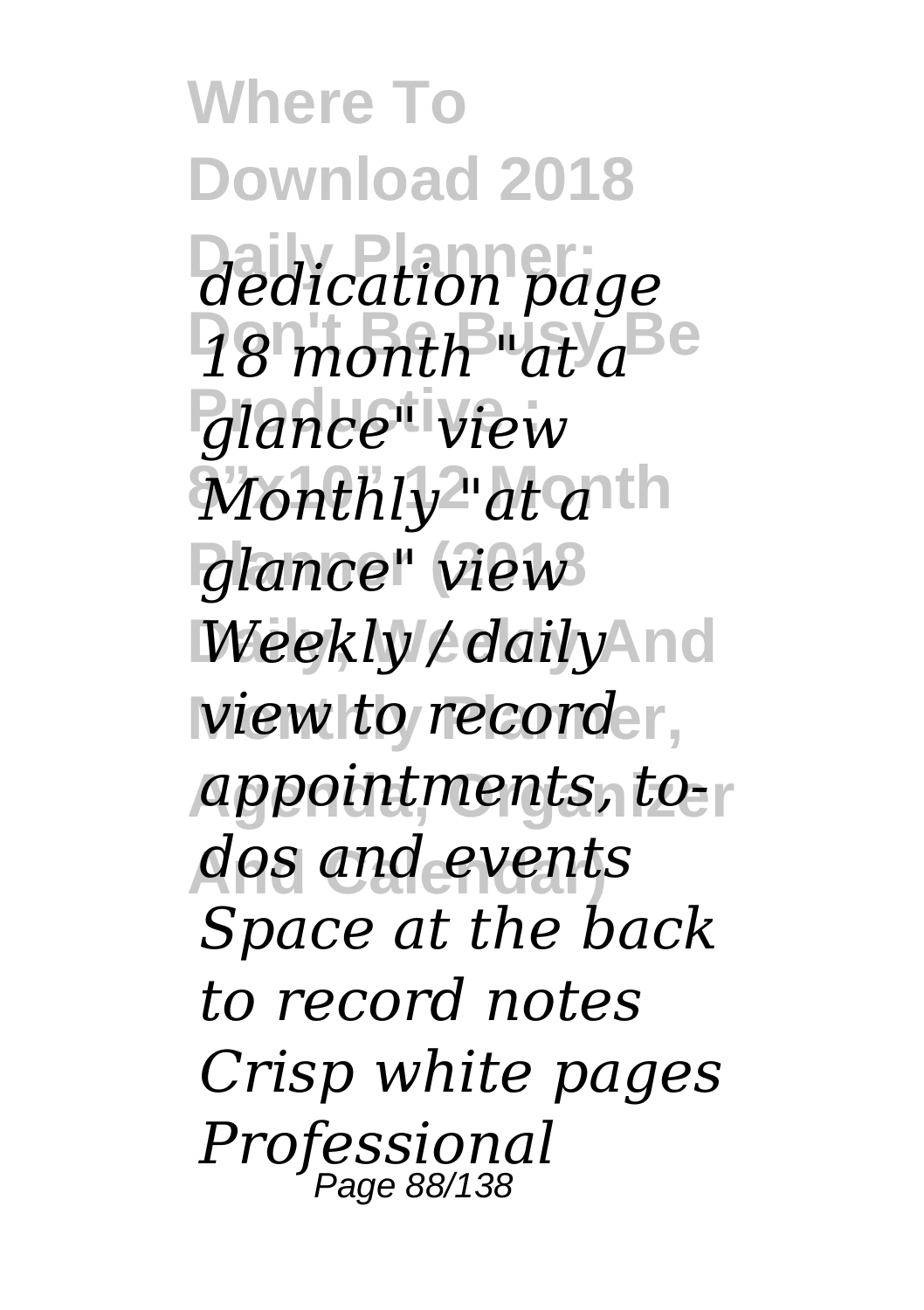**Where To Download 2018 Daily Planner;** *matte cardstock* **Don't Be Busy Be** *cover Durable*  $perfect$  *binding*  $Dimensions. 6" x$ **Planner (2018** *9" Please visit the Daily Journal* And *author page* **to r, Agenda, Organizer** *see our full range* **And Calendar)** *of professionally designed agendas, planners and personal* Page 89/138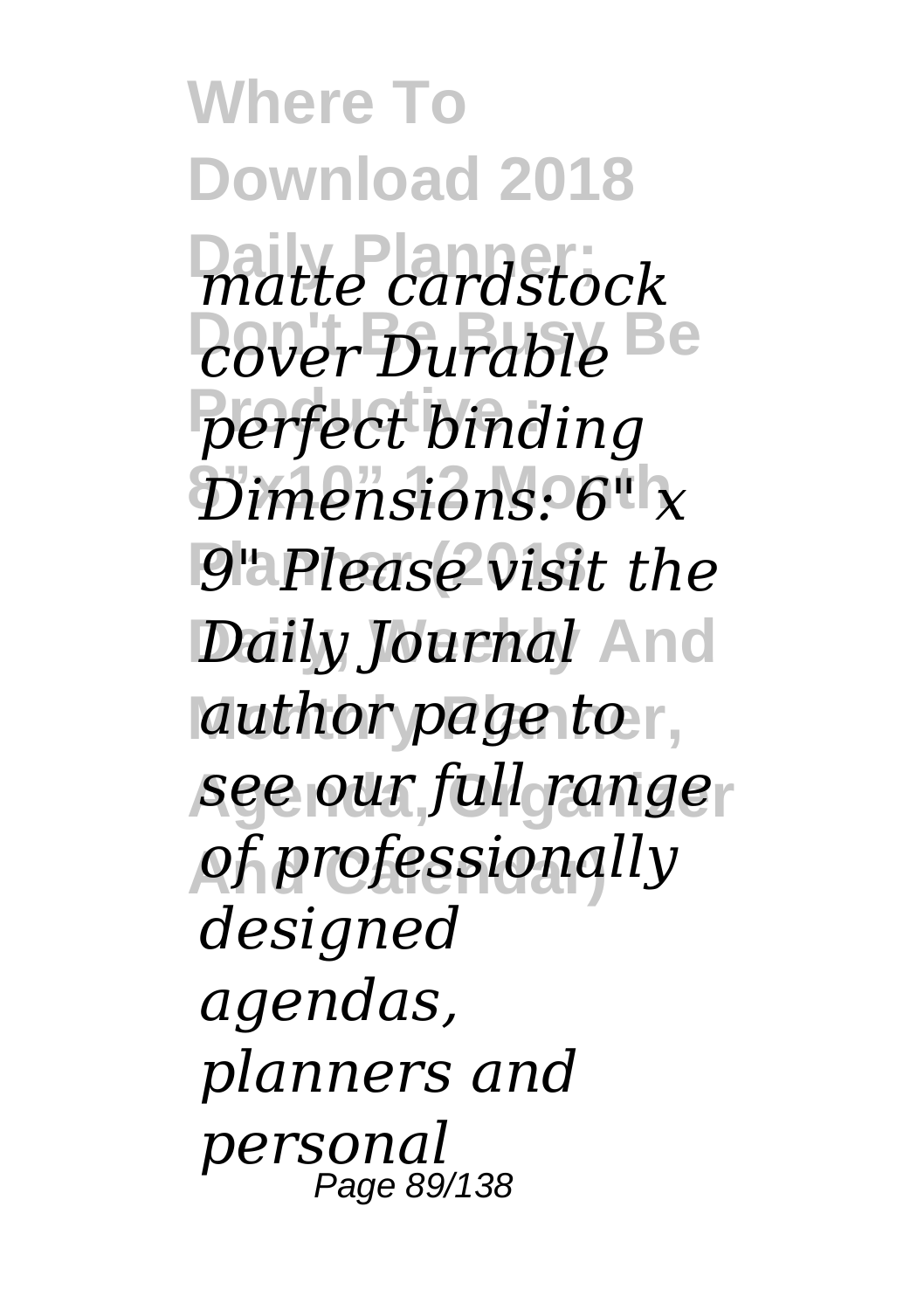**Where To Download 2018 Daily Planner;** *organizers.* **Don't Be Busy Be** *8 X10 12 Month* Planner<sup>ive</sup>: **8"x10" 12 Month** *2018 Daily/Weekl* y/Monthly<sup>018</sup> *Engagement* And **Monthly Planner,** *Planner Datebook Bright Day* ganizer **And Calendar)** *Calendars Publishing 18-Month Planner, July 2018 - December* Page 90/138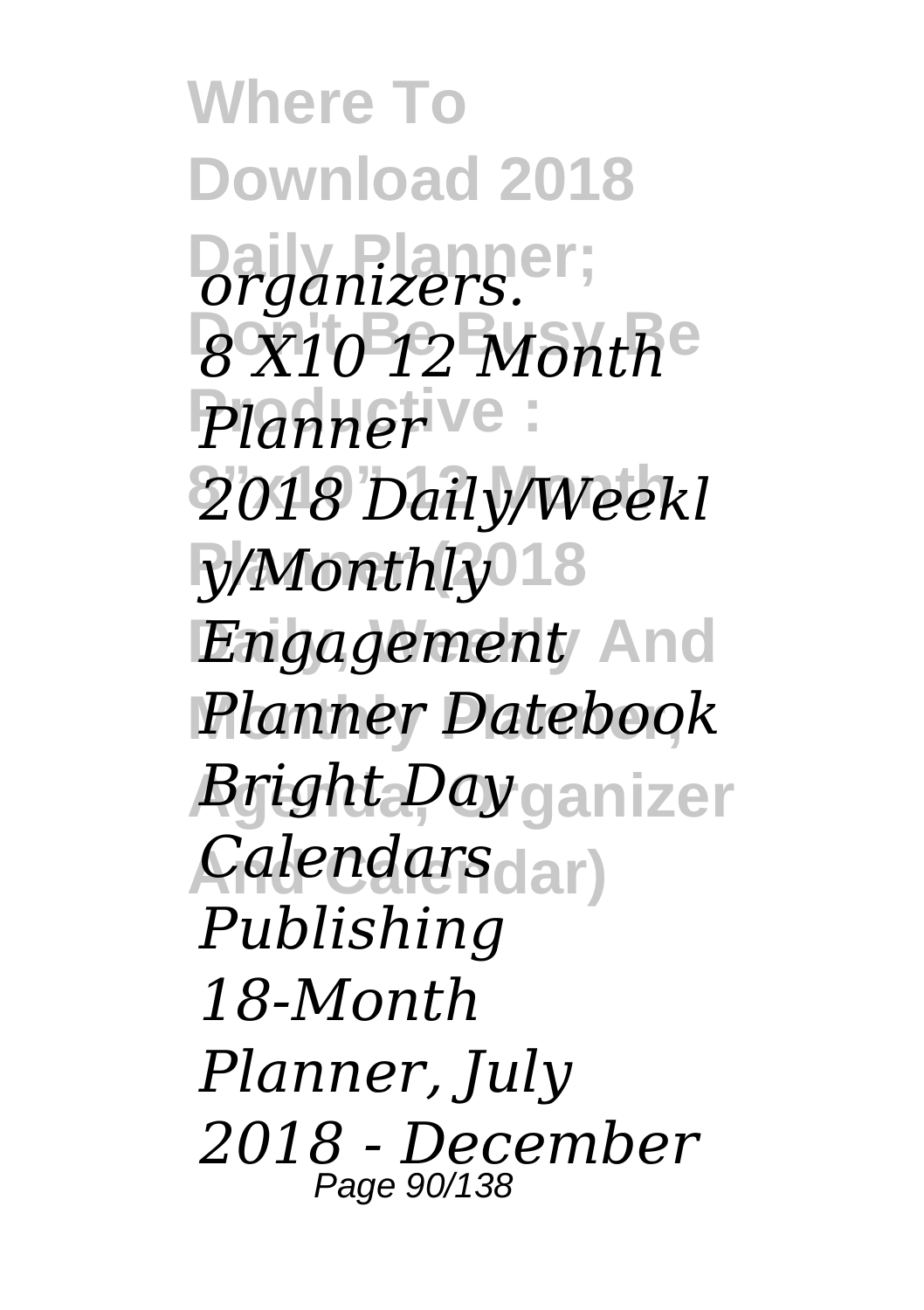**Where To Download 2018 Daily Planner;** *2019, 8x10* **Don't Be Busy Be** *2018 Weekly* **Productive :** *Planner Don't*  $Stop$ *Until You're* **Proud**<sup>r</sup> (2018 **Inspiration Quote Monthly Planner,** *365 Days Dream*  $J{\color{black}$ *Journal and* Janizer **And Calendar)** *Planner for Time Management and Creativity - Large Size 8.5 X 11 Daily Planners* Page 91/138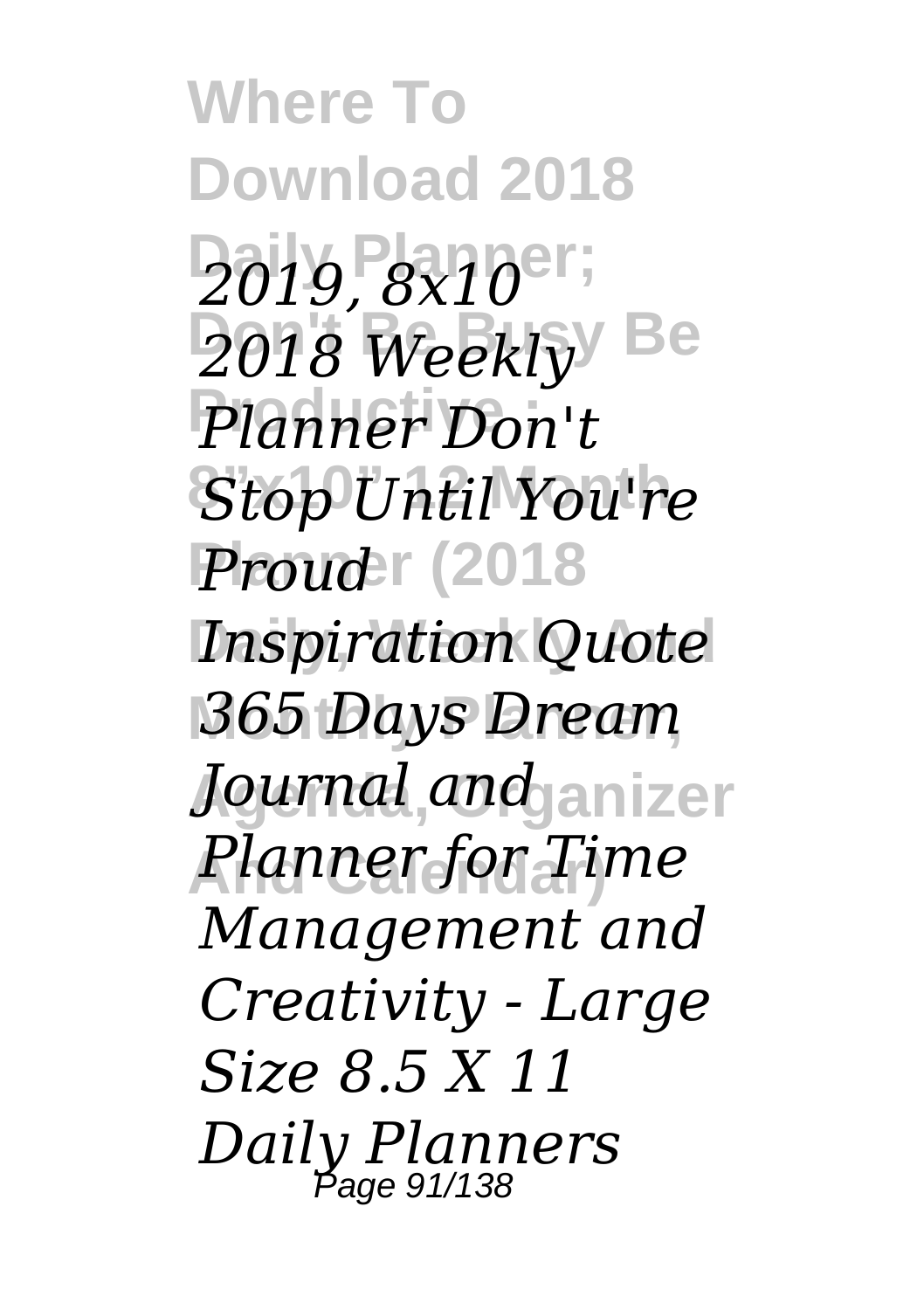**Where To Download 2018 Daily Planner;** *2018 Calendar* **Don't Be Busy Be** *Year Daily*  $Planner <sup>V</sup>$  :  $O$ rganizer<sup>Month</sup> *Monthly and* **Daily, Weekly And** *Weekly Datebook* **Monthly Planner,** *and Calendar -* **Agenda, Organizer** *January 2018 -* **And Calendar)** *December 2018 - 6" X 9" 2018 Weekly Planner Calendar* Page 92/138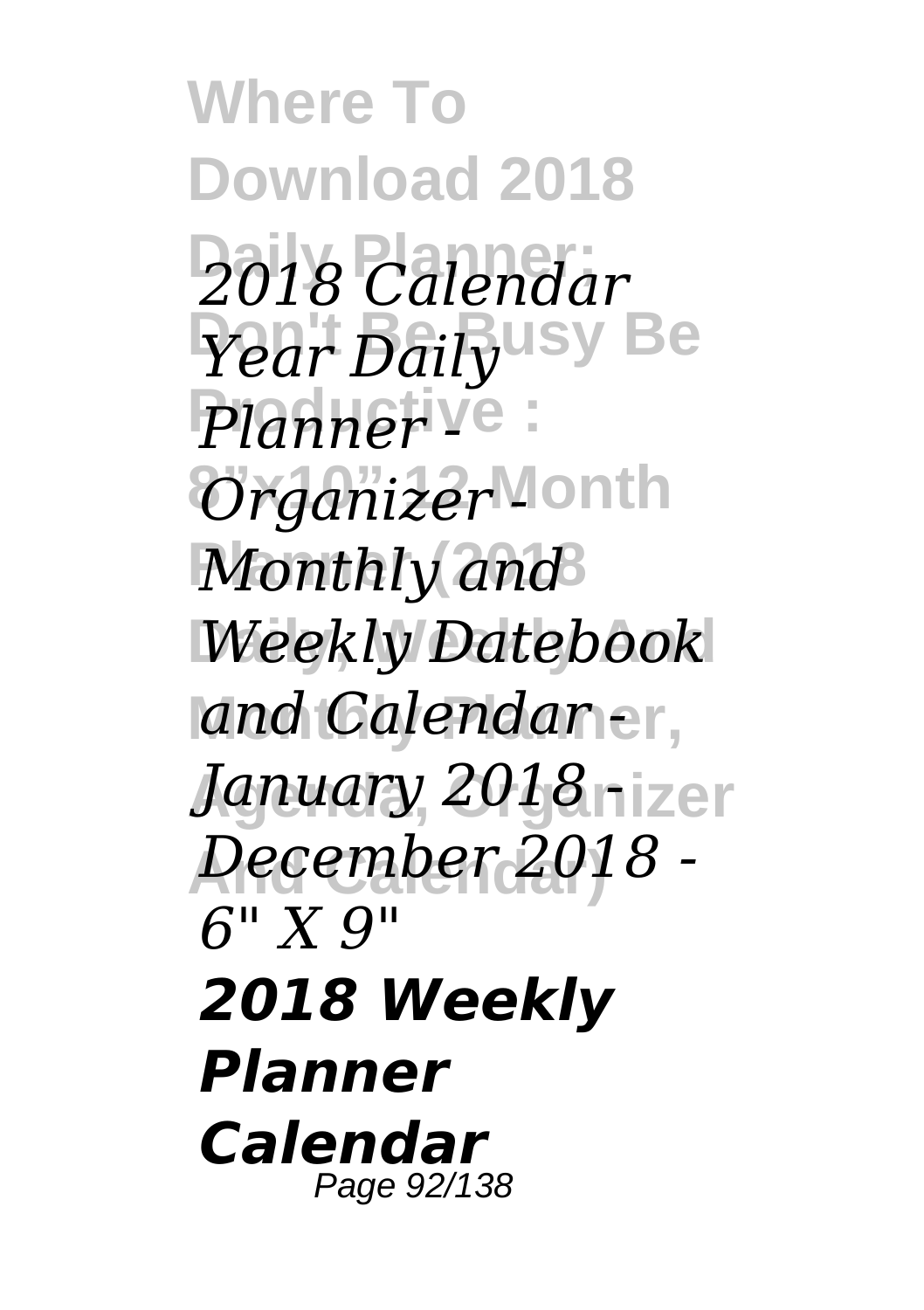**Where To Download 2018**  $Dayminder$ ; **Weekly Planner Productive :** *2018 Most* **8"x10" 12 Month** *beautiful 2018* **Planner (2018** *Planner is finally here!* **And Monthly Planner,** *This beautiful* **Agenda, Organizer** *planner is* **And Calendar)** *printed on high quality interior. Each monthly spread (January 2018 through* Page 93/138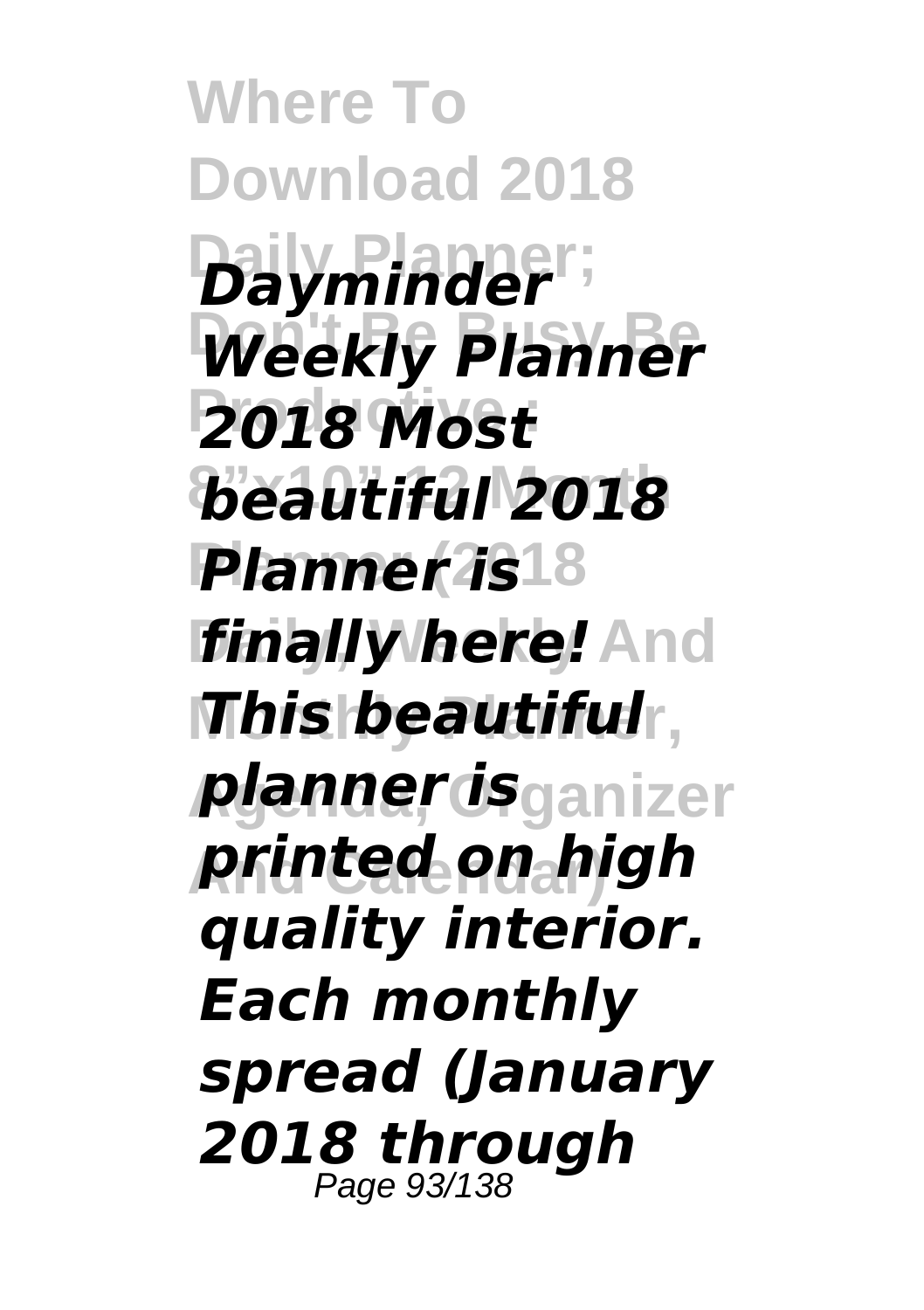**Where To Download 2018 Daily Planner;** *December* **Don't Be Busy Be** *2018) contains*  $a$  notes section, **8"x10" 12 Month** *The cute* **Weekly spreads include spacend** *to write yourer, daily schedule* **And Calendar)** *as well as a todo list. DETAILS: Calendar 2018 Calendar 2019* Page 94/138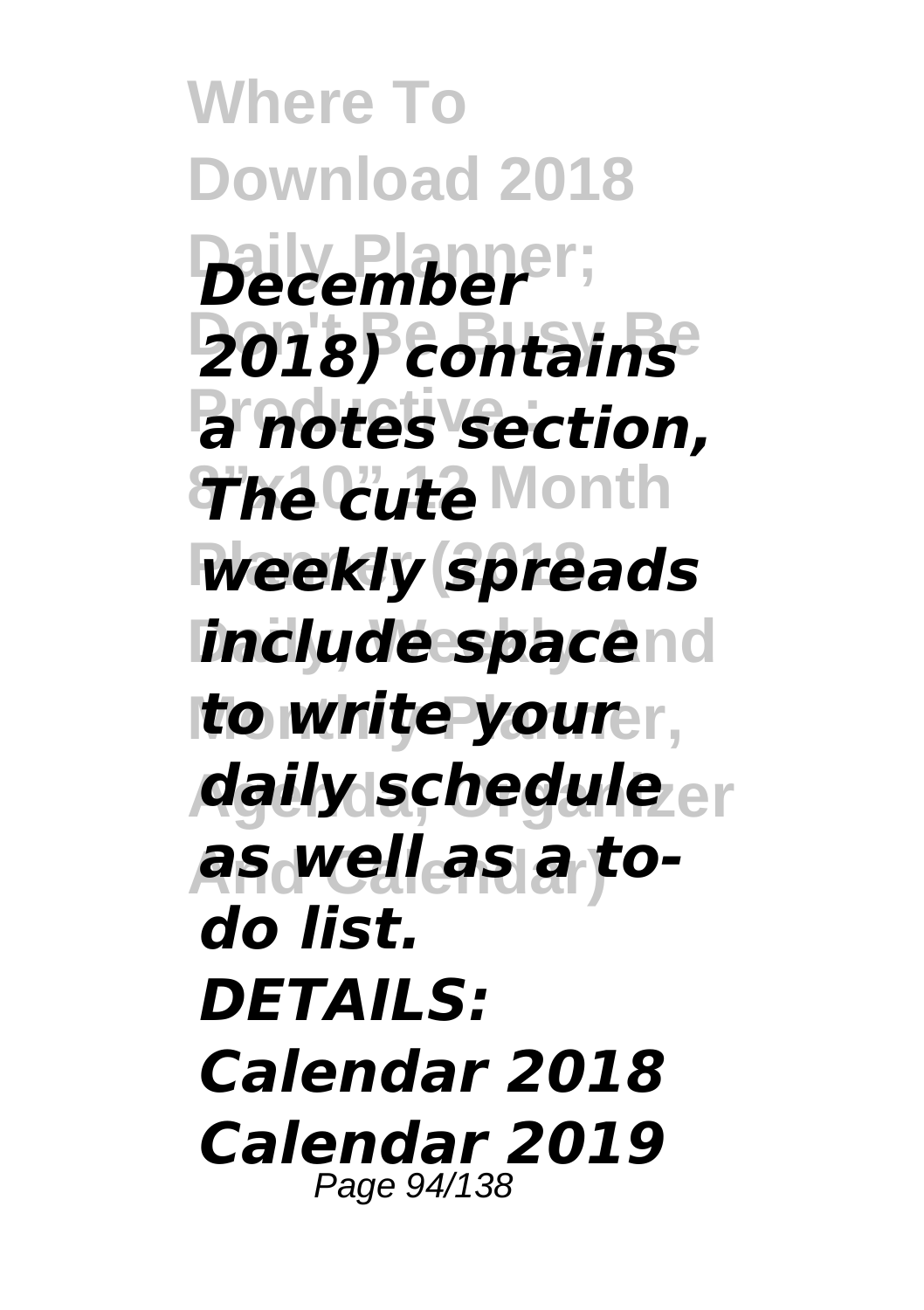**Where To Download 2018 Daily Planner;** *12 months of personal* usy Be **Productive :** *planning A* **8"x10" 12 Month** *yearly overview <u>organized</u> by* **Daily, Weekly And** *month Weekly /* **Monthly Planner,** *daily view to* **Agenda, Organizer** *record to-dos,* **And Calendar)** *appointments and events Dimensions: 6 x 9 161 Page Special Note in* Page 95/138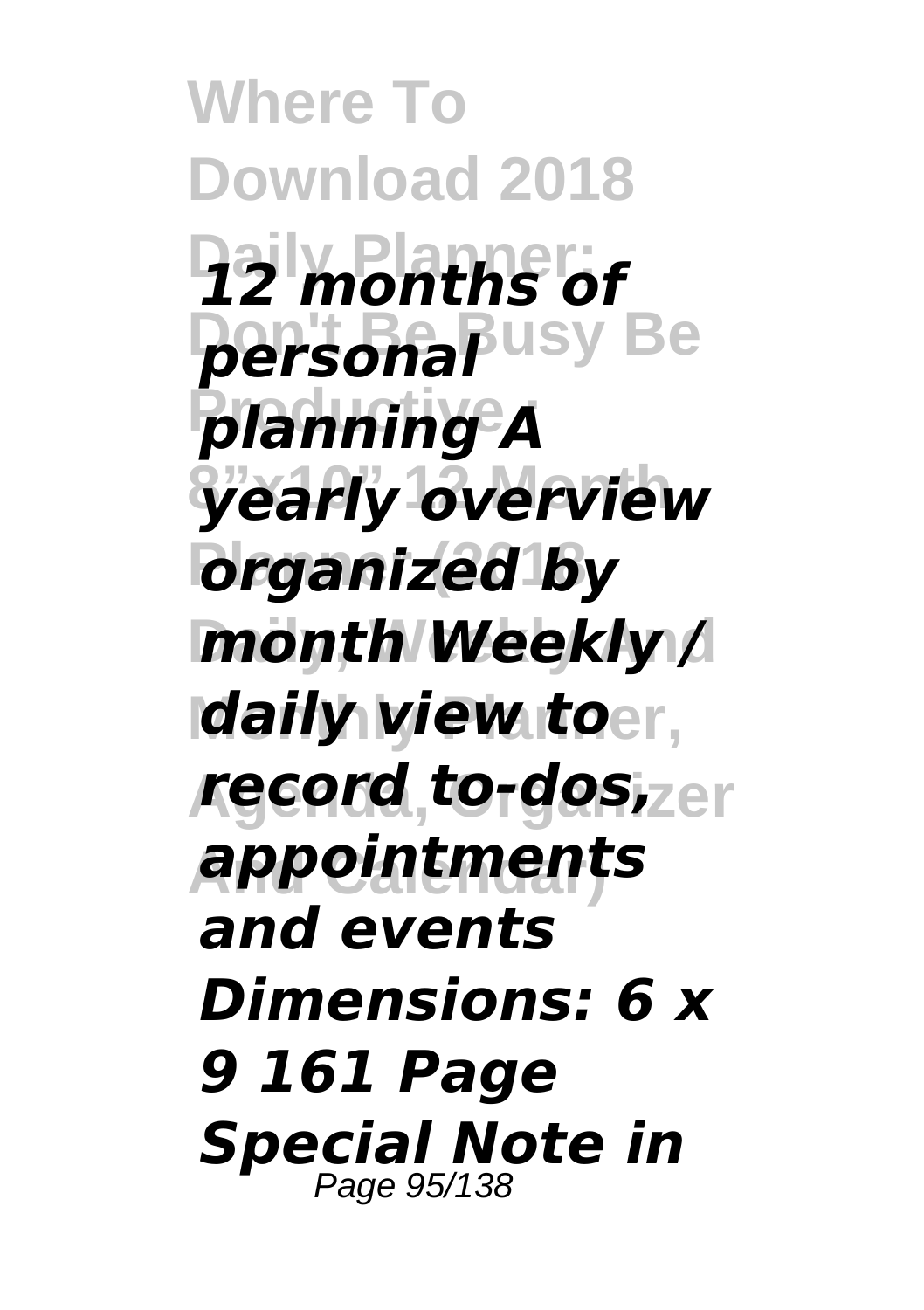**Where To Download 2018 Daily Planner;** *Back* **Stay organized Productive :** *and in control* **8"x10" 12 Month** *with this <u>elegant,2018</u>* **professionally** d *designedanner,* **Agenda, Organizer** *12-month daily,* **And Calendar)** *weekly and monthly planner. This must-have personal* Page 96/138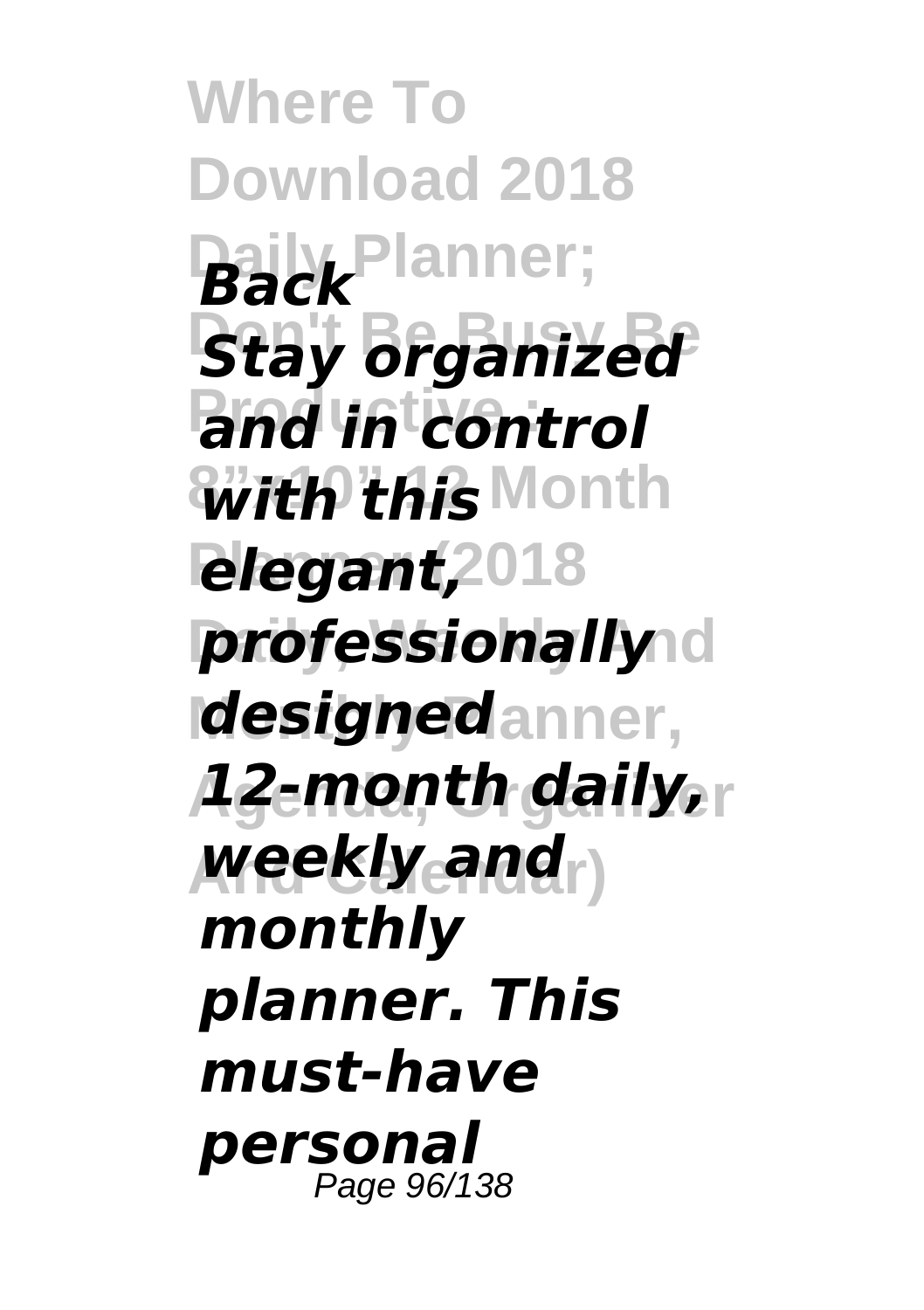**Where To Download 2018 Daily Planner;** *organizer can* accommodate<sup>Be</sup> **Productive :** *all of your daily* **8"x10" 12 Month** *to-dos,* **Planner (2018** *appointments and events* And **Monthly Planner,** *while offering* **Agenda, Organizer** *at-a-glance* **And Calendar)** *views of the year and each individual month, as well as 20 full pages* Page 97/138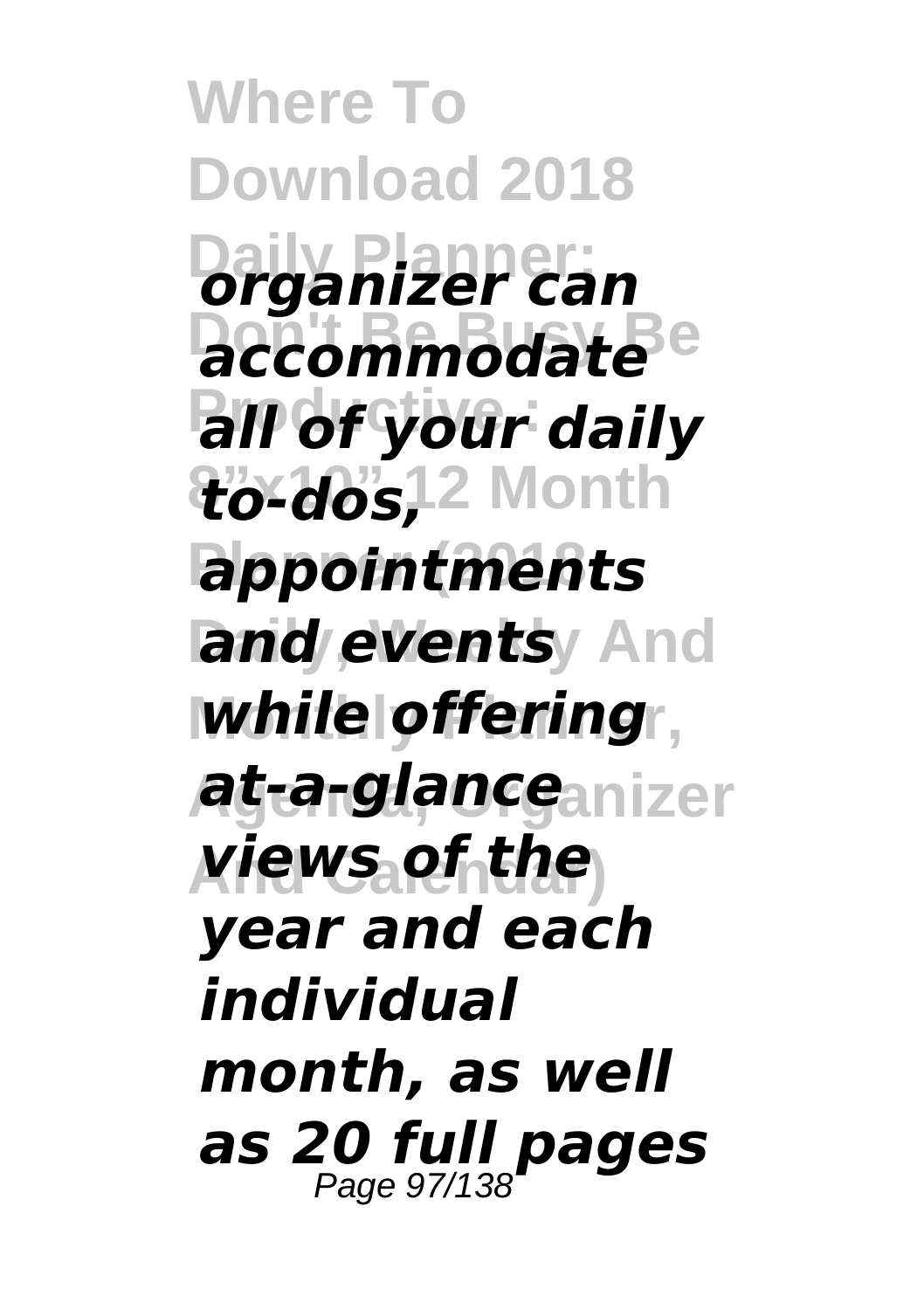**Where To Download 2018 Daily Planner;** *in the back for* **Don't Be Busy Be** *taking notes,* **Pand**uctive: *inspirational*th **Planner (2018** *quotes Sprinkledkly And <i>throughoutner,* **Agenda, Organizer** *DETAILS: 12* **And Calendar)** *months of personal planning Personalized dedication page* Page 98/138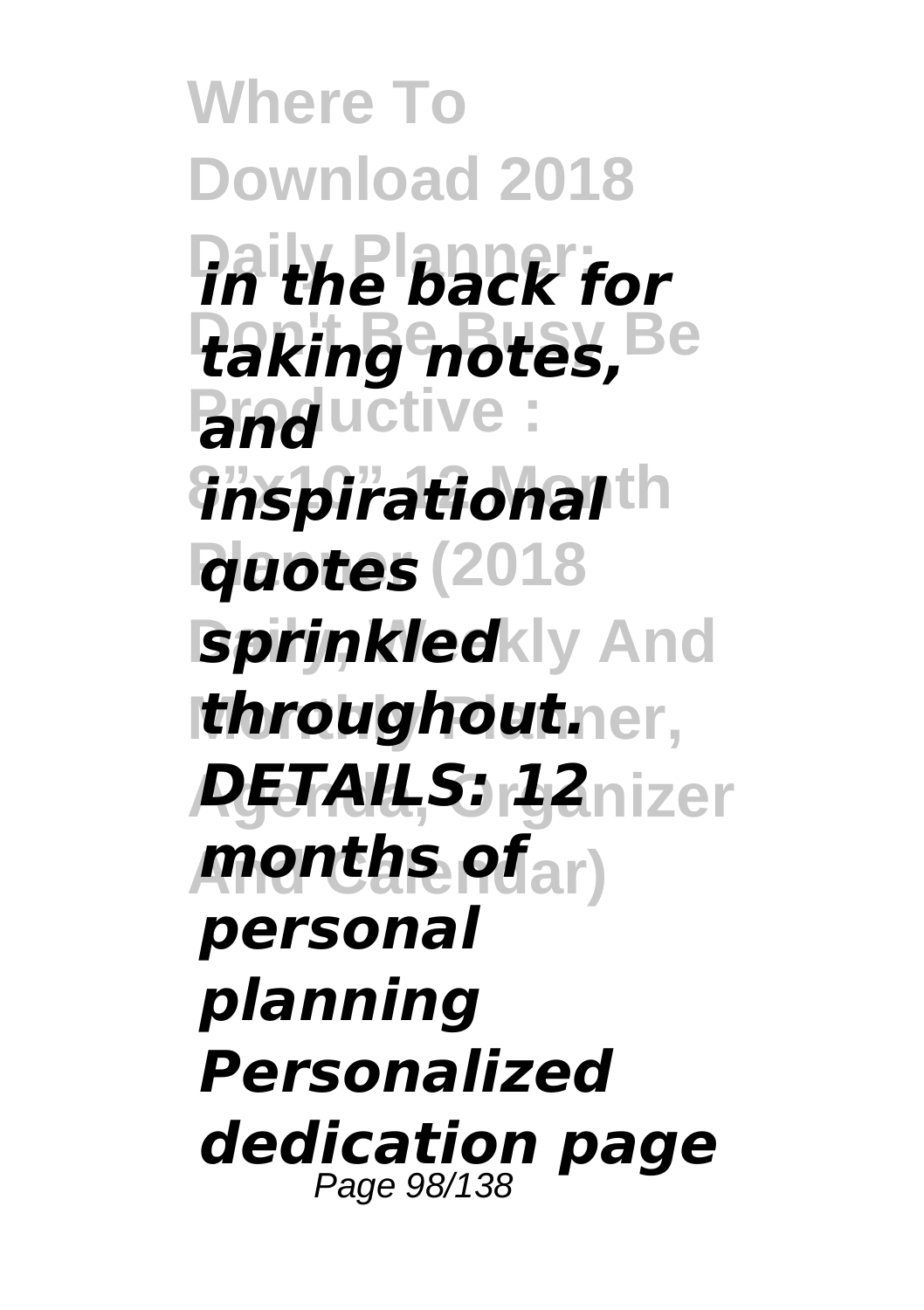**Where To Download 2018 Daily Planner;** *12 month "at a* **glance"** view Be **Productive :** *Monthly "at a* **8"x10" 12 Month** *glance" view* **Planner (2018** *Weekly / daily view to record* **Monthly Planner,** *to-dos,* **Agenda, Organizer** *appointments* **And Calendar)** *and events Plenty of space at the back to record notes all year long* Page 99/138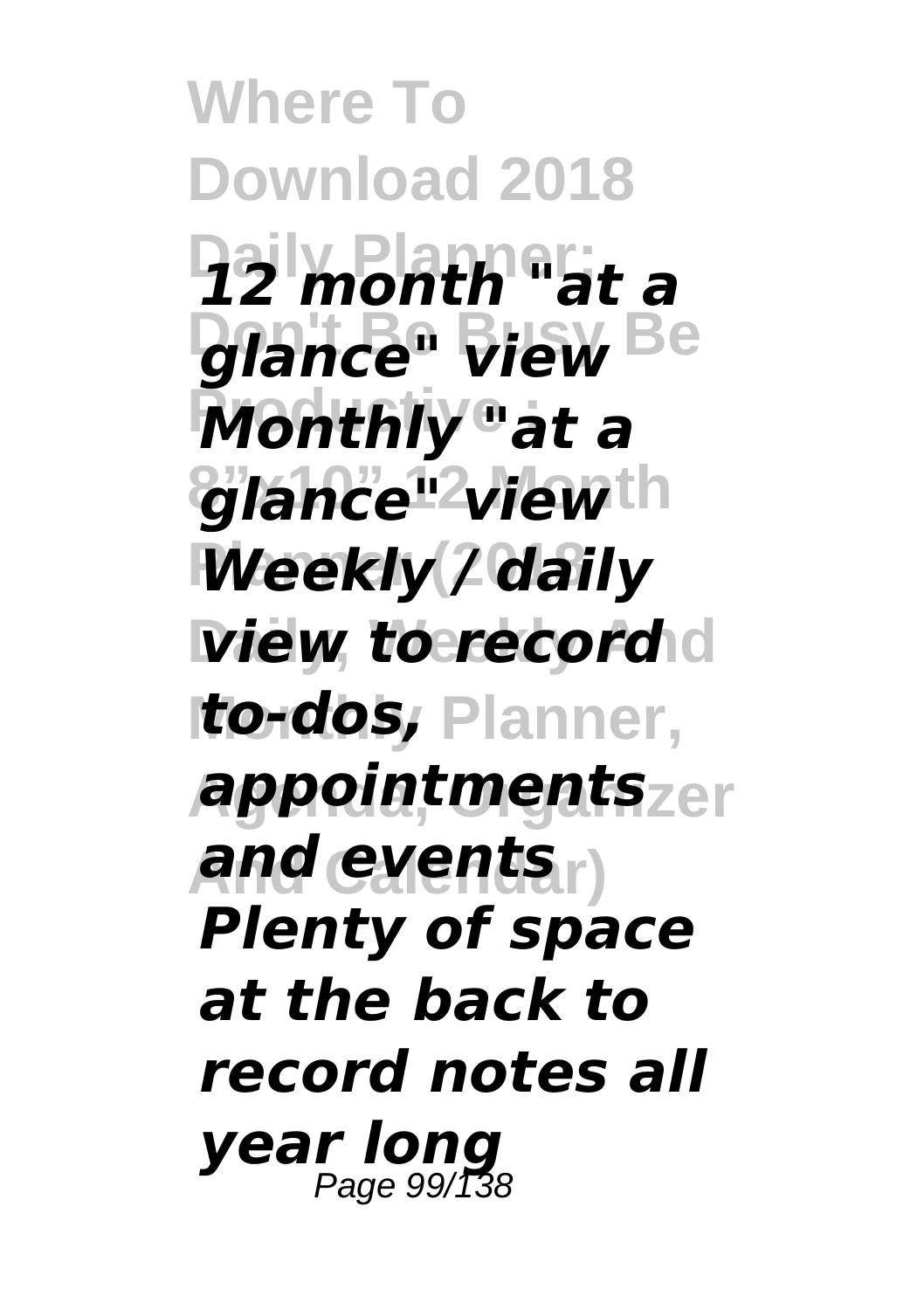**Where To Download 2018 Daily Planner;** *Inspirational* **Don't Be Busy Be** *quotes* **Productive :** *throughout to*  $\mathcal{H}$ eep you<sup>Month</sup> *motivated* Crisp *White pages* **And Monthly Planner,** *Professional matte*a, Organizer **And Calendar)** *cardstock cover Durable perfect binding Dimensions: 8" x 10"; a perfect* Page 100/138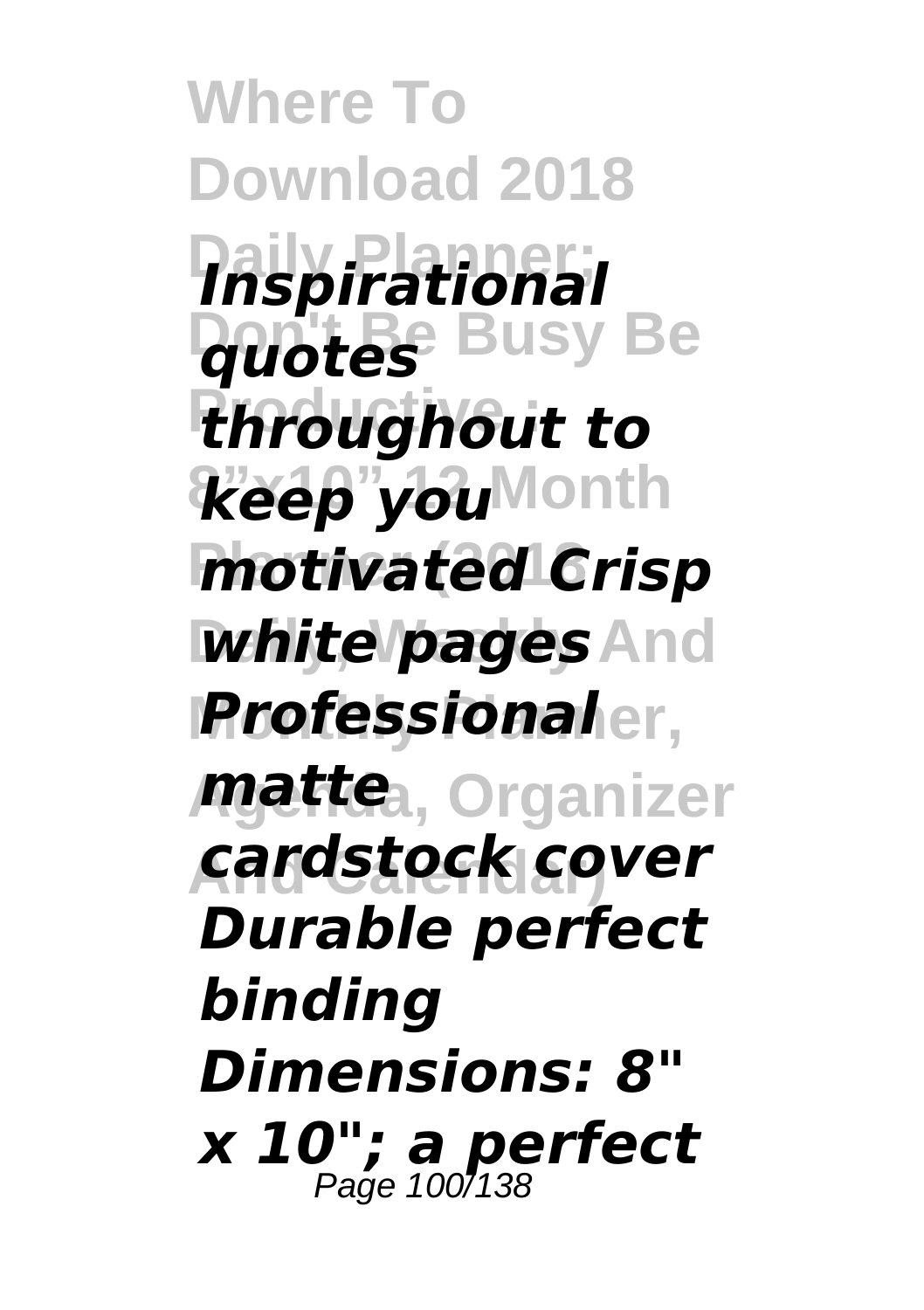**Where To Download 2018 Daily Planner;** *desk planner* **Don't Be Busy Be** *Also available* **Productive :** *in 6" x 9" format (seenth* **Planner (2018** *Daily Journal* **author page)** nd **Monthly Planner,** *Please visit the Daily Journahizer* **And Calendar)** *author page to see our full range of professionally designed* Page 101/138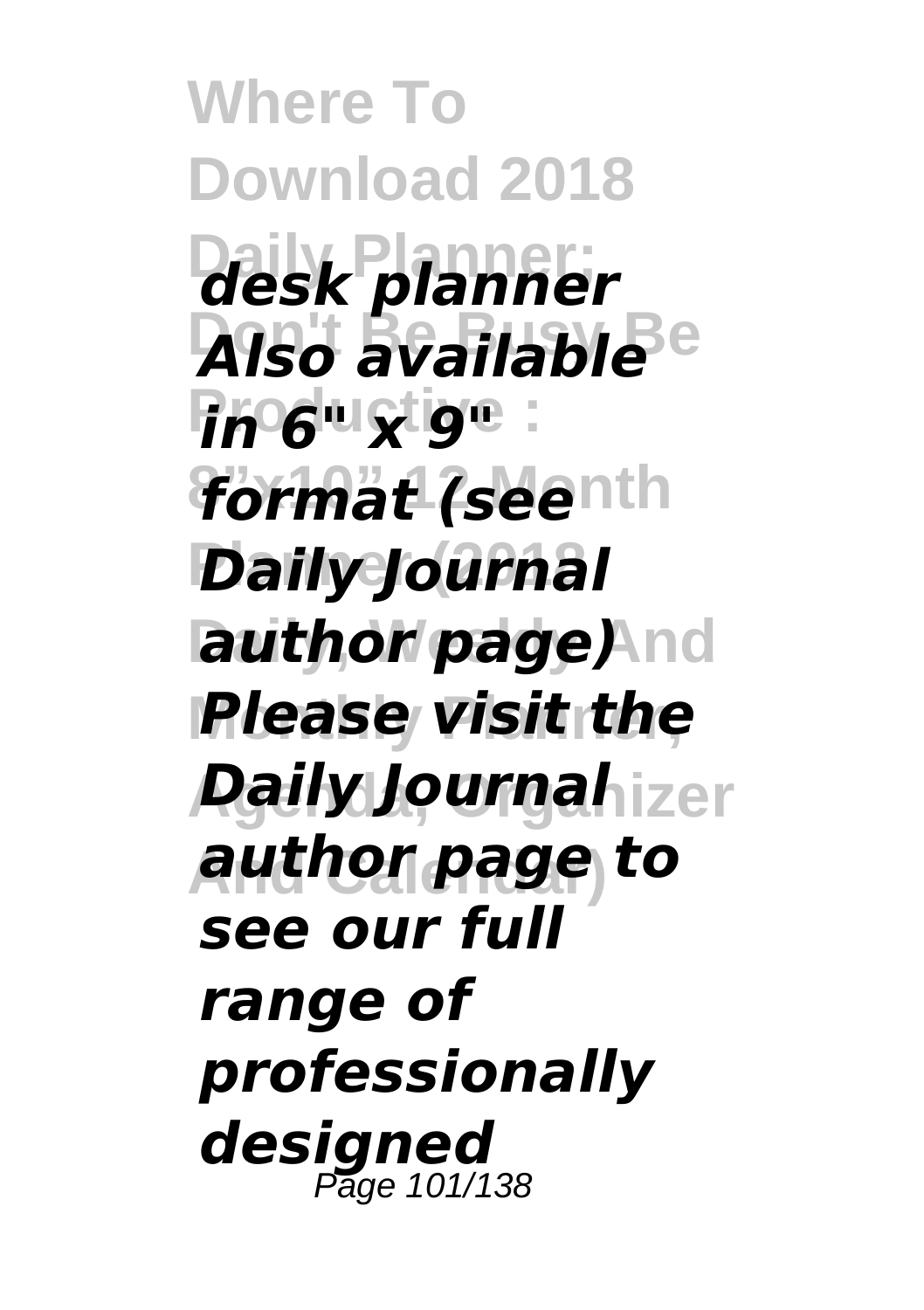**Where To Download 2018 Daily Planner;** *agendas, planners and* **Be**  $P$  *personal*  $\alpha$ rganizers, onth **Planner (2018** *available in* **6"x9" and 8"xnd** *10" formats.er, Daily Spread***<sub>izer</sub> And Calendar)** *2018 October - December Calendar Organizer Appointment* Page 102/138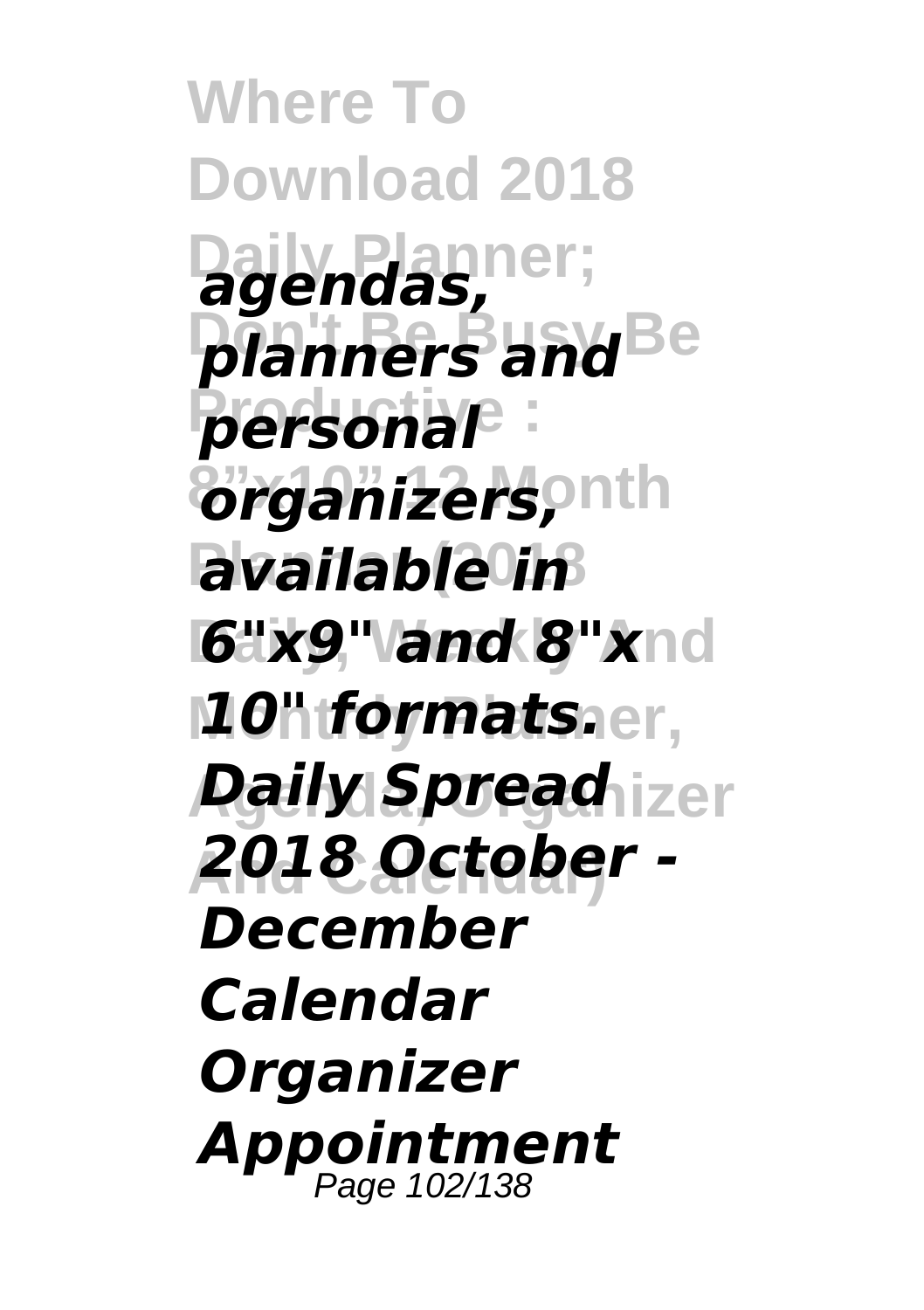**Where To Download 2018 Daily Planner;** *Book to Do List,* **Don't Be Busy Be** *London, UK* **Productive :** *Typical UK* **8"x10" 12 Month** *Pattern* **Planner (2018** *Jb852018q4 Cover, 8.5x11***nd Monthly Planner,** *12 Month Daily* **Agenda, Organizer** *Planner /*  $\bm{Notebook}$ k $_{\rm (dr)}$ *Diary / Journal / 2018 Calendar / Organizer 1-Page-A-Day* Page 103/138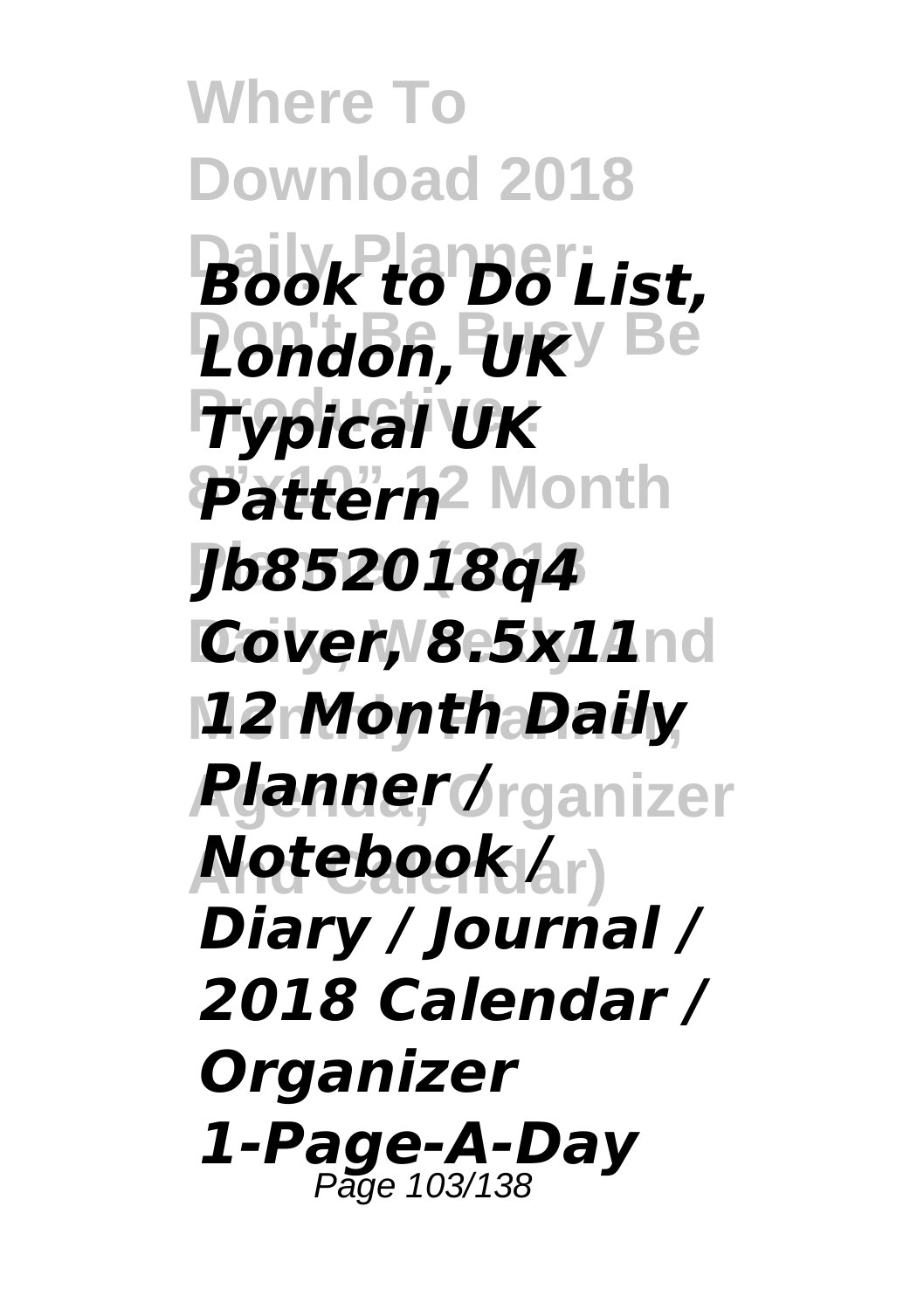**Where To Download 2018 Daily Planner;** *Extra Dots and* **Blank Pages for Productive :** *Journaling,* **8"x10" 12 Month** *Planning,* **Planner (2018** *Calligraphy,* **Sketching, Note-***<i>Taking and***<sub>ner,</sub> Agenda, Organizer** *More!* **And Calendar)** *Daily Spread 2018 July - September Calendar Organizer* Page 104/138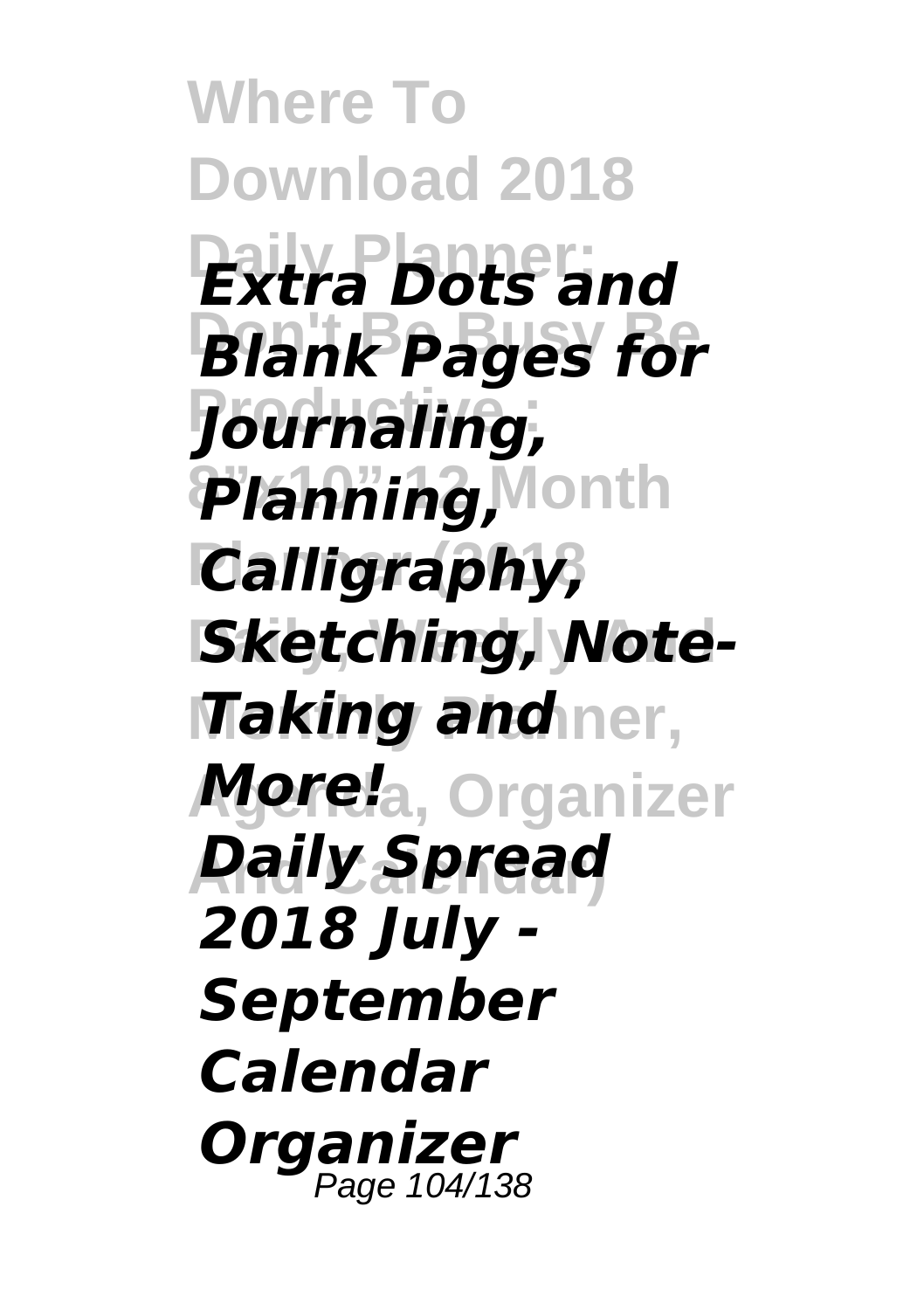**Where To Download 2018 Daily Planner;** *Appointment* **Don't Be Busy Be** *Book to Do List,* **Productive :** *London, UK* **8"x10" 12 Month** *London Tourist* Pattern<sup>(2018</sup> **Dp852018q3And Monthly Planner,** *Cover, 8.5x11" Daily Spread***<sub>izer</sub> And Calendar)** *2018 July - September Calendar Organizer Appointment* Page 105/138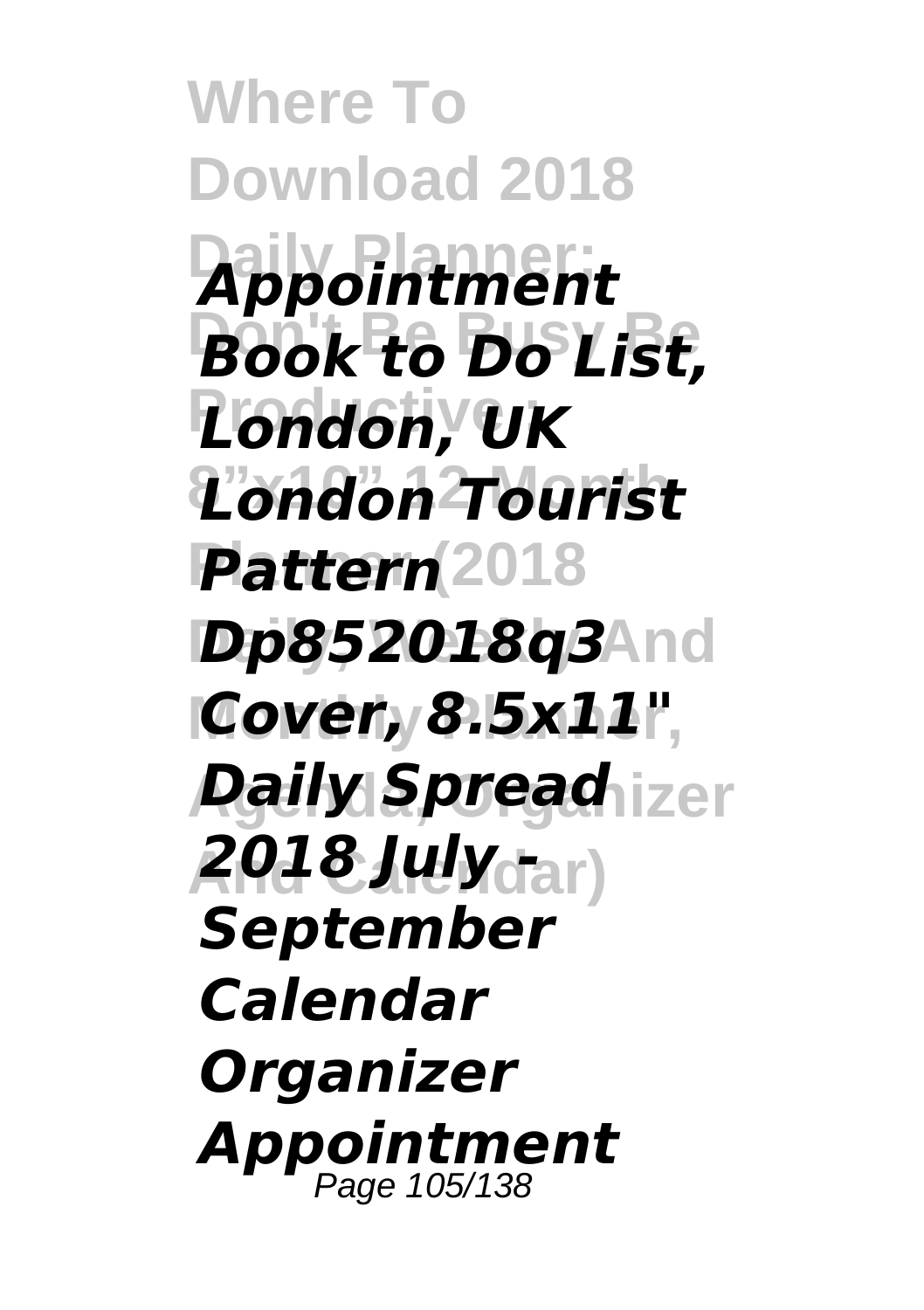**Where To Download 2018 Daily Planner;** *Book to Do List,* **Don't Be Busy Be** *London, UK* **Productive :** *London Pattern* **8"x10" 12 Month** *on Blue* **Planner (2018** *Dp852018q3 Cover, 8.5x11***nd Monthly Planner,** *2018 Journal And Planner, izer* **And Calendar)** *"Opportunities Don't Happen, You Create Them." Stay organized and* Page 106/138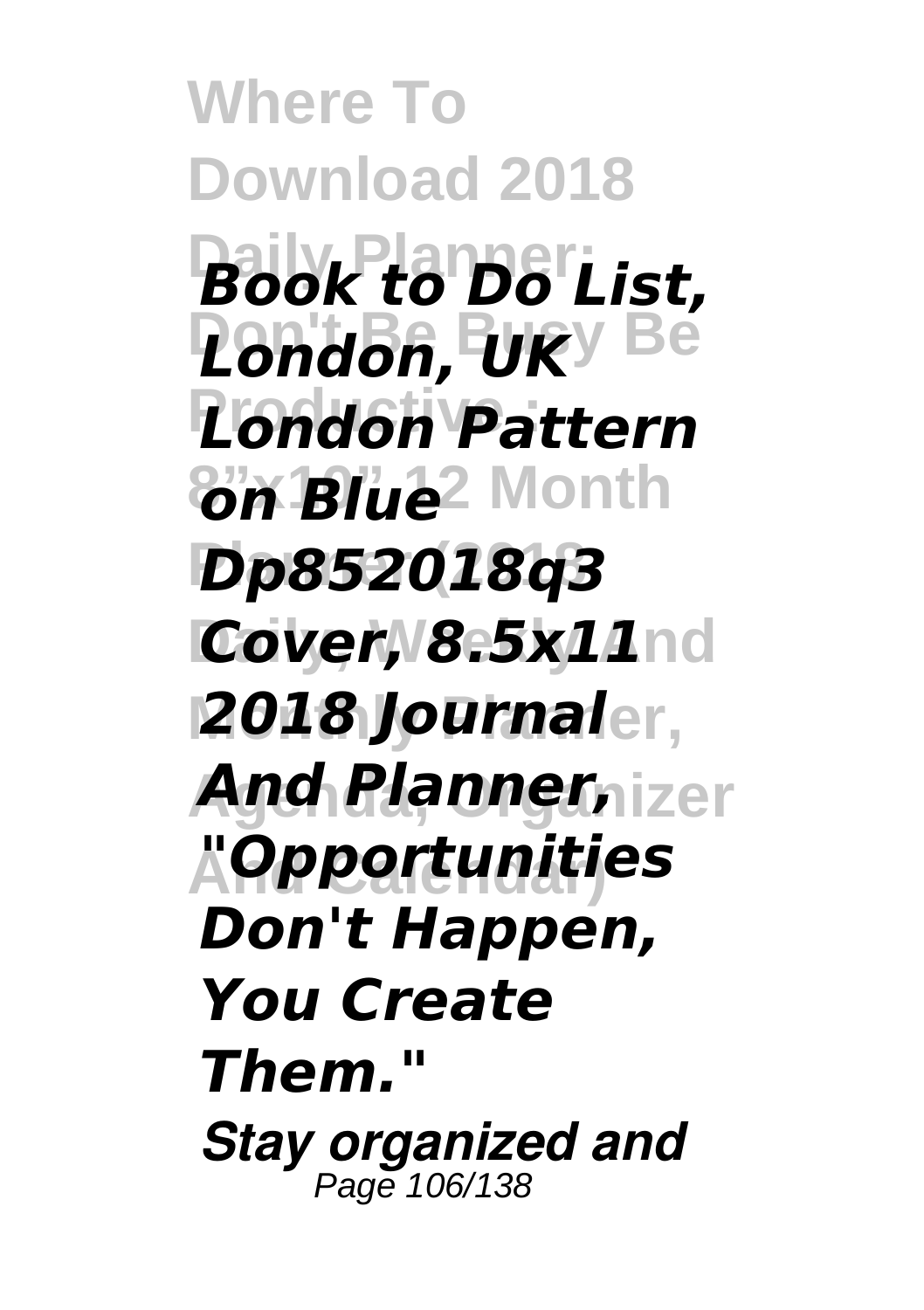**Where To Download 2018 Daily Planner;** *in control with this* **Degant, Busy Be**  $professionally$ **8"x10" 12 Month** *designed 18-month* **Planner (2018** *daily planner from* **Daily Journal. Don't Monthly Planner,** *to get your personal* **planning in order.** Zer **And Calendar)** *Get organized now wait for the new year with this stylish agenda that brings you 18 months of planning, from July,* Page 107/138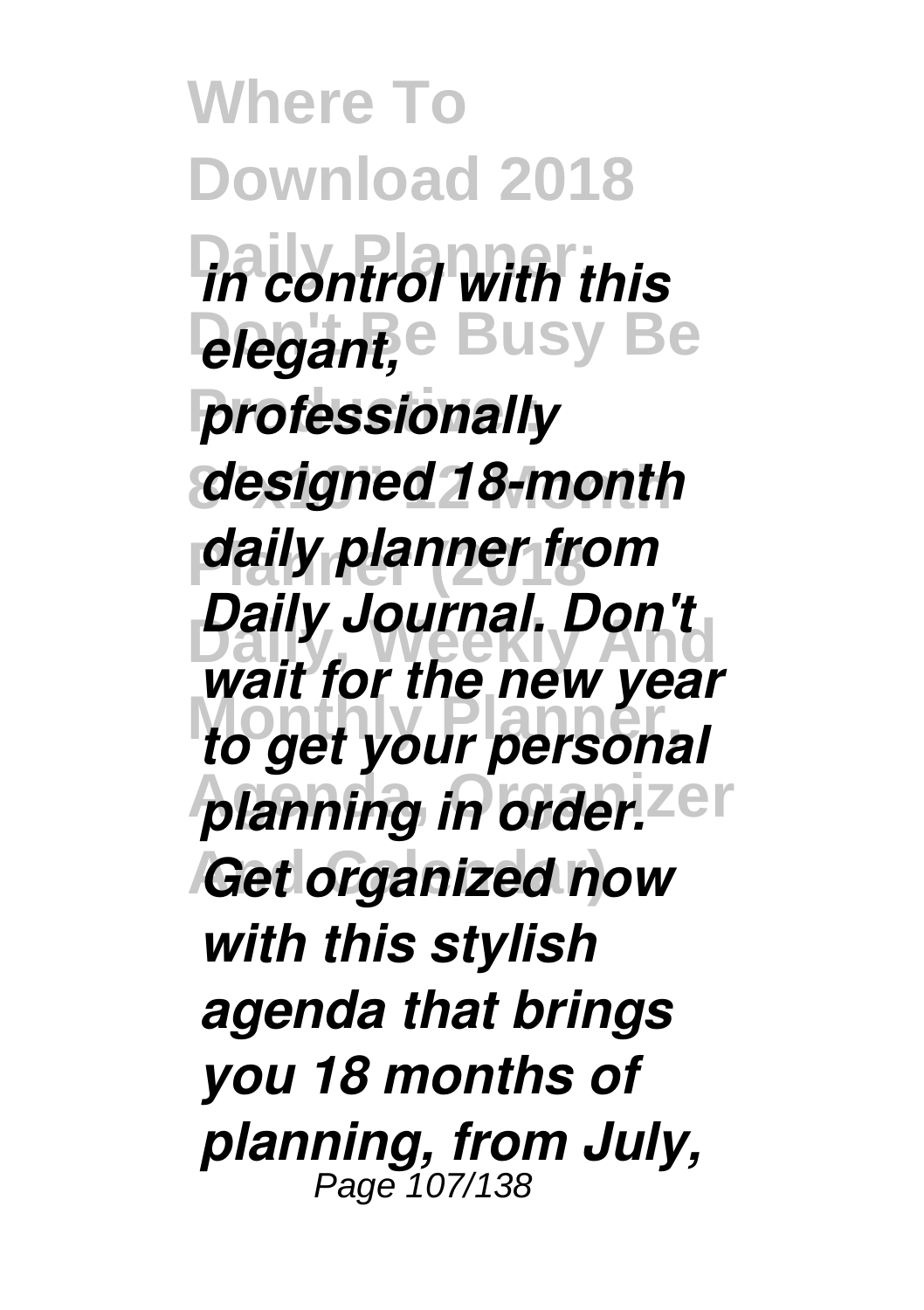**Where To Download 2018 Daily Planner;** *2018 - December,* **2019. This must-Be have personal 8"x10" 12 Month** *organizer can* **Planner (2018** *accommodate all of* **your daily to-dos,<br>***your daily to-dos***, nd** events while<sup>nner</sup>, *offering at-a-glance views of the year appointments and and each individual month, as well as 20 full pages in the back for taking* Page 108/138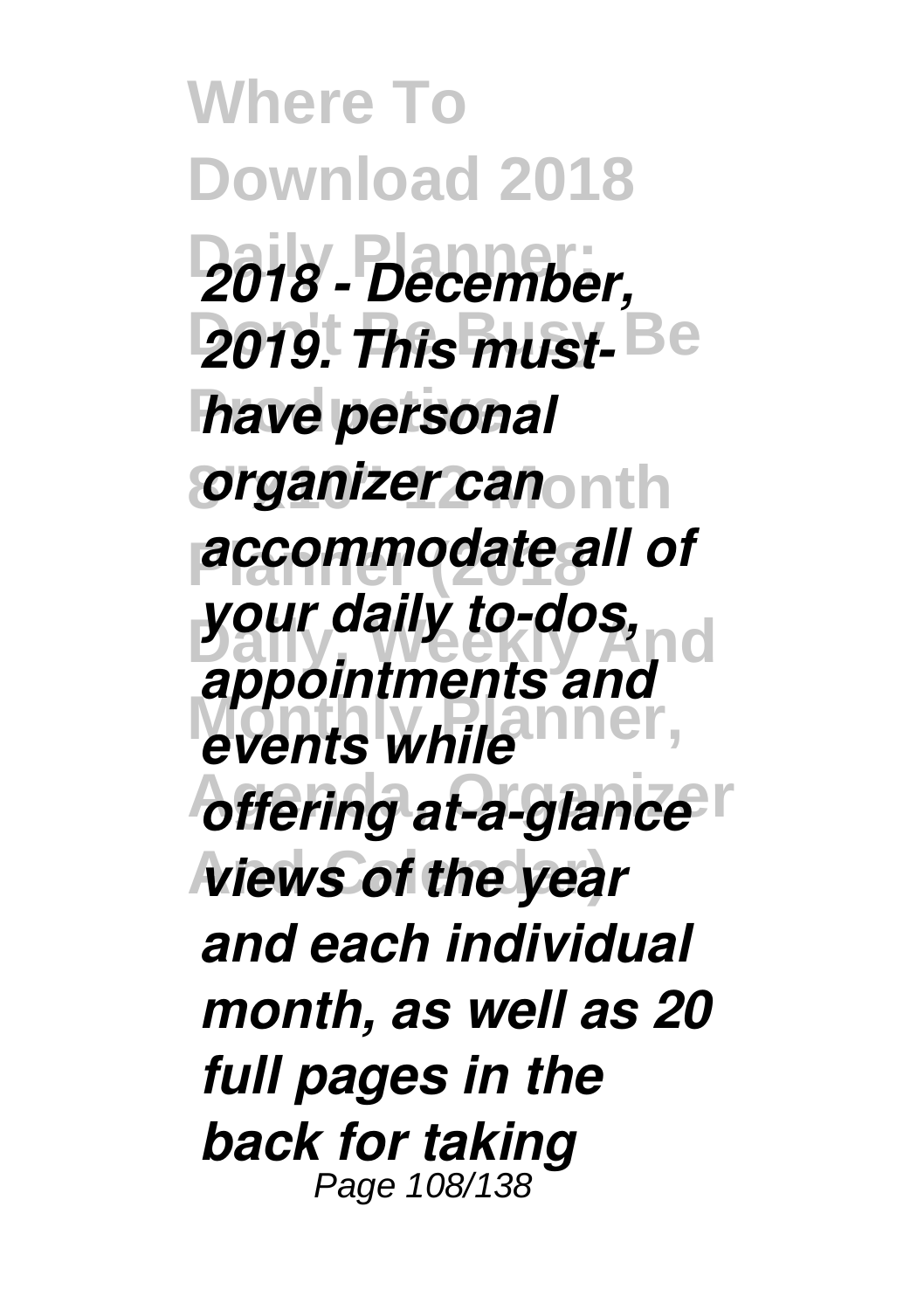**Where To Download 2018 Daily Planner;** *notes, and inspirational quotes sprinkled*  $\cdot e$  : **8"x10" 12 Month** *throughout.* **Planner (2018** *DETAILS: 18 months* **Daily, Weekly And** *planning: July, 2018* **Monthly Planner,** *- December 2019 Personalized* anizer **And Calendar)** *dedication page 18 of personal month "at a glance" view Monthly "at a glance" view Weekly / daily view to record* Page 109/138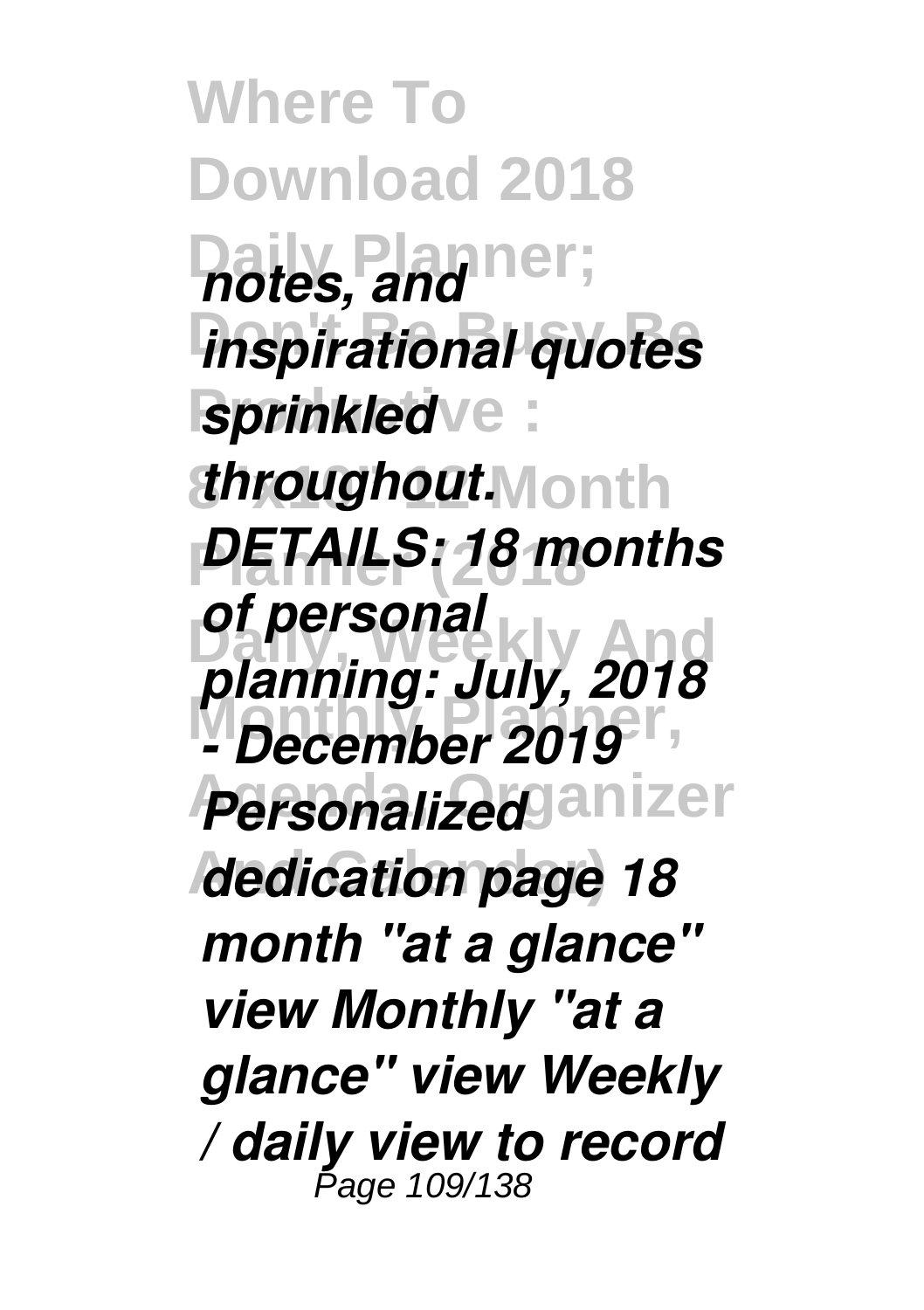**Where To Download 2018**  $2$ *appointments, todos and events* Be **Space at the back to 8"x10" 12 Month** *record notes Crisp white pages* 18 *Professional matte Durable perfect*<sup>ner,</sup> *binding Dimensions:* **And Calendar)** *8" x 10"- a perfect cardstock cover desk planner Also available in 6"x 9" format (see Daily Journal author* Page 110/138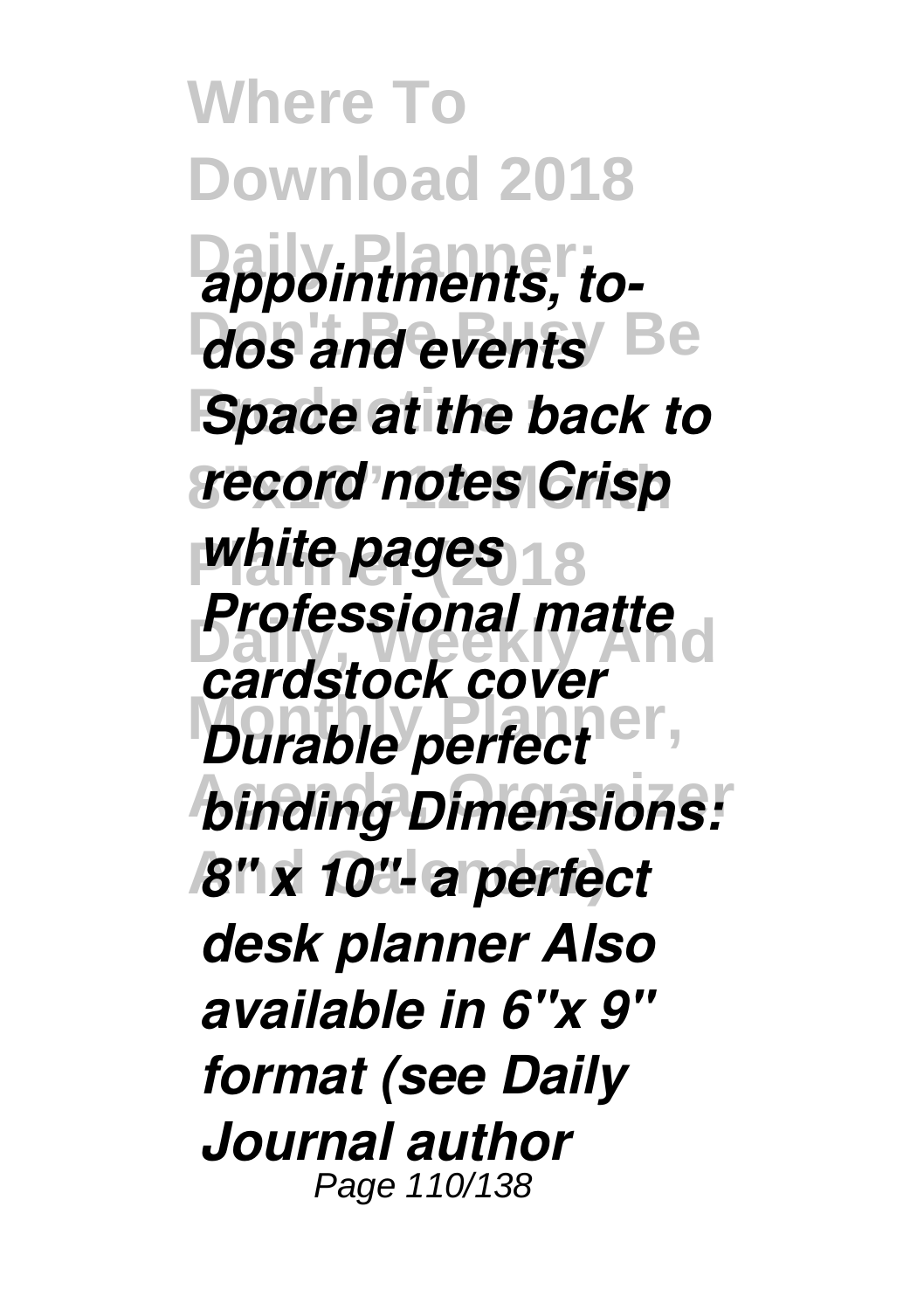**Where To Download 2018 Daily Planner;** *page) Please visit the Daily Journal*<sup>Be</sup> **Pauthor page to see** *our full range of* **th**  $professionally$ designed agendas, **Monthly Planner,** *personal organizers, available in 6"x9"***zer And Calendar)** *and 8"x 10" formats. planners and London, UK Daily Planner for 2018. A full spread for each day. Medium ruled* Page 111/138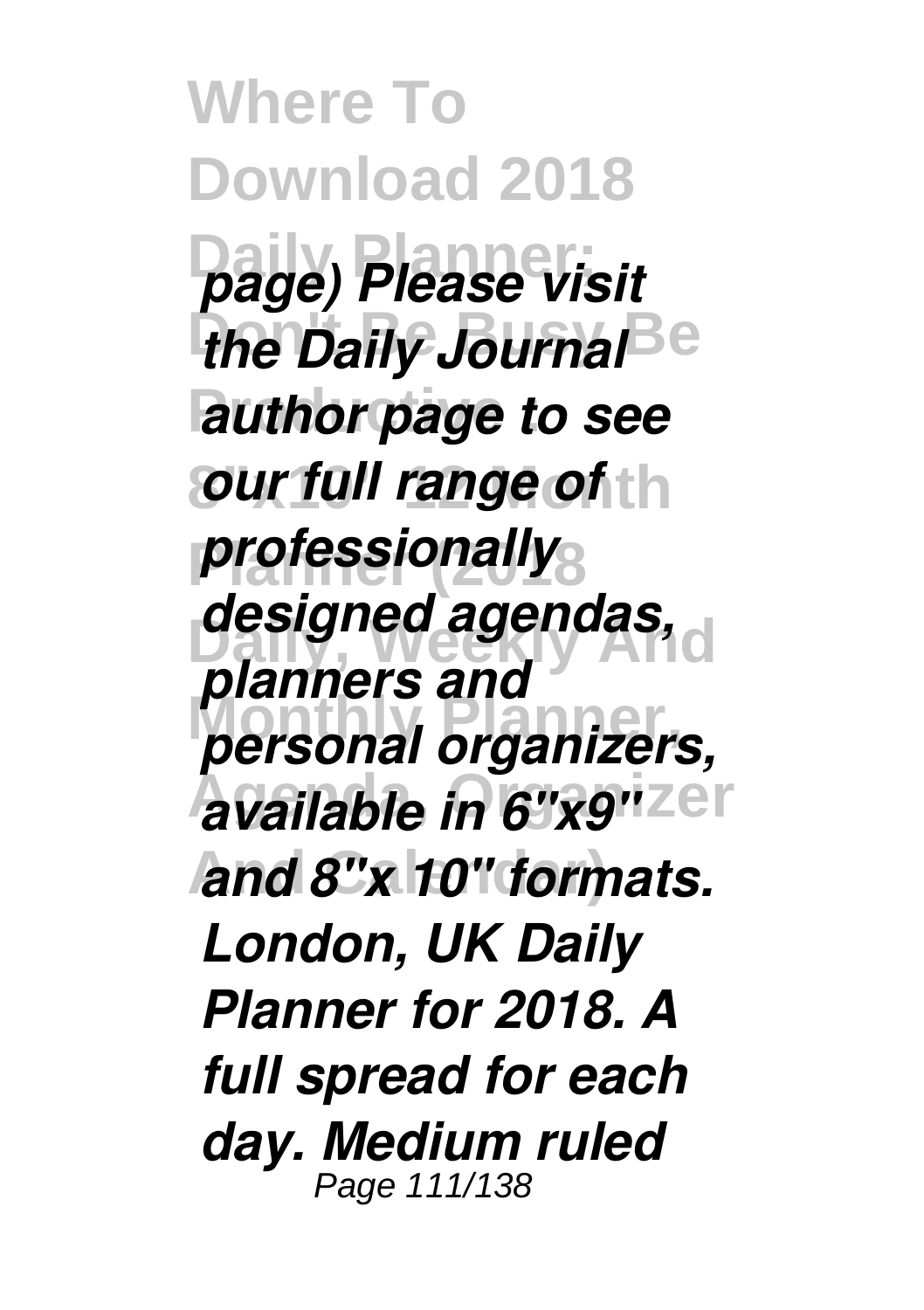**Where To Download 2018** *line spacing for easy* **Don't Be Busy Be** *writing. 8.5x11." No*  $H$ *illustrations, giving* **8"x10" 12 Month** *you maximum space* **Planner (2018** *to write down your* **appointments and<br>
<b>***appointments and Pages for Pages for* appointments, anizer **And Calendar)** *hourly, from 6am to reminders. Full 9pm, To Do list, to keep track of the activities that really must be done today,* Page 112/138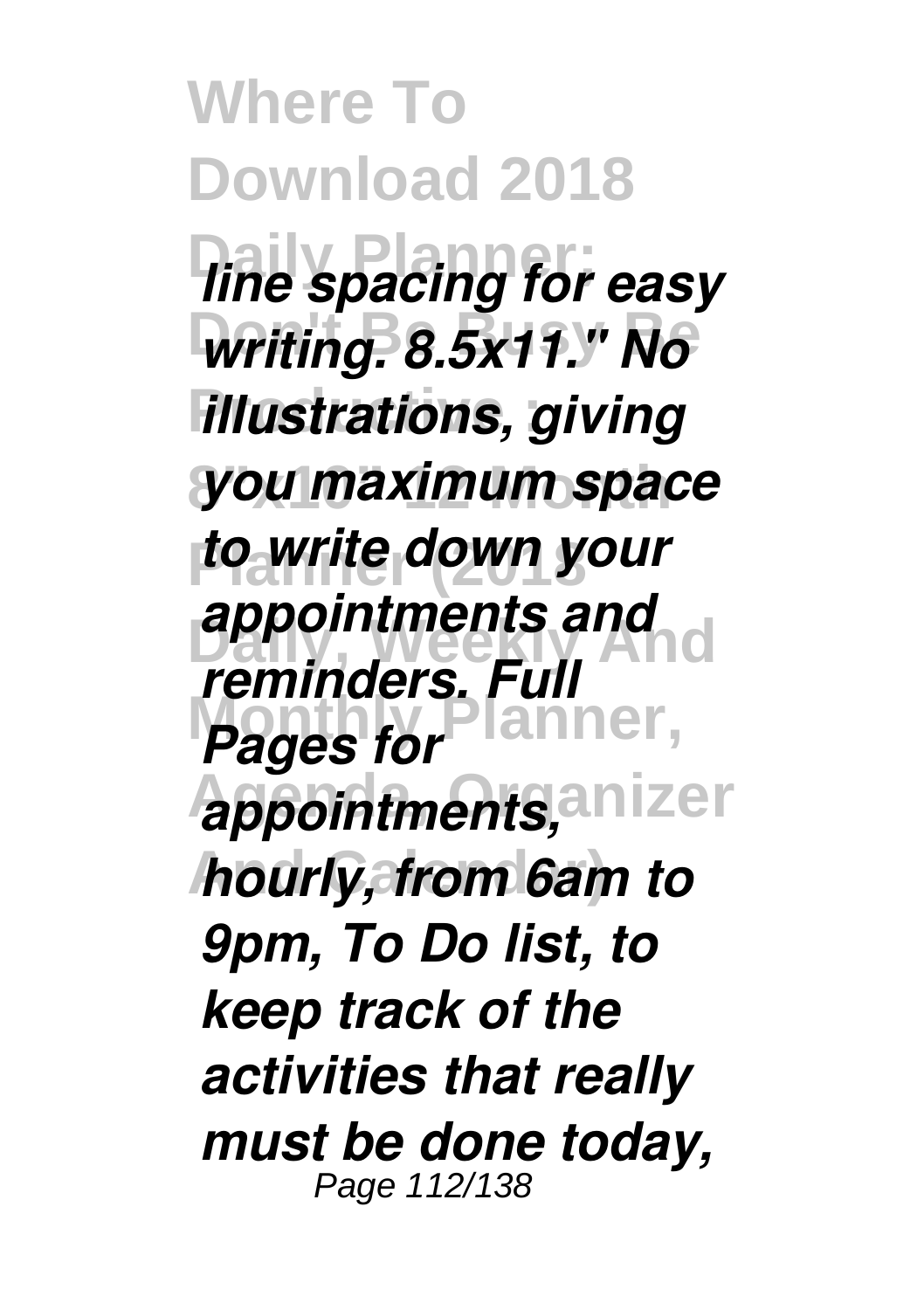**Where To Download 2018 Daily Planner;** *Errant list, don't forget any errands*<sup>e</sup> **Productive :** *you need to run* **8"x10" 12 Month** *today, Dinner* **Planner (2018** *checklist, to note* **your dinner plans** *plan several days*  $A$ ahead), Reminders, <sup>Pr</sup> **And Calendar)** *things you need to for today (and to think of today, or to plan for the near future, And of course, space for* Page 113/138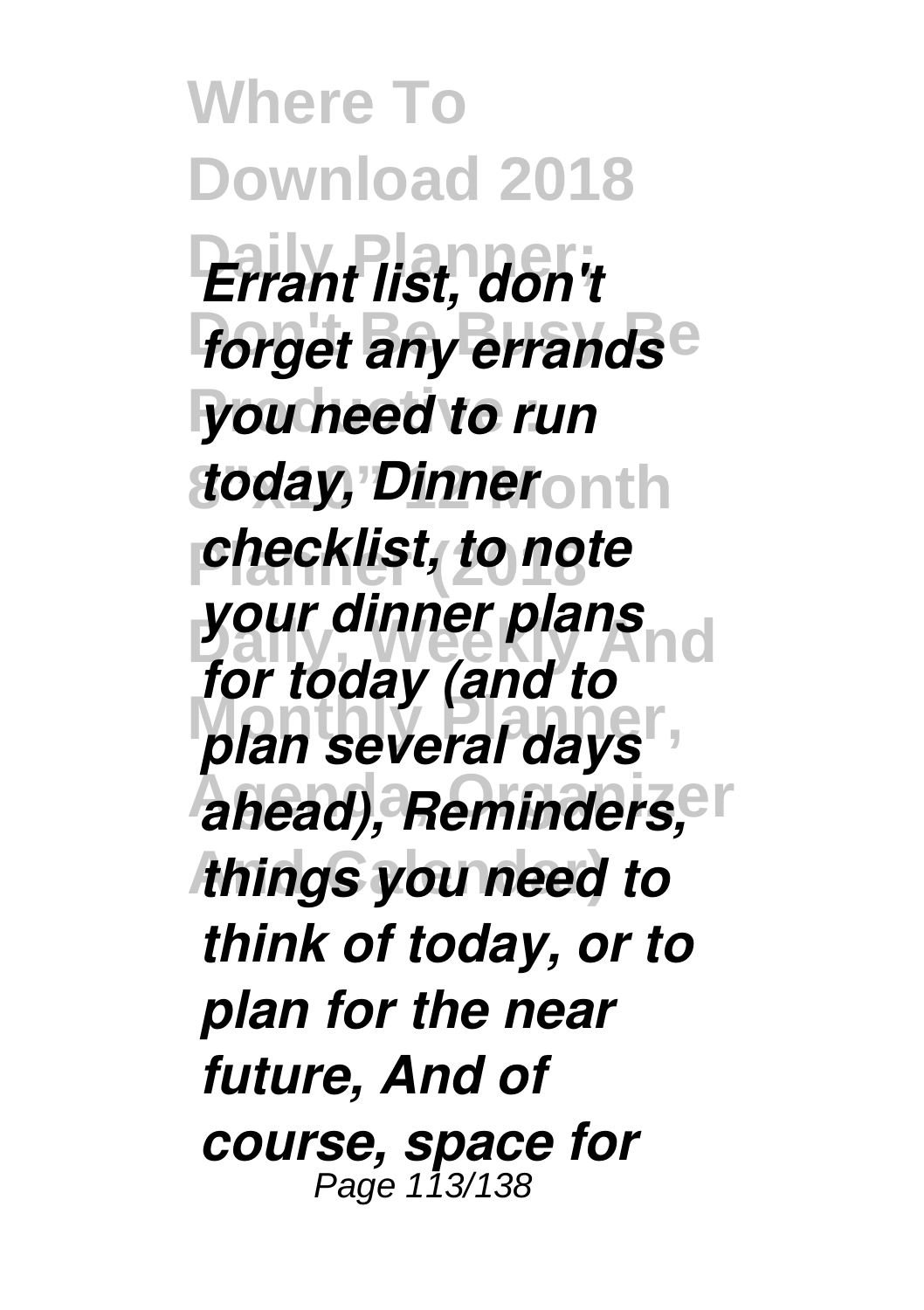**Where To Download 2018 Daily Planner;** *additional notes.* **London, UK Design Available in 6x9" and 8.5x11," and** h **Planner (2018** *additionally there's a* **Daily, Weekly And** *journaling notebook* **Monthly Planner,** *same design. And A00's of alternative* **And Calendar)** *designs available as available with the well, to gift your partner, friends, parents, children... October - December* Page 114/138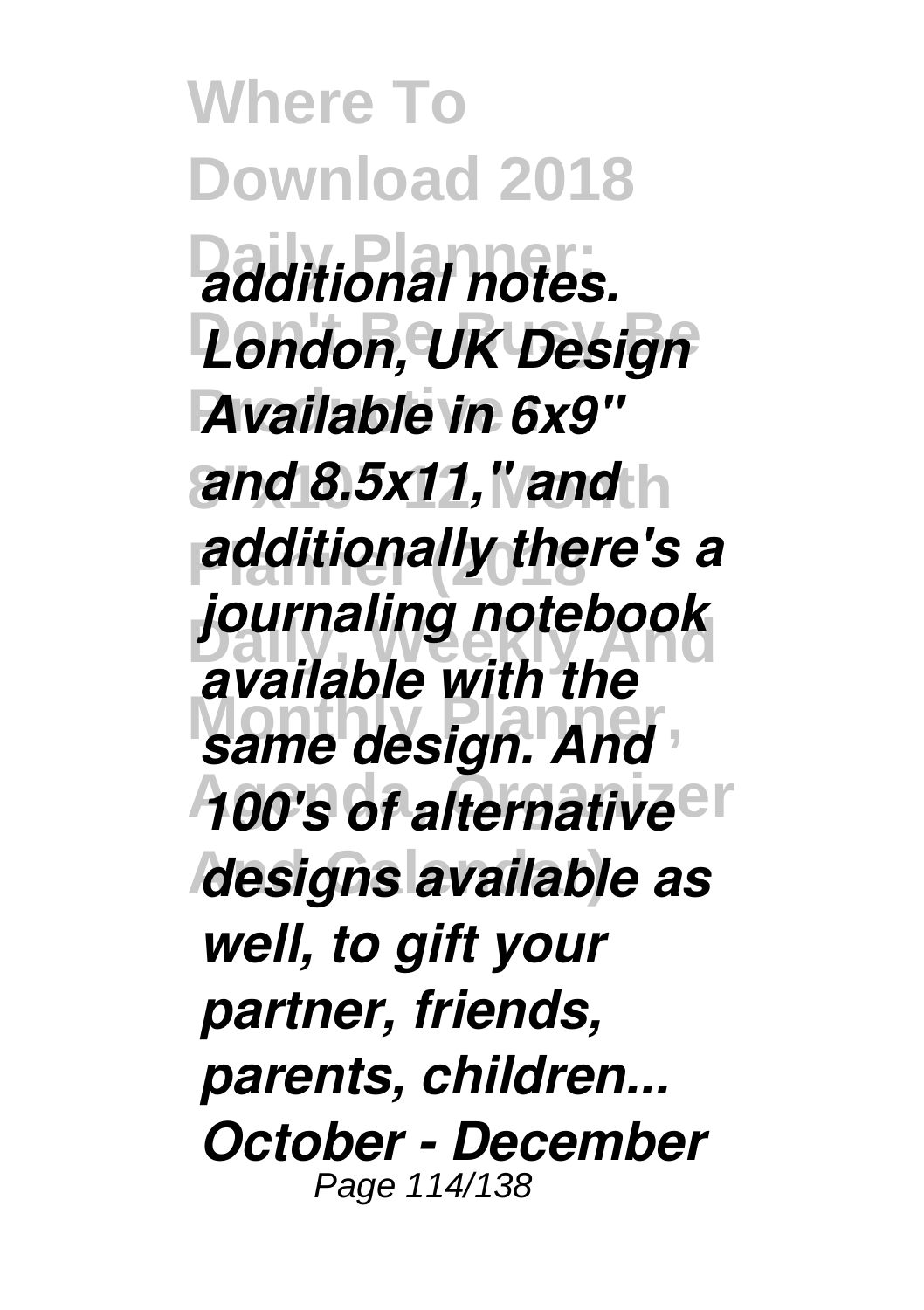**Where To Download 2018 Daily Planner;** *2018 This planner <u>contains</u> a spread (2)* **pages) for each day 8"x10" 12 Month** *for three months,* **Planner (2018** *April to June 2018. Delett page of* And appointments<sup>ner</sup>, *(hourly from 6am to<sup>r</sup>* **And Calendar)** *9pm). The left page each spread is for has a list of tick-off boxes for To Do Assignments and Errants, space to* Page 115/138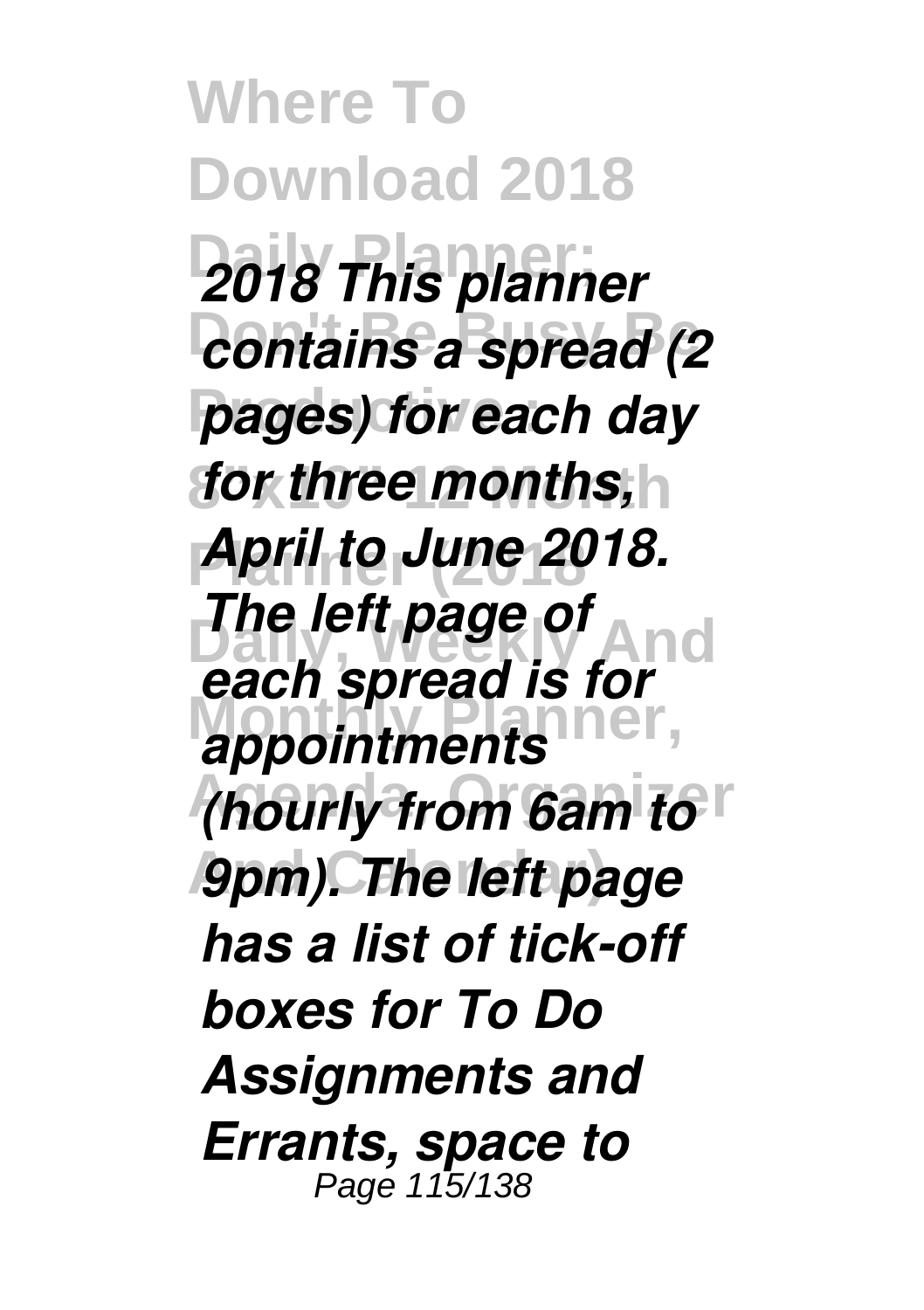**Where To Download 2018 Daily Planner;** *write down your* **Don't Be Busy Be** *dinner suggestions* and reminders, and **space for additional Planner (2018** *notes. Perfect for Dersonal and office* **Monthly Planner,** *personal journal or diary to take notes* **And Calendar)** *every day. Writing use, or as a with pen and paper helps to boost creativity. Helps to improve your* Page 116/138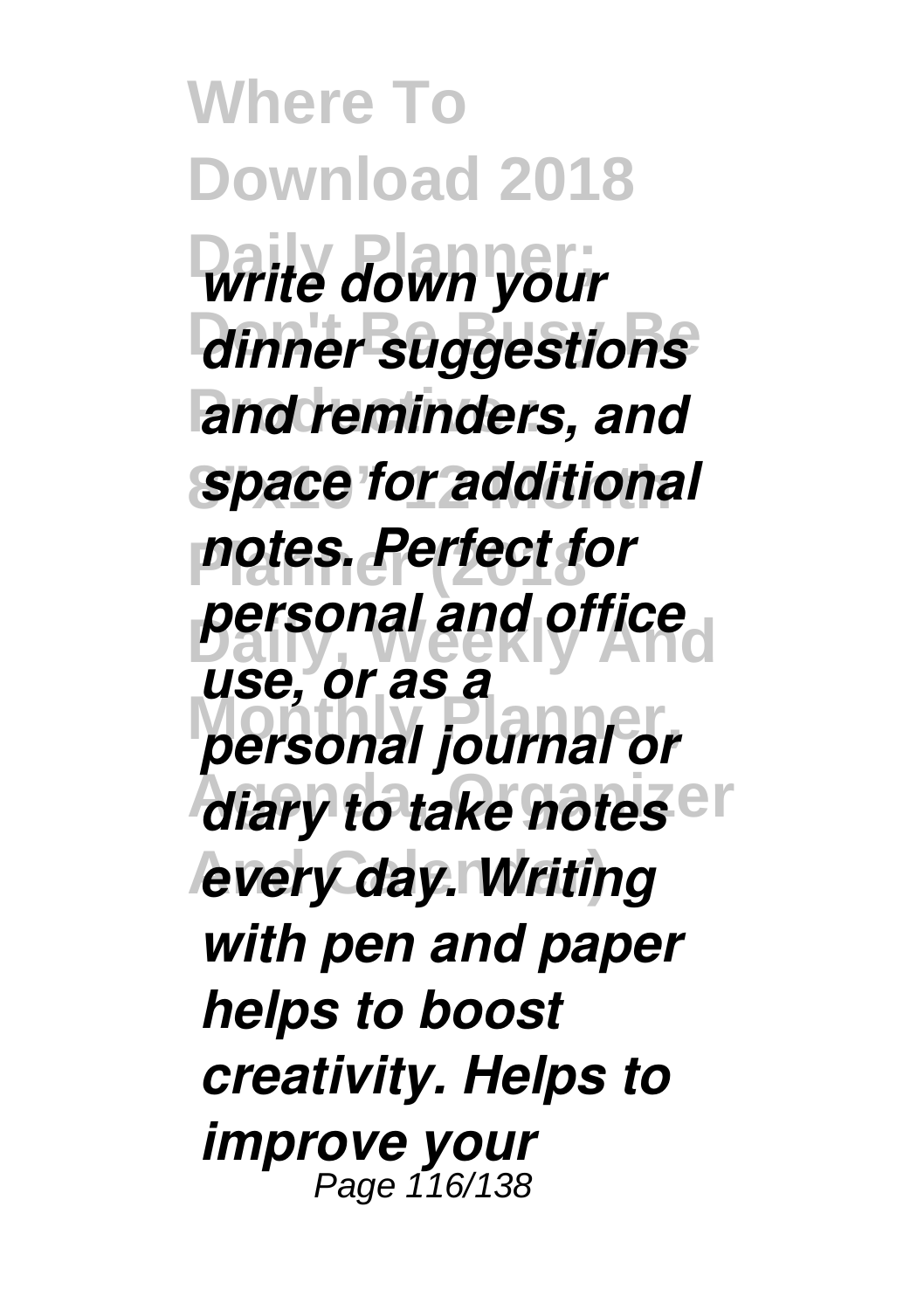**Where To Download 2018 Daily Planner;** *memory. Helps to Structure your*  $\theta$  Be **Productive :** *thougths. Therefor a* **paper planners still Planner (2018** *exist Writing on paper is just as*<br>*Paper is just as* And **Monthly Planner,** *was 10, 20, 50 years* **Ago. Maybe even** zer **And Calendar)** *more. Online media important now as it offer many distractions. It's so easy to quickly click or swipe. You might* Page 117/138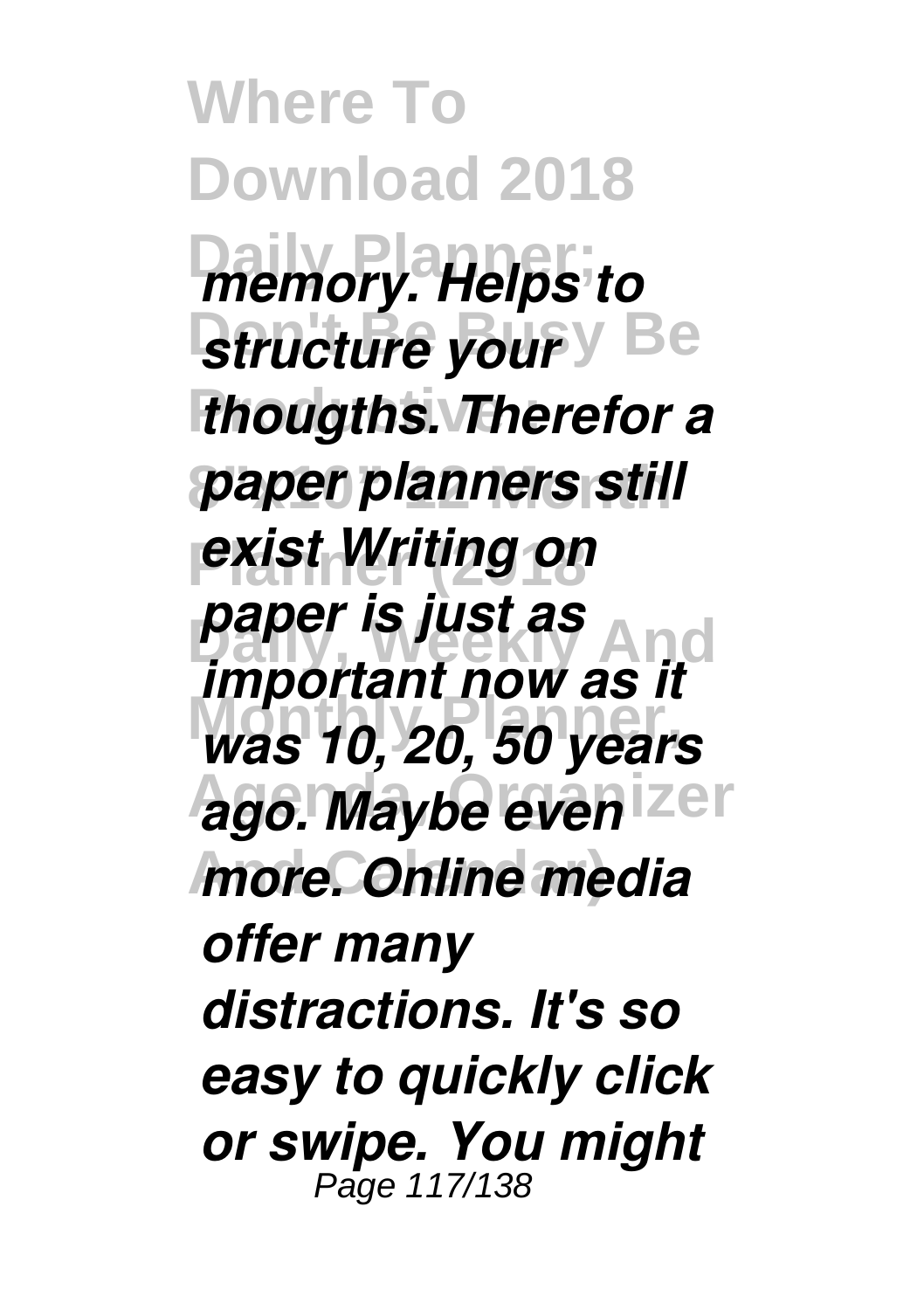**Where To Download 2018 Daily Planner;** *almost forget to just sit down and write*<sup>e</sup> *down your thoughts. A perfect gift and* **Planner (2018** *unique present Our* **Daily, Weekly And** *Notebooks are great Motopoons are gree*  $I$ adies, women, nizer **And Calendar)** *mom, mother, aunt, Journals and sister, girlfriend, teacher, valentine's day, christmas, or on any other* Page 118/138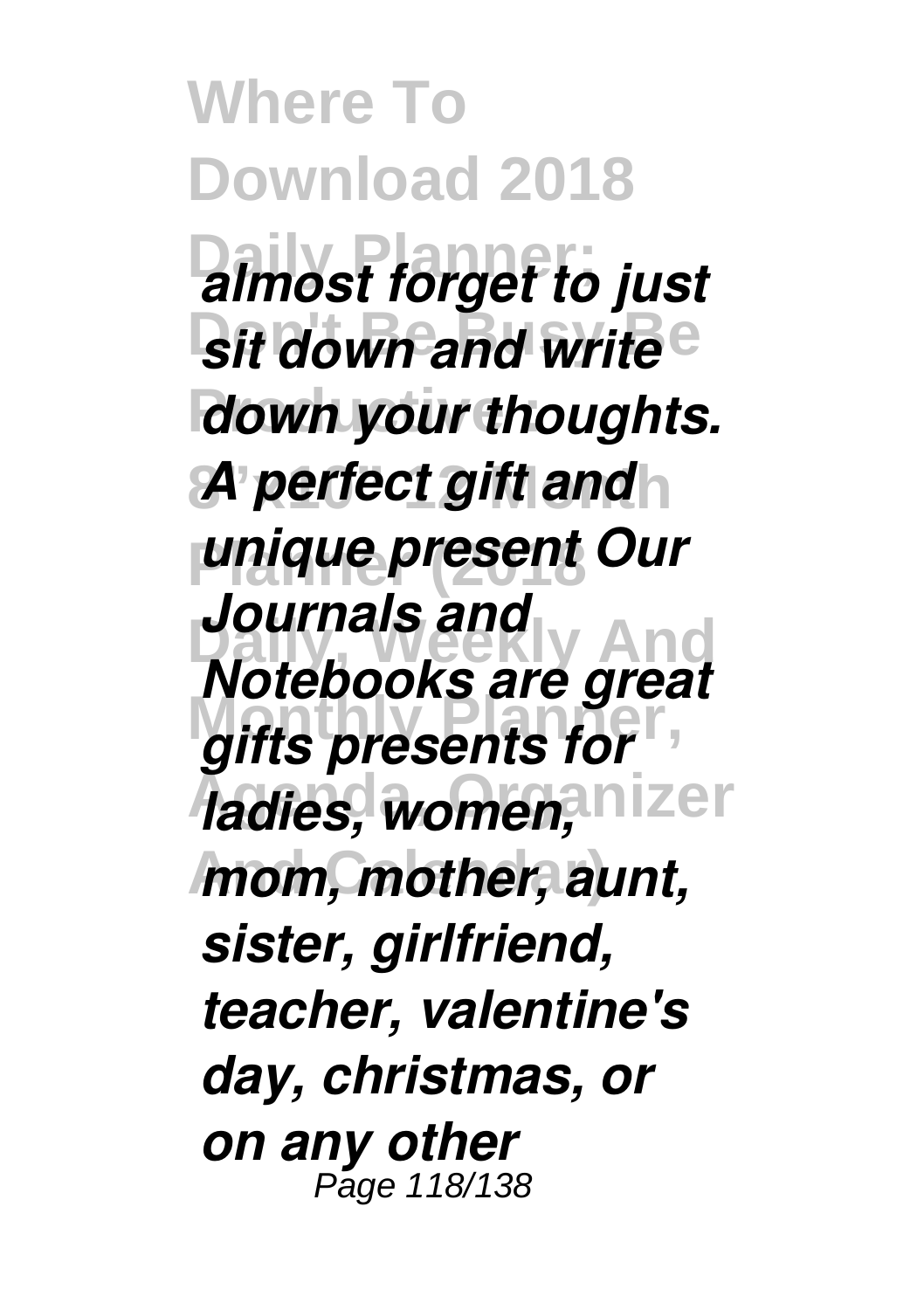**Where To Download 2018 Daily Planner;** *occasion. And don't* **forget mother's day,** *<u>graduation</u> gifts, coworkers or boss,* h *birthdays, gift* **baskets or stocking Monthly Planner,** *hostess. Or just for*  $\gamma$ ourself, *fo*rganizer *drememberndar) stuffers, your appointments and deadlines, as a daily journal, travel journal, doodle* Page 119/138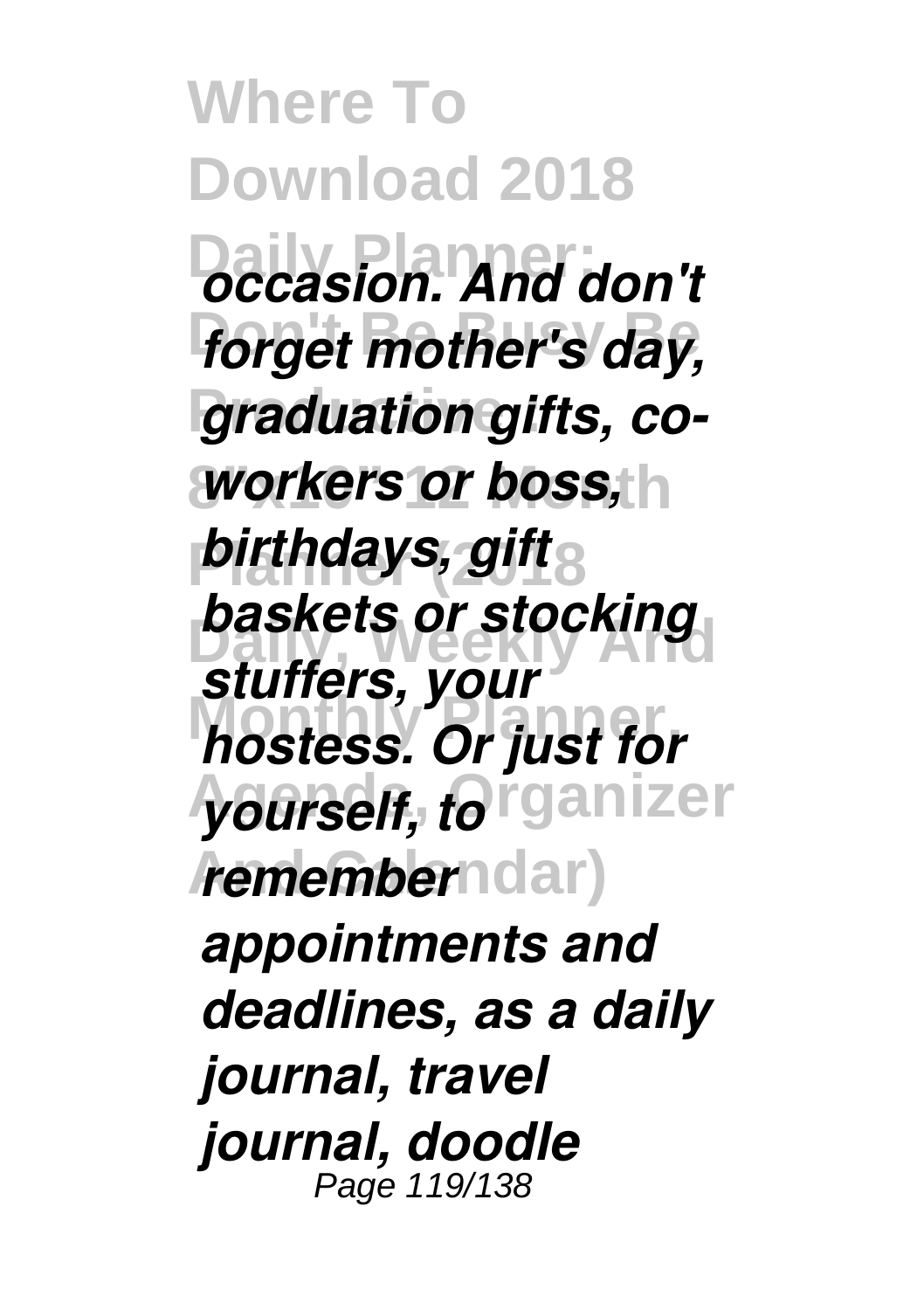**Where To Download 2018** diary, school<sup>Pr</sup>; workbook, grocery<sup>®</sup> **lists, to collect 8"x10" 12 Month** *poems or recipes, writing stories. And* **so much more...**<br>**18 Martie Blomand** *Maly 2018 - lanner*, *December 2019, 8***<sup>2er</sup> And Calendar)** *X10 18-Month Planner, 2018 - 2019; Don't Be Busy, Be Productive 2018-2019 Planner* Page 120/138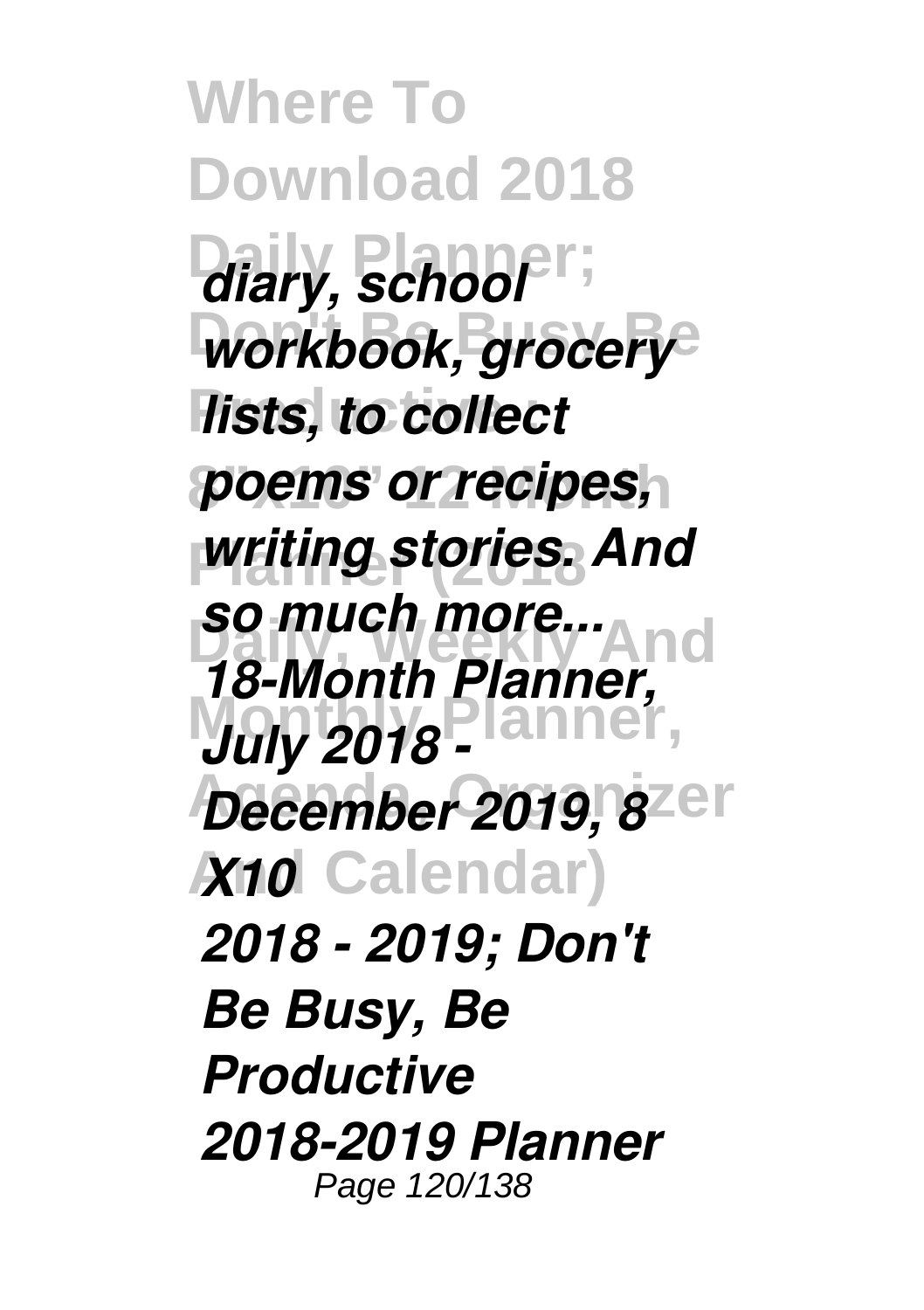**Where To Download 2018 Daily Planner;** *Don't Worry I Am a* **Don't Be Busy Be** *Nurse* **Productive :** *2018-2019 Daily Planner; Goals.rth* **Planner (2018** *Achieve. Repeat.* **Daily, Weekly And** *18-Month Planner, December 2019,* <sup>er</sup> *Patterned, 6x9* **nizer And Calendar)** *18-Month Planner, July 2018 - July 2018 - December 2019, 6"x9" Stay organized and in* Page 121/138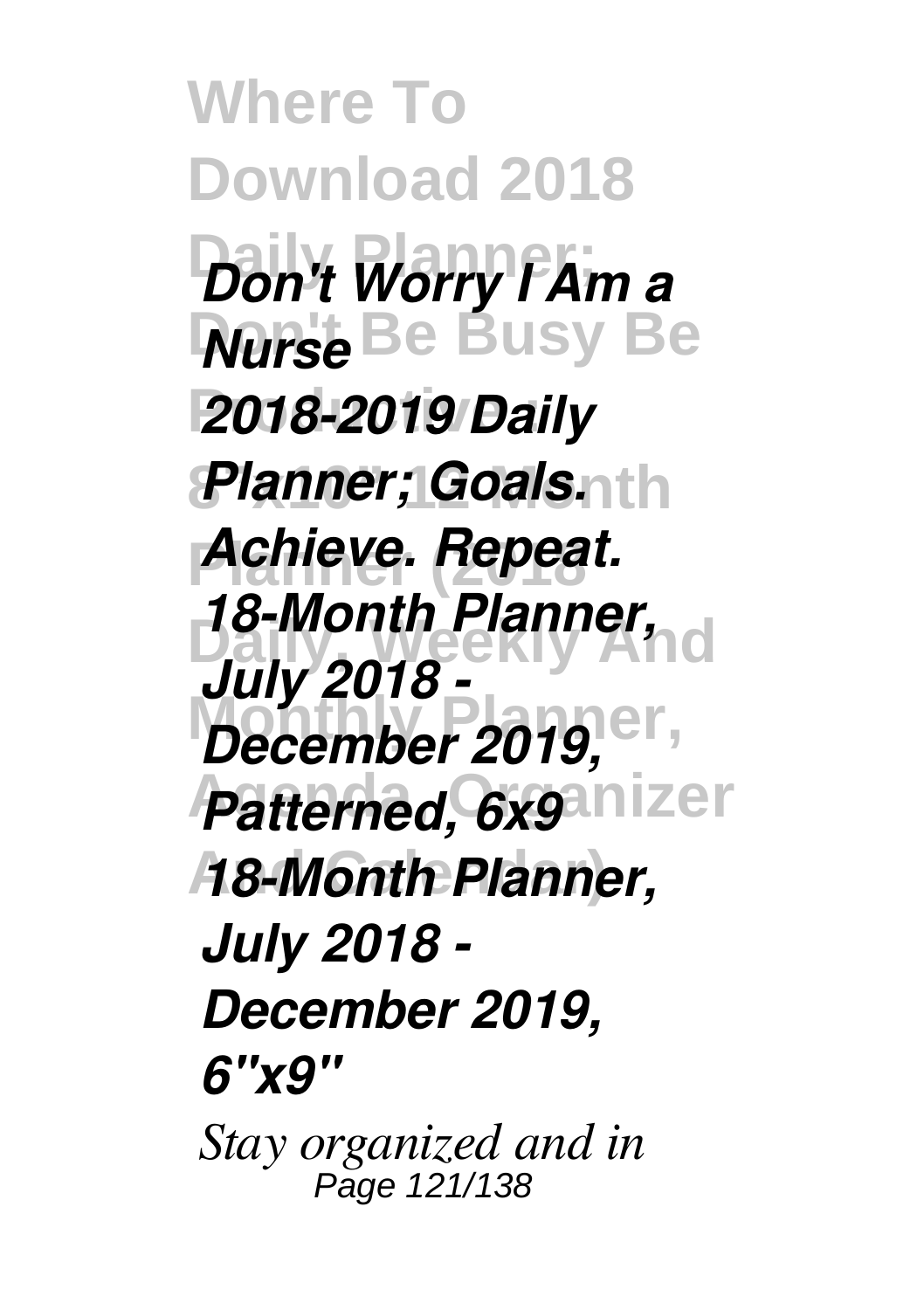**Where To Download 2018**  $\overline{control}$  with this elegant,  $professionally designed^2$ **18-month daily planner.** Don't wait for the new **Planner (2018** *year to get your personal* **Daily, Weekly And** *organized now with this* **Monthly Planner,** *stylish agenda that brings you 18 months of* anizer **And Calendar)** *planning, from July, planning in order. Get 2018 - December, 2019. This must-have personal organizer can accommodate all of your* Page 122/138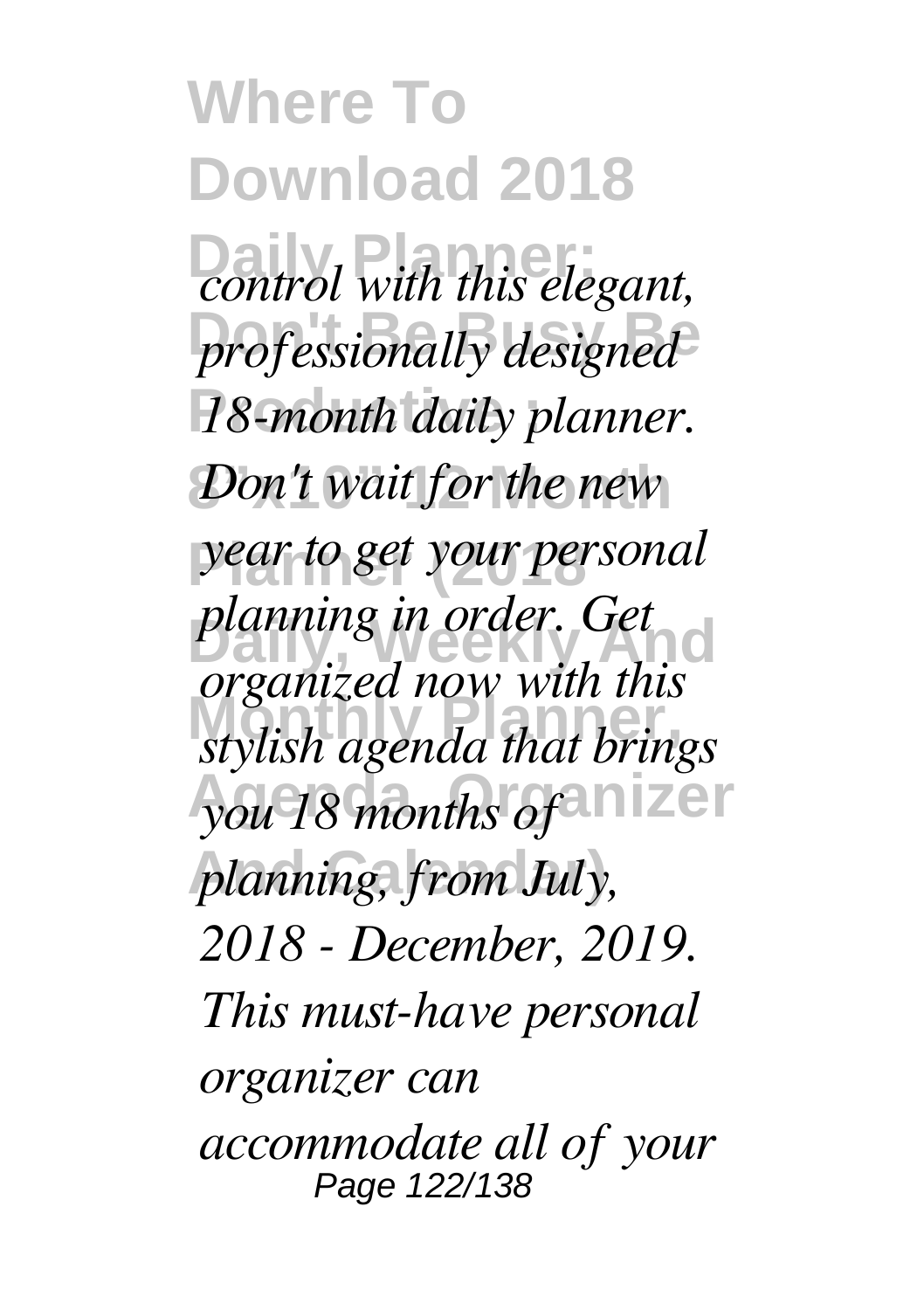**Where To Download 2018** daily to-dos, appointments and events while offering at-a-**8"x10" 12 Month** *glance views of the year* **Planner (2018** *and each individual* month, as well as 20 full *Monthly manufacture pages in the back you inspirational quotes* **And Calendar)** *sprinkled throughout. pages in the back for DETAILS: 18 months of personal planning: July, 2018 - December 2019 Personalized dedication* Page 123/138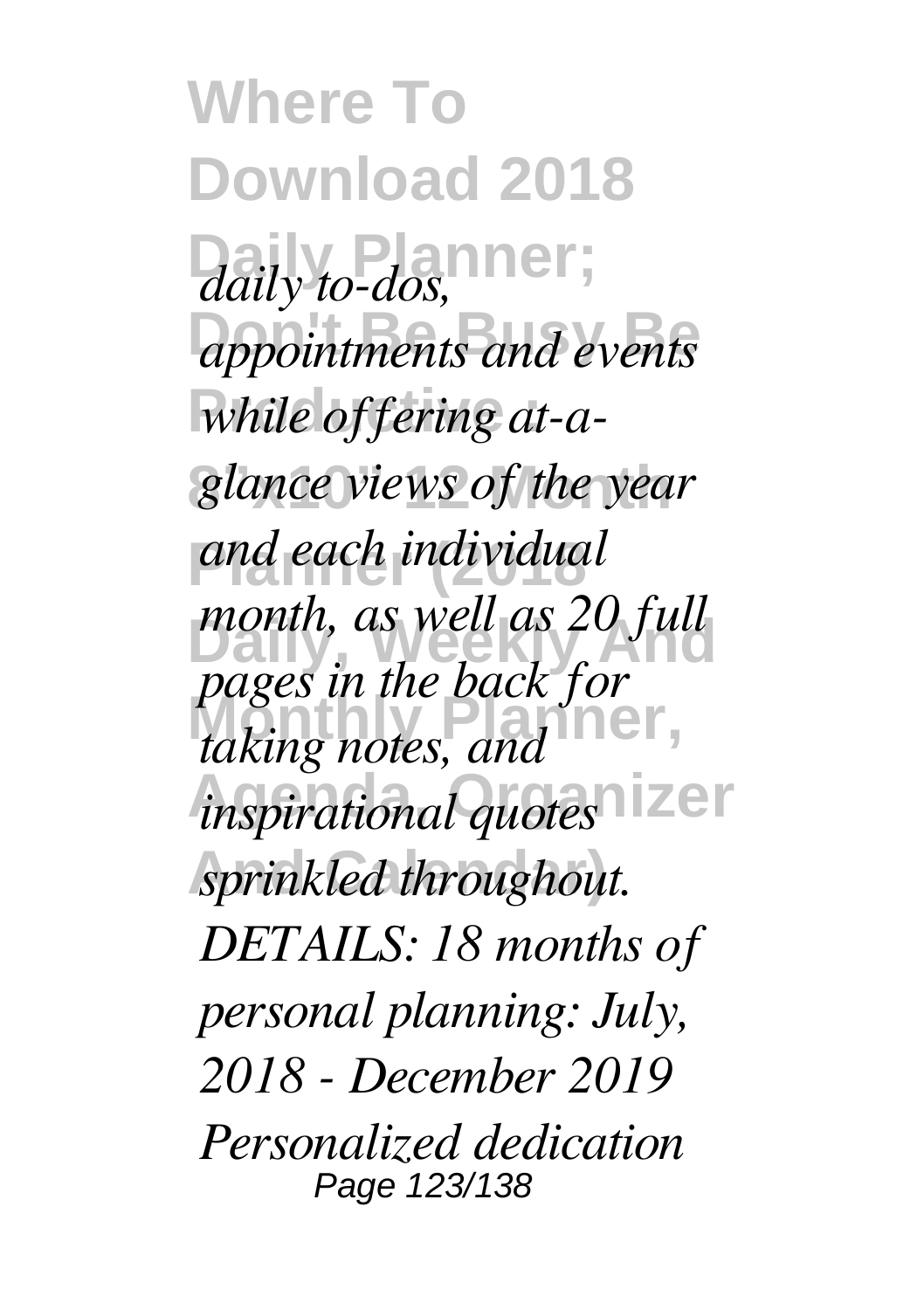**Where To Download 2018 Daily Planner;** *page 18 month "at a* **Don't Be Busy Be** *glance" view Monthly "at* **Productive :** *a glance" view Weekly /* daily view to record **Planner (2018** *appointments, to-dos and* events Space at the back **Monthly Planner,** *white pages Professional matte cardstock cover*<sup>zer</sup> *Durable perfect binding to record notes Crisp Dimensions: 6" x 9" Also available in 8" x 10" format (see Daily Journal author page)* Page 124/138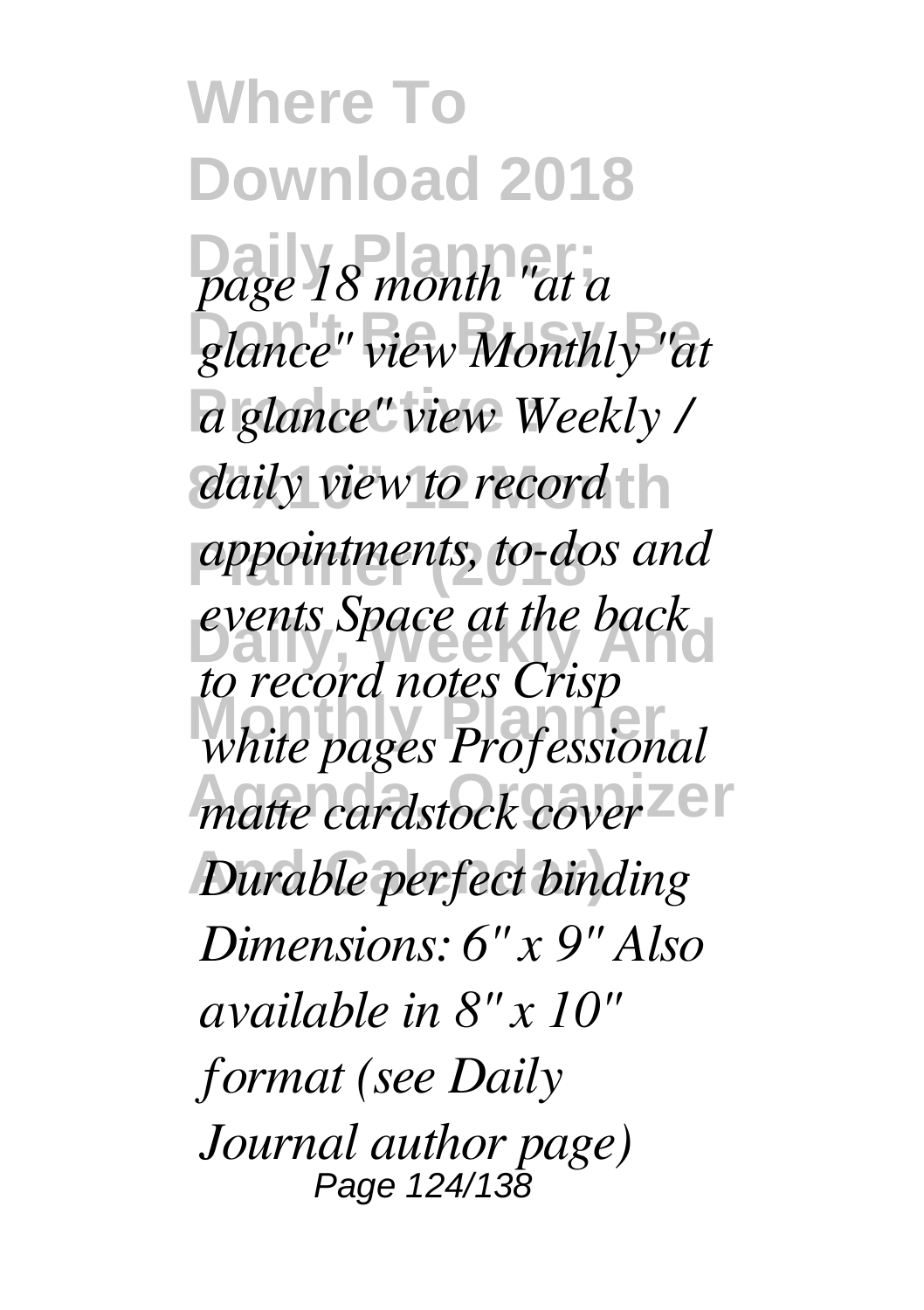**Where To Download 2018** Please visit the Daily Journal author page to<sup>e</sup> **Productive :** *see our full range of*  $professionally designed$ **Planner (2018** *agendas, planners and personal organizers*, *And* **Monthly Planner,** *8"x 10" formats.* How many times has Zer **And Calendar)** *your computer crashed available in 6"x9" and or your phone broken and lost so many precious ideas? Digital clouds are so ephemeral.* Page 125/138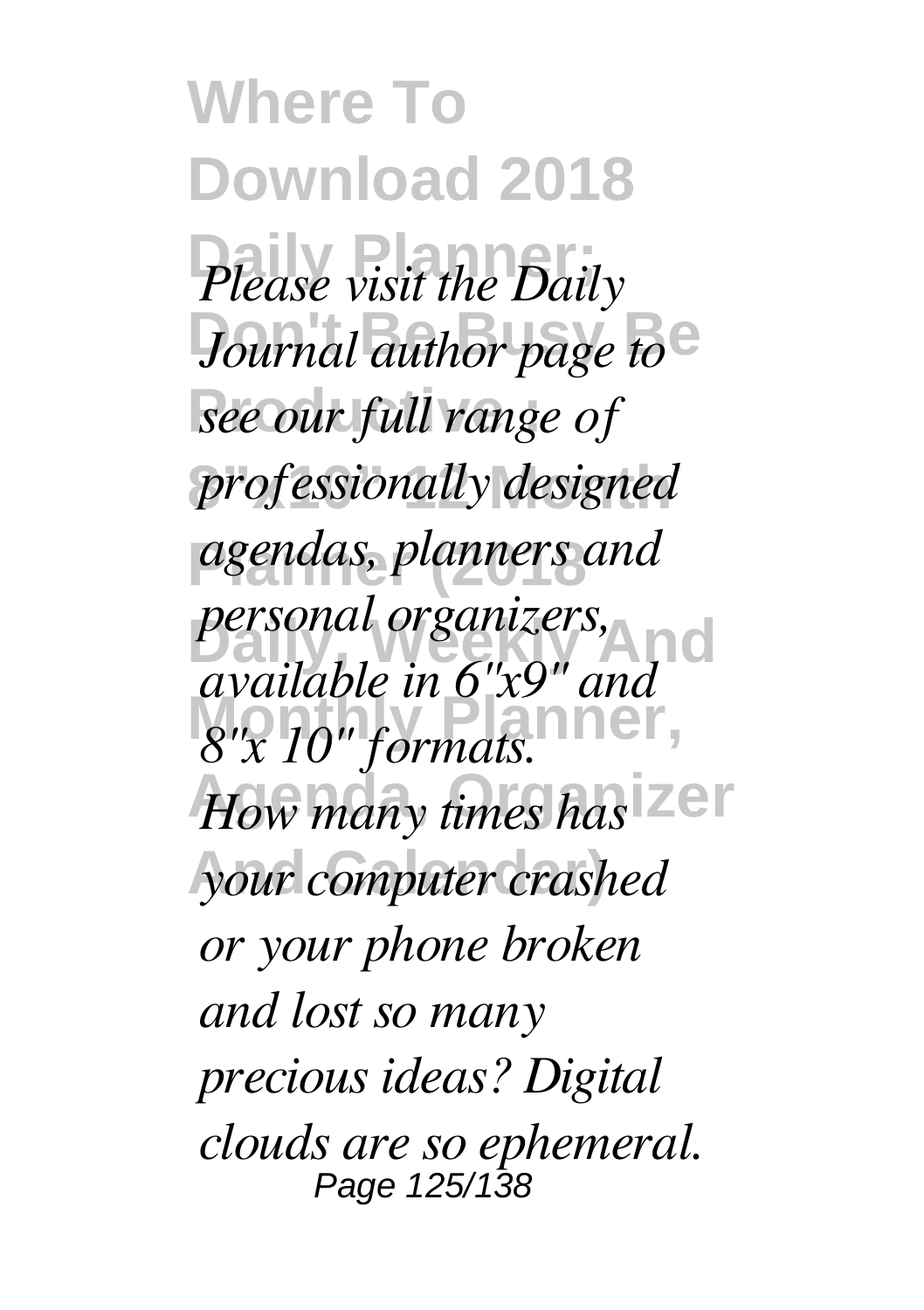**Where To Download 2018 Daily Planner;** *With Night Fairy's Daily* **Planner**, your ideas  $\mathbb{B}e$  $w$ on't evaporate off a *page. Journals and*  $\dagger$  h **Planner (2018** *diaries last forever. 2018 Daily planner (12-month* **Monthly Planner,** *organizer, and calendar)* professionally designed 6 **And Calendar)** *by 9-inch with premium planner, agenda, matte finish cover design, ideal for easy portability. Contains 1-Page-a-Day with important info,* Page 126/138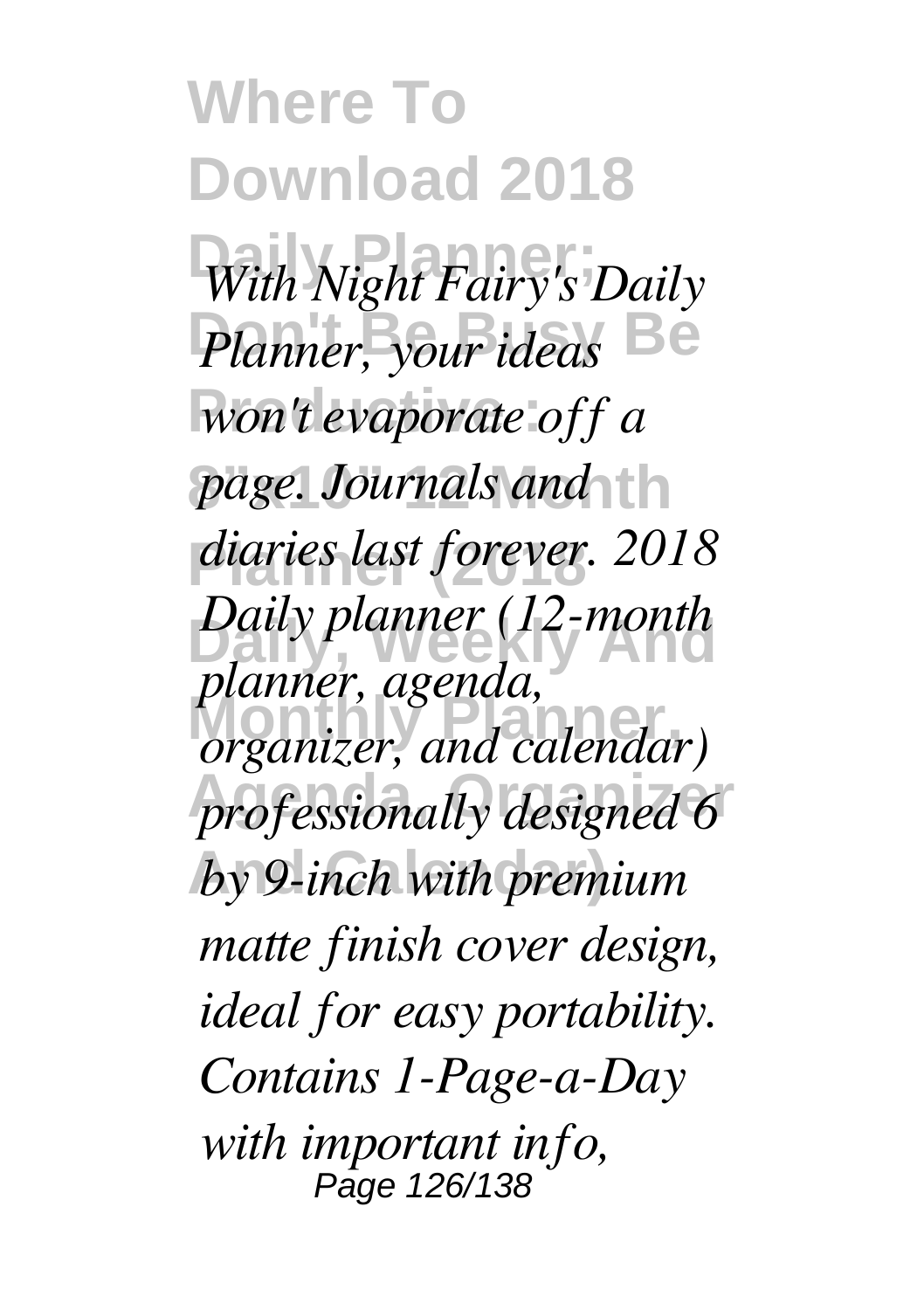**Where To Download 2018 Daily Planner;** *dates, and contacts extra* pages for self-managing  $and$  better planning. *Night Fairy's daily* **Planner (2018** *planner includes daily* detailed planning pages **Monthly Planner,** *full control of your life and goals, and to* anizer *manage your time better. that will help you to take Our planner also includes 2018 yearly reflection, 2019 planning, and additional* Page 127/138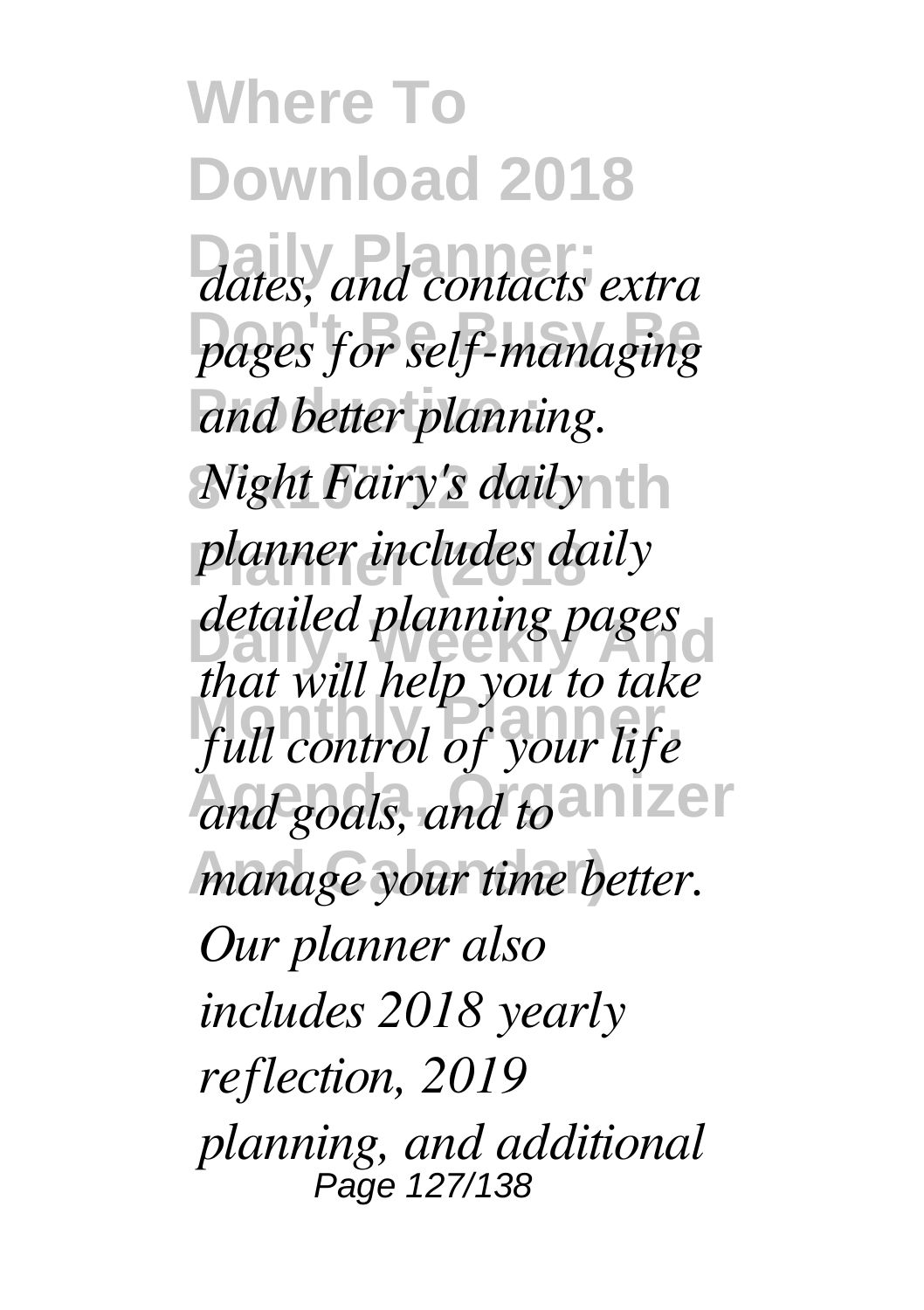**Where To Download 2018 Daily Planner;** *special dot matrix and blank pages for* Sy Be  $horizontal$ , vertical, diagonal and free-hand  $\frac{1}{2}$  *creativity. Perfect for planning, journaling*, nd **Monthly Planner,** *lettering, sketching,* drawing, note-taking, to-**And Calendar)** *do lists managing and calligraphy, hand more - all in one place! Take Night Fairy's little seeds of inspiration and grow trees of your own* Page 128/138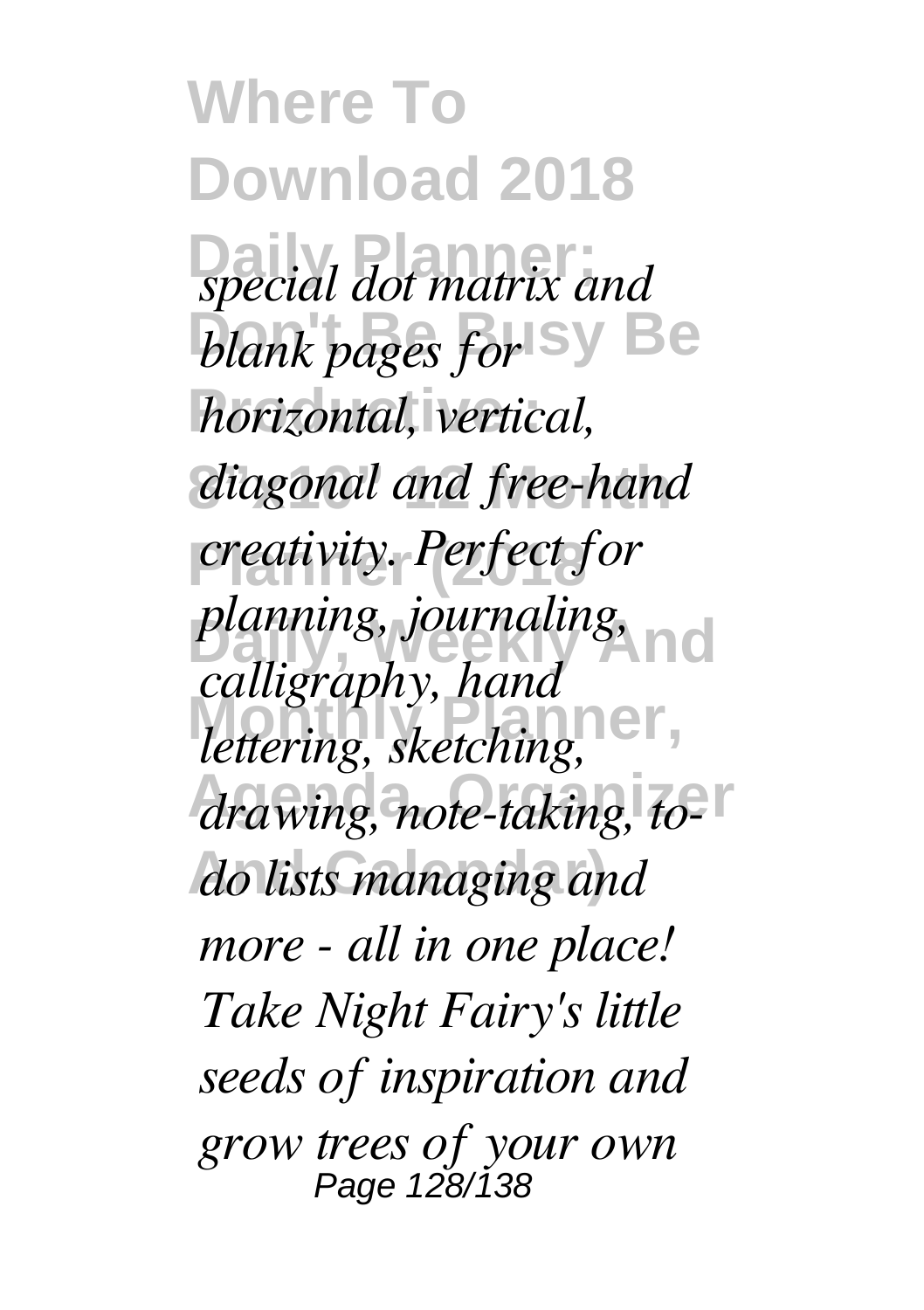**Where To Download 2018 Daily Planner;** *optimistic fruits! Don't*  $\overline{a}$  waste another priceless<sup>e</sup> **Productive :** *spark of inspiration. Join the club. Leave your* h **Planner (2018** *mark. FOR CUSTOM* **DRIVE DESIGN**<br> **ORDERS CONTACT US BY EMAIL, AND SUBSCRIBE TO OUR CT And Calendar)** *FACEBOOK PAGE @NI MADE DESIGN GHTFAIRYOFFICIALP AGE TO ENJOY OUR FREE GIVEAWAYS AND SPECIAL OFFERS* Page 129/138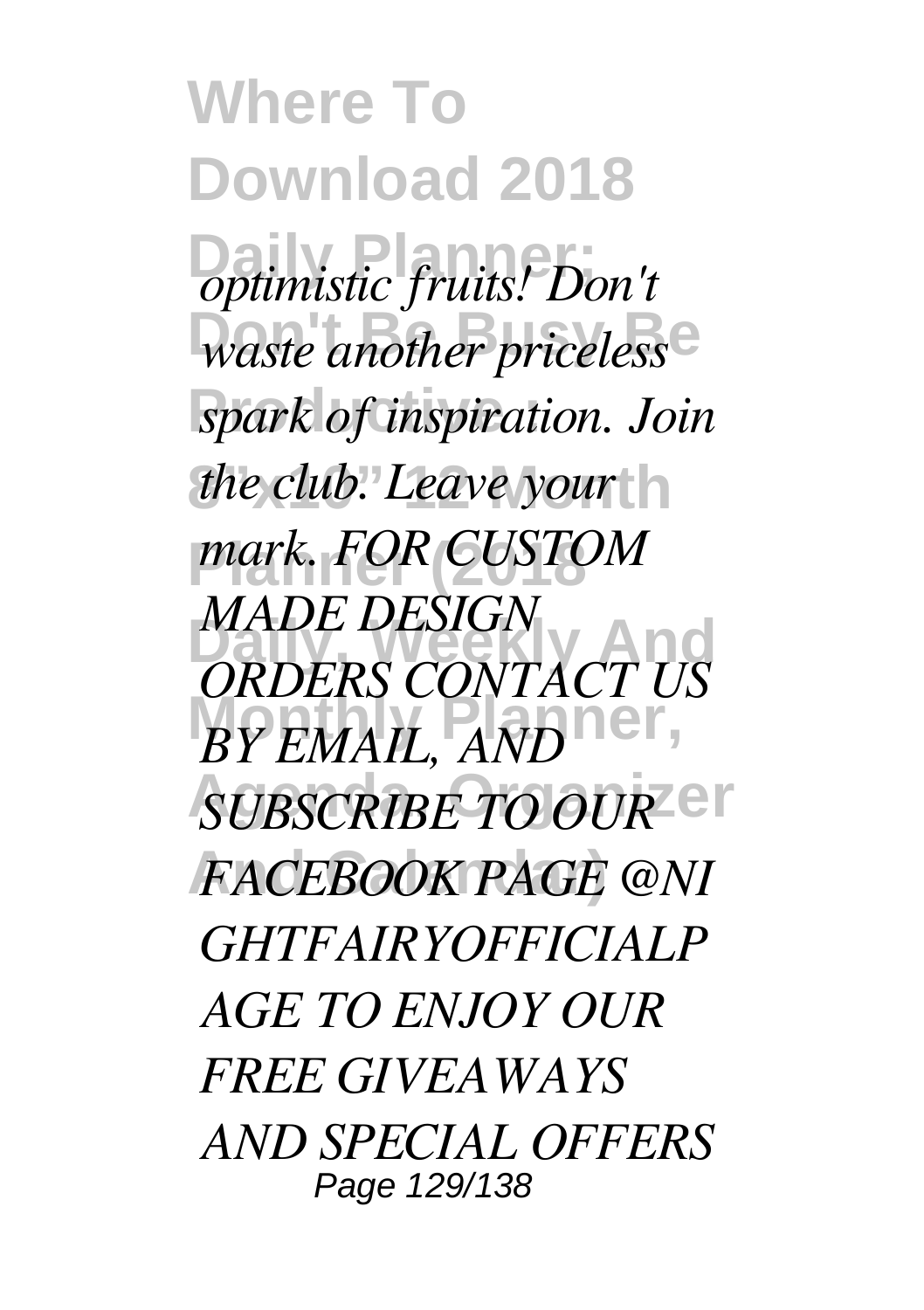**Where To Download 2018** Daily Spread 2018 July -**September Calendar**<sup>Be</sup> *Organizer Appointment* Book to Do List, London,  $UK$  *London Pattern on Yellow Dp852018q3 Daily Spread 2018*<sup>101</sup>, **Agenda, Organizer** *October - December* **And Calendar)** *Calendar Organizer Cover, 8.5x11 Appointment Book to Do List, London, UK London Tourist Pattern Jb852018q4 Cover,* Page 130/138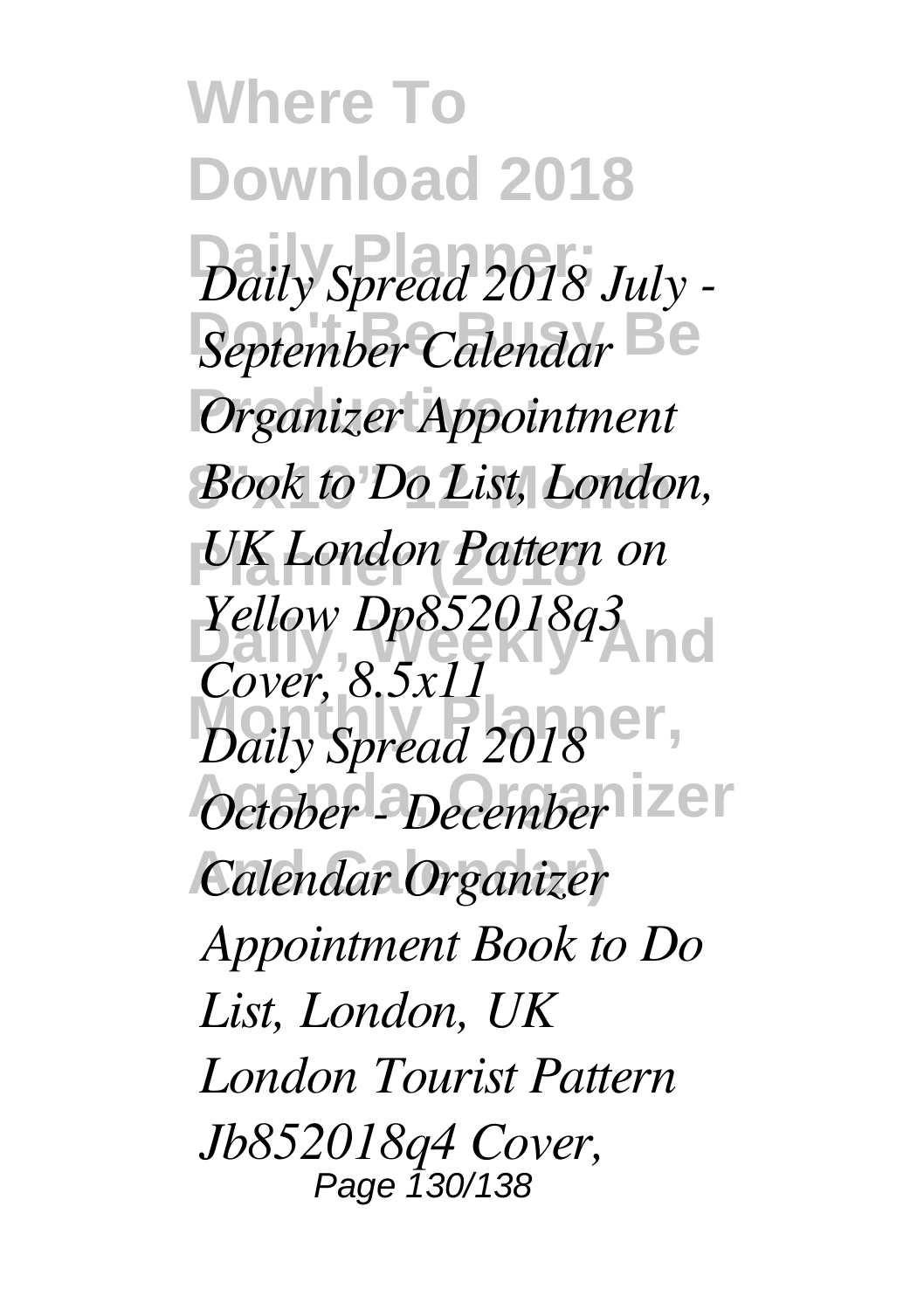**Where To Download 2018 Daily Planner;** *8.5x11* 18-Month Planner, July **Productive :** *2018 - December 2019,* **8"x10" 12 Month** *6x9* **Planner (2018** *2018 Planner Don't Be the Same. Be Better* **And** lanner. *Daily Spread 2018 July* **And Calendar)** *September Calendar London, UK Daily Planner Organizer Appointment Book to Do List, London, UK Typical UK Pattern Jb852018q3 Cover,* Page 131/138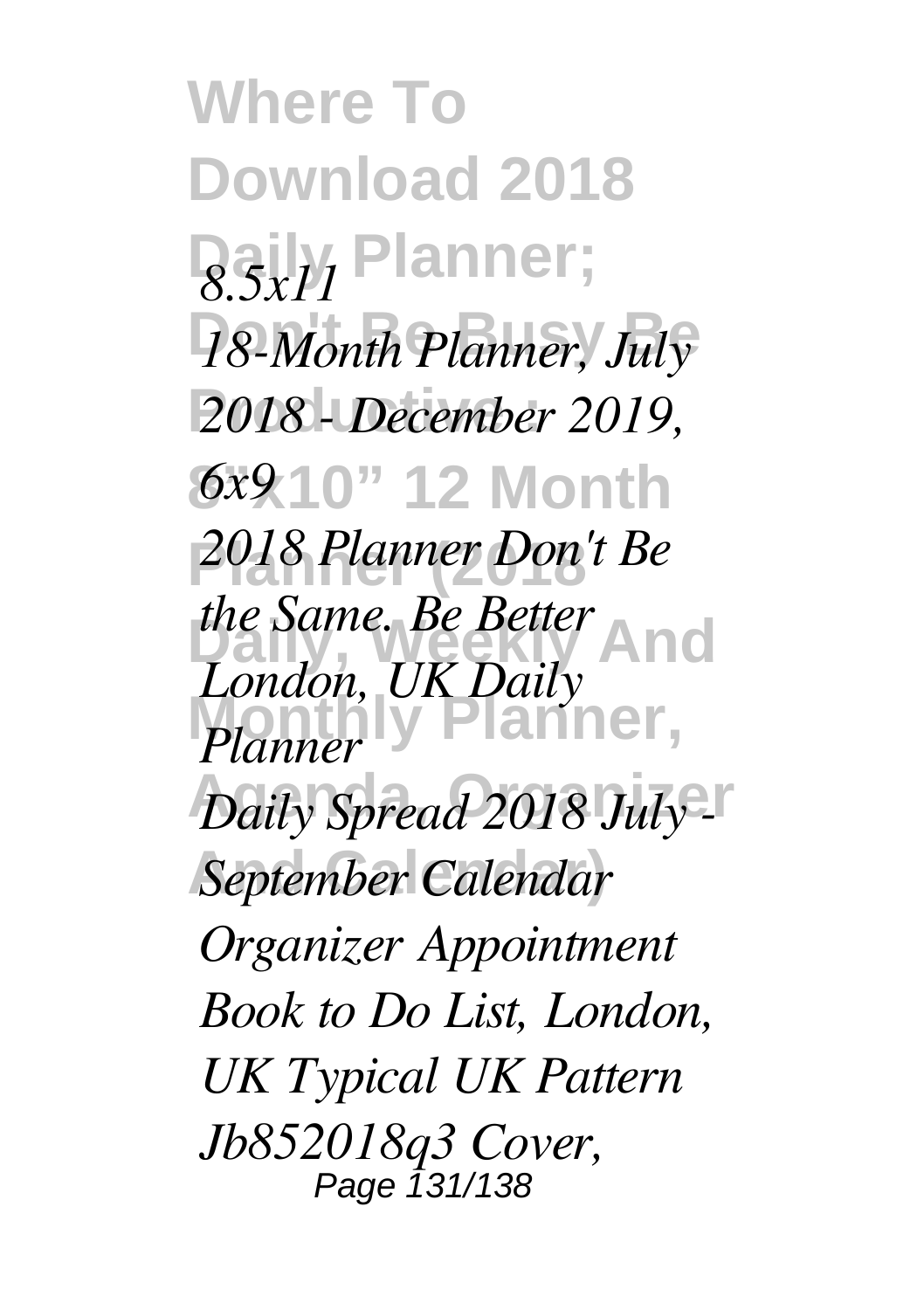**Where To Download 2018 Daily Planner;** *8.5x11* **Stay brganized**<sup>e</sup> and in control **8"x10" 12 Month with this minimalist,8 modern, and**And **professionally designed daily** er **And Calendar) dream journal and task planner, which leave your blank drawing** Page 132/138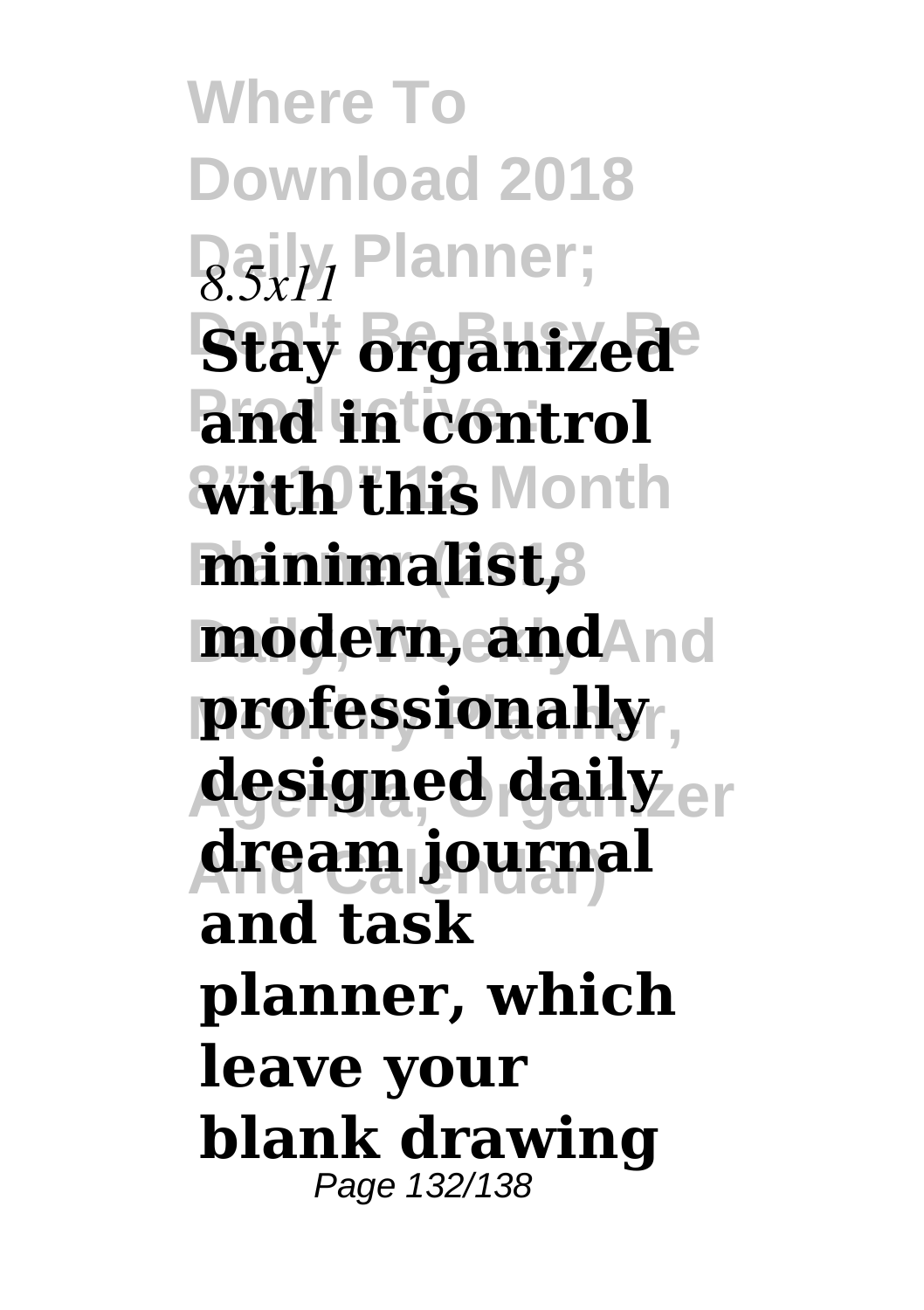**Where To Download 2018 Daily Planner; are fro your to Don't Be Busy Be release your Productive : crativity. This 8"x10" 12 Month must-have stress relieve land/time**kly And **Monthly Planner, management Agenda, Organizer organizer And Calendar) allows plenty of room to manage and review your daily task for** Page 133/138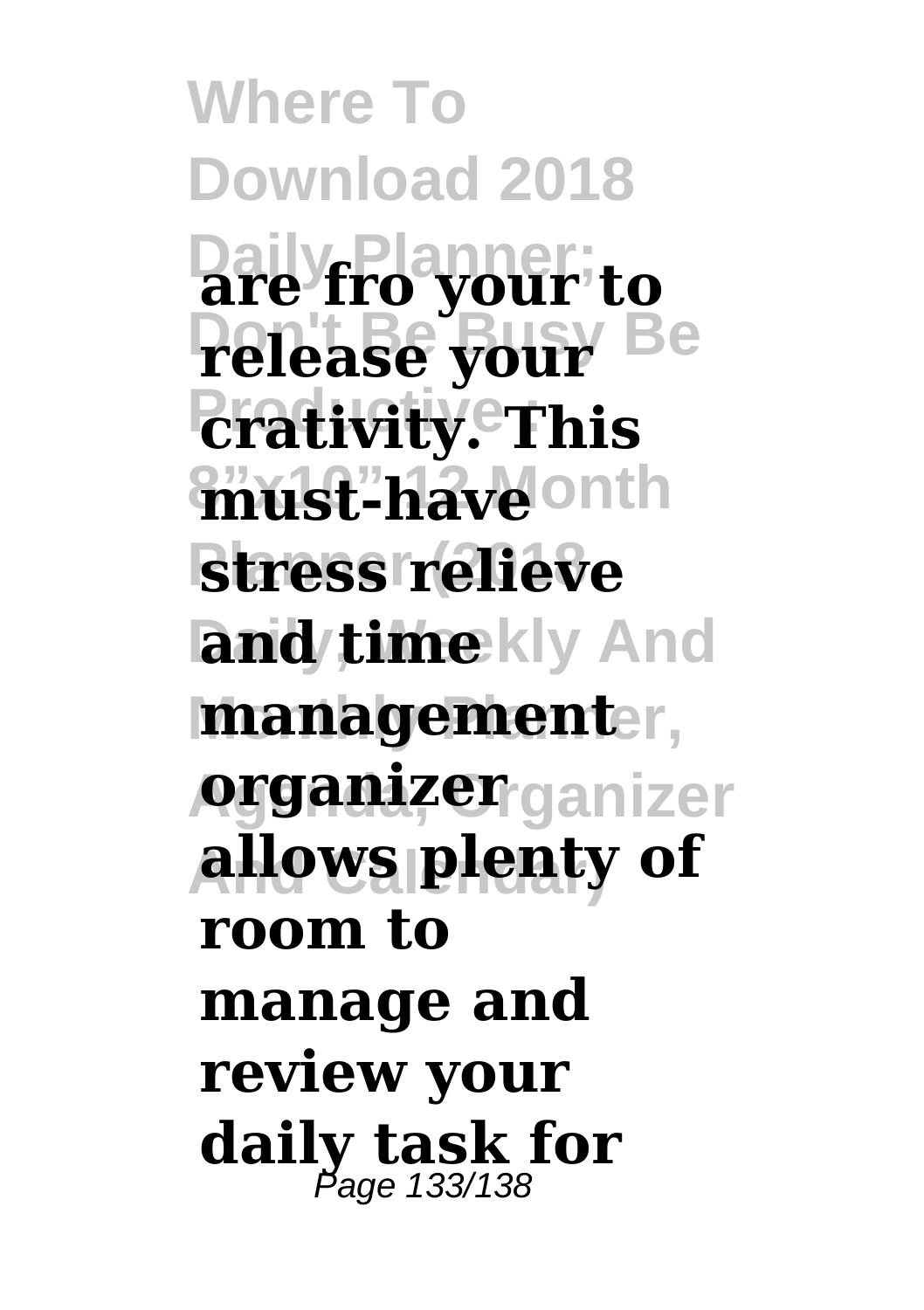**Where To Download 2018 Daily Planner; 365 days with Don't Be Busy Be year at a glance**  $\overline{\textbf{for}}$  academic **8"x10" 12 Month year 2017-2018 Planner (2018 and 2018 - 2019. With this |planner help**er, **you to plan and r And Calendar) keep track of your daily task, writing notes or journal and also release your** Page 134/138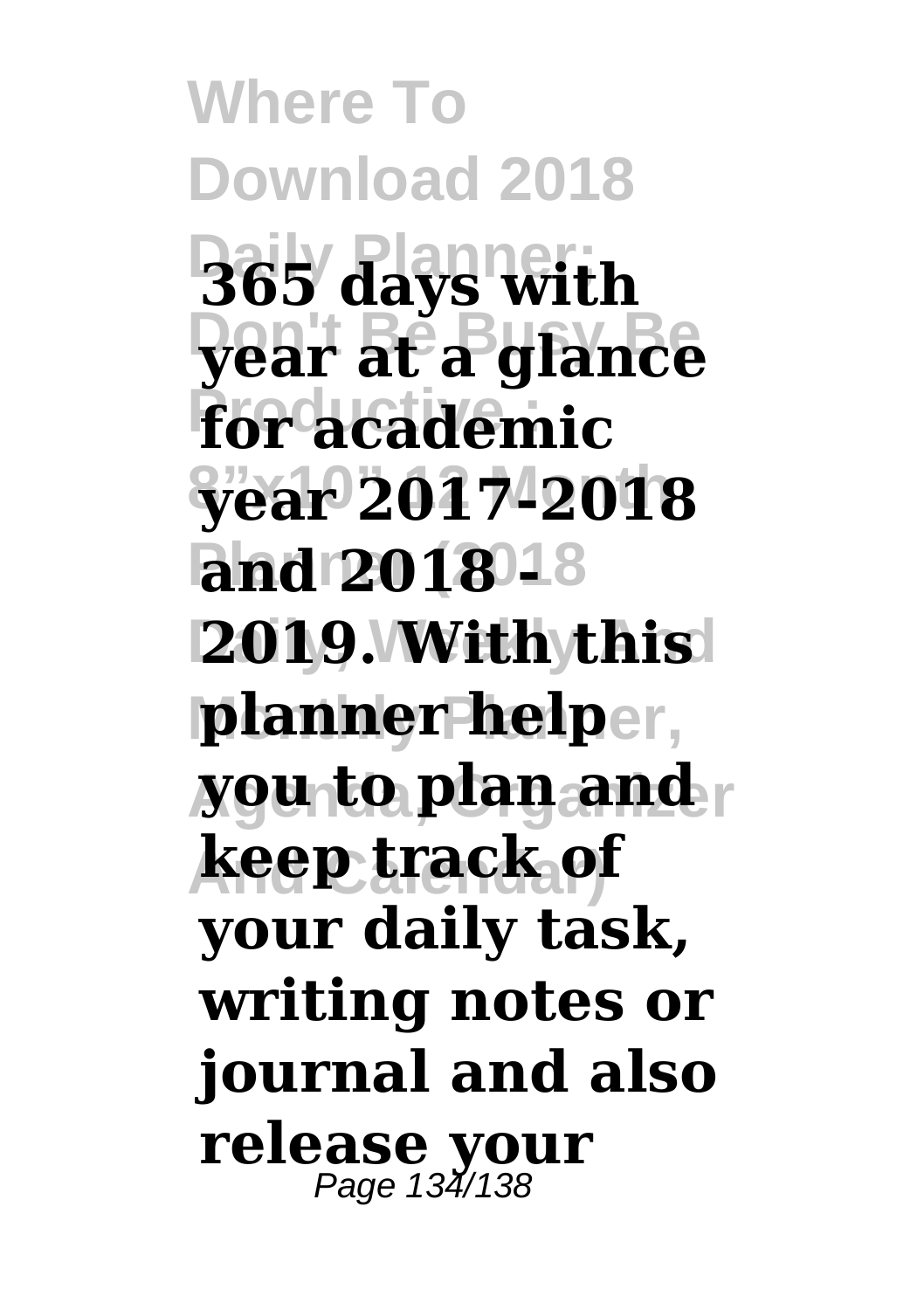**Where To Download 2018 Daily Planner; stress and** *<u>Dreativity with</u>e* **Productive : drawing in 8"x10" 12 Month sketch area. For Planner (2018 student, you can/keep track**d **|of their to-do**r,  $\mathbf{list}$  for, Organizer **And Calendar) Fall/Winter, Spring and Summer semesters, record** Page 135/138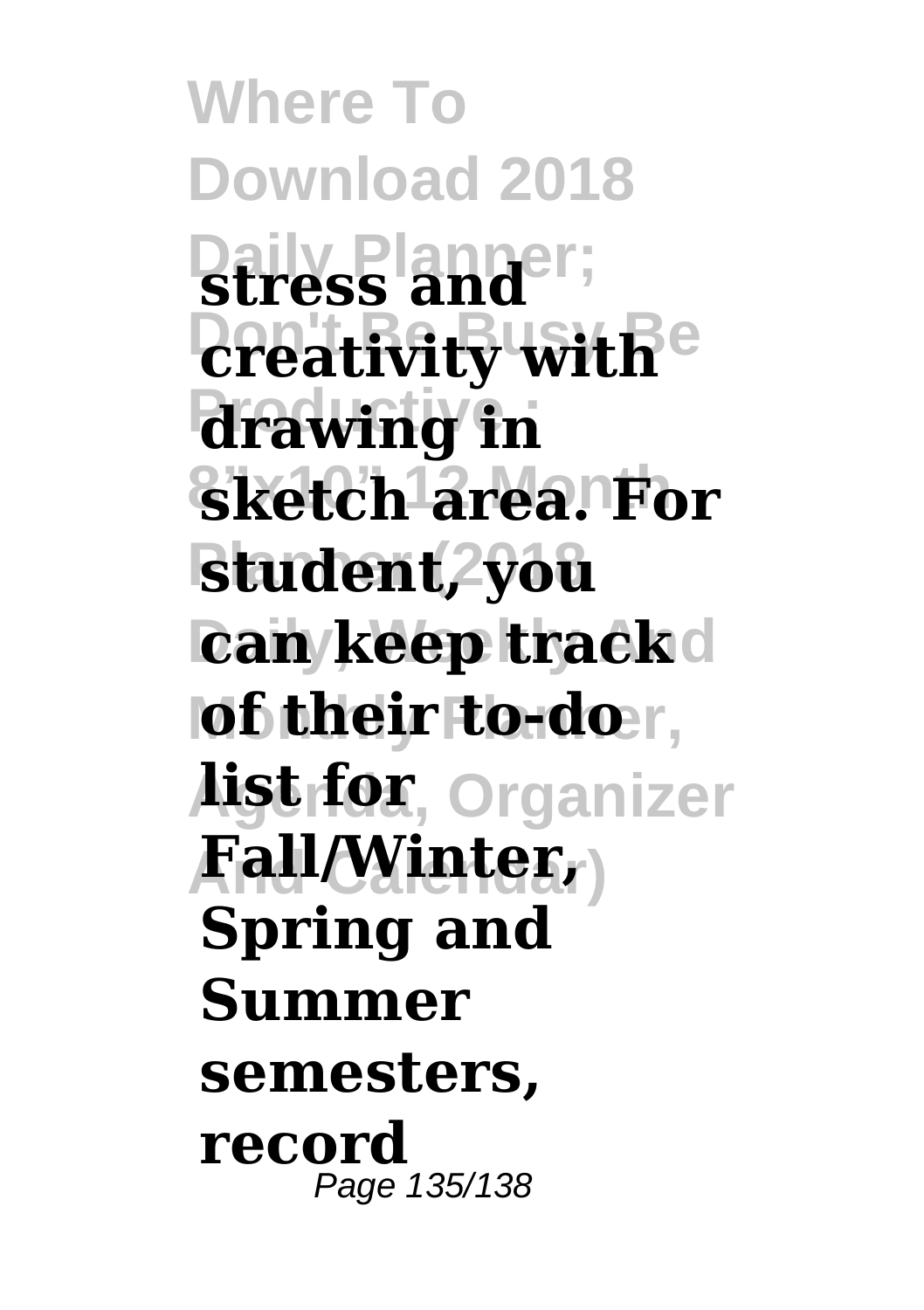**Where To Download 2018 Daily Planner; assignments Don't Be Busy Be and due dates Pand take plenty 8"x10" 12 Month of notes. Planner (2018 DETAILS: Year latia glance of** nd **Monthly Planner, 2017, 2018 and 2019 365 pages And Calendar) of daily planner Page design to fill-up to-do list, Notes and area for drawing/ske** Page 136/138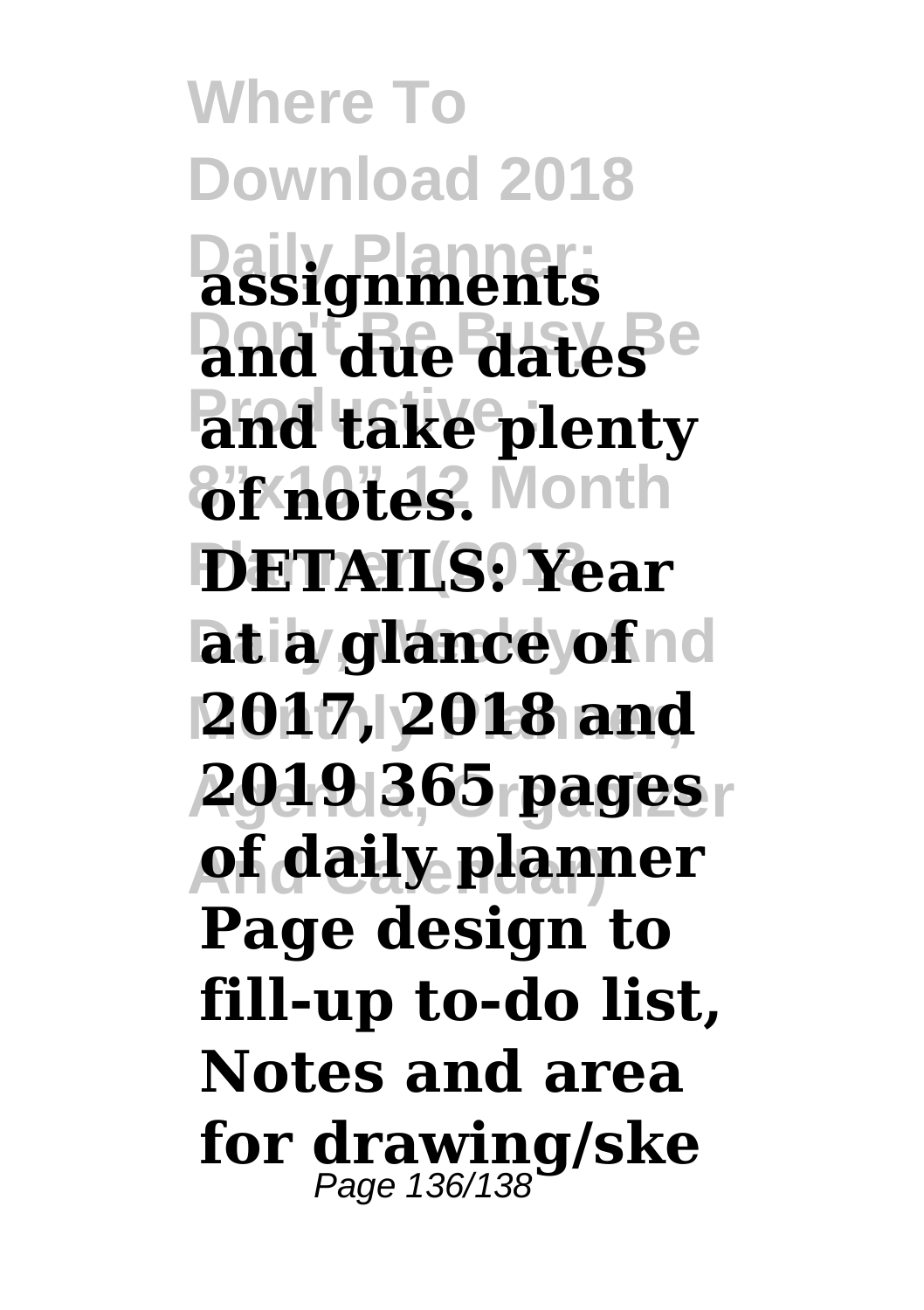**Where To Download 2018 Daily Planner; tching High Quality White**<sup>Be</sup> **Papertive**:  $$ **Planner (2018 Matte cardstock RoverWeekly And Dimensions: 6",** *x***g9"hd#Tandynizer And Calendar) size to carry along 2018-2019 Weekly Planner 2018 - 2019** Page 137/138